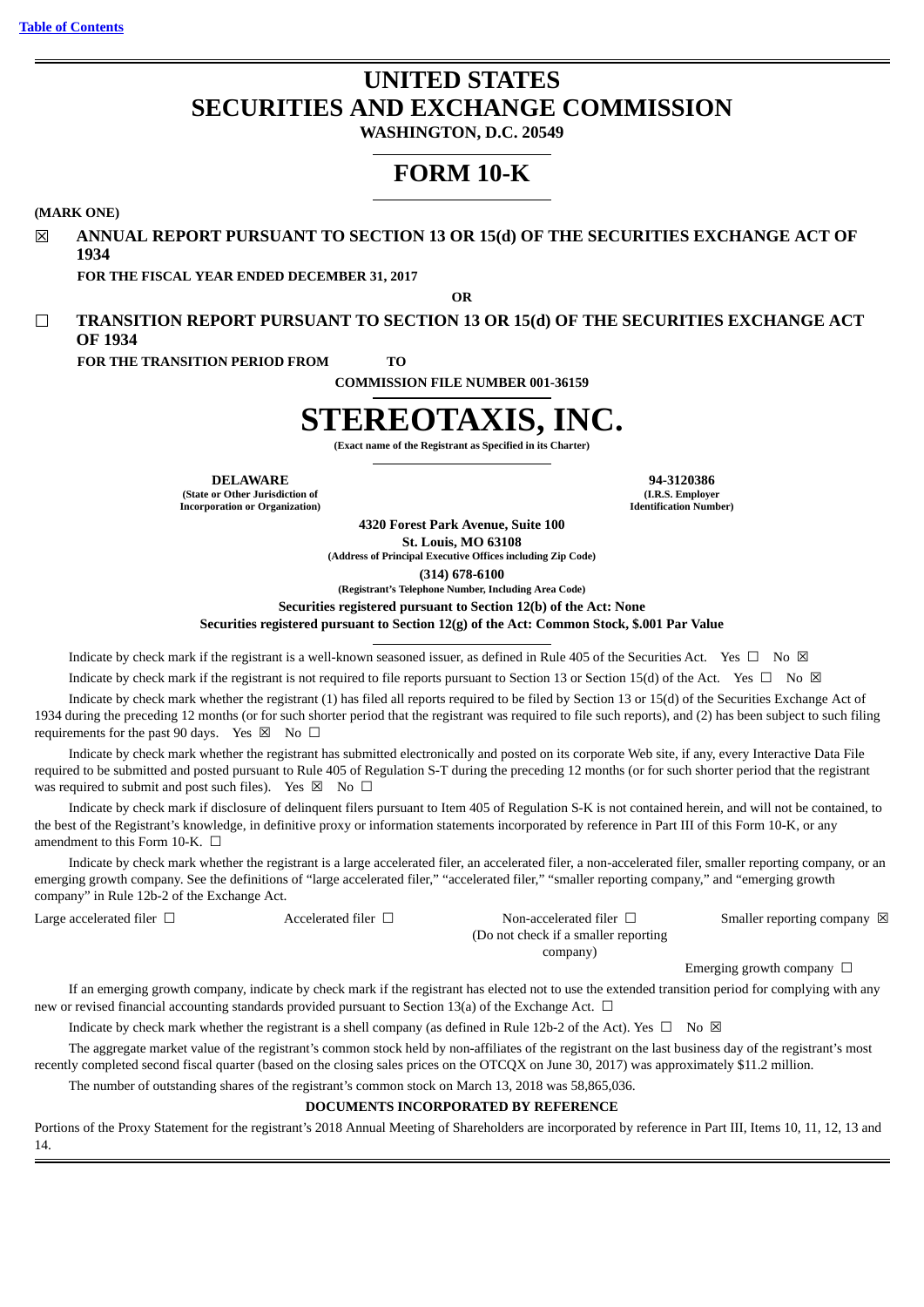J.

## **STEREOTAXIS, INC.**

## **INDEX TO ANNUAL REPORT ON FORM 10-K**

<span id="page-1-0"></span>

| PART I.              |                                                                                                              | Page         |
|----------------------|--------------------------------------------------------------------------------------------------------------|--------------|
|                      |                                                                                                              |              |
| Item 1.              | <b>Business</b>                                                                                              | $\mathbf{1}$ |
| Item 1A.             | <b>Risk Factors</b>                                                                                          | 18           |
| Item 1B.             | <b>Unresolved Staff Comments</b>                                                                             | 37           |
| Item 2.              | <b>Properties</b>                                                                                            | 37           |
| Item 3.              | <b>Legal Proceedings</b>                                                                                     | 38           |
| Item 4.              | <b>Mine Safety Disclosures</b>                                                                               | 38           |
| PART II.             |                                                                                                              |              |
| Item 5.              | Market for Registrant's Common Equity, Related Stockholder Matters and Issuer Purchases of Equity Securities | 39           |
| Item 6.              | <b>Selected Financial Data</b>                                                                               | 39           |
| Item 7.              | Management's Discussion and Analysis of Financial Condition and Results of Operations                        | 40           |
| Item 8.              | <b>Financial Statements and Supplementary Data</b>                                                           | 50           |
| Item 9.              | <b>Changes in and Disagreements with Accountants on Accounting and Financial Disclosure</b>                  | 77           |
| Item 9A.             | <b>Controls and Procedures</b>                                                                               | 78           |
| Item 9B.             | <b>Other Information</b>                                                                                     | 78           |
| PART III.            |                                                                                                              |              |
| Item 10.             | Directors and Executive Officers of the Registrant                                                           | 79           |
| Item 11.             | <b>Executive Compensation</b>                                                                                | 80           |
| <b>Item 12.</b>      | Security Ownership of Certain Beneficial Owners and Management and Related Stockholder Matters               | 80           |
| Item 13.             | <b>Certain Relationships and Related Person Transactions and Director Independence</b>                       | 80           |
| <b>Item 14.</b>      | <b>Principal Accounting Fees and Services</b>                                                                | 80           |
| PART IV.             |                                                                                                              |              |
| Item 15.             | <b>Exhibits and Financial Statement Schedules</b>                                                            | 81           |
|                      | <b>SCHEDULE II—Valuation and Qualifying Accounts</b>                                                         | 82           |
| <b>EXHIBIT INDEX</b> |                                                                                                              | 83           |
| <b>SIGNATURES</b>    |                                                                                                              | 90           |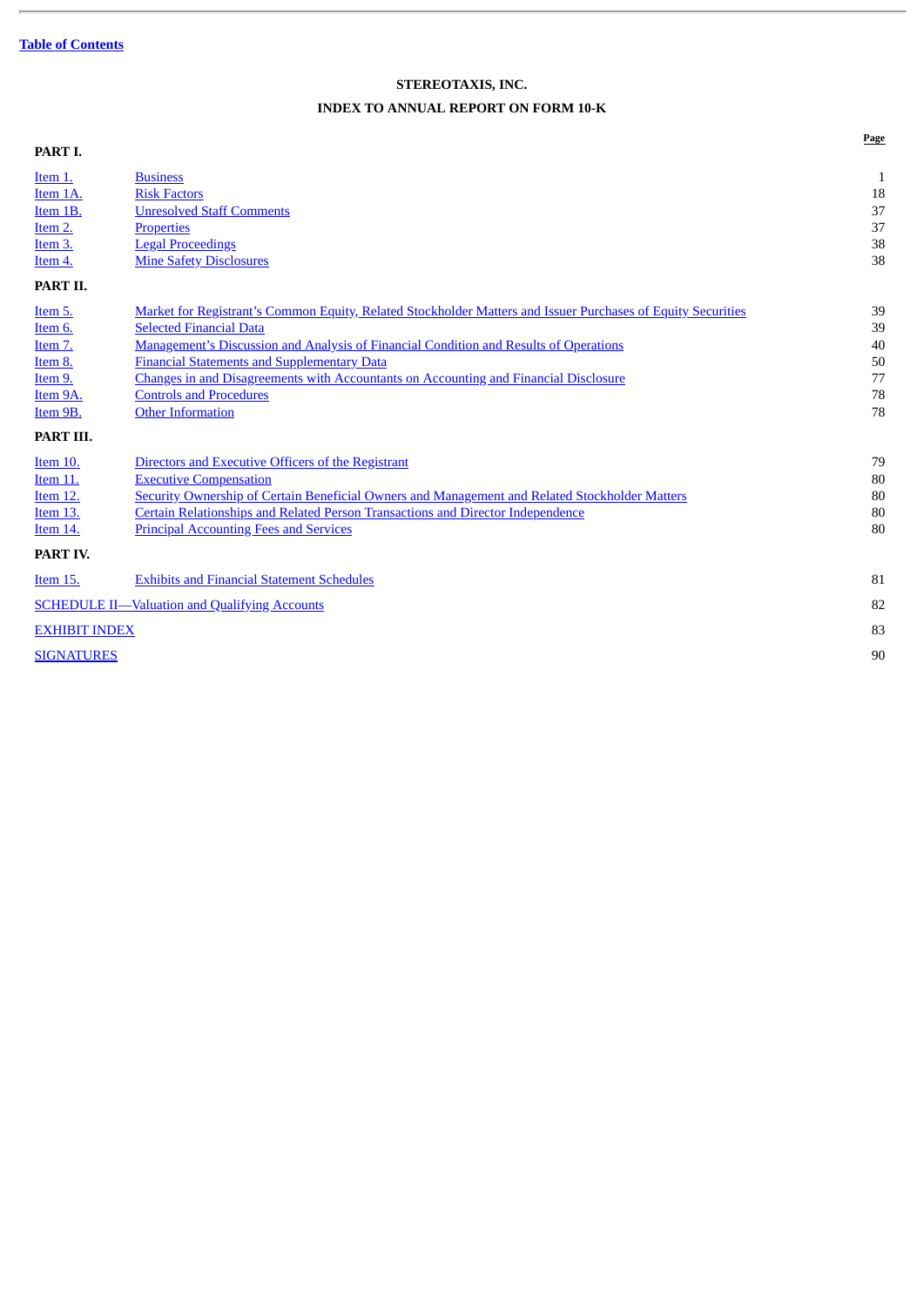#### **PART I**

#### <span id="page-2-0"></span>**ITEM 1. BUSINESS**

In this report, "Stereotaxis", the "Company", "Registrant", "we", "us", and "our" refer to Stereotaxis, Inc. and its wholly owned subsidiaries. Epoch , Niobe®, Odyssey®, Odyssey Cinema™, Vdrive®, Vdrive Duo™, V-CAS™, V-Loop™, V-Sono™, V-CAS Deflect™ QuikCAS™, and Cardiodrive® are trademarks of Stereotaxis, Inc. All other trademarks that appear in this report are the property of their respective owners.

#### **FORWARD-LOOKING STATEMENTS**

This annual report on Form 10-K, including the sections entitled "Business" and "Management's Discussion and Analysis of Financial Condition and Results of Operations," contains forward-looking statements. These statements relate to, among other things:

- our business strategy;
- our value proposition;
- our ability to fund operations;
- our ability to convert backlog to revenue;
- the ability of physicians to perform certain medical procedures with our products safely, effectively and efficiently;
- the adoption of our products by hospitals and physicians;
- the market opportunity for our products, including expected demand for our products;
- the timing and prospects for regulatory approval of our additional disposable interventional devices;
- the success of our business partnerships and strategic relationships;
- our estimates regarding our capital requirements;
- our plans for hiring additional personnel; and
- any of our other plans, objectives, expectations and intentions contained in this annual report that are not historical facts.

These statements relate to future events or future financial performance, and involve known and unknown risks, uncertainties, and other factors that may cause our actual results, levels of activity, performance or achievements to be materially different from any future results, levels of activity, performance or achievements expressed or implied by such forward-looking statements. In some cases, you can identify forward-looking statements by terminology such as "may", "will", "should", "could", "expects", "plans", "intends", "anticipates", "believes", "estimates", "predicts", "potential", or "continue", or the negative of such terms or other comparable terminology. Although we believe that the expectations reflected in the forward-looking statements are reasonable, we cannot guarantee future results, levels of activity, performance, or achievements. These statements are only predictions.

Factors that may cause our actual results to differ materially from our forward-looking statements include, among others, changes in general economic and business conditions and the risks and other factors set forth in "Item 1A—Risk Factors" and elsewhere in this annual report on Form 10-K.

Our actual results may be materially different from what we expect. We undertake no duty to update these forward-looking statements after the date of this annual report, even though our situation may change in the future. We qualify all of our forward-looking statements by these cautionary statements.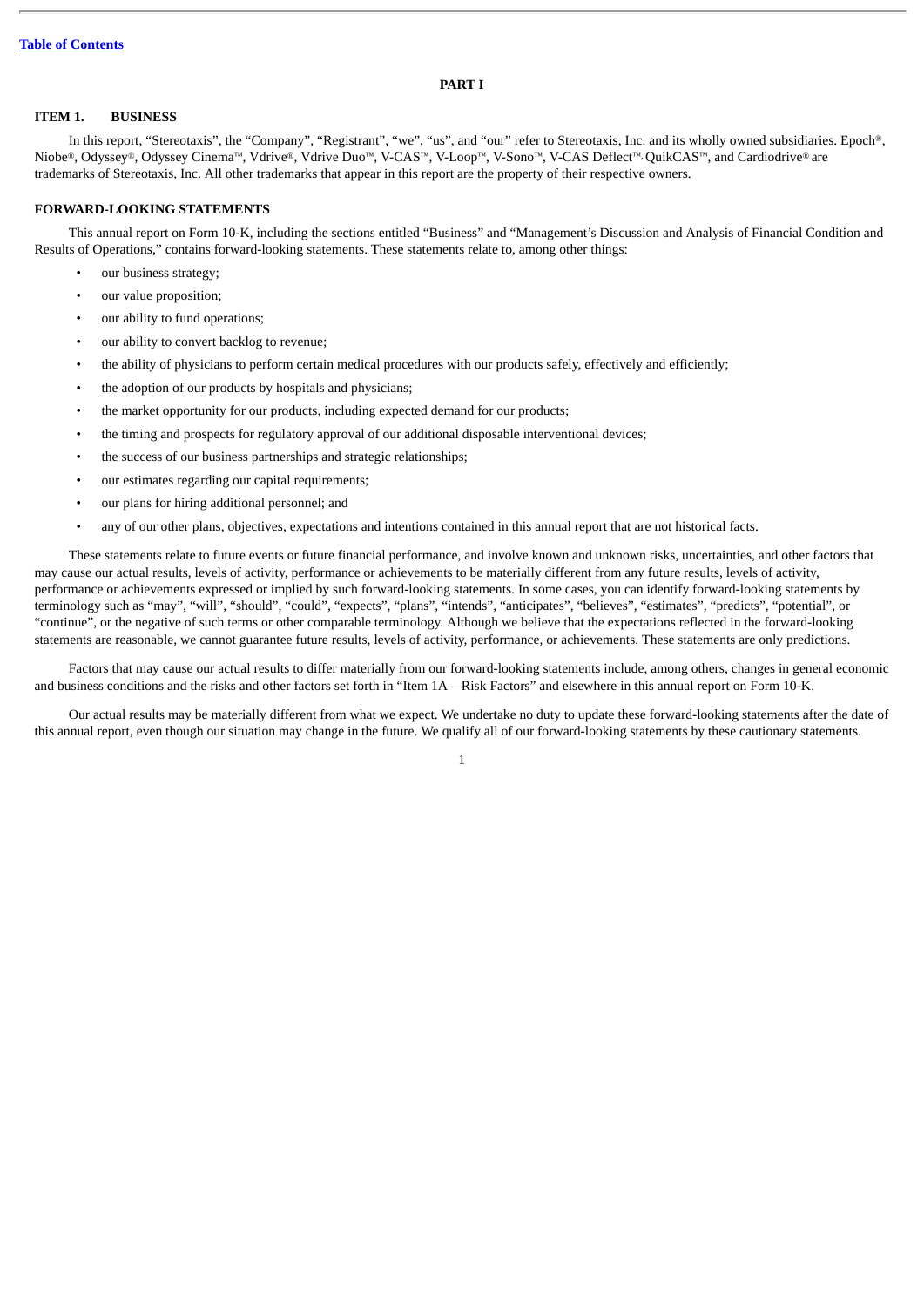#### **OVERVIEW**

We design, manufacture and market robotic systems and instruments for use primarily by electrophysiologists for the treatment of abnormal heart rhythms known as cardiac arrhythmias. We offer our proprietary *Epoch* Solution, an advanced remote robotic navigation system, for use in a hospital's interventional surgical suite, or "interventional lab". We believe the *Epoch* Solution revolutionizes the treatment of arrhythmias and coronary artery disease by enabling enhanced safety, efficiency and efficacy for catheter-based, or interventional procedures.

The *Epoch* Solution is comprised of the *Niobe* ES Remote Magnetic Navigation System ("*Niobe* ES system"), *Odyssey* Information Management Solution ("*Odyssey* Solution"), and the *Vdrive* Robotic Navigation System ("*Vdrive* system"), and related devices. We consider our technology an important advancement in the ongoing trend toward fully digitized, integrated and automated interventional labs. We believe our technology provides substantial, clinically important improvements over manual interventional methods, which often result in long and unpredictable procedure times with suboptimal therapeutic outcomes. We believe our products also support efficient and effective information management and physician collaboration. The core elements of our technology, especially the *Niobe* ES system, are protected by an extensive patent portfolio, as well as substantial expertise and trade secrets.

We promote the full *Epoch* Solution in a typical hospital implementation, subject to regulatory approvals or clearances. The full *Epoch* Solution implementation requires a hospital to agree to an upfront capital payment and recurring payments. The upfront capital payment typically includes equipment and installation charges. The recurring payments typically include disposable costs for each procedure, equipment service costs beyond warranty period, and software licenses. In hospitals where the full *Epoch* Solution has not been implemented, equipment upgrade or expansion can be implemented upon purchasing of the necessary upgrade or expansion.

Not all products have and/or require regulatory clearance in all of the markets we serve. Please refer to "Regulatory Approval" in Item 1 for a description of our regulatory clearance, licensing, and/or approvals we currently have or are pursuing.

As of December 31, 2017, we had approximately \$1.5 million of backlog, consisting of outstanding purchase orders and other commitments for these systems. We had backlog of approximately \$4.5 million and \$6.0 million as of December 31, 2016 and 2015, respectively. Of the December 31, 2017 backlog, we expect approximately 68.0% to be recognized as revenue over the course of 2018. There can be no assurance that we will recognize such revenue in any particular period or at all because some of our purchase orders and other commitments are subject to contingencies that are outside our control. These orders and commitments may be revised, modified or canceled, either by their express terms, as a result of negotiations or by project changes or delays. In addition, the sales cycle for the *Epoch* Solution is lengthy and generally involves construction or renovation activities at customer sites. Consequently, revenues and/or orders resulting from sales of our *Epoch* Solution can vary significantly from one reporting period to the next.

We have business arrangements with technology leaders in the global interventional market, including two multinational fluoroscopy system manufacturers and one provider of catheters and electrophysiology mapping systems. Through these arrangements, we integrate our *Niobe* system with market-leading cath lab imaging systems and catheter location sensing technology. The catheter arrangement also provides development and distribution of disposable interventional devices.

We were incorporated in Delaware in June, 1990 as Stereotaxis, Inc. Our principal executive offices are located at 4320 Forest Park Avenue, Suite 100, St. Louis, Missouri 63108, and our telephone number is (314)678-6100.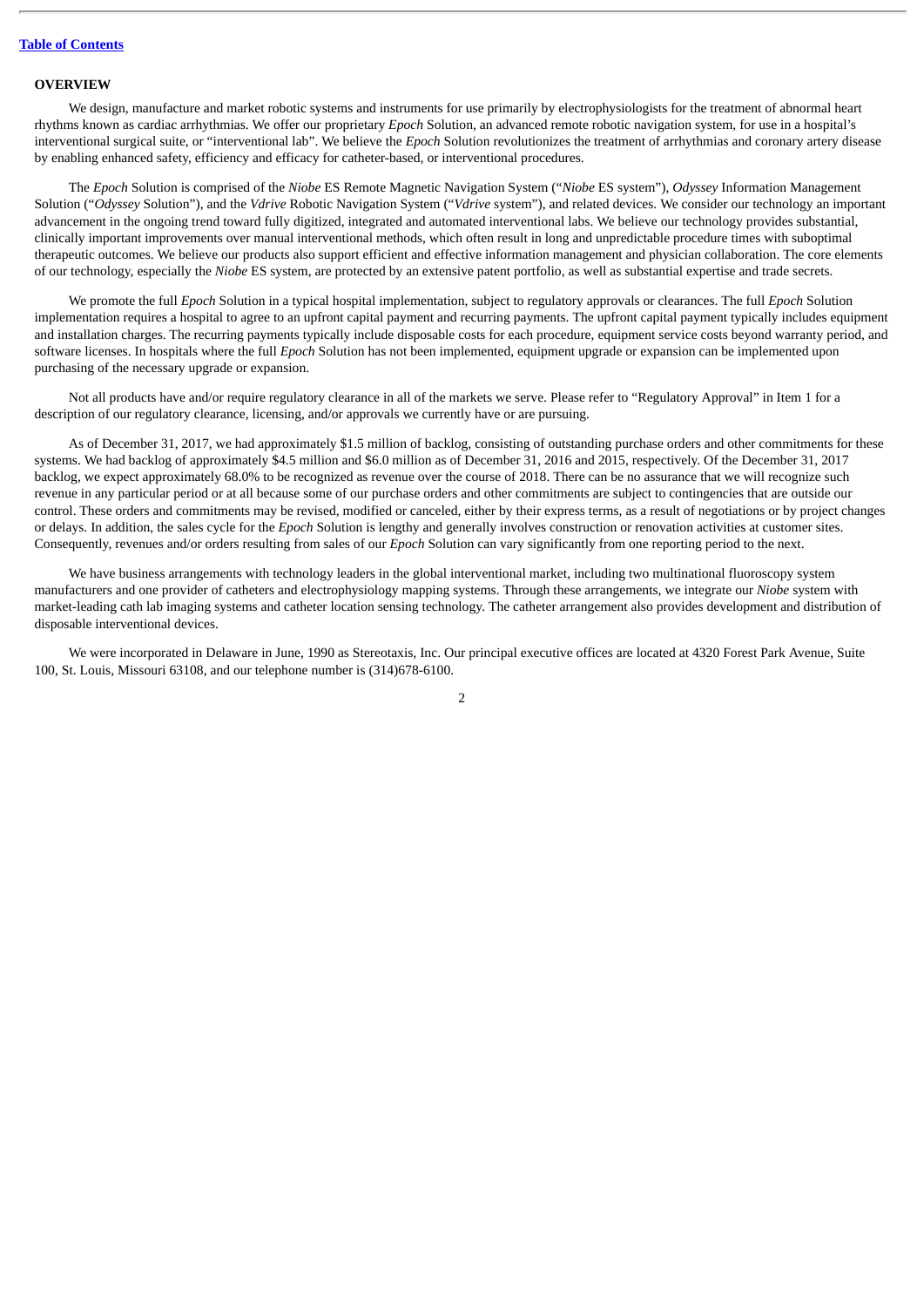## **THE STEREOTAXIS VALUE PROPOSITION**

Although great strides have been made in manual device technology and in related manual interventional techniques, significant challenges remain that reduce interventional productivity and limit both the number of complex procedures and the types of diseases that can be treated manually. These challenges primarily involve the inherent mechanical limitations of manual instrument control and the lack of integration of the information systems used by physicians in the interventional lab as well as a significant amount of training and experience required to ensure proficiency. As a result, many complex cases in electrophysiology are treated with palliative drug therapy, and many complex procedures in interventional cardiology are still referred to highly invasive bypass surgery.

The *Epoch* Solution addresses the current challenges in the interventional lab by providing precise computerized control of the working tip of the interventional instrument and by integrating this control with the visualization technology and information systems used during electrophysiology and interventional cardiology procedures, on a cost-justified basis.

We believe that our systems will:

- *Improve patient outcomes by optimizing therapy*. Difficulty in controlling the working tip of disposable interventional devices can lead to sub-optimal results in many procedures. Conversely, the precise control of multiple complex diagnostic and therapeutic devices by a single physician can lead to better outcomes for the patient. Precise instrument control is necessary for treating a number of cardiac conditions. To treat arrhythmias, precise placement of an ablation catheter against a beating inner heart wall is necessary. Maintaining this precision and contact can be very challenging, especially in the most complex procedures, such as those for the treatment of ventricular tachycardia. For coronary artery disease, precise and correct navigation and placement of expensive stents also have a significant impact on procedure costs and outcomes. We believe our robotic technology can enhance procedure results by improving navigation of disposable interventional devices to treatment sites, and by affecting more precise, safe, treatments once these sites are reached.
- *Expand the market by enhancing the treatment of more complex cases.* Treatment of a number of major diseases, including ventricular tachycardia, atrial fibrillation, congenital heart diseases, and critical limb ischemia due to chronic total occlusions of peripheral arteries, is highly problematic using conventional wire and/or catheter-based techniques. Additionally, many patients with multi-vessel disease and certain complex arrhythmias, such as ventricular tachycardia and atrial fibrillation are often referred to other more invasive or less curative therapies because of the difficulty in precisely and safely controlling the working tip of disposable interventional devices used to treat these complex cases interventionally. Because our robotic technology provides precise, computerized control of the working tip of disposable interventional devices, we believe that it will potentially enable difficult ventricular tachycardia, atrial fibrillation, and congenital heart diseases to be treated interventionally on a much broader scale than today.
- *Enhance patient and physician safety.* The *Niobe* system has been used in more than 100,000 procedures and the incidence of reported major adverse cardiac events associated with the use of the system for all procedures is approximately 0.76%. This represents what we believe to be a clinically significant improvement in major complication rates over conventional procedures, which can range as high as 5.46% for complex ablations, and significantly higher for new physicians and fellows. Additionally, during conventional catheter-based procedures, each of the physicians who stand by the patient table to manually control the catheter, the nursing staff assisting with the procedure, and the patient are exposed to the potentially harmful x-ray radiation from the fluoroscopy field. This exposure can be minimized through reduced usage of fluoroscopy during procedures with the *Niobe* system due to enhanced and more fully integrated mapping capabilities of the *Niobe* software. Our robotic technology can further improve physician safety and reduce physician fatigue by enabling them to conduct procedures remotely from an adjacent control room, which reduces their exposure to harmful radiation, and the orthopedic burden of wearing lead.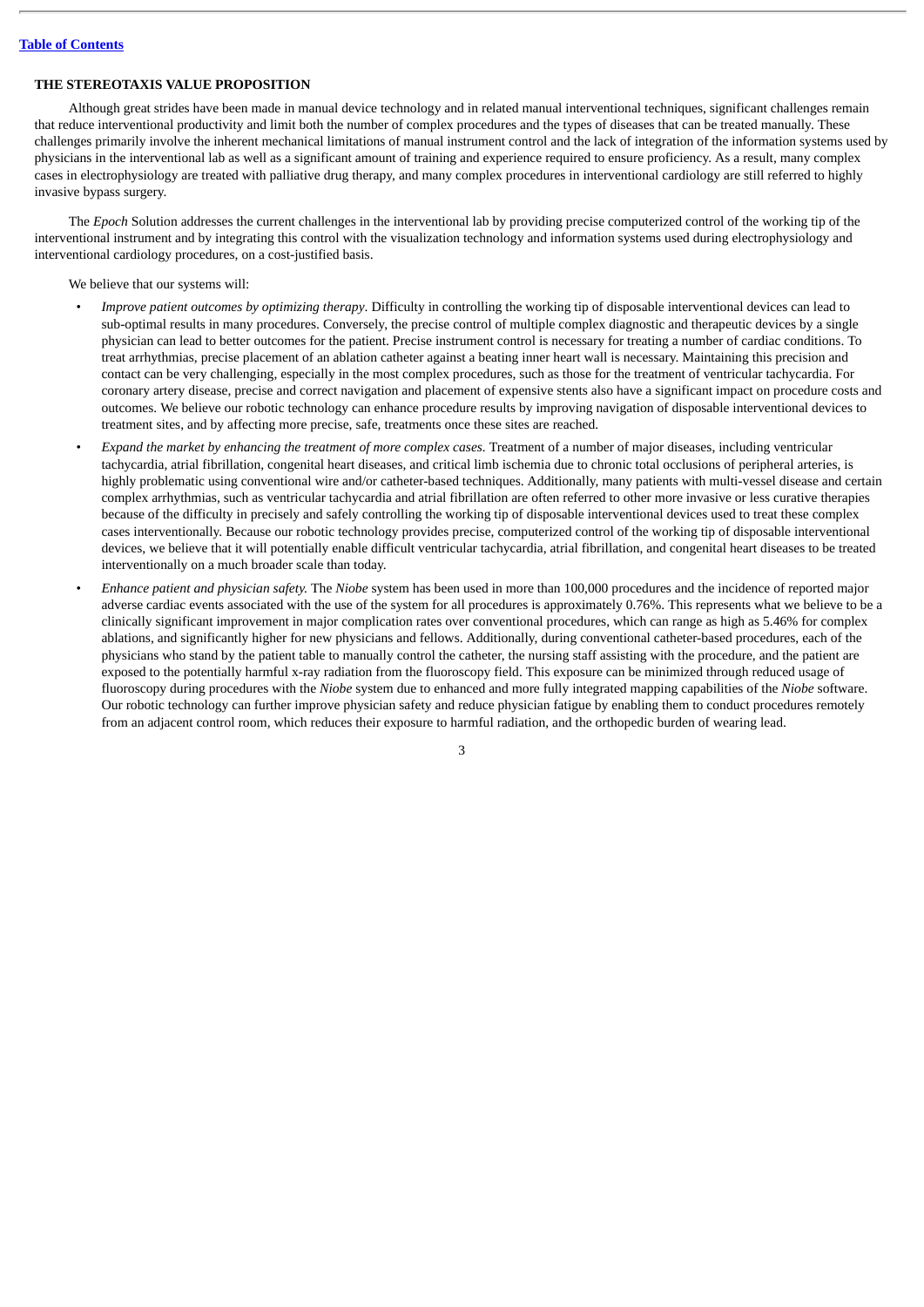#### **Table of [Contents](#page-1-0)**

- *Improve clinical workflow and information management.* Complex ablation procedures involve several sources of information, which conventionally require a physician to mentally integrate and process large quantities of information from different sources in real time, often from separate user interfaces. Sources of information include real time x-ray and/or ultrasound images, real time location sensing systems providing the 3-D location of a catheter tip, pre-operative map of the electrical activity of the heart, real time recording of electrical activity of the heart, and temperature feedback from an ablation catheter. The *Odyssey* Solution improves clinical workflow and information management efficiency by integrating and synchronizing the multiple sources of diagnostic and imaging information found in the interventional labs into a large-screen user interface with single mouse and keyboard control.
- *Enhance hospital efficiency by reducing and standardizing procedure times, disposables utilization and staffing needs.* Conventional interventional procedure times currently range from several minutes to many hours as physicians often engage in repetitive, "trial and error" maneuvers due to difficulties with manually controlling the working tip of disposable interventional devices. By reducing both navigation time and the time needed to carry out therapy at the target site, we believe that our robotic technology can reduce procedure times compared to manual procedures, especially in the most complex procedures such as the treatment of ventricular tachycardia. We believe the *Niobe* system can also reduce the variability in procedure times compared to manual methods. Greater standardization of procedure times allows for more efficient scheduling of interventional cases including staff requirements. We also believe that additional cost savings from robotics can result from decreased use of multiple catheters, high-end deflectable sheaths, and contrast media in procedures compared with manual methods further enhancing the rate of return to hospitals.
- *Improve physician skill levels in order to improve the efficacy of complex cardiology procedures.* Training required for physicians to safely and effectively carry out manual interventional procedures typically takes years, over and above the training required to become a specialist in cardiology. This has led to a shortage of physicians who are skilled in performing more complex procedures. We believe that our robotic technology can allow procedures that previously required the highest levels of manual dexterity and skill to be performed effectively by a broader range of interventional physicians, with more standardized outcomes. In addition, interventional physicians can learn to use robotic systems in a relatively short period of time. The *Niobe* system can also be programmed to carry out sequences of complex navigation automatically further enhancing ease of use. We believe the *Odyssey* Solution can allow advanced training online thereby accelerating learning.
- *Help hospitals recruit physicians and attract patients.* Due to the clinical benefits of the *Epoch* Solution, we believe hospitals will realize significant operational benefits when recruiting physicians to work in a more safe procedure environment, while attracting patients who desire to have safer procedures that lead to better long term outcomes.

## **OUR PRODUCTS**

## *Niobe* **ES Remote Magnetic Navigation System** *®*

Our proprietary *Niobe* ES system is the latest generation of the *Niobe* system, which provides the physician with precise remote digital instrument control through user friendly "point and click" computer mouse control, in combination with sophisticated image integration and 3D reconstruction. It can be operated either from an adjacent room and outside the x-ray fluoroscopy field or beside the patient table, as in traditional interventional procedures. The *Niobe* system allows the operator to navigate disposable interventional devices to the treatment site through complex paths in the blood vessels and chambers of the heart to deliver treatment by using computer controlled, externally applied magnetic fields to directly govern the motion of the working tip of these devices, each of which has a magnetically sensitive tip that predictably responds to magnetic fields generated by our system. Because the working tip of the disposable interventional device is directly controlled by these external magnetic fields, the physician has the same degree of control regardless of the number or type of turns, or the distance traveled by the working tip to arrive at its position in the blood vessels or chambers of the heart. This results in highly precise digital control of the working tip of the disposable interventional device while still giving the physician the option to manually advance the device.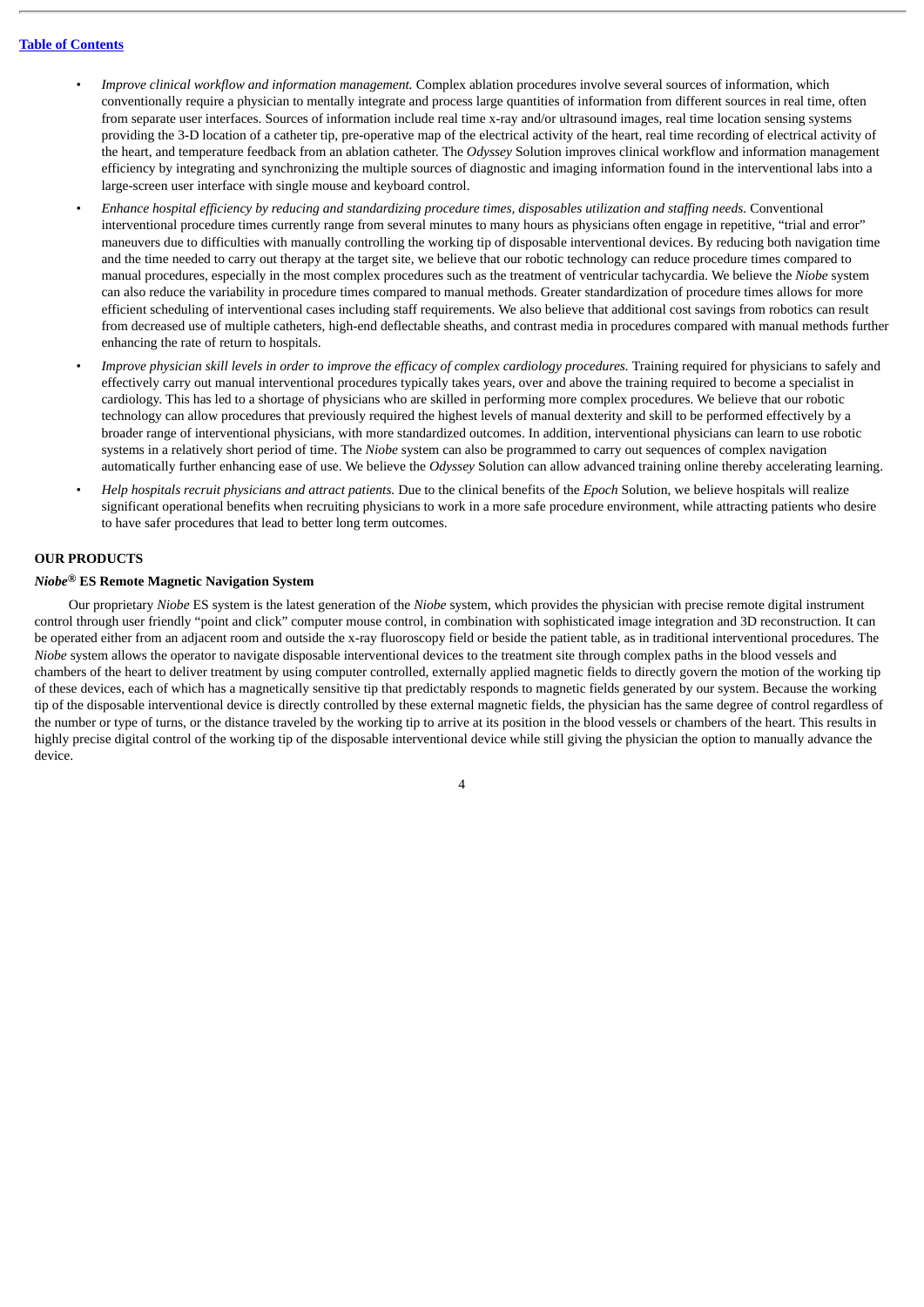Through our arrangements with two multinational fluoroscopy system manufacturers and one provider of catheters and electrophysiology mapping systems, the *Niobe ES* system has been integrated with the visualization and information systems used during electrophysiology procedures in order to provide the physician with a fully-integrated and automated information and instrument control system. We have integrated our *Niobe* system with marketleading digital x-ray fluoroscopy systems. In addition, we have integrated the *Niobe* system with 3D catheter location sensing technology to provide accurate real-time information as to the 3D location of the working tip of the instrument.

The components of the *Niobe* system are identified and described below:

Niobe® Remote Magnetic Navigation System. Our Niobe system utilizes two permanent magnets mounted on articulating and pivoting arms that are enclosed within a stationary housing, with one magnet on either side of the patient table. These magnets generate magnetic navigation fields that are less than 10% of the strength of fields typically generated by MRI equipment and therefore require significantly less shielding, and cause significantly less interference, than MRI equipment. The *Niobe* system is indicated for use in cardiac, peripheral and neurovascular applications.

*Cardiodrive Automated Catheter Advancement System*. As the physician conducts the procedure from the adjacent control room, the *Cardiodrive* ® *Automated Catheter Advancement System ("Cardiodrive")* in conjunction with the *QuikCAS* automated catheter advancement system is used to remotely advance and retract the electrophysiology catheter in the patient's heart while the *Niobe* magnets precisely steer the working tip of the device.

#### *Odyssey* **Solution** *®*

The *Odyssey* Solution offers a fully integrated, real-time information solution to manage, control, record and share procedures across networks or around the world. We believe that the *Odyssey* Solution enhances the physician workflow in interventional labs through a consolidated user interface of multiple systems on a single display to enable greater focus on the case and improve the efficiency of the lab. Through the use of a single mouse and keyboard, the *Odyssey* Solution allows the user to command multiple systems in the lab from a single point of control. In addition, the *Odyssey* Solution acquires a real-time, remote view of the lab capturing synchronized procedure data for review of important events during cases. The *Odyssey* Solution enables physicians to access recorded cases and create snapshots following procedures for enhanced clinical reporting, auditing and presentation. The *Odyssey* Solution enables physicians to establish a comprehensive master archive of procedures performed in the lab providing an excellent tool for training new staff on the standard practices. The *Odyssey* Solution further enables procedures to be observed remotely around the world with high speed Internet access over a hospital VPN even wirelessly using a standard laptop or Windows tablet computer. The *Odyssey* Solution may be acquired either as part of the *Epoch* Solution or on a stand-alone basis for installation in interventional labs and other locations where clinicians desire improved clinical workflows and related efficiencies.

#### *Vdrive™* **Robotic Navigation System**

The *Vdrive* system provides navigation and stability for diagnostic and ablation devices designed with key features to assist in the delivery of better ablations. Important features include complementing the *Niobe* ES control of catheters with fully remote, single operator workflow; and providing robotic control of diagnostic devices independent of magnetic navigation. The *Vdrive Duo* system is an optional expansion of the *Vdrive* hardware that allows control of up to two of the four available disposable options (*V-Loop*, *V-Sono, V-CAS, and V-CAS Deflect*).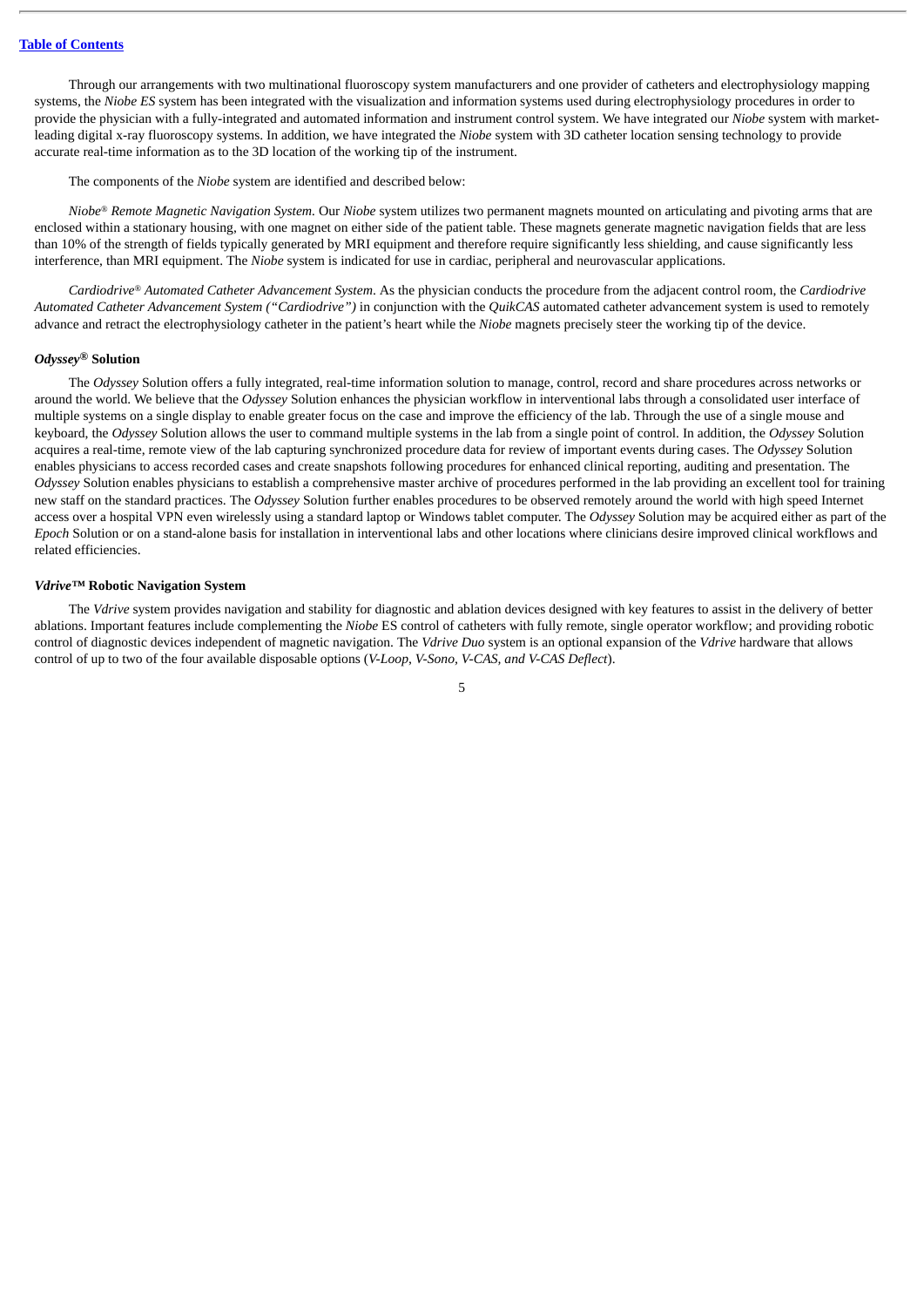## **Disposables and Other Accessories**

Our *Niobe* system is designed to use a toolkit of proprietary disposable interventional devices. The toolkit currently consists of:

- Our *QuikCAS* automated catheter advancement disposables designed to provide precise remote advancement of proprietary electrophysiology catheters; and
- $\bullet$  Biosense Webster's CARTO® RMT navigation and ablation system, CELSIUS® RMT, NAVISTAR® RMT, NAVISTAR® RMT DS, NAVISTAR® RMT THERMOCOOL® and CELSIUS® RMT THERMOCOOL® Irrigated Tip Diagnostic/Ablation Steerable Tip Catheters co-developed by Biosense Webster and Stereotaxis, as described below, with sales of such magnetically-enabled catheters generating royalty payable from Biosense Webster to Stereotaxis;

We believe that we can adapt many of the applicable disposable interventional devices for use with our system by using our proprietary technology to add an inexpensive micro-magnet at their working tip. This micro-magnet is activated by an external magnetic field, which allows interventional devices with tip dimensions as small as 14 thousandths (0.014) of an inch to be oriented and positioned in a predictable and controllable fashion. We believe this approach to bringing digital control to disposable interventional devices using embedded magnets can simplify the overall design of these devices because mechanical controls are no longer required.

In addition to the *Vdrive* and *Vdrive Duo* systems, we also manufacture and market various disposable components which can be manipulated by these systems. These include:

- our *V-CAS* catheter advancement system ("*V-CAS* system") that controls both the magnetic catheter body and a standard fixed-curve sheath;
- our *V-CAS* Deflect fully integrated catheter advancement system ("V-CAS Deflect system") with a robotic deflectable sheath for maximum integration and versatility, allowing users to advance and retract the magnetic catheter body at angles up to 210°;
- our *V-Loop* circular catheter manipulator ("V-Loop device"), which allows the user to control certain circular mapping catheters, such as Biosense Webster's LASSO®2515 or LASSO®2515 NAV Circular Mapping Catheter, advance, retract, rotate, deflect and adjust loop radius, and hold the catheter position against the tissue to optimize electrograms; and
- our *V-Sono* ICE catheter manipulator ("*V-Sono* device") that allows a single physician to manipulate BWI SoundStar™ and AcuNav™ catheters from the control room, store and recall previous positions and automatically sweep over an area of interest with adjustable speed and angle, and automatically track a 3.5mm NAVISTAR® RMT THERMOCOOL® Irrigated Tip Catheter – all without leaving the control room.

Disposable revenue including royalties represented 42% and 40% of revenue for the years ended December 31, 2017 and 2016, respectively.

#### **Other Recurring Revenue**

Other recurring revenue includes revenue from software licenses, product maintenance plans, and other post warranty maintenance. Revenue from services and license fees is deferred and amortized over the service or license fee period, which is typically one year. Other recurring revenue represented 44% and 42% of revenue for the years ended December 31, 2017 and 2016, respectively.

#### **Regulatory Approval**

We have received regulatory clearance, licensing and/or CE Mark approvals necessary for us to market the *Niobe* system, *Cardiodrive*, and various disposable devices in the U.S., Canada, Europe, China, Japan, and various other countries.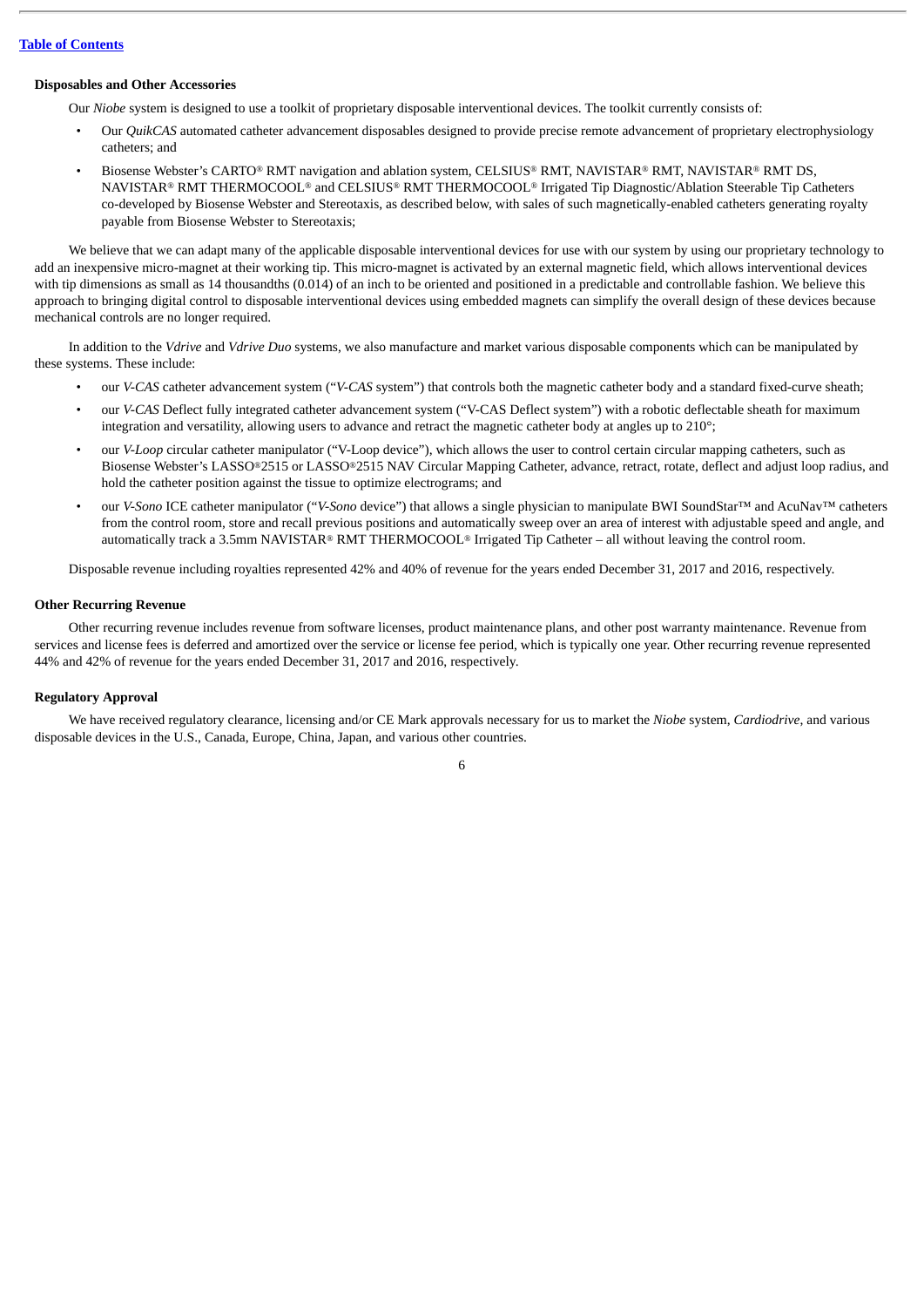We have received regulatory clearance, licensing and/or CE Mark approvals necessary for us to market the *Odyssey* Solution in the U.S., Canada, European Union, China, Japan and other selected countries and we are in the process of obtaining necessary approvals for extending our markets in other countries.

We have received regulatory clearance, licensing and/or CE Mark approvals necessary for us to market the *Vdrive* and *Vdrive Duo* systems with the *V-CAS, V-Loop* and *V-Sono* devices in the U.S., Canada and European Union. *The V-CAS Deflect* catheter advancement system has been CE Marked for sale in the European Union.

Biosense Webster has received FDA approval, and CE Mark for the CARTO® RMT navigation system for use with the *Niobe* system, the 4mm CELSIUS® RMT Diagnostic/Ablation Steerable Tip Catheter, the 4mm NAVISTAR® RMT Diagnostic/Ablation Steerable Tip Catheter, the 8mm Navistar RMT DS Diagnostic/Ablation Steerable Tip Catheter, and the 3.5mm NAVISTAR® RMT THERMOCOOL® Irrigated Tip Catheter. In addition, Biosense Webster has received FDA approval and CE Mark for the 3.5mm CELSIUS® RMT THERMOCOOL® Irrigated Tip Catheter. Biosense Webster also received China CFDA approval and Japan PMDA approval for the CARTO® RMT navigation system for use with the *Niobe* system, and the 3.5mm NAVISTAR® RMT THERMOCOOL® Irrigated Tip Catheter. Our strategic relationship with Biosense Webster provides for co-development of catheters that can be navigated with our system, both with and without Biosense Webster's 3D catheter location sensing technology. In addition, we can utilize technology which allows our system to recognize specific disposable interventional devices in order to prevent unauthorized use of our system. See "Strategic Relationships" below for a description of our arrangements with Biosense Webster.

#### **FINANCIAL INFORMATION ABOUT GEOGRAPHIC AREAS AND CUSTOMERS**

Our total U.S. revenue was \$18.0 million and \$19.4 million for the years ended December 31, 2017 and 2016, respectively. Our total international revenue was \$13.1 million and \$12.8 million for the years ended December 31, 2017 and 2016, respectively. No single country other than the U.S. accounted for more than 10% of total revenue for the years ended December 31, 2017 and 2016. Revenue from Biosense Webster Inc. related to royalties and *Odyssey* system sales accounted for \$3.3 million, and \$4.1 million, or 11%, and 13% of total net revenue for the years ended December 31, 2017 and 2016, respectively. No other single customer accounted for more than 10% of total revenue for the years ended December 31, 2017 and 2016.

#### **CLINICAL APPLICATIONS**

We have focused our clinical and commercial efforts on applications of the *Epoch* Solution primarily in electrophysiology procedures for the treatment of arrhythmias and secondarily in complex interventional cardiology procedures for the treatment of coronary artery disease. Our system potentially has broad applicability in other areas, such as structural heart repair, interventional neurosurgery, interventional neuroradiology, peripheral vascular, renal denervation, pulmonology, urology, gynecology and gastrointestinal medicine, and some of our patents may be applicable in these areas as well.

#### **Electrophysiology**

The rhythmic beating of the heart results from the transmission of electrical impulses. When these electrical impulses are mistimed or uncoordinated, the heart fails to function properly, resulting in symptoms that can range from fatigue to stroke or death. Over 5.0 million people in the U.S. currently suffer from the resulting abnormal heart rhythms, which are known as arrhythmias. The prevalence of arrhythmias is expected to continue to rise as the population ages and life expectancy continues to increase. These conditions are a major physical and economic burden and are associated with stroke, heart failure, and adverse symptoms causing patients to be very motivated to seek treatment. The combination of symptoms, prevalence and co-morbidities make arrhythmias a major economic factor in healthcare. We believe payors are very interested in therapies that may reduce the financial impact of these diseases.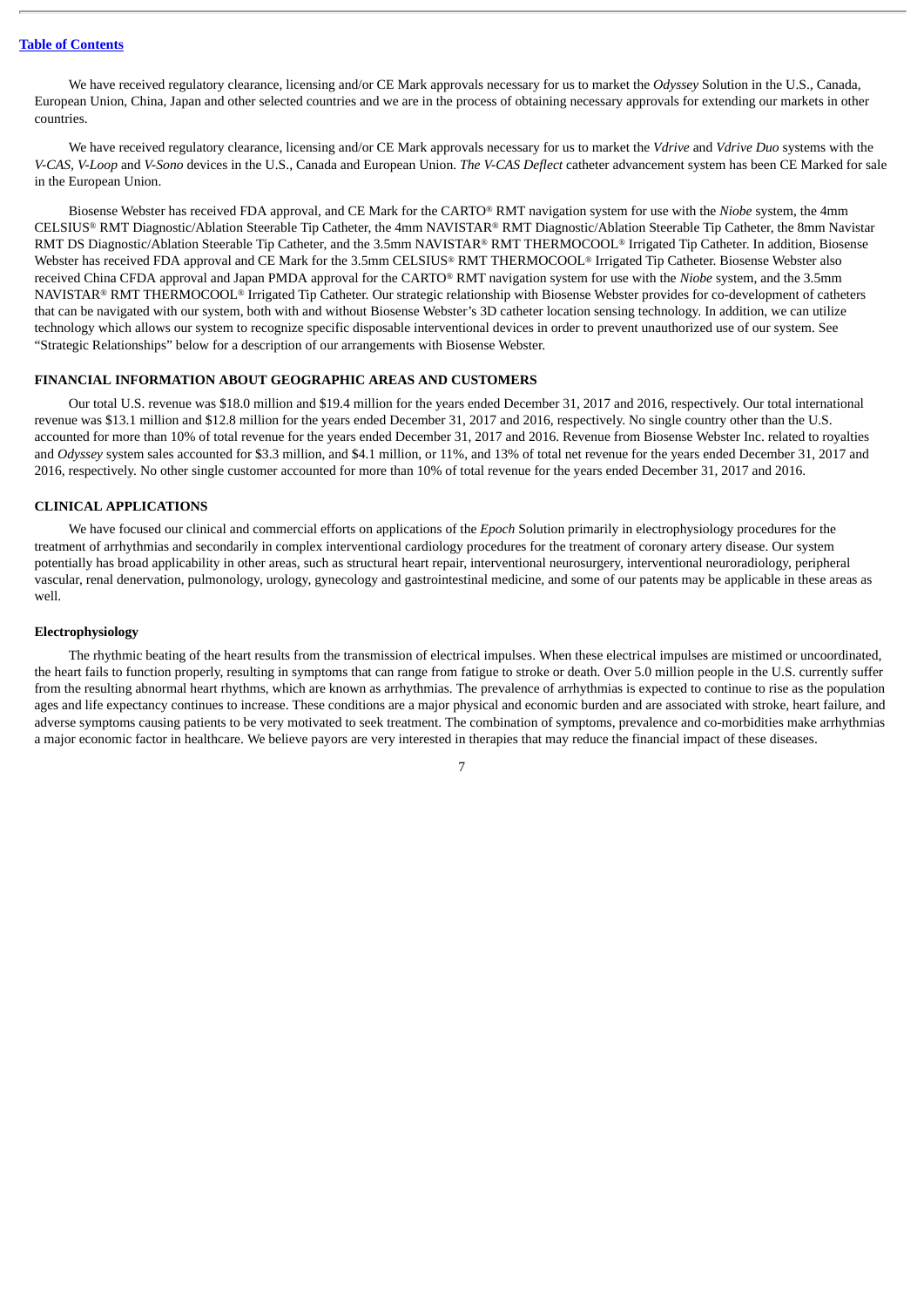Drug therapies for arrhythmias often fail to adequately control the arrhythmia and may have significant side effects. Consequently, physicians have increasingly sought more permanent, non-pharmacological, solutions for arrhythmias. The most common interventional treatment for arrhythmias, and in particular tachyarrhythmias, where the patient's heart rate is too high or irregular, is an ablation procedure in which the diseased tissue giving rise to the arrhythmia is isolated or destroyed. Prior to performing an electrophysiology ablation, a physician typically performs a diagnostic procedure in which the electrical signal patterns of the heart wall are "mapped" to identify the heart tissue generating the aberrant electrical signals. Following the mapping procedure, the physician may then use an ablation catheter to eliminate the aberrant signal or signal path, restoring the heart to its normal rhythm. In cases where an ablation is anticipated, physicians will choose an ablation catheter and perform both the mapping and ablation with the same catheter. In February 2009 the FDA approved the Biosense Webster NAVISTAR® THERMOCOOL® irrigated catheter to be labeled for the treatment of atrial fibrillation. This is the first device approved by the FDA to be labeled for the interventional treatment of this arrhythmia.

We believe more than 3,000 interventional labs around the world are currently capable of conducting electrophysiology procedures. Nearly one million electrophysiology procedures are performed annually worldwide, and the procedure growth rate is over 10% annually.

We believe the *Epoch* Solution is particularly well-suited for those electrophysiology procedures which are time consuming or which can only be performed by highly experienced physicians. These procedures include:

- *Ventricular Tachycardia*. Ventricular tachycardia is a malignant, potentially lethal arrhythmia that is extremely difficult and time consuming to treat. The magnetic catheter has been characterized as the ideal tool for this application. These arrhythmias can often be modified or interrupted by the pressure of a conventional catheter making it very difficult to identify the appropriate location for the ablation, whereas magnetic catheters produce fewer extra beats and provide for easier and more efficient mapping of the diseased tissue. Successful ablation of ventricular tachycardia can extend the useful life of an implantable defibrillator, reduce shocks to the patient, reduce the need for antiarrhythmic drugs or, in some cases, obviate the need for an expensive implantable device and its associated follow-up.
- *Atrial Fibrillation*. The most commonly diagnosed abnormal heart rhythm, atrial fibrillation, is a particular type of arrhythmia characterized by rapid, disorganized contractions of the heart's upper chambers, the atria, which lead to ineffective heart pumping and blood flow and can be a major risk factor for stroke. This chaotic electrical activity of the top chambers of the heart is estimated to be present in three million people in the United States and over seven million people worldwide. The number of potential patients for manual catheter-based procedures for atrial fibrillation has been limited because the procedures are extremely complex and are performed by only the most highly skilled electrophysiologists. They also typically have much longer procedure times than general ablation cases and the success rates have been lower and more variable. We believe that our system can allow these procedures to be performed by a broader range of electrophysiologists and, by automating some of the more complex catheter maneuvers, can standardize and reduce procedure times and significantly improve outcomes.
- *General Mapping and Ablations*. For the more routine mapping and ablation procedures, our system offers the unique benefit of precise catheter movement and consistent heart wall contact. Additionally, the system can control the procedure and direct catheter movement from the control room, saving the physician time and helping to avoid unnecessary exposure to high doses of radiation.

We believe that our system can address the current challenges in electrophysiology by permitting the physician to remotely navigate disposable interventional devices from a control room outside the x-ray field. Additionally, we believe that our system allows for more predictable and efficient navigation of these devices to the treatment site, and enables catheter contact to be consistently maintained to efficiently apply energy on the wall of the beating heart. We also believe that our system will significantly lower the skill barriers required for physicians to perform complex electrophysiology procedures and, additionally, improve interventional lab efficiency and reduce disposable interventional device utilization.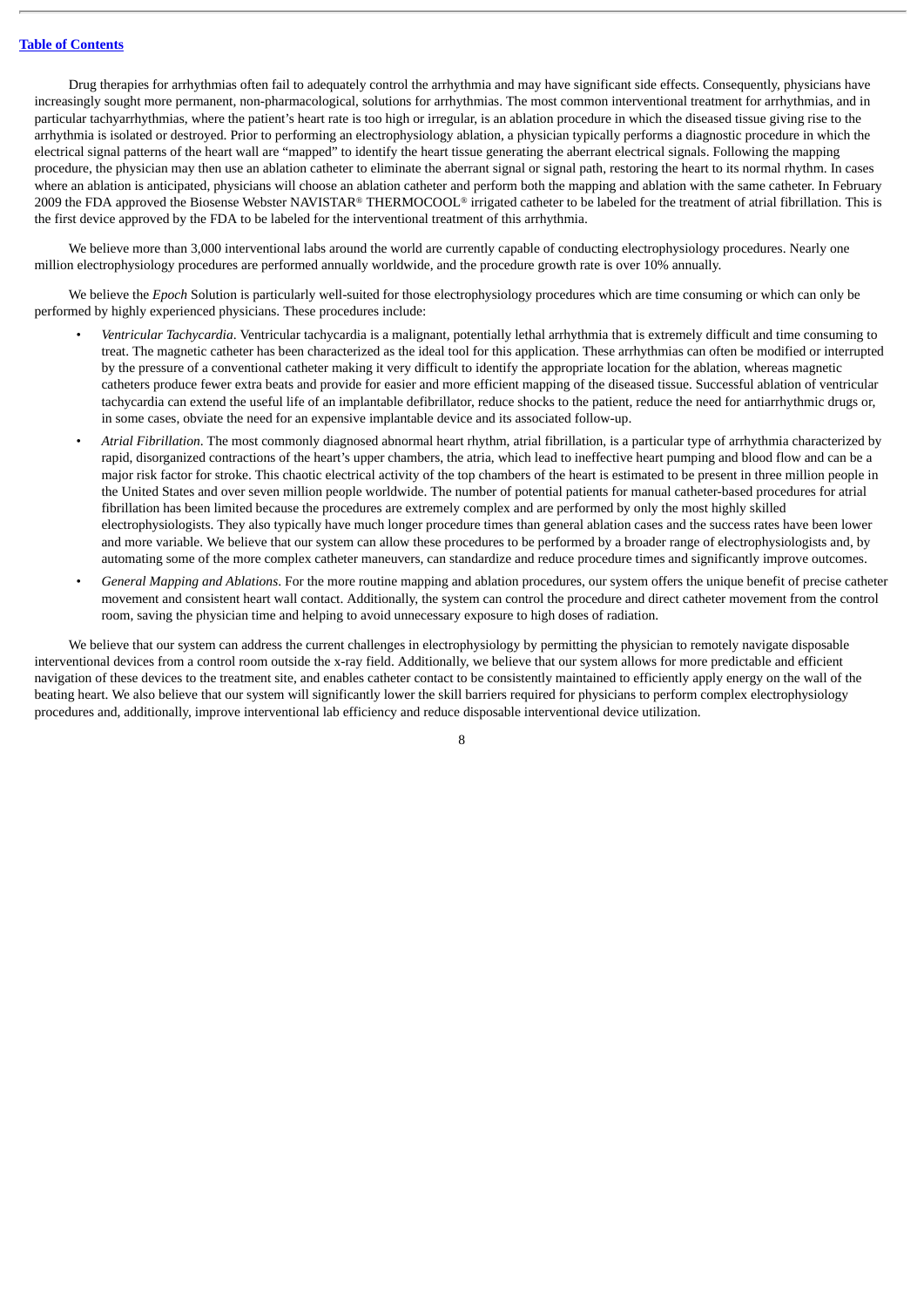#### **Interventional Cardiology**

More than half a million people die annually from coronary artery disease, a condition in which the formation of plaque in the coronary arteries obstructs the supply of blood to the heart, making this the leading cause of death in the U.S. Despite various attempts to reduce risk factors, each year over one million patients undergo interventional procedures in an attempt to open blocked vessels and another one half million patients undergo open heart surgery to bypass blocked coronary arteries.

Blockages within a coronary artery, often called lesions, are categorized by degree of obstruction as partial occlusions, non-chronic total occlusions and chronic total occlusions. Lesions are also categorized by the degree of difficulty with which they can be opened as simple or complex. Complex lesions, such as chronic total occlusions, longer lesions, and lesions located within smaller diameter vessels, are often very difficult or time consuming to open with manual interventional techniques.

We believe approximately 11,000 interventional labs worldwide are currently capable of conducting interventional cardiology. Over 4 million interventional cardiology procedures are performed annually in the U.S. alone. We estimate that approximately 10-15% of these interventional cardiology procedures currently being performed are complex and therefore require longer procedure times and may have sub-optimal outcomes. We believe that our system can substantially benefit this subset of complex interventional cardiology procedures.

#### **Interventional Neuroradiology, Neurosurgery and Other Interventional Applications**

Physicians used a predecessor to our *Niobe* system to conduct a number of procedures for the treatment of brain aneurysms, a condition in which a portion of a blood vessel wall balloons and which can result in debilitating or fatal bleeding and strokes. We believe the *Niobe* system also has a range of potential applications in minimally invasive neurosurgery, including biopsies and the treatment of tumors, treatment of vascular malformations and fetal interventions.

#### **STRATEGIC RELATIONSHIPS**

We have entered into business arrangements with technology leaders in the global interventional market, including two multinational fluoroscopy system manufacturers and one provider of catheters and electrophysiology mapping systems, that we believe aid us in commercializing our *Niobe* system. We believe the two imaging companies have a significant percentage of the installed base of imaging systems worldwide. We believe our arrangement with the provider of catheters and electrophysiology mapping systems is favorable to us because it provides for the integration of our system with market leading digital imaging and 3D catheter location sensing technology, as well as catheters compatible with our system.

#### **Imaging**

We have successfully integrated our *Niobe* system with digital fluoroscopy systems to provide advanced interventional lab visualization and instrument control through user-friendly computerized interfaces. The maintenance of these arrangements, or the establishment of equivalent alternatives, is critical to our commercialization efforts. The commercial availability of both currently compatible digital imaging fluoroscopy systems is unlikely to continue for multiple years and efforts are being made to ensure the availability of integrated next generation systems and/or equivalent alternatives; however, we cannot provide assurance as to the timeline of the ongoing availability of such compatible systems or our ability to obtain equivalent alternatives on competitive terms or at all.

#### **Disposables Devices**

We have successfully integrated advanced Biosense Webster's 3D catheter location sensing technology, which we believe has the leading market position in this important field of visualization for electrophysiology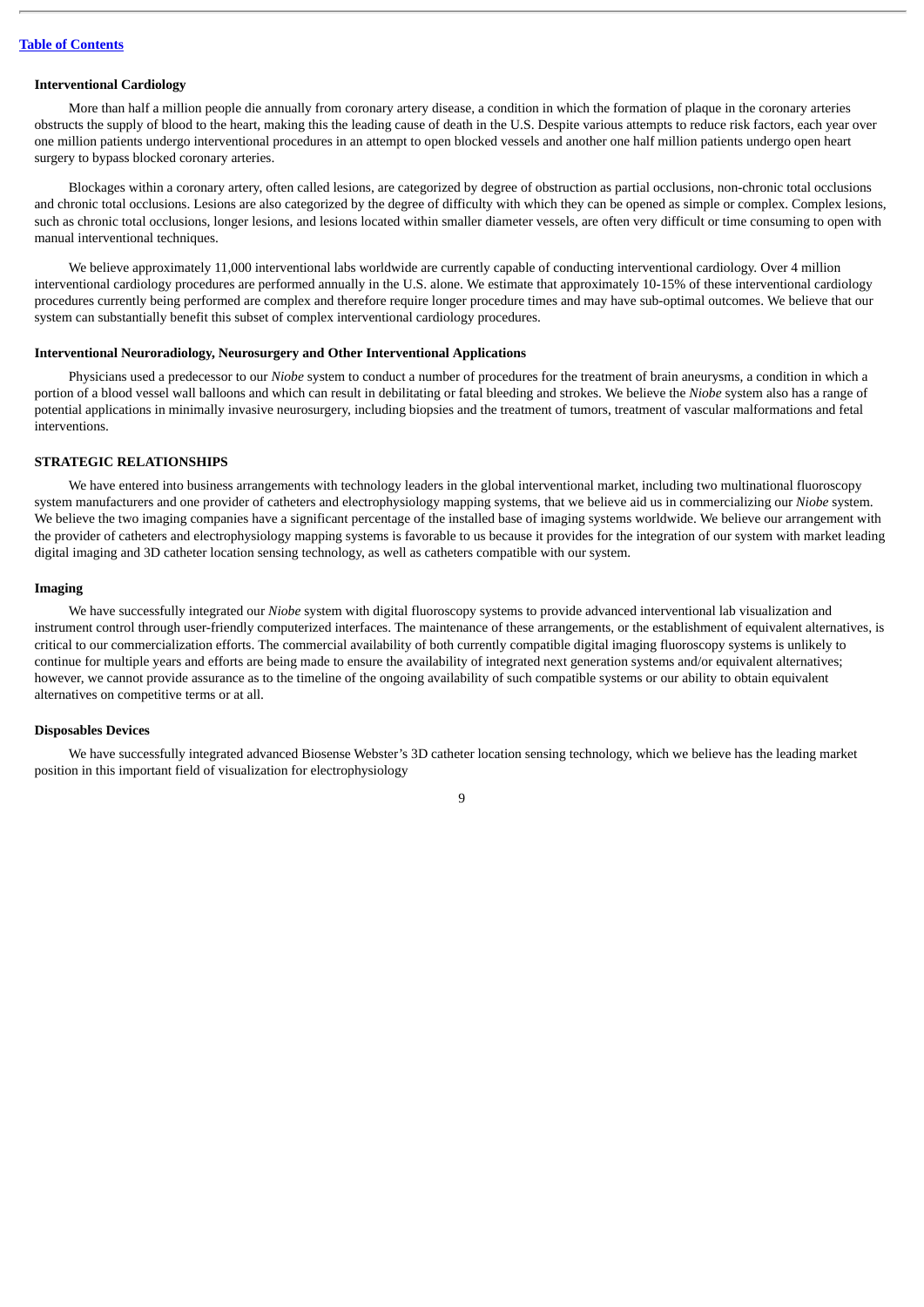procedures, with the *Niobe* system. We have jointly developed associated location and non-location sensing electrophysiology mapping and ablation catheters that are navigable with the *Niobe* system. We believe that these integrated products provide physicians with the elements required for effective complex electrophysiology procedures: highly accurate information as to the exact location of the catheter in the body and highly precise control over the working tip of the catheter.

The co-developed catheters are manufactured and distributed by Biosense Webster, and both of the parties agreed to contribute to the resources required for their development. We are entitled to royalty payments from Biosense Webster, payable quarterly based on net revenues from sales of the co-developed catheters. Royalty revenue from the co-developed catheters represented 10% and 9% of revenue for the years ended December 31, 2017 and 2016, respectively. These royalties were used to make payments under the debt agreement with Healthcare Royalty Partners II, L.P. (formerly "Cowen Healthcare Royalty Partners II, L.P.") as discussed in Item 7 prior to its extinguishment in September, 2016.

Biosense Webster's distribution rights for co-developed catheters were exclusive through December 31, 2015 and currently are nonexclusive until December 31, 2018. Biosense Webster's right to distribute such products in Japan is exclusive until March 22, 2018 and nonexclusive until March 22, 2021. Upon the expiration or termination of the agreement, other than due to a change of control of Stereotaxis, the agreement provides for a continuation of supply by Biosense Webster of the co-developed catheters to us or our customers for three years. The agreement provides an opportunity to expand the product offering covered by the agreement to include a next generation irrigated magnetic catheter, subject to mutually agreeable terms including exclusive distribution rights.

Under the agreements with Biosense Webster, we granted Biosense Webster certain notice and discussion rights for product development activities we undertake relating to localization of magnetically enabled interventional disposable devices in fields outside of electrophysiology and mapping.

Either party may terminate this agreement in certain specified "change of control" situations, although the termination would not be effective until one year after the change of control and then would be subject to a wind-down period during which Biosense Webster would continue to supply co-developed catheters to us or to our customers for three years (or, for non-location sensing mapping and ablation catheters, until our first sale of a competitive product after a change of control, if earlier than three years). If either party terminates the agreement under this provision, we must pay a termination fee to Biosense Webster equal to 5% of our total equity value in the change of control transaction, up to a maximum of \$10 million. If a change of control of Stereotaxis occurs after Biosense Webster has received approval from the U.S. FDA for atrial fibrillation indication for the NAVISTAR® RMT THERMOCOOL® catheter, we would be required to pay an additional \$10 million fee to Biosense Webster, and termination of the agreement by either party would not be effective until two years after the change of control. We also agreed to notify Biosense Webster if we reasonably believe that we are engaged in substantive discussions with respect to the sale of the Company or substantially all of our assets.

#### **RESEARCH AND DEVELOPMENT**

We have assembled an experienced group of engineers and physicists with recognized expertise in magnetics, software, control algorithms, systems integration and disposable interventional device modeling and design.

Our research and development efforts are focused in the following areas:

- continuing to enhance our existing *Niobe* system, *Odyssey* Solution, and *Vdrive* system through ongoing product and software development; and
- designing new proprietary disposable interventional devices for use with our system.

Our research and development team collaborates with strategic third parties to integrate our *Niobe* system's open architecture platform with key imaging, location sensing and information systems in the interventional lab.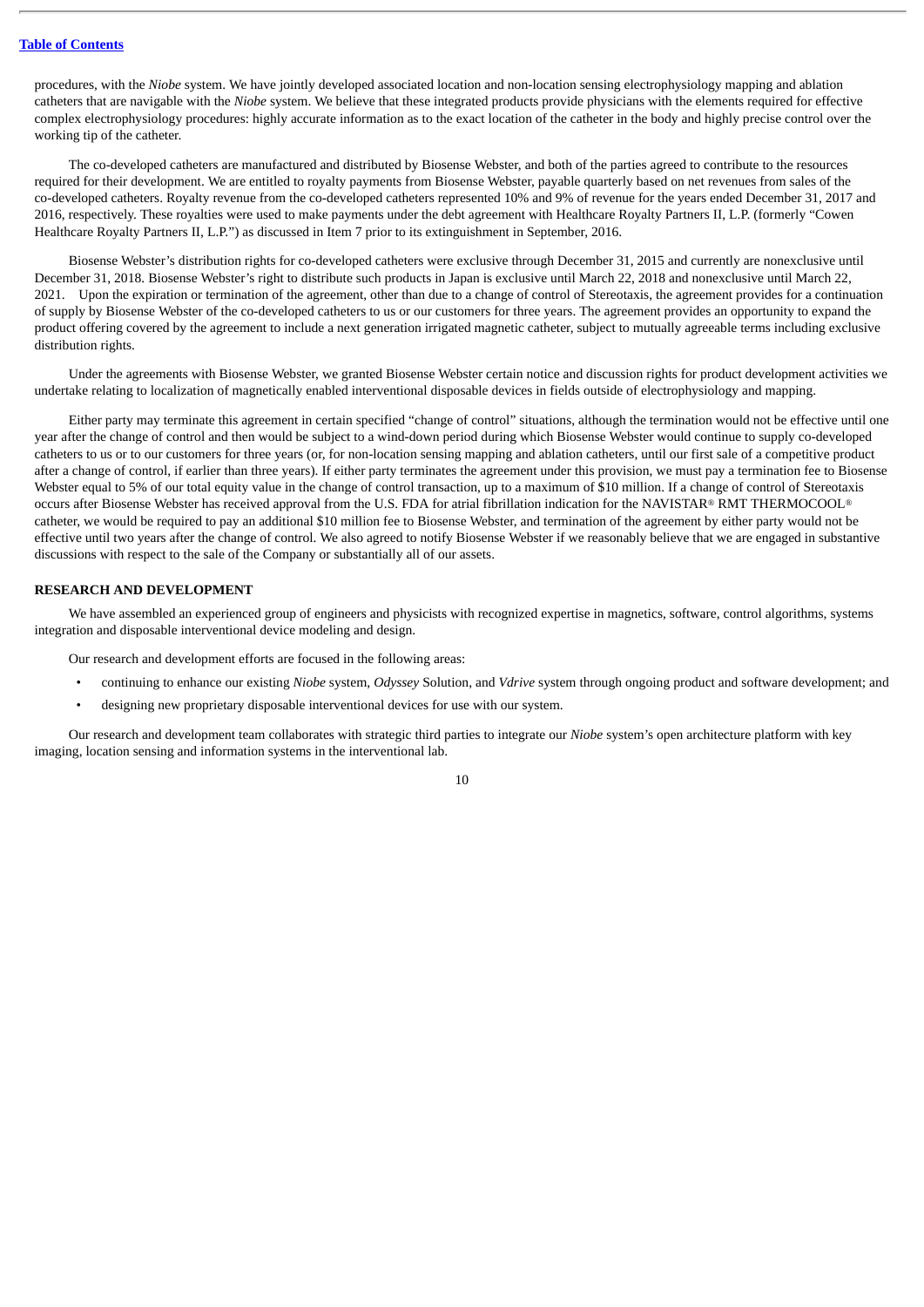We have also collaborated with a number of highly regarded interventional physicians in key clinical areas and have entered into agreements with a number of universities and teaching hospitals, which serve to increase our access to world class physicians and to expand our name recognition in the medical community. Our research and development expenses for the years ending December 31, 2017, 2016, and 2015, were \$4.7 million, \$5.5 million, and \$6.3 million, respectively.

#### **CUSTOMER SERVICE AND SUPPORT**

We provide worldwide maintenance and support services to our customers for our integrated products directly or with the assistance of outsourced product and service representatives. By utilizing these relationships, we provide direct, on-site technical support activities, including call center, customer support engineers and service parts logistics and delivery. In certain situations, we use these third parties as a single point of contact for the customer, which allows us to focus on providing installation, training, and back-up technical support.

Our back-up technical support includes a combination of on-line, telephone and on-site technical assistance services 24 hours a day, seven days a week. We employ service and support engineers with networking and medical equipment expertise, and outsource a portion of our installation and support services. We offer different levels of support to our customers, including basic hardware and software maintenance, extended product maintenance, and rapid response capability for both parts and service.

We have established a call center in our St. Louis facilities, which provides real-time clinical and technical support to our customers worldwide.

#### **MANUFACTURING**

#### *Niobe***,** *Odysse***y, and** *Vdrive* **Systems**

Our manufacturing strategy for our *Niobe* system and *Odyssey* Solution is to sub-contract the manufacture of major subassemblies of our system to maximize manufacturing flexibility and lower fixed costs. Our current manufacturing strategy for the *Vdrive* system is to build all subassemblies in-house using sub-contract manufactured components. We maintain quality control for all of our systems by completing final system assembly and inspection in-house.

We purchase both custom and off-the-shelf components from a large number of suppliers and subject them to quality specifications and processes. Some of the components necessary for the assembly of our products are currently provided to us by sole-sourced suppliers (the only recognized supply source available to us) or single-sourced suppliers (the only approved supply source for us among other sources). We purchase the majority of our components and major assemblies through purchase orders rather than long-term supply agreements and generally do not maintain large volumes of finished goods.

#### **Disposable Interventional Devices**

Our manufacturing strategy for disposable interventional devices is to outsource their manufacture through subcontracting and to expand partnerships for other interventional devices. We work closely with our contract manufacturers and have strong relationships with component suppliers. We have entered into manufacturing agreements to provide high volume capability for devices other than catheters.

#### **Software**

The software components of the *Niobe* system, the *Vdrive* system and *Odyssey* Solution, including control and application software, are developed both internally and with integrated modules we purchase or license. We perform final testing of software products in-house prior to their commercial release.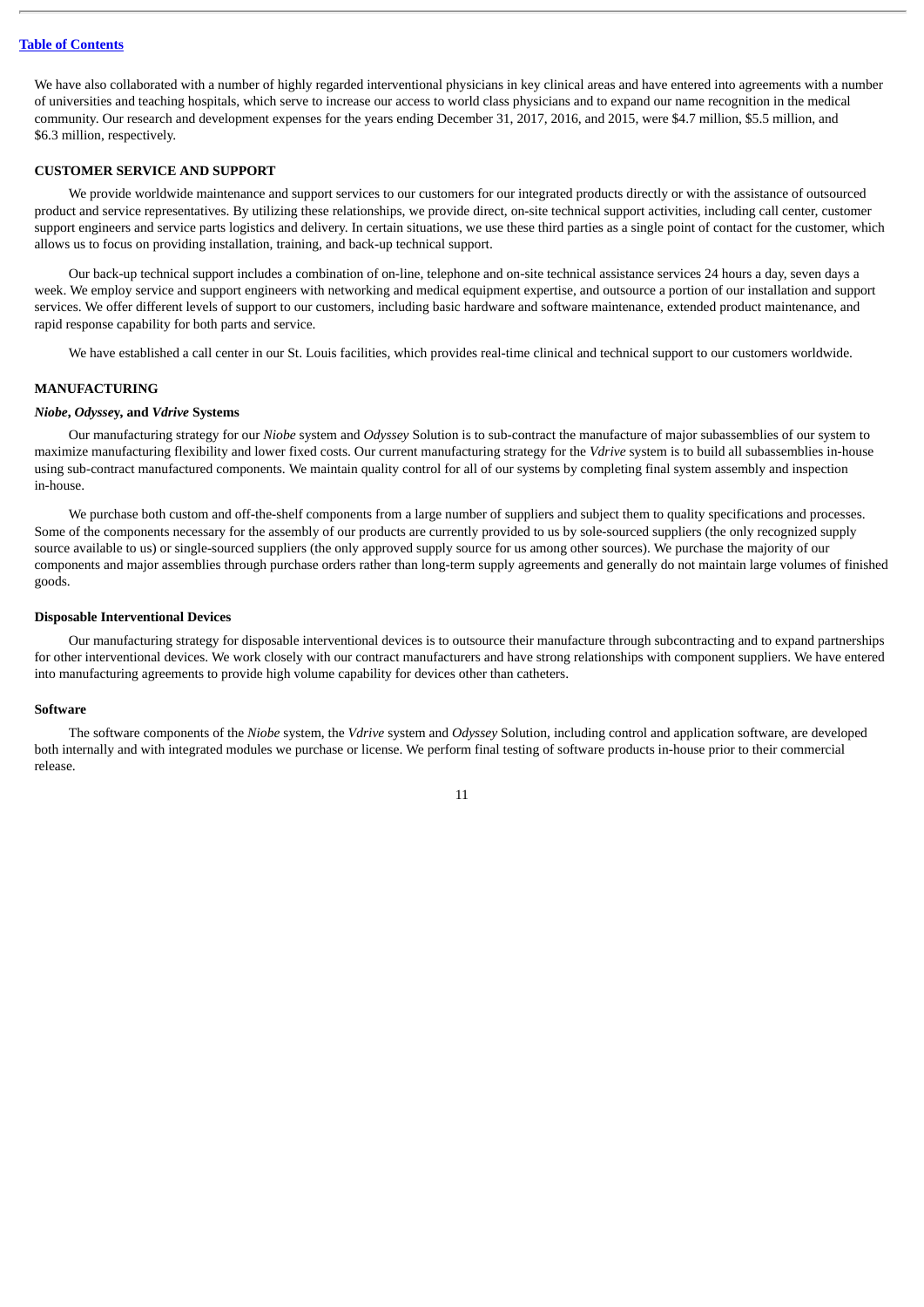#### **General**

Our manufacturing facility operates under processes that meet the FDA's requirements under the Quality System Regulation (QSR). Our ISO registrar and European notified British Standard Institution (BSI) has audited our facility annually since 2001 and found the facility to be in compliance with relevant requirements. The initial ISO 9001 certification was issued in January 2002 and the most recent ISO 13485 certificate was issued in 2016.

#### **SALES AND MARKETING**

We market our products in the U.S and internationally through a direct sales force of senior sales specialists, distributors and sales agents, supported by account managers and clinical specialists who provide training, clinical support, and other services to our customers. In addition, Biosense Webster distributes magnetically-enabled electrophysiology mapping and ablation catheters, co-developed pursuant to our agreement with them.

Our sales and marketing efforts include two important elements: (1) selling *Niobe* systems, *Odyssey* Solutions*,* and *Vdrive* systems directly and through distributors; and (2) leveraging our installed base of systems to drive recurring sales of disposable interventional devices, software and service.

#### **REIMBURSEMENT**

We believe that substantially all of the procedures, whether commercial or in clinical trials, conducted in the U.S. with the *Niobe* system or *Vdrive* system have been reimbursed to date. We expect that third-party payors will reimburse, under existing billing codes, procedures in which compatible ablation catheters are used. We expect healthcare facilities in the U.S. to bill various third-party payors, such as Medicare, Medicaid, other government programs and private insurers, for services performed with our products. We believe that procedures performed using our products, or targeted for use by products that do not yet have regulatory clearance or approval, are generally already reimbursable under government programs and most private plans. Accordingly, we believe providers in the U.S. will generally not be required to obtain new billing authorizations or codes in order to be compensated for performing medically necessary procedures using our products on insured patients. We cannot guarantee that reimbursement policies of third-party payors will not change in the future with respect to some or all of the procedures using the *Niobe* system.

In countries outside the United States, reimbursement is obtained from various sources, including governmental authorities, private health insurance plans, and labor unions. In most foreign countries, private insurance systems may also offer payments for some therapies. Additionally, health maintenance organizations are emerging in certain European countries. In the European Union, we believe that substantially all of the procedures, whether commercial or in clinical trials, conducted with the *Niobe* system or *Vdrive* system have been reimbursed to date. In Japan, the Ministry of Health, Labor and Welfare (MHLW) has classified the *Niobe* system as a C2 medical device (the highest reimbursement category), and has established a "technical fee" of Japanese Yen 50,000 per procedure. In other foreign countries, we may need to seek international reimbursement approvals, and we do not know if these required approvals will be obtained in a timely manner or at all.

See "Item 1A—Risk Factors" for a discussion of various risks associated with reimbursement from third-party payors.

#### **INTELLECTUAL PROPERTY**

The proprietary nature of, and protection for, our products, processes and know-how are important to our business. We seek patent protection in the United States and internationally for our systems and other technology where available and when appropriate.

We have an extensive patent portfolio that we believe protects the fundamental scope of our technology, including our magnet technology, navigational methods, procedures, systems, disposable interventional devices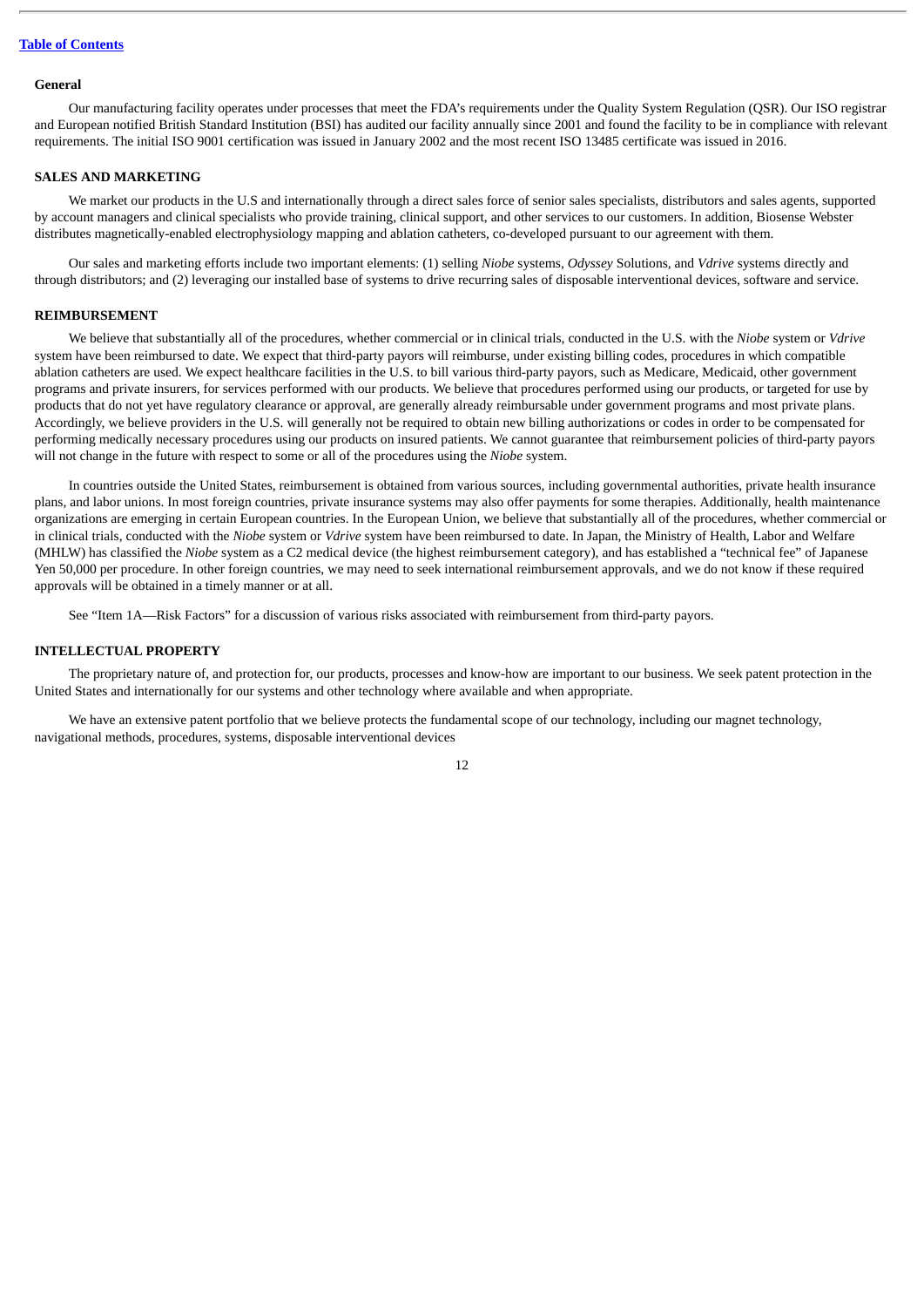and our 3D integration technology. As of December 31, 2017, we had 86 issued U.S. patents, 1 co-owned U.S. patent and no licensed-in U.S. patents. In addition, we had 7 pending U.S. patent applications and 1 co-owned U.S. patent application. As of December 31, 2017 we had 29 issued foreign patents and 8 owned foreign patent applications. The key patents that protect our *Niobe* system extend until 2022 and beyond. We also have a number of invention disclosures under consideration and several applications that are being prepared for filing. We cannot be certain that any patents will be issued from any of our pending patent applications, nor can we be certain that any of our existing patents or any patents that may be granted in the future will provide us with protection.

It would be technically difficult and costly to reverse engineer our *Niobe* system, which contains numerous complex algorithms that control our disposable devices inside the magnetic fields generated by the *Niobe* system. We further believe that our patent portfolio is broad enough in scope to enable us to obtain legal relief if any entity not licensed by us attempted to market disposable devices in the U.S. that can be navigated by the *Niobe* system. We can also utilize security keys, such as embedded smart chips or associated software that could allow our system to recognize specific disposable interventional devices in order to prevent unauthorized use of our system.

We have also developed substantial expertise in magnet design, magnet physics and magnetic instrument control that was developed in connection with the development of the *Niobe* system, which we maintain as trade secrets. This expertise centers around our proprietary magnet design, which is a critical aspect of our ability to design, manufacture and install a cost-effective magnetic navigation system that is small enough to be installed in a standard interventional lab. Our *Odyssey* Solution contains numerous complex algorithms and proprietary software and hardware configurations, and requires substantial knowledge to design and assemble, which we maintain as trade secrets. This proprietary software and hardware, some of which is owned by Stereotaxis, and some of which is licensed to Stereotaxis, is a material aspect of the ability to design, manufacture and install a cost-effective and efficient information integration, storage, and delivery platform.

In addition, we seek to protect our proprietary information by entering into confidentiality, assignment of invention or license agreements with our employees, consultants, contractors, advisers and other third parties. However, we believe that these measures afford only limited protection.

#### **COMPETITION**

The markets for medical devices are intensely competitive and are characterized by rapid technological advances, frequent new product introductions, evolving industry standards and price erosion.

In electrophysiology we consider the primary competition to our *Epoch* Solution to be traditional catheter-based electrophysiology ablation approaches including RF (radiofrequency) ablation and non-RF therapies. To our knowledge, we are the only company that has commercialized remote, digital and direct control of the working tip of catheters for use in RF ablation procedures. Our success depends in part on convincing hospitals and physicians to convert traditional interventional procedures to procedures using our *Epoch* Solution*.*

We face competition from companies that are developing and marketing new products for use in electrophysiology. These products include next generation mapping systems and RF ablation devices with which our *Epoch* Solution is not currently compatible, as well as non-RF ablation devices including single-shot cryoablation devices and other new products for use in other interventional therapies. Some of these products are marketed by companies that may have an established presence in the field of electrophysiology, including major imaging, capital equipment and disposables companies that are currently selling products in the interventional lab. In addition, we face competition from companies that currently market or are developing drugs, gene or cellular therapies to treat the conditions for which our products are intended.

We also face competition from companies that are developing remote interventional techniques. We are aware of three private companies that have commercialized endovascular catheter navigation systems which have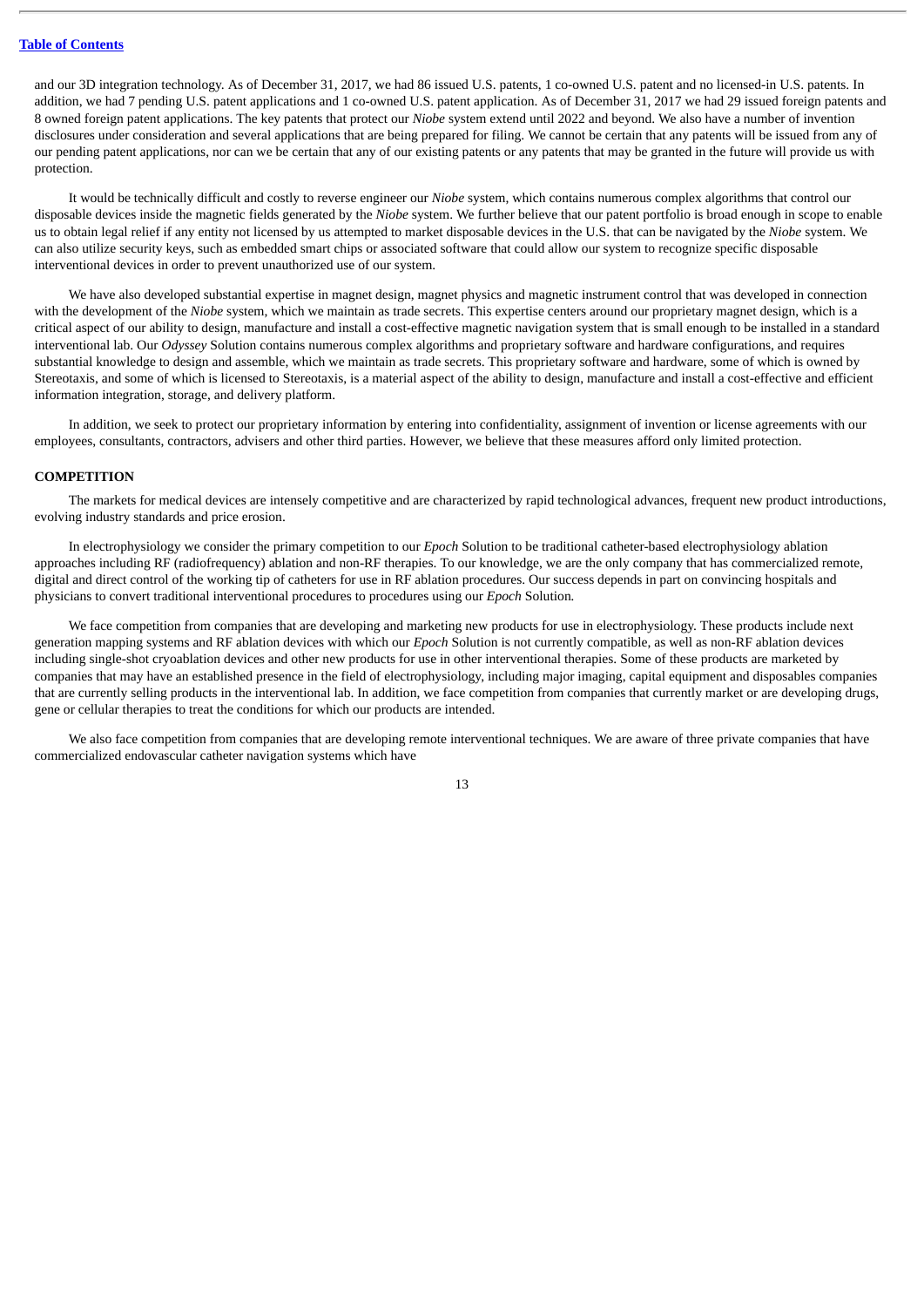been cleared by the FDA for mapping procedures only. In addition, we are aware of two private companies with an electromagnetic catheter navigation system that have received CE Mark approval in Europe. However, each of these companies has limited or no commercial activities.

We face direct competition to certain products in our *Odyssey* Solution, such as the *Odyssey* Vision system. These competitors include established imaging companies as well as dedicated solution providers. We expect to continue to face competitive pressure in this market in the future, based on the rapid pace of advancements with this technology.

We believe that the primary competitive factors in the market we address are capability, safety, efficacy, ease of use, price, quality, reliability and effective sales, support, training and service. The length of time required for products to be developed and to receive regulatory and reimbursement approval is also an important competitive factor. See "Item 1A—Risk Factors" for a discussion of other competitive risks facing our business.

#### **GOVERNMENT REGULATION**

Our products are medical devices that are subject to extensive regulation in the U.S. and in foreign countries where we do business. The U.S. FDA regulates the development, testing, manufacturing, labeling, storage, recordkeeping, promotion, marketing, distribution and service of medical devices in the U.S. to ensure that medical products distributed domestically are safe and effective for their intended uses. In addition, the FDA regulates the export of medical devices manufactured in the U.S. to international markets and the importation of medical devices manufactured abroad.

In many foreign countries in which we market our products, we are subject to regulations affecting, among other things, product standards, packaging requirements, labeling requirements, import restrictions, tariff regulations, duties and tax requirements. Many of these regulations are similar to those of the FDA or other U.S. regulations. In addition, our products must meet the requirements of a large and growing body of international standards which govern the design, manufacture, materials content and sourcing, testing, certification, packaging, installation, use and disposal of our products. Failure to meet these standards could limit the ability to market our products in those regions which require compliance to such standards. Examples of groups of such standards are electrical safety standards such as those of the International Electrotechnical Commission and composition standards such as the Reduction of Hazardous Substances ("RoHS") and Waste Electrical and Electronic Equipment ("WEEE") Directives.

#### **U.S. Food and Drug Administration**

Unless an exemption applies, each medical device we wish to commercially market in the United States will require 510(k) clearance, de novo approval, or pre-market approval from the FDA. The FDA classifies medical devices into one of three classes. Devices deemed to pose lower risks are placed in either Class I or II, which requires the manufacturer to submit to the FDA a pre-market notification requesting permission to commercially distribute the device, known as 510(k) clearance. Some low risk devices are exempted from this requirement. Devices deemed by the FDA to pose the greatest risks, such as life-sustaining, or life-supporting, or devices deemed not substantially equivalent to a previously cleared 510(k) device, are placed in Class III, requiring pre-market approval, or PMA. The majority of our current products are Class II devices requiring 510(k) clearances. Biosense Webster's compatible catheters used with our *Niobe* system are Class III therapeutic devices and are subject to the PMA process.

If U.S. clinical data are needed to support clearance, approval or a marketing application for our devices, generally, an investigational device exemption, or IDE, is assembled and submitted to the FDA. The FDA reviews and must approve the IDE before the study can begin. In addition, the study must be approved by an Institutional Review Board covering each clinical site involved in the study. When all approvals are obtained, we initiate a clinical study to evaluate the device. Following completion of the study, we collect, analyze and present the data in an appropriate submission to the FDA (i.e. in support of a 510(k), de novo, or PMA).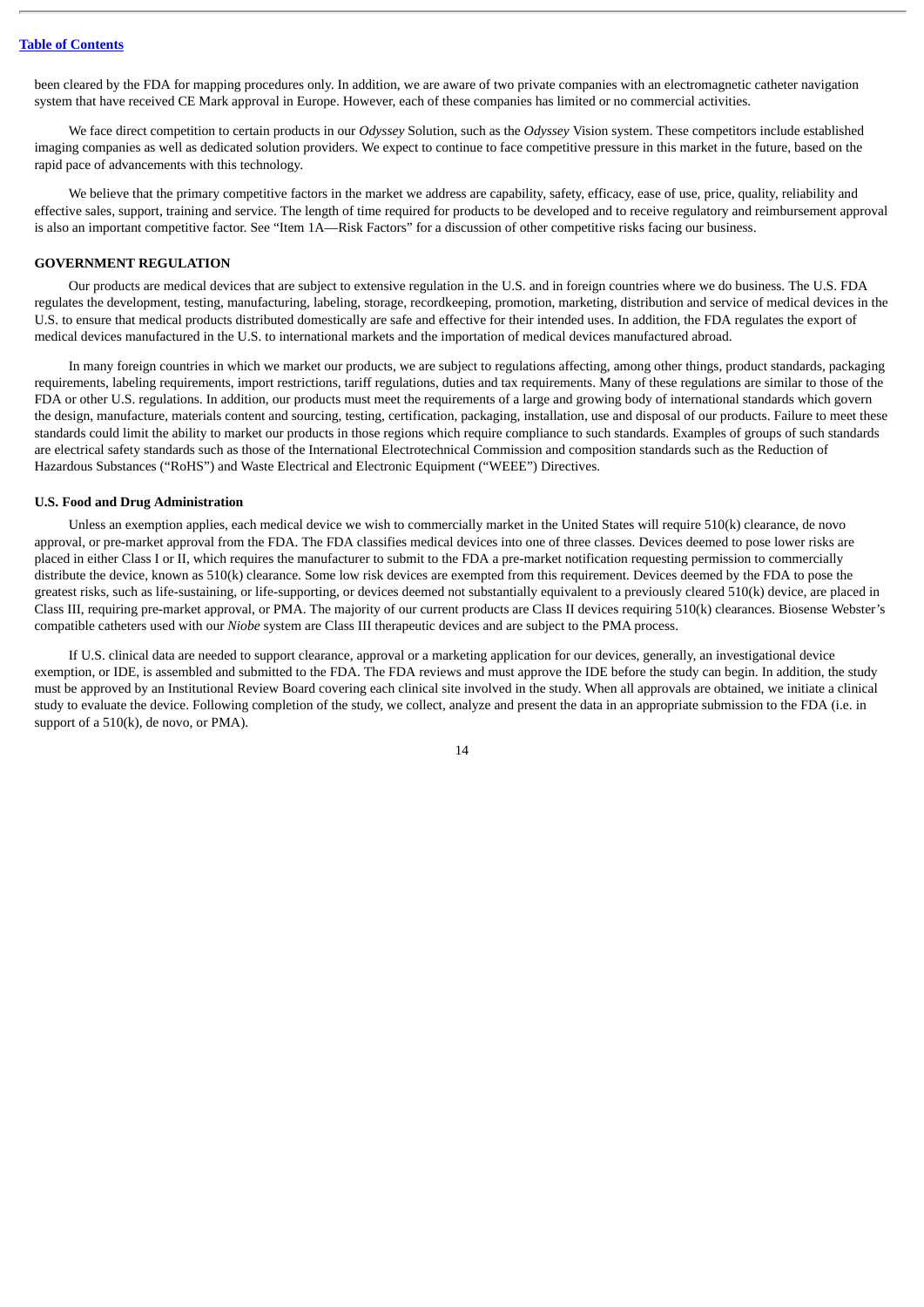When a 510(k) clearance is required, we must submit a pre-market notification demonstrating that our proposed device is substantially equivalent to a previously cleared and legally marketed 510(k) device, de novo approved device, or a device that was in commercial distribution before May 28, 1976, for which the FDA has not yet called for the submission of pre-market approval applications. To establish substantial equivalence, the applicant must show that the new device has the same intended use as the predicate device, and it either has the same technological characteristics or has been shown to be equally safe and effective and does not raise different questions of safety and effectiveness as compared to the predicate device. The FDA may require further information, including clinical trial results or product test data, to make a determination regarding substantial equivalence. The FDA's 510(k) clearance process usually takes from four to 12 months, but can take longer.

If a device is not eligible for the 510(k) clearance process, but the product is low or moderate risk, we may be able to obtain de novo review. The de novo process allows FDA to classify a low- to moderate-risk device not previously classified into Class I or II. If the device is not eligible for either the 510(k) or de novo processes, a PMA must be submitted to the FDA. A PMA must be supported by extensive data, including but not limited to, technical, preclinical, clinical trials, manufacturing and labeling to demonstrate reasonable evidence of the device's safety and efficacy to the FDA's satisfaction. The PMA process is much more costly, lengthy and uncertain than the 510(k) clearance process, and it generally takes from one to three years, but can take longer. We cannot be sure that the FDA will ever grant 510(k) clearance, de novo approval or pre-market approval for any product we propose to market in the United States.

After a device receives 510(k) clearance or de novo approval, any modification that could significantly affect its safety or effectiveness, or that would constitute a significant change in its intended use, will require a new clearance. Modification to a PMA approved device or its labeling may require either a new PMA or PMA supplement approval, which could be a costly and lengthy process.

After a device is placed on the market, numerous regulatory requirements apply. These include for example:

- The Quality System Regulation, or QSR, which requires manufacturers, including third-party manufacturers, to follow stringent design, testing, documentation and other quality assurance procedures during product design and throughout the manufacturing process;
- Labeling requirements and the FDA prohibitions against promoting products for uncleared, unapproved or "off-label" uses;
- Medical device reporting regulations, which requires that manufacturers report to the FDA if their device may have caused or contributed to a death or serious injury or malfunctioned in a way that would likely cause or contribute to a death or serious injury if the malfunction were to recur; and
- Reports of Corrections and Removals regulation, which requires manufacturers to report recalls and field actions to the FDA if initiated to reduce a risk to health posed by the device or to remedy a violation of the FD&C Act.

The FDA has broad post-market and regulatory enforcement powers. We are subject to unannounced inspections by the FDA to determine our compliance with the QSR and other regulations. If we fail to comply with the QSR or other regulatory requirements, we may receive a warning or untitled letter from the FDA or be subject to other enforcement actions, including fines, injunctions, civil penalties, seizures, operating restrictions, partial suspension or total shutdown of production, refusing requests for 510(k) clearance, de novo petitions, or PMA approval of new products, withdrawing 510(k) clearance, de novo approvals, or PMA approvals already granted, and criminal prosecution. The FDA also has the authority to require us to repair, replace or refund the cost of any medical device that we have manufactured or distributed, if there is a reasonable probability that the device would cause serious, adverse health consequences or death.

#### **International Regulation**

In order for us to market our products in other countries, we must obtain regulatory approvals and comply with extensive safety and quality regulations in other countries. These regulations, including the requirements for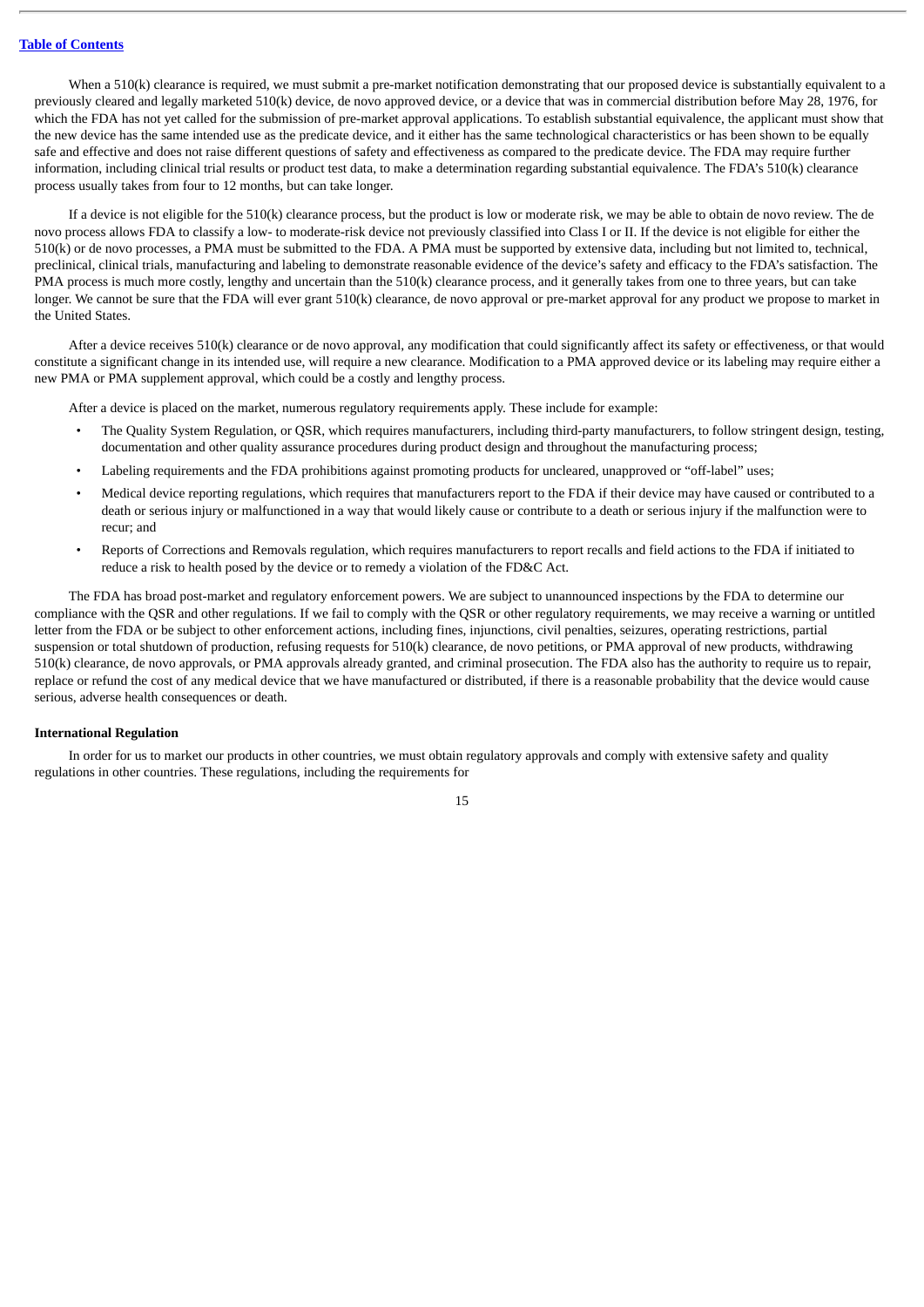approvals or clearance and the time required for regulatory review, vary from country to country and can involve additional product testing and additional administrative review periods. The time required to obtain approval in other countries may differ from that required to obtain FDA clearance or approval.

The primary regulatory environment in Europe is that of the European Union, which encompasses most of the major countries in Europe. The European Union, along with other member countries of the European Economic Area, or EEA, requires that manufacturers of medical products obtain the right to affix the CE Mark to their products before selling them in member countries of the EEA. The CE Mark is an international symbol of adherence to quality assurance standards and compliance with applicable directives. In order to obtain the right to affix the CE Mark to products, a manufacturer must obtain certification that its processes meet certain quality standards. Compliance with the Medical Device Directive, as certified by a recognized European Notified Body, permits the medical device manufacturer to affix the CE Mark on its products and commercially distribute those products throughout the EEA. We are subject to annual surveillance audits and periodic re-certification audits in order to maintain our CE Mark permissions.

To be sold in Japan, most medical devices must undergo thorough safety examinations and demonstrate medical efficacy before they receive regulatory ("Shonin") approval. We are subject to additional regulations in other foreign countries, including, but not limited to, Canada, Taiwan, China, Korea, and Russia, in order to sell our products. We intend that either we or our distributors will receive any necessary approvals or clearance prior to marketing our products in these international markets.

Please refer to "Regulatory Approval" in Item 1 of this annual report for a description of the regulatory clearance, licensing and/or approvals we currently have or are pursuing.

#### **Anti-Kickback and False Claims Laws**

We are subject to various federal and state laws relating to healthcare fraud and abuse, including anti-kickback and false claims laws. The U.S. federal healthcare program Anti-Kickback Statute prohibits persons from knowingly and willfully soliciting, offering, receiving or providing remuneration, directly or indirectly, in exchange for or to induce either the referral of an individual, or furnishing or arranging for a good or service, for which payment may be made under a federal healthcare program such as the Medicare and Medicaid programs. The definition of "remuneration" has been broadly interpreted to include anything of value, including for example, gifts, discounts, the furnishing of supplies or equipment, credit arrangements, payments of cash and waivers of payments, and providing anything of value at less than fair market value. Penalties for violations include criminal penalties and civil sanctions such as fines, imprisonment and possible exclusion from Medicare, Medicaid and other federal healthcare programs. Federal false claims laws prohibit any person from knowingly presenting, or causing to be presented, a false claim for payment to the federal government, or knowingly making, or causing to be made, a false statement to have a false claim paid. Recently, several healthcare companies have been prosecuted under these laws for allegedly providing free product to customers with the expectation that the customers would bill federal programs for the product. In addition, certain marketing practices, including off-label promotion, may also violate false claims laws.

Many states have adopted laws similar to the federal healthcare program Anti-Kickback Statute and the federal false claims laws. Some of these state prohibitions apply to healthcare items or services reimbursed by any source, not only the Medicare and Medicaid programs.

#### **Transparency Laws**

Under the Physician Payments Sunshine Act, or the Sunshine Act, which was enacted by Congress as part of the Patient Protection and Affordable Care Act, we are required to track and report to the federal government on an annual basis, subject to certain exceptions, all payments and other transfers of value to U.S. physicians and teaching hospitals, as well as ownership interests held by physicians. Such data are made available by the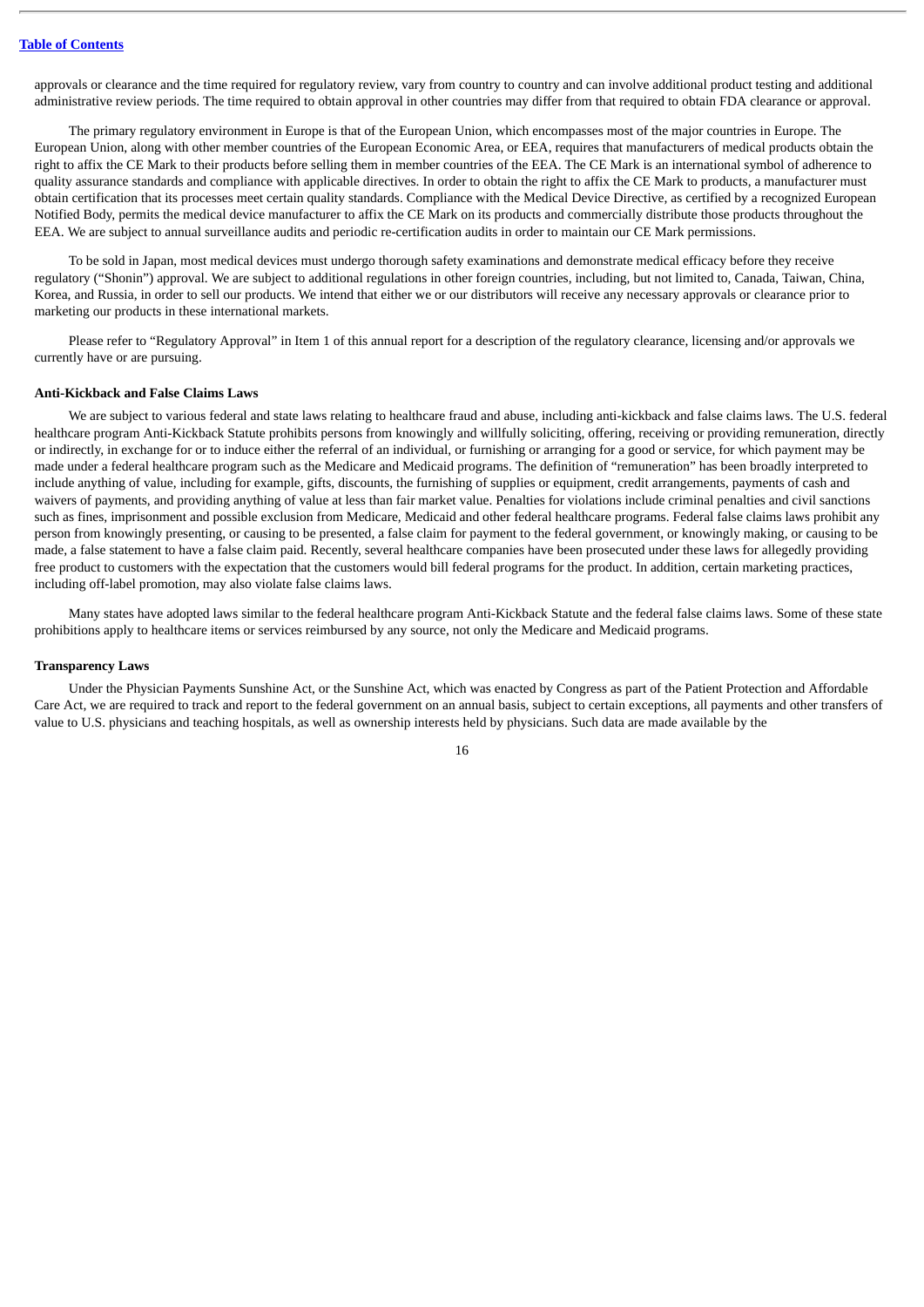government on a publicly searchable website. In addition, we are subject to similar state laws related to the tracking and reporting of certain payments and other transfers of value to healthcare professionals.

#### **HIPAA and Other Privacy Laws**

We are subject to laws and regulations protecting the privacy and integrity of patient medical information, including the Health Insurance Portability and Accountability Act of 1996, or HIPAA, which imposes certain requirements relating to the privacy, security and transmission of individually identifiable health information, and the applicable Privacy and Security Standards of HITECH, the Health Information Technology for Economic and Clinical Health Act. HIPAA also prohibits executing a scheme to defraud any healthcare benefit program or making false statements relating to healthcare matters. In addition to federal regulations issued under HIPAA, some states and foreign countries have enacted privacy and security statutes or regulations that, in some cases, are more stringent than those issued under HIPAA. In those cases, it may be necessary to modify our operations and procedures to comply with the more stringent state and foreign laws, which may entail significant and costly changes for us.

#### **Certificate of Need Laws**

In a number of states in the U.S., a certificate of need or similar regulatory approval is required prior to the acquisition of high-cost capital items or various types of advanced medical equipment, such as our *Niobe* system. Many of the states in which we sell *Niobe* systems have laws that require institutions located in those states to obtain a certificate of need in connection with the purchase of our system, and some of our purchase orders are conditioned upon our customer's receipt of necessary certificate of need approval.

#### **Employees**

As of December 31, 2017, we had 117 employees, 22 of whom were engaged directly in research and development, 55 in sales and marketing activities, 15 in manufacturing and service, and 25 in general administrative activities including accounting, regulatory, clinical affairs, quality and training. A significant majority of our employees is not covered by a collective bargaining agreement, and we consider our relationship with our employees to be good.

#### **Availability of Information**

We make certain filings with the SEC, including our annual report on Form 10-K, quarterly reports on Form 10-Q, current reports on Form 8-K, and all amendments and exhibits to those reports, available free of charge in the Investors section of our website, *http://www.stereotaxis.com*, as soon as reasonably practicable after they are filed with the SEC. The filings are also available through the SEC at the SEC's Public Reference Room at 100 F Street, N.E., Washington, D.C. 20549 or by calling 1-800-SEC-0330. Further, these filings are available on the Internet at http://www.sec.gov. Information contained on our website is not part of this report and such information is not incorporated by reference into this report.

#### **Executive Officers**

See Part III – Item 10 for information about our Executive Officers.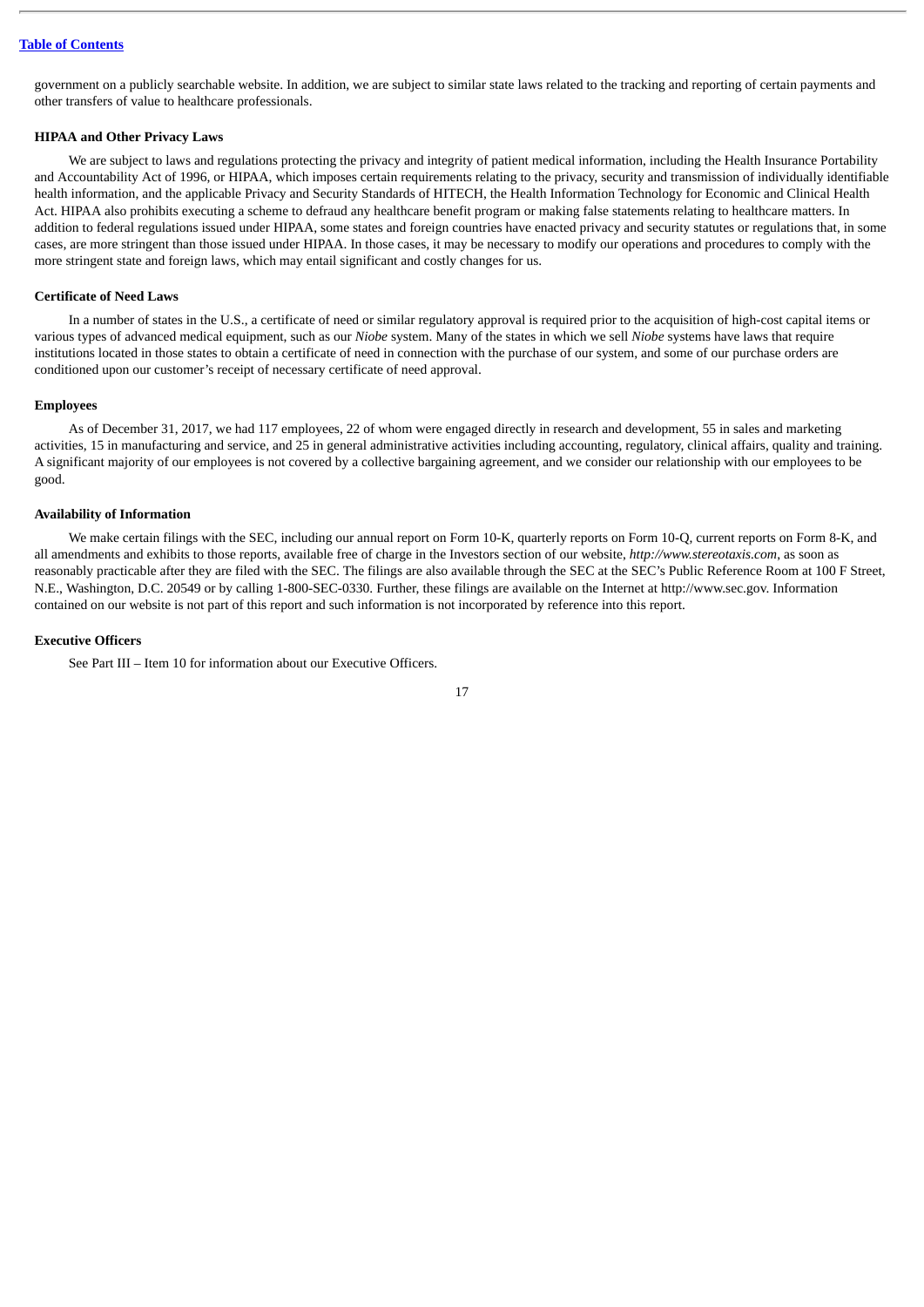## <span id="page-19-0"></span>**ITEM 1A. RISK FACTORS**

The following uncertainties and factors, among others, could affect future performance and cause actual results to differ materially from those expressed or implied by forward looking statements.

#### **We may not generate cash from operations or be able to raise the necessary capital to continue operations.**

We may require additional funds to meet our operational, working capital and capital expenditure needs in the future. We cannot be certain that we will be able to obtain additional funds on favorable terms or at all. If we cannot raise capital on acceptable terms, we will not be able to, among other things:

- service our debt obligations and meet our financial covenants;
- maintain customer and vendor relationships;
- hire, train and retain employees:
- maintain or expand our operations;
- enhance our existing products or develop new ones; or
- respond to competitive pressures.

Our failure to do any of these things could result in lower revenue and adversely affect our financial condition and results of operations, and we may have to curtail or cease operations.

#### **We may not be able to continue as a going concern if we do not improve the operating performance of the Company or raise additional capital.**

The Company has sustained operating losses throughout its corporate history and expects that its 2018 expenses will exceed its 2018 gross margin. The Company expects to continue to incur operating losses and negative cash flows until revenues reach a level sufficient to support ongoing operations or expense reductions are in place. The Company's liquidity needs will be largely determined by the success of clinical adoption within the installed base of *Niobe* ES systems as well as by new placements of capital systems. The Company's plans for improving the liquidity conditions primarily include its ability to control the timing and spending of its operating expenses and raising additional funds through debt or equity financing.

There can be no assurance that any of our plans will be successful or that additional capital will be available to us on reasonable terms, or at all, when needed. If we are unable to improve the operating performance of the Company or if we are unable to obtain sufficient additional capital, it may impair our ability to raise new capital, obtain new customers, and hire and retain employees, which could force us to substantially revise our business plan or cease operations, which may reduce or negate the value of your investment.

#### **We may lose key personnel or fail to attract and retain replacement or additional personnel.**

We are highly dependent on the principal members of our management, as well as our scientific and sales staff. Attracting and retaining qualified personnel will be critical to our success, and competition for qualified personnel is intense. We may not be able to attract and retain personnel on acceptable terms given the competition for qualified personnel among technology and healthcare companies and universities. The loss of personnel, or our inability to attract and retain other qualified personnel could harm our business and our ability to compete. In addition, the loss of members of our scientific staff may significantly delay or prevent product development and other business objectives. A loss of key sales personnel could result in a reduction of revenue. In addition, if we outsource certain employee functions that were formerly handled in-house, our personnel costs could increase.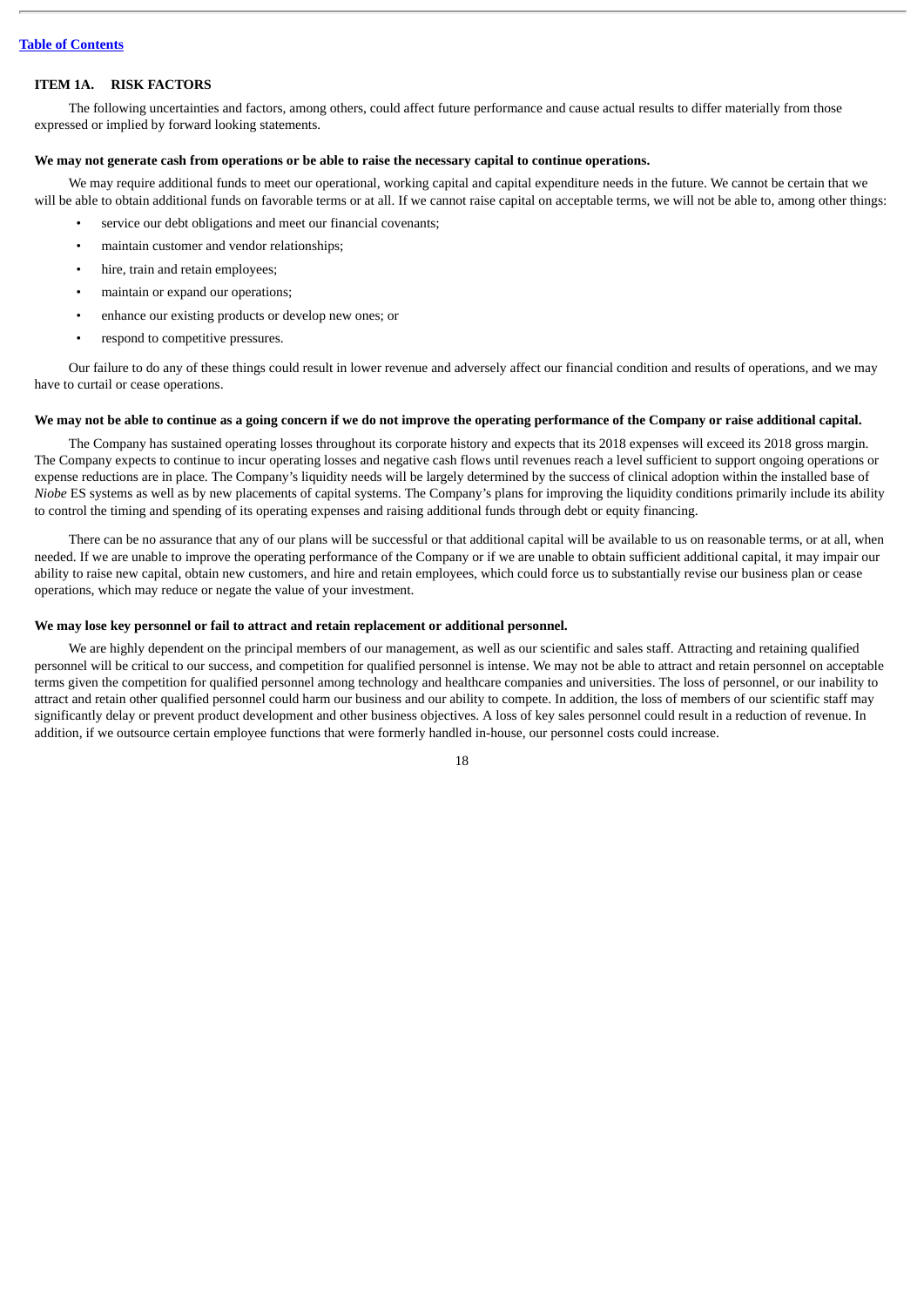#### **Hospital decision-makers may not purchase our** *Niobe***,** *Odyssey***, or** *Vdrive* **systems or may think that such systems are too expensive.**

To achieve and grow sales, hospitals must purchase our products, and in particular, our *Niobe* ES system. The *Niobe* ES system is a novel device, and hospitals and physicians are traditionally slow to adopt new products and treatment practices. In addition, hospitals may delay their purchase or installation decision for the *Niobe* ES system based on the disposable interventional devices that have received regulatory clearance or approval. Moreover, the *Niobe* ES system is an expensive piece of capital equipment, representing a significant portion of the cost of a new or replacement interventional lab. Although priced significantly below a *Niobe* ES system, the *Odyssey* Solution and *Vdrive* system are still expensive products. If hospitals do not widely adopt our systems, or if they decide that they are too expensive, we may never become profitable. Any failure to sell as many systems as our business plan requires could also have a seriously detrimental impact on our results of operations, financial condition, and cash flow.

#### **If we are unable to fulfill our current purchase orders and other commitments on a timely basis or at all, we may not be able to achieve future sales growth.**

Our backlog, which consists of purchase orders and other commitments, is considered by some investors to be a significant indicator of future performance. Consequently, negative changes to this backlog or its failure to grow commensurate with expectations could negatively impact our future operating results or our share price. Our backlog includes those outstanding purchase orders and other commitments that management believes will result in recognition of revenue upon delivery or installation of our systems. We cannot assure you that we will recognize revenue in any particular period or at all because some of our purchase orders and other commitments are subject to contingencies that are outside our control. In addition, these orders and commitments may be revised, modified or cancelled, either by their express terms, as a result of negotiations or by project changes or delays. System installation is by its nature subject to the interventional lab construction or renovation process which comprises multiple stages, all of which are outside of our control. Although the actual installation of our *Niobe* ES system requires only a few weeks, and can be accomplished by either our staff or by subcontractors, successful installation of our system can be subjected to delays related to the overall construction or renovation process. If we experience any failures or delays in completing the installation of these systems, our reputation would suffer and we may not be able to sell additional systems. We have experienced situations in which our purchase orders and other commitments did not result in recognizing revenue from placement of a system with a customer. In addition to construction delays, there are risks that an institution will attempt to cancel a purchase order as a result of subsequent project review by the institution or the departure from the institution of physicians or physician groups who have expressed an interest in the *Epoch* Solution.

Decreases in our backlog have occurred in the past and could occur in the future, causing delays in revenue recognition or even removal of orders and other commitments from our backlog. Such events would have a negative effect on our revenue and results of operations.

#### **We will likely experience long and variable sales and installation cycles, which could result in substantial fluctuations in our quarterly results of operations.**

We anticipate that our *Niobe* ES system will continue to have a lengthy sales cycle because it consists of a relatively expensive piece of capital equipment, the purchase of which requires the approval of senior management at hospitals, inclusion in the hospitals' interventional lab budget process for capital expenditures, and, in some instances, a certificate of need from the state or other regulatory approval. In addition, historically the majority of our *Niobe* ES systems and *Odyssey* systems have been delivered less than one year after the receipt of a purchase order from a hospital, with the timing being dependent on the construction cycle for the new or replacement interventional suite in which the equipment will be installed. In some cases, this time frame has been extended further because the interventional suite construction is part of a larger construction project at the customer site (typically the construction of a new building), which may occur with our existing and future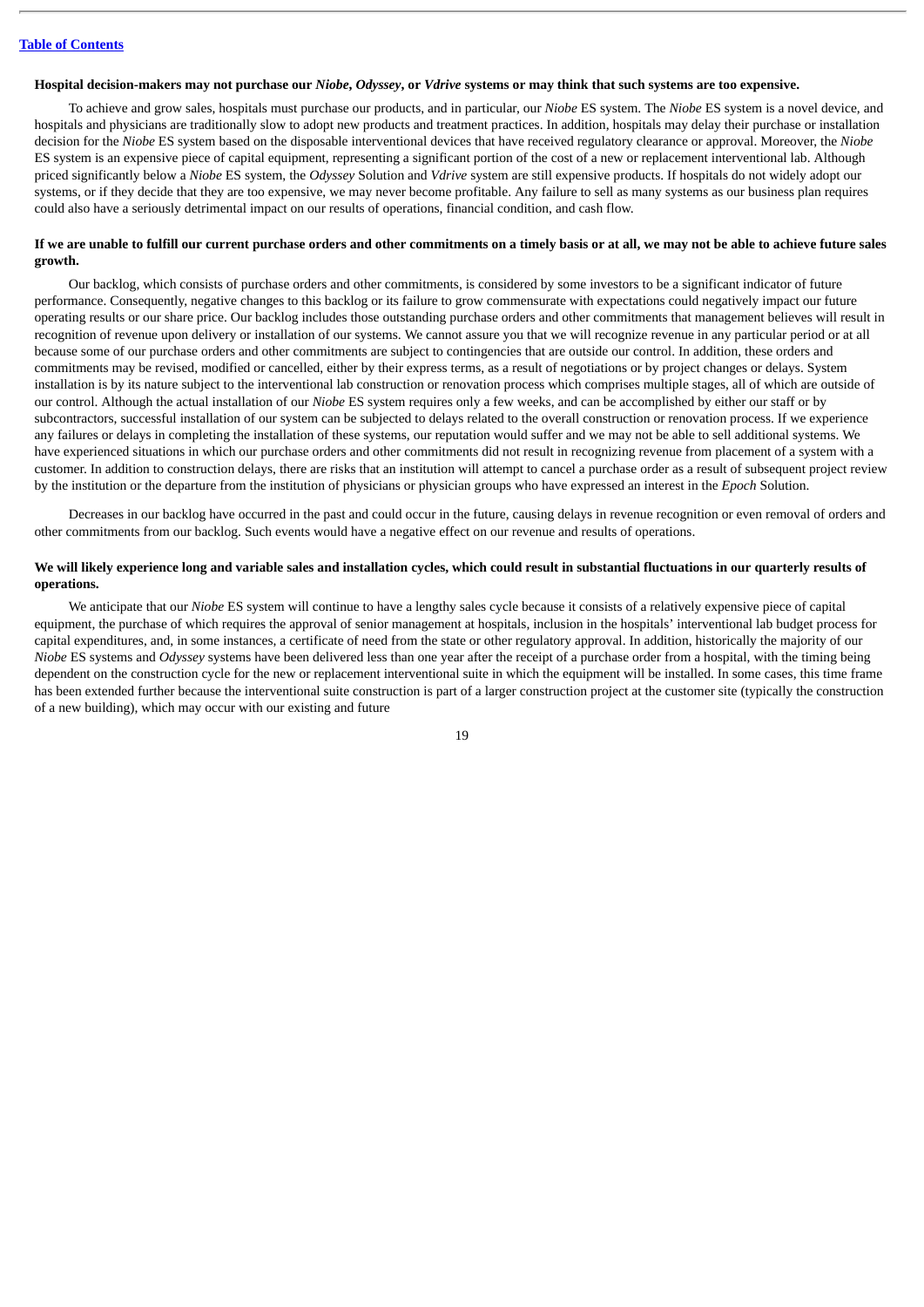purchase orders. We cannot assure you that the time from purchase order to delivery for systems to be delivered in the future will be consistent with our historical experience. Moreover, a global economic slowdown may cause our customers to further delay construction or significant capital purchases, which could further lengthen our sales cycle. This may contribute to substantial fluctuations in our quarterly operating results. As a result, in future quarters our operating results could fall below the expectations of securities analysts or investors, in which event our stock price would likely decrease.

#### **The rate of technological innovation of our products might not keep pace with the rest of the market.**

The rate of innovation for the market in which our products compete is fast-paced and requires significant resources and innovation. If other products and technologies are developed that compete with, or may compete with, the *Niobe*, *Odyssey* and *Vdrive* systems, it could be difficult for us to maintain our advantages associated with being an early developer of this technology. In addition, connectivity with other devices in the electrophysiology lab is a key driver of value. If the Company is not able to continue to commit sufficient resources to ensure that its products are compatible with other products within the electrophysiology lab, this could have a negative impact on revenue.

#### **General economic conditions could materially adversely impact us.**

Our operating performance is dependent upon economic conditions in the United States and in other countries in which we operate. Uncertainty about current global economic conditions and future global economic crises may cause customers to delay purchasing or installation decisions or cancel existing orders. The *Niobe* ES system, *Odyssey* Solution and *Vdrive* system are typically purchased as part of a larger overall capital project and an economic downturn or the lack of a robust recovery might make it more difficult for our customers, including distributors, to obtain adequate financing to support the project or to obtain requisite approvals. Any delay in purchasing decisions or cancellation of purchasing commitments may result in a decrease in our revenues. Another credit crisis similar to the credit crisis that began in 2008 could further affect our business if key suppliers are unable to obtain financing to manufacture our products or become insolvent and we are unable to manufacture product to meet customer demand. If the United States and global economy becomes sluggish or deteriorates for a longer period than we anticipate, we may experience a material negative decrease on the demand for our products which may, in turn, have a material adverse effect on our revenue, profitability, financial condition, ability to raise additional capital and the market price of our stock.

#### **Physicians may not use our products if they do not believe they are safe, efficient and effective.**

We believe that physicians will not use our products unless they determine that the *Niobe* ES system and *Vdrive* system provide a safe, effective and preferable alternative to interventional methods in general use today. If longer-term patient studies or clinical experience indicate that treatment with our system or products is less effective, less efficient or less safe than our current data suggest, our sales would be harmed, and we could be subject to significant liability. Further, unsatisfactory patient outcomes or patient injury could cause negative publicity for our products, particularly in the early phases of product introduction. In addition, physicians may be slow to adopt our products if they perceive liability risks arising from the use of these new products. It is also possible that as our products become more widely used, latent defects could be identified, creating negative publicity and liability problems for us and adversely affecting demand for our products. If physicians do not use our products, we likely will not become profitable or generate sufficient cash to survive as a going concern.

#### **Our collaborations with two multinational fluoroscopy system manufacturers and one provider of catheters and electrophysiology mapping systems or other parties may fail, or we may not be able to enter into additional collaborations in the future.**

We have collaborated with and are continuing to collaborate with two multinational fluoroscopy system manufacturers and one provider of catheters and electrophysiology mapping systems and other parties to

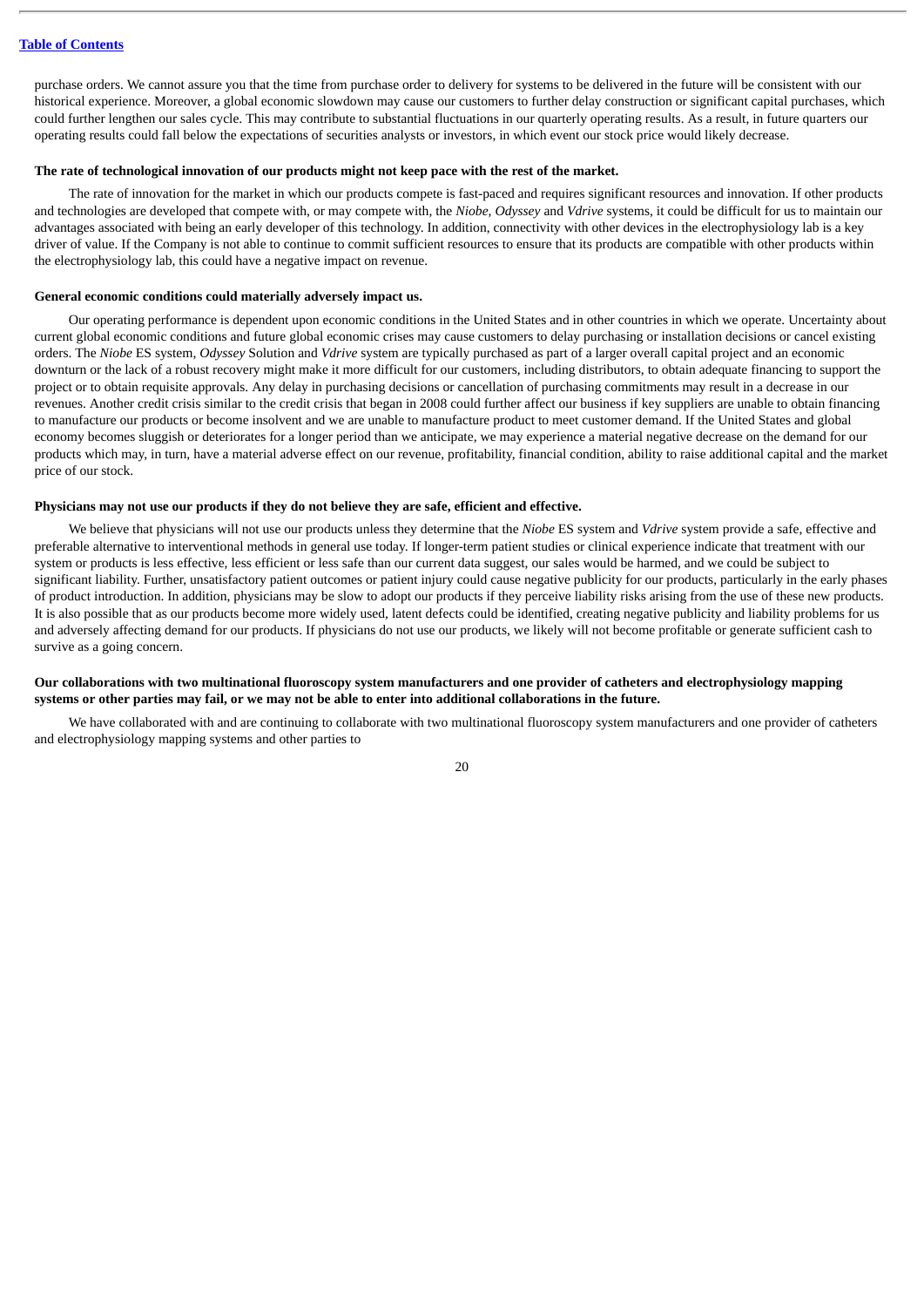integrate our instrument control technology with their respective imaging products or disposable interventional devices and to co-develop additional disposable interventional devices for use with our *Niobe* system. A significant portion of our revenue from system sales is derived from these integrated products. The maintenance of these collaborations, or the establishment of equivalent alternatives, is critical to our commercialization efforts. The commercial availability of both currently compatible digital imaging fluoroscopy systems is unlikely to continue for multiple years and efforts are being made to ensure the availability of integrated next generation systems and/or equivalent alternatives; however, we cannot assure as to the timeline of the ongoing availability of such compatible systems or our ability to obtain equivalent alternatives on competitive terms or at all.

Our product commercialization plans could be disrupted, leading to lower than expected revenue and a material and adverse impact on our results of operations and cash flow, if:

- we fail to or are unable to maintain adequate compatibility of our products with the most prevalent imaging products or disposable interventional devices expected by our customers for their clinical practice;
- any of our collaboration partners delays or fails in the integration of its technology or new products with our *Niobe* system;
- any of our collaboration partners fails to develop or commercialize the integrated products in a timely manner; or
- we become involved in disputes with one or more of our collaboration partners regarding our collaborations.

Some of our collaborators are large, global organizations with diverse product lines and interests that may diverge from our interests in commercializing our products. Accordingly, our collaborators may not devote adequate resources to our products, or may experience financial difficulties, change their business strategy or undergo a business combination that may affect their willingness or ability to fulfill their obligations to us.

The failure of one or more of our collaborations could have a material adverse effect on our financial condition, results of operations and cash flow. In addition, if we are unable to enter into additional collaborations in the future, or if these collaborations fail, our ability to develop and commercialize products could be impacted negatively and our revenue could be adversely affected.

#### **The complexity associated with selling, marketing, and distributing products could impair our ability to increase revenue.**

We currently market our products in the U.S., Europe and the rest of the world through a direct sales force of sales specialists, distributors and sales agents, supported by account managers and clinical specialists who provide training, clinical support, and other services to our customers. If we are unable to effectively utilize our existing sales force or increase our existing sales force in the foreseeable future, we may be unable to generate the revenue we have projected in our business plan. Factors that may inhibit our sales and marketing efforts include:

- our inability to recruit and retain adequate numbers of qualified sales and marketing personnel;
- our inability to accurately forecast future product sales and utilize resources accordingly;
- the inability of sales personnel to obtain access to or persuade adequate numbers of hospitals and physicians to purchase and use our products; and
- unforeseen costs associated with maintaining and expanding an independent sales and marketing organization.

In addition, if we fail to effectively use distributors or contract sales agents for distribution of our products where appropriate, our revenue and profitability would be adversely affected.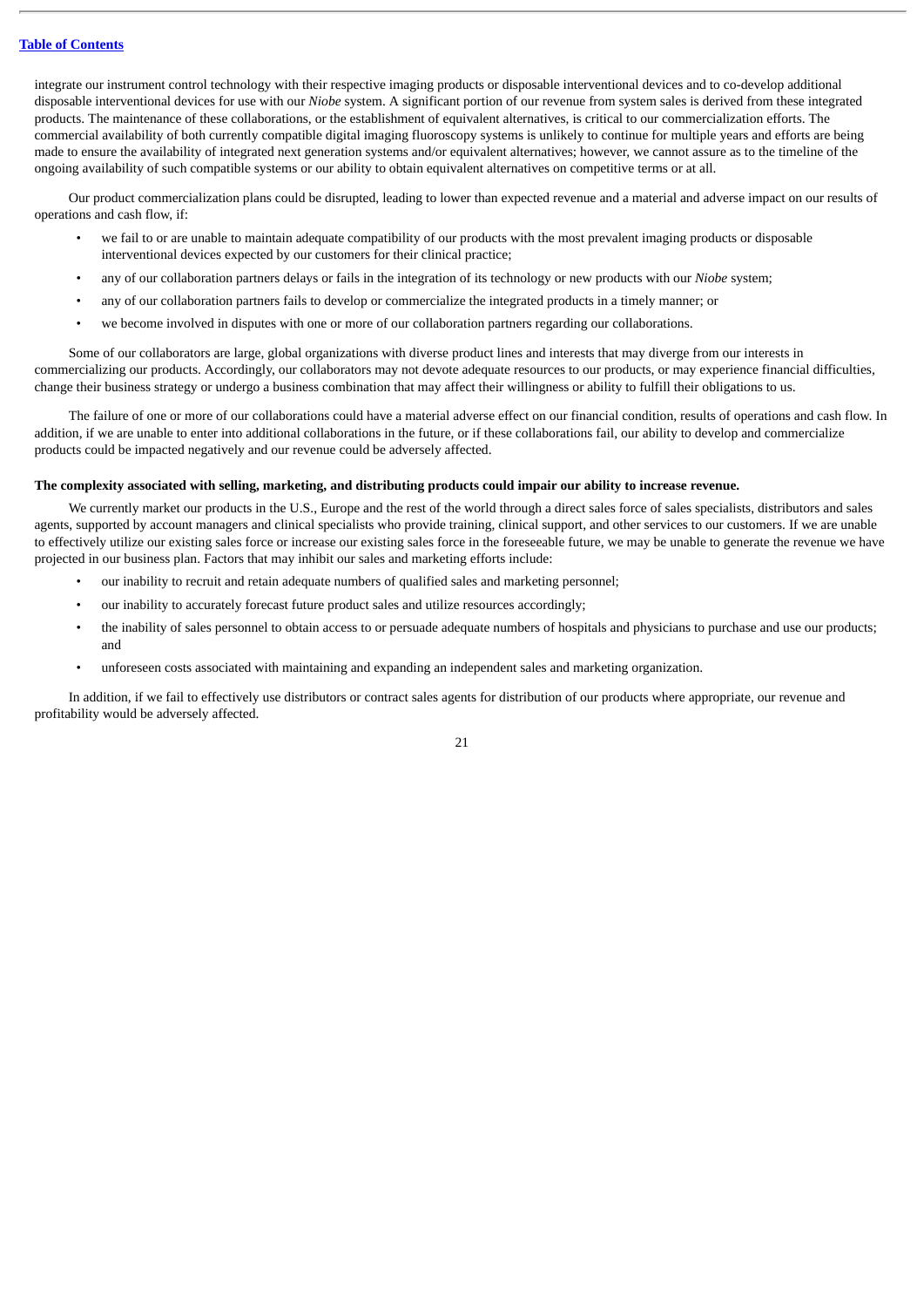#### **Our marketing strategy is dependent on collaboration with physician "thought leaders."**

Our research and development efforts and our marketing strategy depend heavily on obtaining support, physician training assistance, and collaboration from highly regarded physicians at leading commercial and research hospitals, particularly in the U.S. and Europe. If we are unable to gain and/or maintain such support, training services, and collaboration or if the reputation or standing of these physicians is impaired or otherwise adversely affected, our ability to market our products and, as a result, our financial condition, results of operations and cash flow could be materially and adversely affected.

#### **Physicians may not commit enough time to sufficiently learn our system.**

In order for physicians to learn to use the *Niobe* system, they must attend structured training sessions in order to familiarize themselves with a sophisticated user interface and they must be committed to learning the technology. Further, physicians must utilize the technology on a regular basis to ensure they maintain the skill set necessary to use the interface. Continued market acceptance could be delayed by lack of physician willingness to attend training sessions, by the time required to complete this training, or by state or institutional restrictions on our ability to provide training. An inability to train a sufficient number of physicians to generate adequate demand for our products could have a material adverse impact on our financial condition and cash flow.

#### **Customers may choose to purchase competing products and not ours.**

Our products must compete with traditional interventional methods. These methods are widely accepted in the medical community, have a long history of use and do not require the purchase of an additional expensive piece of capital equipment. In addition, many of the medical conditions that can be treated using our products can also be treated with pharmaceuticals or other medical devices and procedures. Many of these alternative treatments are also widely accepted in the medical community and have a long history of use.

We are aware of three private companies that have commercialized endovascular catheter navigation systems which have been cleared by the FDA for mapping procedures only. In addition, we are aware of two private companies with an electromagnetic catheter navigation system that has received CE Mark approval in Europe.

We face competition from companies that are developing drugs, gene or cellular therapies or other medical devices or procedures to treat the conditions for which our products are intended. The medical device and pharmaceutical industries make significant investments in research and development, and innovation is rapid and continuous. Other companies in the medical device industry continue to develop new devices and technologies for traditional interventional methods.

If these or other new products or technologies emerge that provide the same or superior benefits as our products at equal or lesser cost, it could render our products obsolete or unmarketable. In addition, the presence of other competitors may cause potential customers to delay their purchasing decisions, resulting in a longer than expected sales cycle, even if they do not choose our competitors' products. We cannot be certain that physicians will use our products to replace or supplement established treatments or that our products will be competitive with current or future products and technologies.

Many of our other competitors also have longer operating histories, significantly greater financial, technical, marketing and other resources, greater name recognition and a larger base of customers than we do. In addition, as the markets for medical devices develop, additional competitors could enter the market. We cannot assure you that we will be able to compete successfully against existing or new competitors. Our revenue would be reduced or eliminated if our competitors develop and market products that are more effective and less expensive than our products.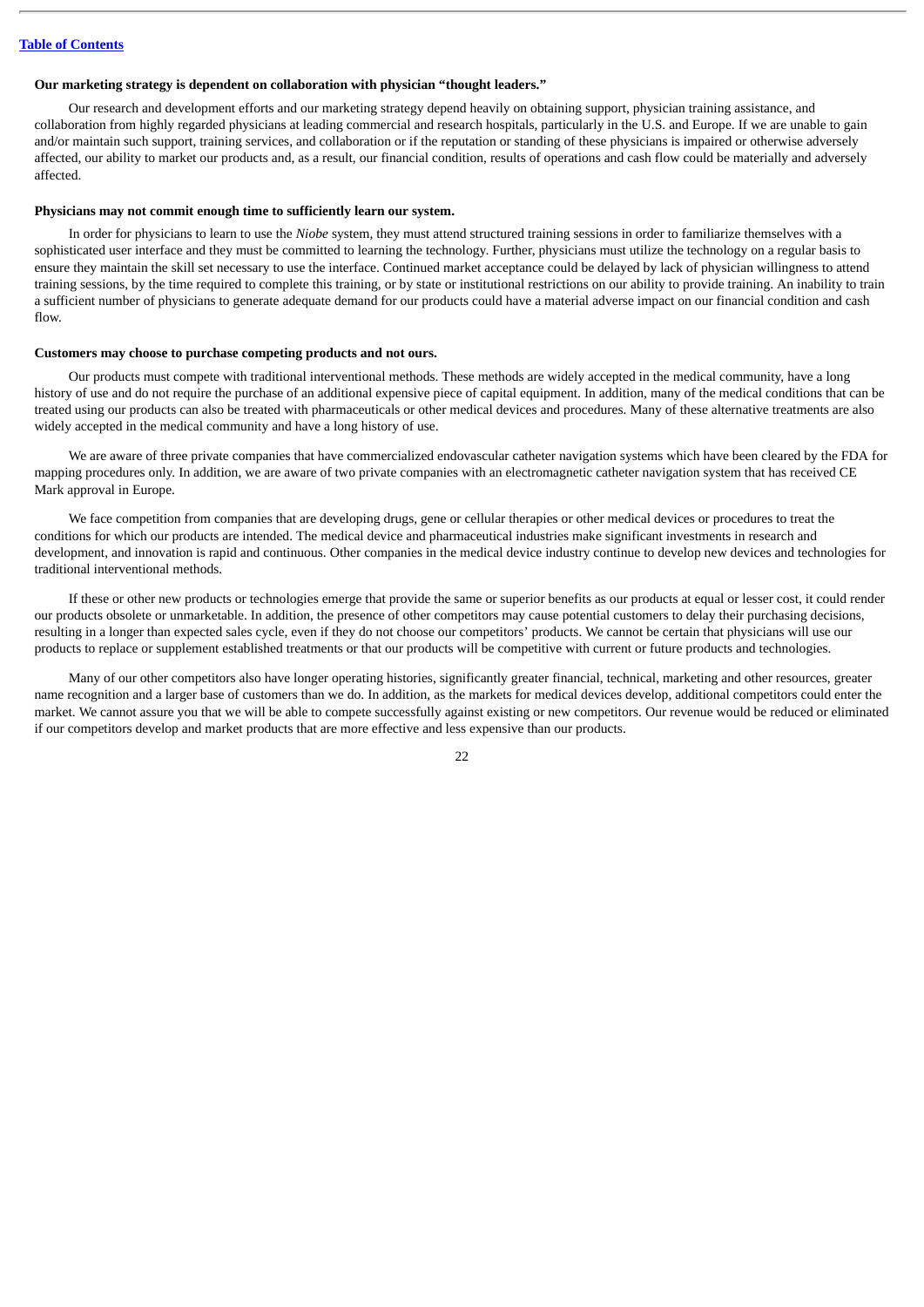#### **If the magnetic fields generated by our system are not compatible with, or interfere with, other widely used equipment in the interventional labs, sales of our products would be negatively affected.**

Our *Niobe* system generates magnetic fields that directly govern the motion of the internal, or working, tip of disposable interventional devices. If other equipment in the interventional labs or elsewhere in a hospital is incompatible with the magnetic fields generated by our system, or if our system interferes with such equipment, we may be required to install additional shielding, which may be expensive and which may not solve the problem. If magnetic interference becomes a significant issue at targeted institutions, it would increase our installation costs at those institutions and could limit the number of hospitals that would be willing to purchase and install our systems, either of which would adversely affect our financial condition, results of operations and cash flow.

#### **The use of our products could result in product liability claims that could be expensive, divert management's attention, and harm our reputation and business.**

Our business exposes us to significant risks of product liability claims. The medical device industry has historically been litigious, and we could face product liability claims if the use of our products were to cause injury or death. The coverage limits of our product liability insurance policies may not be adequate to cover future claims, and we may be unable to maintain product liability insurance in the future at satisfactory rates or adequate amounts. A product liability claim, regardless of its merit or eventual outcome, could divert management's attention, and result in significant legal defense costs, significant harm to our reputation and a decline in revenue.

#### **Our costs could substantially increase if we receive a significant number of warranty claims.**

We generally warrant each of our products against defects in materials and workmanship for a period of 12 months following the installation of our system. If product returns or warranty claims increase, we could incur unanticipated additional expenditures for parts and service. In addition, our reputation and goodwill in the interventional lab market could be damaged. Unforeseen warranty exposure in excess of our established reserves for liabilities associated with product warranties could materially and adversely affect our financial condition, results of operations and cash flow.

#### **We have incurred substantial losses in the past and may not be profitable in the future.**

We have incurred substantial net losses since inception, and we expect to incur losses into 2018 as we continue the commercialization of our products. We are still in the process of realizing the full potential of the commercialization of our technology, and will need to continue to make improvements to that technology. Moreover, the extent of our future losses and the timing of profitability are highly uncertain. Although we have achieved operating profitability during certain quarters, we may not achieve profitable operations on an annual basis, and if we achieve profitable operations, we may not sustain or increase profitability on a quarterly or annual basis. If we require more time than we expect to generate significant revenue and achieve annual profitability, or if we are unable to sustain profitability once achieved, we may not be able to continue our operations. Our failure to achieve annual profitability or sustain profitability on an annual or quarterly basis could negatively impact the market price of our common stock. Furthermore, even if we achieve significant revenue, we may choose to pursue a strategy of increasing market penetration and presence or expand or accelerate new product development or clinical research activities at the expense of profitability.

#### **We may not be able to comply with debt covenants and may have to repay outstanding indebtedness.**

Our current borrowing agreement contains various covenants, including financial covenants under our credit agreement with our primary lender. If we violate our covenants, it could impact our ability to borrow and we could be required to repay any related outstanding debt. We could be unable to make these payments, which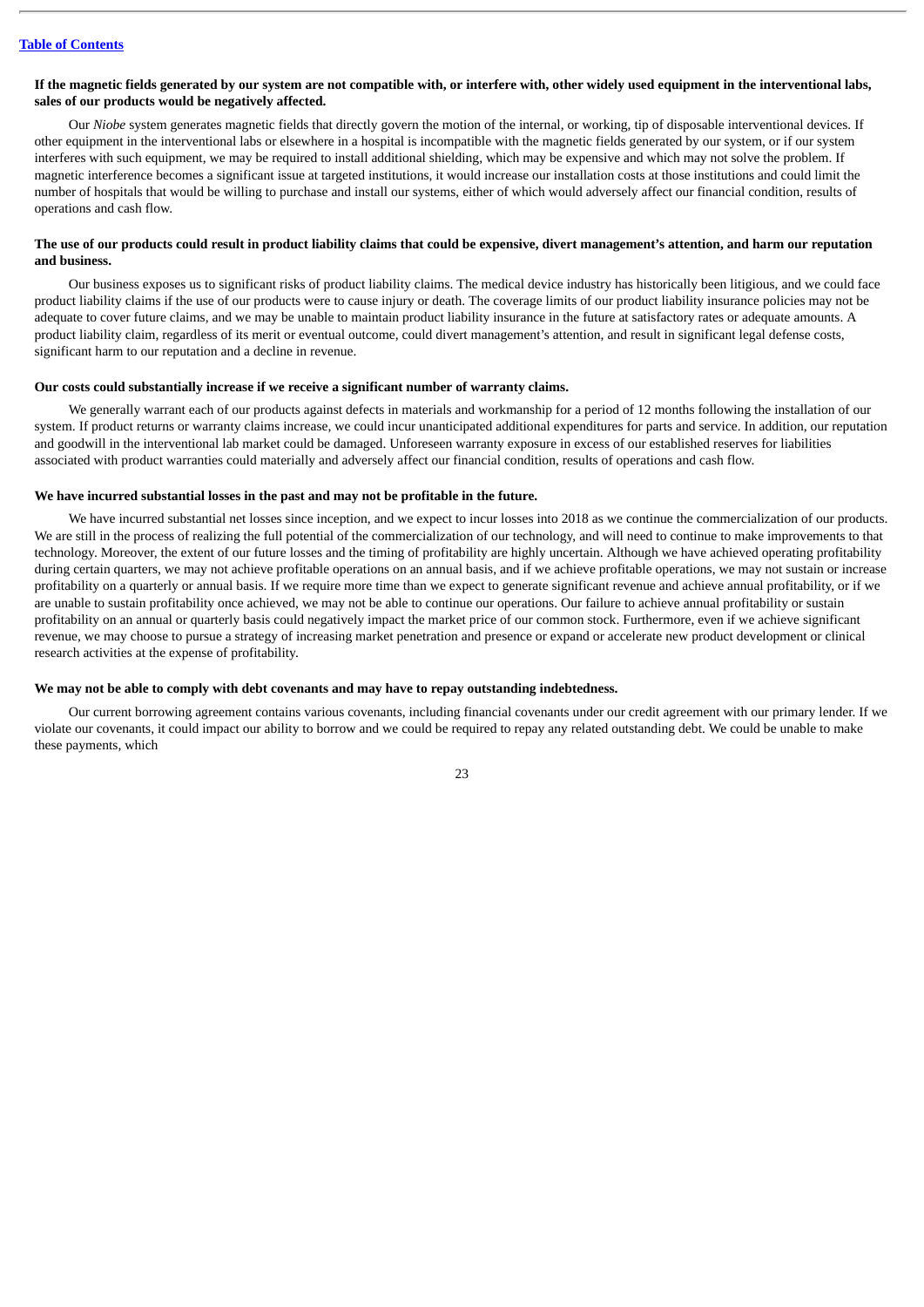could lead to insolvency. Even if we are able to make these payments, it will lead to the lack of availability for additional borrowings under our bank loan agreement due to our borrowing capacity. There can be no assurance that we will be able to maintain compliance with these covenants or that we could replace this source of liquidity if these covenants were to be violated and our loans and other borrowed amounts were forced to be repaid.

#### **Our reliance on contract manufacturers and on suppliers, and in some cases, a single supplier, could harm our ability to meet demand for our products in a timely manner or within budget.**

We depend on contract manufacturers to produce and assemble certain of the components of our systems and other products such as our electrophysiology catheter advancement device and disposable devices for our *Vdrive* system. We also depend on various third party suppliers for the magnets we use in our *Niobe* ES system and certain components of our *Odyssey* Solution and *Vdrive* system. In addition, some of the components necessary for the assembly of our products are currently provided to us by a single supplier, including the magnets for our *Niobe* ES system and certain components of our *Odyssey* Solution, and we generally do not maintain large volumes of inventory. Our reliance on these third parties involves a number of risks, including, among other things, the risk that:

- we may not be able to control the quality and cost of our system or respond to unanticipated changes and increases in customer orders;
- we may lose access to critical services, materials, or components, resulting in an interruption in the manufacture, assembly and shipment of our systems; and
- we may not be able to find new or alternative components for our use or reconfigure our system and manufacturing processes in a timely manner if the components necessary for our system become unavailable.

If any of these risks materialize, it could significantly increase our costs and impair product delivery.

Lead times for materials and components ordered by us and our contract manufacturers vary and depend on factors such as the specific supplier, contract terms and demand for a component at a given time. We and our contract manufacturers acquire materials, complete standard subassemblies and assemble fully configured systems based on sales forecasts. If orders do not match forecasts, our contract manufacturers and we may have excess or inadequate inventory of materials and components.

In addition, if these manufacturers or suppliers stop providing us with the components or services necessary for the operation of our business, we may not be able to identify alternate sources in a timely fashion. Any transition to alternate manufacturers or suppliers would likely result in operational problems and increased expenses and could delay the shipment of, or limit our ability to provide, our products. We cannot assure you that we would be able to enter into agreements with new manufacturers or suppliers on commercially reasonable terms or at all. Additionally, obtaining components from a new supplier may require a new or supplemental filing with applicable regulatory authorities and clearance or approval of the filing before we could resume product sales. Any disruptions in product flow may harm our ability to generate revenue, lead to customer dissatisfaction, damage our reputation and result in additional costs or cancellation of orders by our customers.

We also rely on Biosense Webster and other parties to manufacture a number of disposable interventional devices for use with our *Niobe* system. If these parties cannot manufacture sufficient quantities of disposable interventional devices to meet customer demand, or if their manufacturing processes are disrupted, our revenue and profitability would be adversely affected.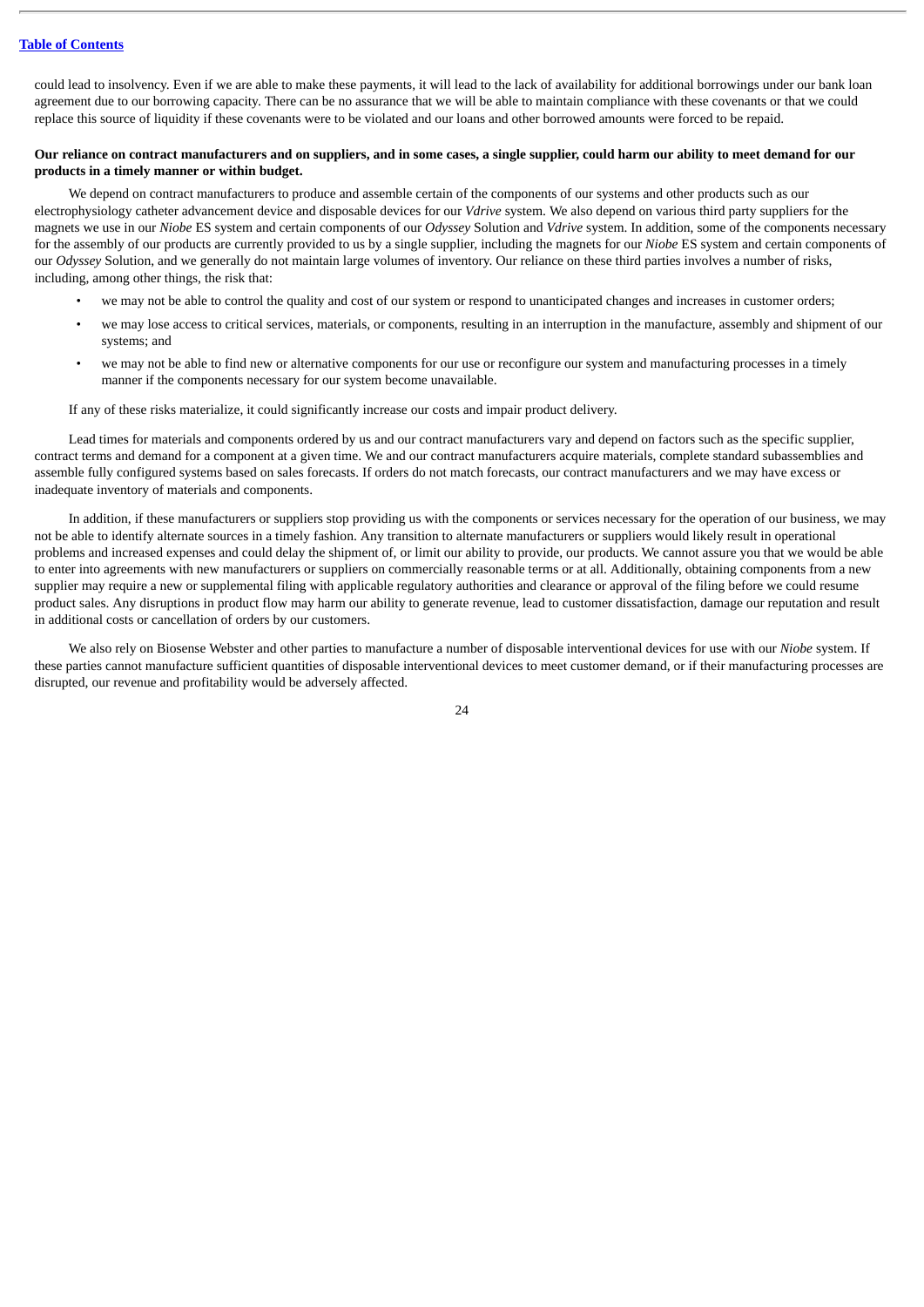#### **Risks associated with international manufacturing and trade could negatively impact the availability and cost of our products because materials used to manufacture our magnets, one of our key system components, are sourced from overseas.**

We purchase the permanent magnets for our *Niobe* ES system from a manufacturer that uses material produced in Japan, and we anticipate that certain of the production work for these magnets will be performed for this manufacturer in China. In addition, our subcontractor purchases magnets for our disposable interventional devices directly from a manufacturer in Japan. Any event causing a significant increase in price or a disruption of imports, including the imposition of import restrictions, could adversely affect our business. The flow of components from our vendors could also be adversely affected by financial or political instability in any of the countries in which the goods we purchase are manufactured, if the instability affects the production or export of product components from those countries. Trade restrictions in the form of tariffs or quotas, or both, could also affect the importation of those product components and could increase the cost and reduce the supply of products available to us. In addition, decreases in the value of the U.S. dollar against foreign currencies could increase the cost of products we purchase from overseas vendors.

#### **We may encounter problems at our manufacturing facilities or those of our subcontractors or otherwise experience manufacturing delays that could result in lost revenue.**

We subcontract all or part of the manufacture and assembly of components of our *Niobe* ES system*, Odyssey* Solution, and *Vdrive* system, and all of our disposable devices. The products we design may not satisfy all of the performance requirements of our customers and we may need to improve or modify the design or ask our subcontractors to modify their production process in order to do so. In addition, we or our subcontractors may experience quality problems, substantial costs and unexpected delays related to efforts to upgrade and expand manufacturing, assembly and testing capabilities. If we incur delays due to quality problems or other unexpected events, our revenue may be impacted.

#### **Security breaches and other disruptions to our information technology infrastructure could interfere with our operations, compromise confidential information, and expose us to liability which could materially adversely impact our business and reputation.**

Security breaches and other disruptions to our information technology infrastructure could interfere with our operations; compromise information belonging to us, our employees, customers, and suppliers; and expose us to liability which could adversely impact our business and reputation. In the ordinary course of business, we rely on information technology networks and systems, some of which are managed by third parties, to process, transmit, and store electronic information, and to manage or support a variety of business processes and activities. Additionally, we collect and store certain data, including proprietary business information and customer and employee data, and may have access to confidential or personal information in certain of our businesses that is subject to privacy and security laws, regulations, and customer-imposed controls. Despite our cyber security measures (including employee and third-party training, monitoring of networks and systems, and maintenance of backup and protective systems) which are continuously reviewed and upgraded, our information technology networks and infrastructure may still be vulnerable to damage, disruptions, or shutdowns due to attack by hackers, breaches, employee error or malfeasance, power outages, computer viruses, telecommunication or utility failures, systems failures, natural disasters, or other catastrophic events. Any such events could result in legal claims or proceedings, liability or penalties under privacy laws, disruption in operations, and damage to our reputation, which could materially adversely affect our business. While we have experienced, and expect to continue to experience, these types of threats to our information technology networks and infrastructure, to date none of these threats has had a material impact on our business or operations.

#### **We may be unable to protect our technology from use by third parties.**

Our commercial success depends in part on obtaining patent and other intellectual property right protection for the technologies contained in our products and on successfully defending these rights against third party

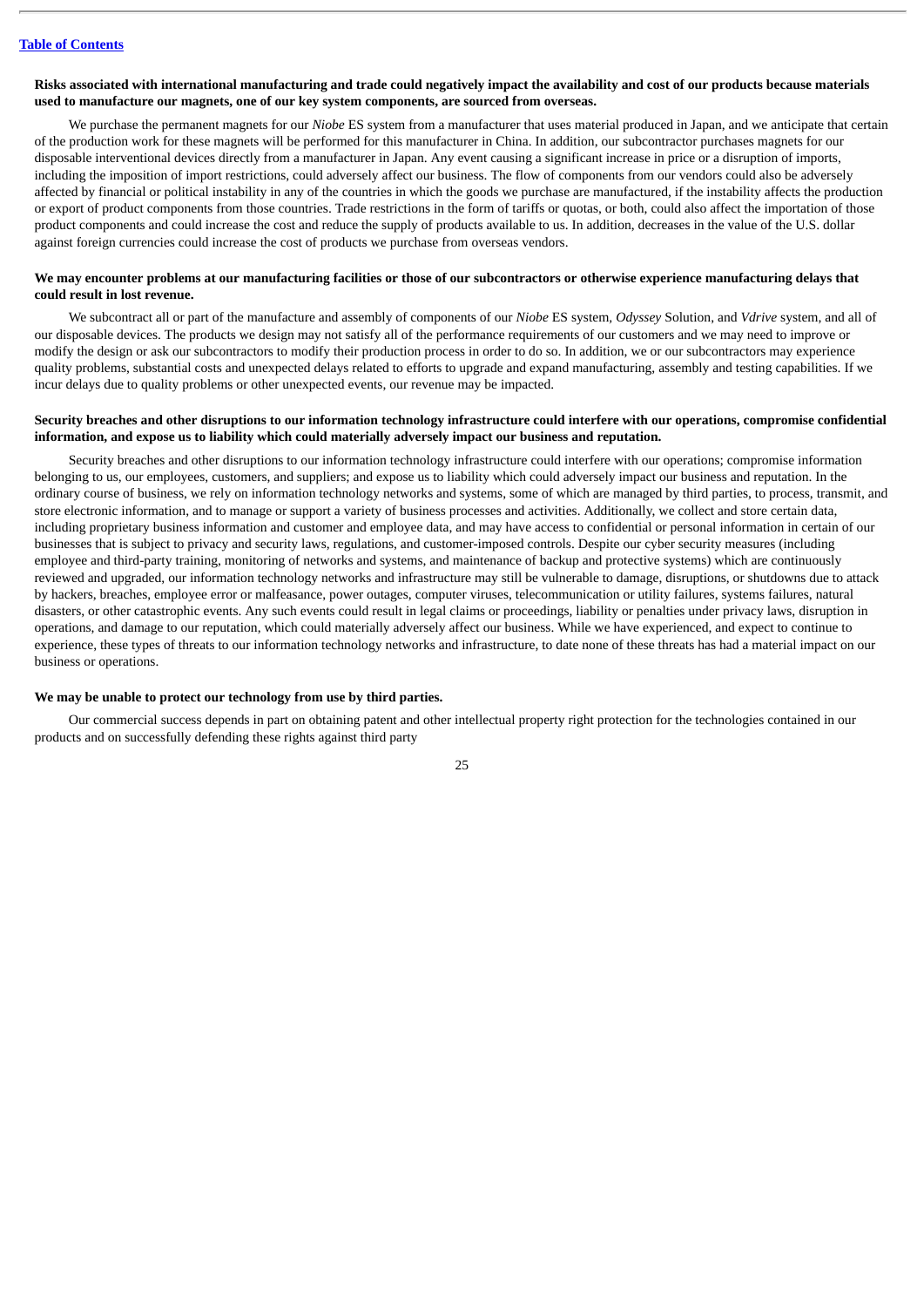challenges. The patent positions of medical device companies, including ours, can be highly uncertain and involve complex and evolving legal and factual questions. We cannot assure you that we will obtain the patent protection we seek, that any protection we do obtain will be found valid and enforceable if challenged or that it will confer any significant commercial advantage. U.S. patents and patent applications may also be subject to interference proceedings and U.S. patents may be subject to re-examination proceedings in the U.S. Patent and Trademark Office, and foreign patents may be subject to opposition or comparable proceedings in the corresponding foreign patent office, which proceedings could result in either loss of the patent, or denial of the patent application, or loss or reduction in the scope of one or more of the claims of the patent or patent application. In addition, such interference, re-examination, and opposition proceedings may be costly. Thus, any patents that we own or license from others may not provide any protection against competitors. Our pending patent applications, those we may file in the future, or those we may license from third parties may not result in patents being issued and certain foreign patent applications for medical related devices and methods may be found unpatentable. If issued, they may not provide us with proprietary protection or competitive advantages against competitors with similar technology.

Some of our technology was developed in conjunction with third parties, and thus there is a risk that a third party may claim rights in our intellectual property. Outside the U.S., we rely on third-party payment services for the payment of foreign patent annuities and other fees. Non-payment or delay in payment of such fees, whether intentional or unintentional, may result in loss of patents or patent rights important to our business. Many countries, including certain countries in Europe, have compulsory licensing laws under which a patent owner may be compelled to grant licenses to third parties (for example, the patent owner has failed to "work" the invention in that country, or the third party has patented improvements). In addition, many countries limit the enforceability of patents against government agencies or government contractors. In these countries, the patent owner may have limited remedies, which could materially diminish the value of the patent. We also cannot assure you that we will be able to develop additional patentable technologies. If we fail to obtain adequate patent protection for our technology, or if any protection we obtain becomes limited or invalidated, others may be able to make and sell competing products, impairing our competitive position.

Our trade secrets, nondisclosure agreements and other contractual provisions to protect unpatented technology provide only limited and possibly inadequate protection of our rights. As a result, third parties may be able to use our unpatented technology, and our ability to compete in the market would be reduced. In addition, employees, consultants and others who participate in developing our products or in commercial relationships with us may breach their agreements with us regarding our intellectual property, and we may not have adequate remedies for the breach.

Our competitors may independently develop similar or alternative technologies or products that are equal or superior to our technology and products without infringing any of our patent or other intellectual property rights, or may design around our proprietary technologies. Our competitors may acquire similar or even the same technology components that are utilized in our current offering eroding some differentiation in the marketplace. In addition, the laws of some foreign countries do not protect intellectual property rights to the same extent, as do the laws of the U.S., particularly in the field of medical products and procedures.

#### **Third parties may assert that we are infringing their intellectual property rights.**

Successfully commercializing our products depends in part on not infringing patents held by third parties. It is possible that one or more of our products, including those that we have developed in conjunction with third parties, infringes existing patents. We may also be liable for patent infringement by third parties whose products we use or combine with our own and for which we have no right to indemnification. In addition, because patent applications are maintained under conditions of confidentiality and can take many years to issue, there may be applications now pending of which we are unaware and which may later result in issued patents that our products infringe. Determining whether a product infringes a patent involves complex legal and factual issues and may not become clear until finally determined by a court in litigation. Our competitors may assert that our products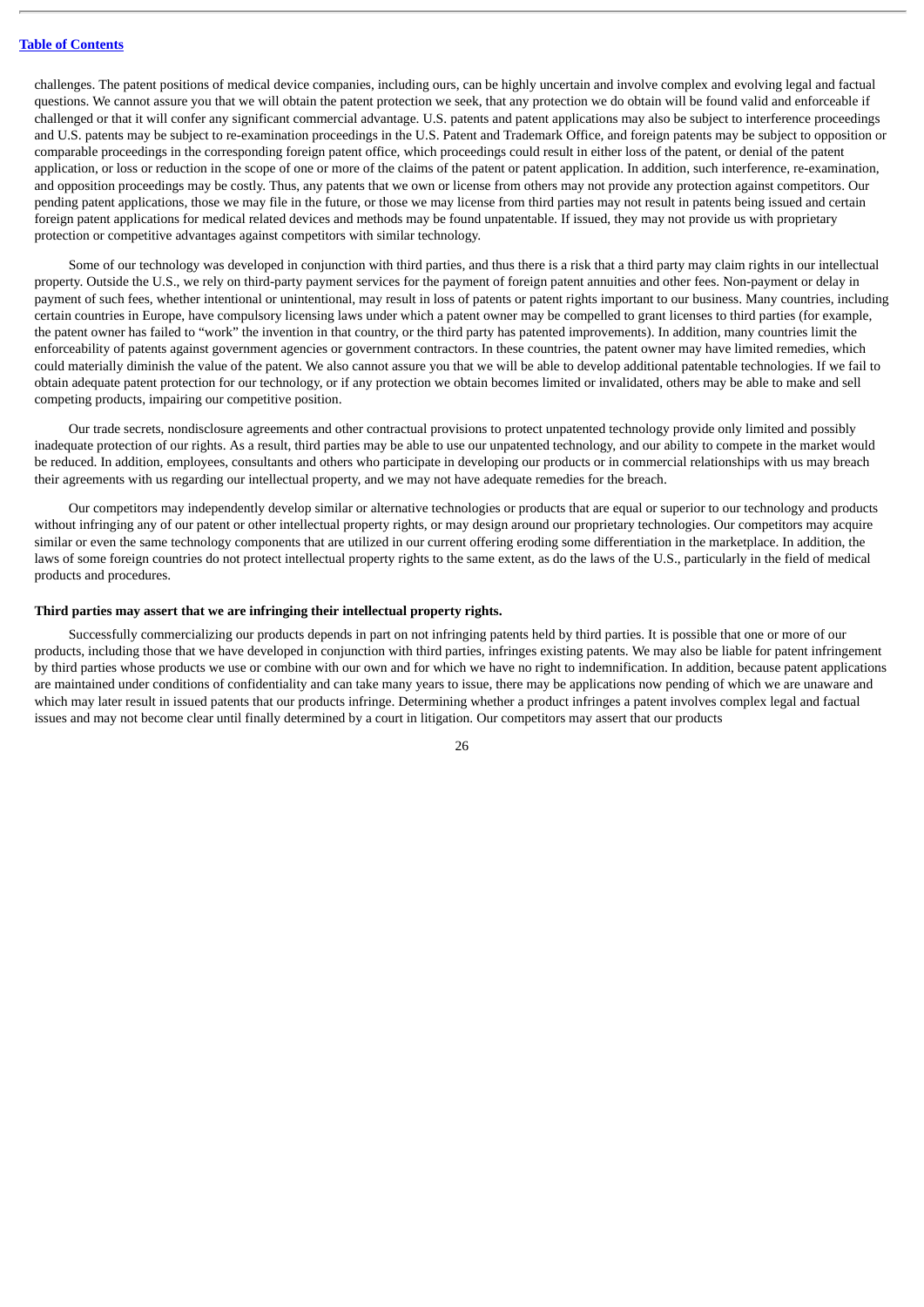#### **Table of [Contents](#page-1-0)**

infringe patents held by them. Moreover, as the number of competitors in our market grows the possibility of a patent infringement claim against us increases. If we were not successful in obtaining a license or redesigning our products, we could be subject to litigation. If we lose in this kind of litigation, a court could require us to pay substantial damages or prohibit us from using technologies essential to our products covered by third-party patents. An inability to use technologies essential to our products would have a material adverse effect on our financial condition, results of operations and cash flow and could undermine our ability to continue operating as a going concern.

#### **Expensive intellectual property litigation is frequent in the medical device industry.**

Infringement actions, validity challenges and other intellectual property claims and proceedings, whether with or without merit, can be expensive and time-consuming and would divert management's attention from our business. We have incurred, and expect to continue to incur, substantial costs in obtaining patents and may have to incur substantial costs defending our proprietary rights. Incurring such costs could have a material adverse effect on our financial condition, results of operations and cash flow.

#### **We may not be able to maintain all the licenses or rights from third parties necessary for the development, manufacture, or marketing of new and existing products.**

As we develop additional products and improve or maintain existing products, we may find it advisable or necessary to seek licenses or otherwise make payments in exchange for rights from third parties who hold patents covering certain technology. If we cannot obtain or maintain the desired licenses or rights for any of our products, we could be forced to try to design around those patents at additional cost or abandon the product altogether, which could adversely affect revenue and results of operations. If we have to abandon a product, our ability to develop and grow our business in new directions and markets would be adversely affected. If we do not maintain licenses or exclusivity with suppliers of certain components of our *Odyssey* Solution, competitors may enter the market, negatively impacting our ability to develop and commercialize the *Odyssey* Solution.

#### **Our products and related technologies can be applied in different medical applications, and we may fail to focus on the most profitable areas.**

The *Niobe* system is designed to have the potential for expanded applications beyond electrophysiology and interventional cardiology, including congestive heart failure, structural heart repair, interventional neurosurgery, interventional neuroradiology, peripheral vascular, pulmonology, urology, gynecology and gastrointestinal medicine. We continue to develop the *Odyssey* Solution and *Vdrive* system for interventional labs that have a *Niobe* system installed as well as those standard interventional labs that do not have a *Niobe* system installed. However, we have limited financial and managerial resources and therefore may be required to focus on products in selected industries and sites and to forego efforts with regard to other products and industries. Our decisions may not produce viable commercial products and may divert our resources from more profitable market opportunities. Moreover, we may devote resources to developing products in these additional areas but may be unable to justify the value proposition or otherwise develop a commercial market for products we develop in these areas, if any. In that case, the return on investment in these additional areas may be limited, which could negatively affect our results of operations.

#### **We may be subject to damages resulting from claims that our employees or we have wrongfully used or disclosed alleged trade secrets of their former employers.**

Many of our employees were previously employed at hospitals, universities or other medical device companies, including our competitors or potential competitors. We could in the future be subject to claims that these employees or we have used or disclosed trade secrets or other proprietary information of their former employers. Litigation may be necessary to defend against these claims. If we fail in defending such claims, in addition to paying monetary damages, we may lose valuable intellectual property rights or personnel. Even if we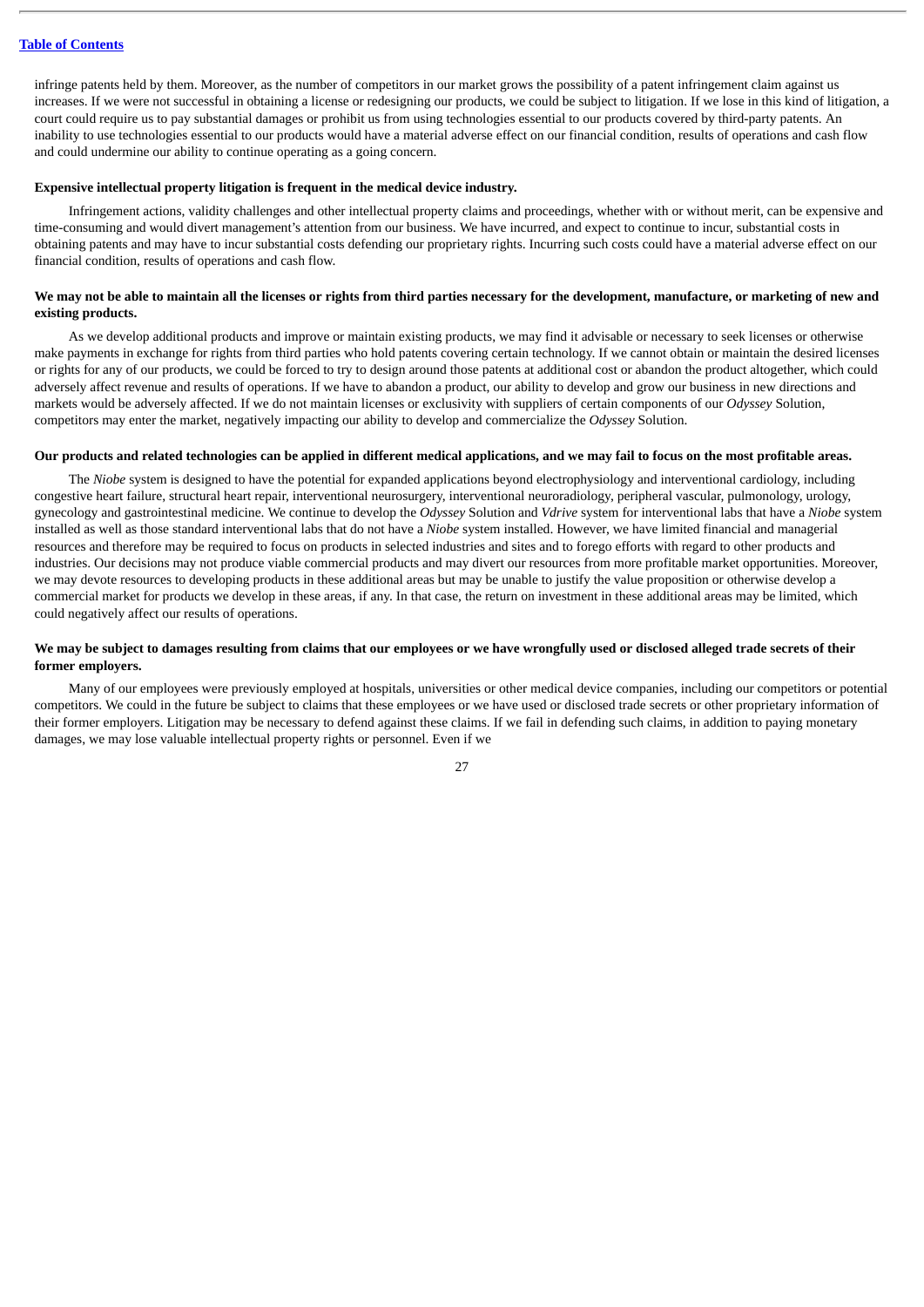are successful in defending against these claims, litigation could result in substantial costs and be a distraction to management. Incurring such costs could have a material adverse effect on our financial condition, results of operations and cash flow.

#### **If we or the parties in our strategic collaborations fail to obtain or maintain necessary FDA clearances or approvals for our medical device products, or if such clearances or approvals are delayed, we will be unable to continue to commercially distribute and market our products.**

Our products are medical devices that are subject to extensive regulation in the U.S. and in foreign countries where we do business. Each medical device that we wish to market in the U.S. must be designated as exempt from premarket approval or notification, or first receive either a 510(k) clearance, de novo approval, or a pre-market approval, or PMA, from the U.S. FDA pursuant to the Federal Food, Drug, and Cosmetic Act, or FD&C Act. The FDA's 510(k) clearance process usually takes from four to 12 months, but it can take longer. The process of obtaining PMA approval is much more costly, lengthy, and uncertain, generally taking from one to three years or even longer. Although we have 510(k) clearance for many of our products, including disposable interventional devices, and we are able to market these products commercially in the U.S., our business model relies significantly on revenue from new disposable interventional devices, some of which may not achieve FDA clearance or approval. We cannot assure you that any of our devices will not be required to undergo the lengthier and more burdensome PMA process. We cannot commercially market any disposable interventional devices in the U.S. until the necessary clearances or approvals from the FDA have been received. In addition, we are working with third parties to co-develop disposable products. In some cases, these companies are responsible for obtaining appropriate regulatory clearance or approval to market these disposable devices. If these clearances or approvals are not received or are substantially delayed or if we are not able to offer a sufficient array of approved disposable interventional devices, we may not be able to successfully market our system to as many institutions as we currently expect, which could have a material adverse impact on our financial condition, results of operations and cash flow.

Furthermore, obtaining 510(k) clearances, de novo approvals, PMAs or PMA supplement approvals, from the FDA could result in unexpected and significant costs for us and consume management's time and other resources. The FDA could ask us to supplement our submissions, collect non-clinical data, conduct clinical trials or engage in other time-consuming actions, or it could simply deny our applications. In addition, even if we obtain a 510(k) clearance, de novo approvals, or PMA or PMA supplement approval, the clearance or approval could be revoked or other restrictions imposed if postmarket data demonstrates safety issues or lack of effectiveness. We cannot predict with certainty how, or when, the FDA will act on our marketing applications. If we are unable to obtain the necessary regulatory approvals, our financial condition and cash flow may be adversely affected. Also, a failure to obtain approvals may limit our ability to grow domestically and internationally.

#### **If our strategic collaborations elect not to or we fail to obtain regulatory approvals in other countries for products under development, we will not be able to commercialize these products in those countries.**

In order to market our products outside of the U.S., we and our strategic collaborations or distributors must establish and comply with numerous and varying regulatory requirements of other countries regarding safety and efficacy. Approval procedures vary among countries and can involve additional product testing and additional administrative review periods. The time required to obtain approval in other countries might differ from that required to obtain FDA approval. The regulatory approval process in other countries may include all of the risks detailed above regarding FDA approval in the U.S. Regulatory approval in one country does not ensure regulatory approval in another, but a failure or delay in obtaining regulatory approval in one country may negatively impact the regulatory process in others. Failure to obtain regulatory approval in other countries or any delay or setback in obtaining such approval could have the same adverse effects described above regarding FDA approval in the U.S. In addition, we may rely on our distributors and strategic collaborations in some instances to assist us in this regulatory approval process in countries outside the U.S. and Europe, for example, in Japan.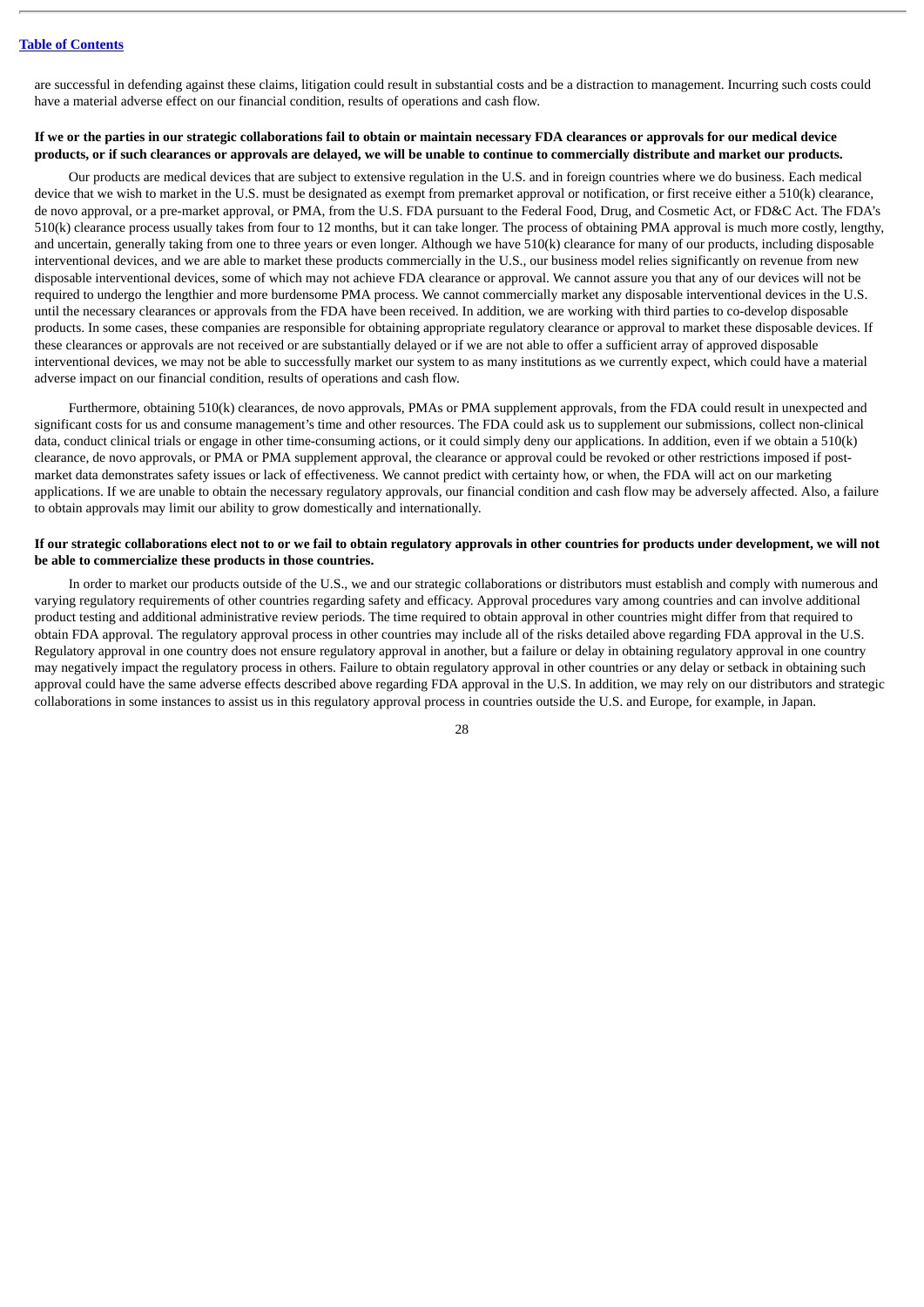#### **We may fail to comply with continuing regulatory requirements of the FDA and other authorities and become subject to enforcement action, which may include substantial penalties.**

Even after product clearance or approval, we must comply with continuing regulation by the FDA and other authorities, including the FDA's Quality System Regulation, or QSR, requirements, labeling and promotional requirements and medical device adverse event and other reporting requirements. Any failure to comply with continuing regulation by the FDA or other authorities could result in enforcement action that may include suspension or withdrawal of regulatory approvals, recalling products, ceasing product manufacture and/or marketing, seizure and detention of products, paying significant fines and penalties, criminal prosecution and similar actions that could limit product sales, delay product shipment and harm our profitability. Congress could amend the FD&C Act, and the FDA could modify its regulations promulgated under this law or its policies in a way to make ongoing regulatory compliance more burdensome and difficult.

Additionally, any modification to an FDA 510(k) cleared or de novo-approved device that could significantly affect its safety or effectiveness, or that would constitute a major change in its intended use, requires a new 510(k) clearance. Modifications to a PMA approved device or its labeling may require either a new PMA or PMA supplement approval, which could be a costly and lengthy process. In addition, if we are unable to obtain approval for key applications, we may face product market adoption barriers that we cannot overcome. In the future, we may modify our products after they have received clearance or approval, and we may determine that new clearance or approval is unnecessary. We cannot assure you that the FDA would agree with any of our decisions not to seek new clearance or approval. If the FDA requires us to seek clearance or approval for any modification that we determined to not require clearance or approval in the first instance, we could be subject to enforcement sanctions and we also may be required to cease marketing or recall the modified product until we obtain FDA clearance or approval which could also limit product sales, delay product shipment and harm our profitability.

In many foreign countries in which we market our products, we are subject to regulations affecting, among other things, product standards, packaging requirements, labeling requirements, import restrictions, tariff regulations, duties and tax requirements. Many of these regulations are similar to those of the FDA or other U.S. regulations. In addition, in many countries the national health or social security organizations require our products to be qualified before procedures performed using our products become eligible for reimbursement. Failure to receive or delays in the receipt of, relevant foreign qualifications could have a material adverse effect on our business, financial condition and results of operations. Due to the movement toward harmonization of standards in the European Union, we expect a changing regulatory environment in Europe characterized by a shift from a country-by-country regulatory system to a European Union-wide single regulatory system. We cannot predict the timing of this harmonization and its effect on us. Adapting our business to changing regulatory systems could have a material adverse effect on our business, financial condition, and results of operations. If we fail to comply with applicable foreign regulatory requirements, we may be subject to fines, suspension, or withdrawal of regulatory approvals, product recalls, seizure of products, operating restrictions and criminal prosecution.

In addition, we are subject to the U.S. Foreign Corrupt Practices Act, anti-bribery, antitrust and anti-competition laws, and similar laws in foreign countries. Any violation of these laws by our distributors or agents or by us could create a substantial liability for us and also cause a loss of reputation in the market. From time to time, we may face audits or investigations by one or more government agencies, compliance with which could be costly and timeconsuming, and could divert our management and key personnel from our business operations. An adverse outcome under any such investigation or audit could subject us to fines or other penalties, which could adversely affect our business and financial results.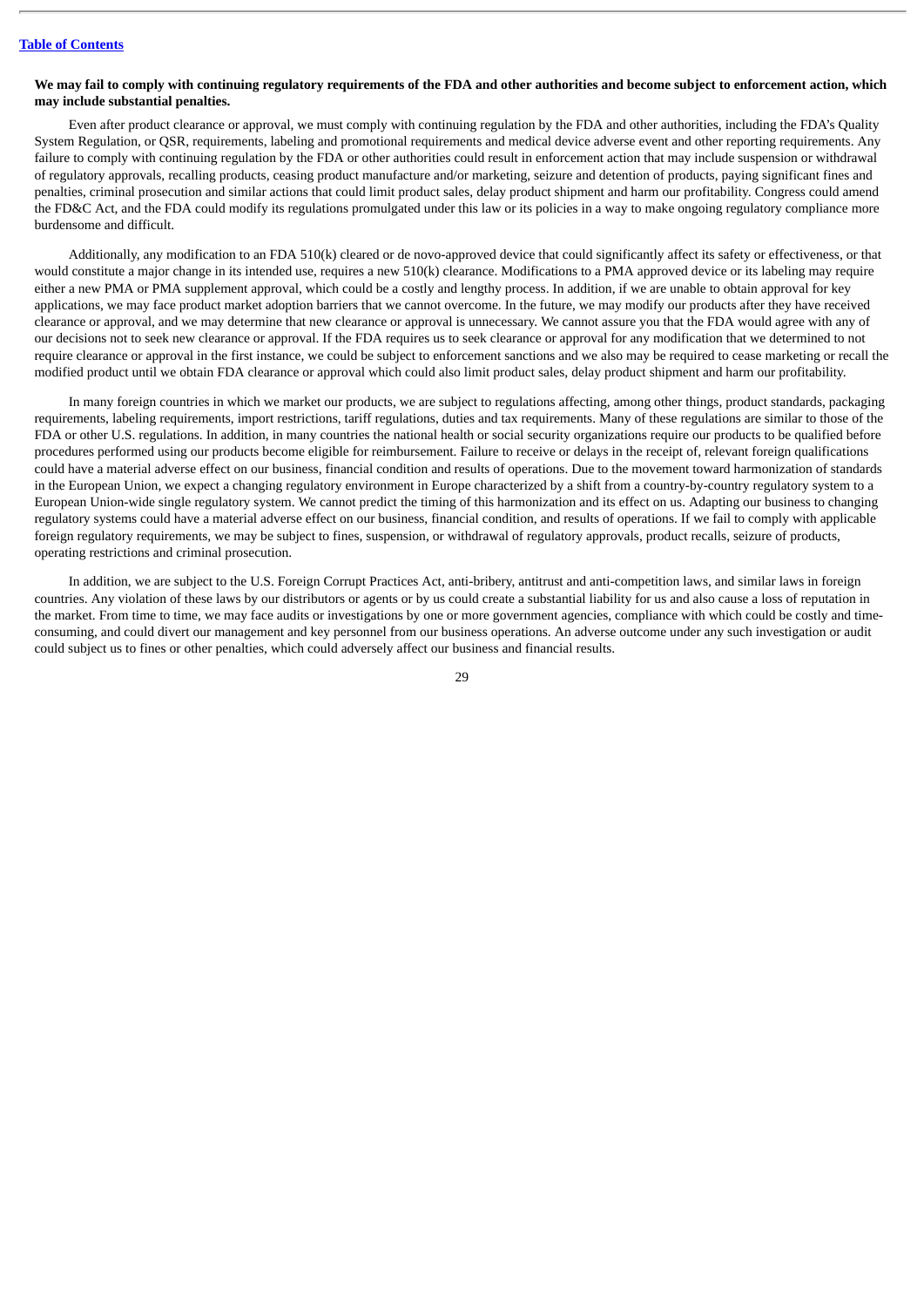#### **Our suppliers, subcontractors, or we may fail to comply with the FDA quality system regulation or other quality standards.**

Our manufacturing processes must comply with the FDA's QSR, which covers the methods and documentation of the design, testing, production, control, quality assurance, labeling, packaging and shipping of our products. The FDA enforces the QSR through inspections. We cannot assure you that we or our suppliers or subcontractors would pass such an inspection. If we or our suppliers or subcontractors fail to comply with the FDA regulation or EN ISO 13485:2003 standards, we or they may be required to cease all or part of our operations for some period of time until we or they can demonstrate that appropriate steps have been taken to comply with such standards or face other enforcement action, such as a public warning letter, untitled letter, fines, injunctions, civil penalties, seizures, operating restrictions, partial suspension or total shutdown of production, refusing requests for 510(k) clearance, de novo petitions, or PMA approval of new products, withdrawing 510(k) clearance, de novo approvals, or PMA approvals already granted, and/or criminal prosecution. Furthermore, the European Union recently adopted new EN ISO 13485:2016 standards, with which we must comply no later than April 2019. We cannot assure you that we will be able to timely comply with EN ISO 13485:2016 standards. We cannot be certain that our facilities or those of our suppliers or subcontractors will comply with the FDA, EN ISO 13485:2003, or when applicable, EN ISO 13485:2016 standards in future audits by regulatory authorities. Failure to pass such an inspection could force a shutdown of manufacturing operations, a recall of our products or the imposition of other enforcement sanctions, which would significantly harm our revenue and profitability. Further, we cannot assure you that our key component suppliers are or will continue to be in compliance with applicable regulatory requirements and quality standards and will not encounter any manufacturing difficulties. Any failure to comply with the FDA's QSR, EN ISO 13485:2003 or when applicable, EN ISO 13485:2016 by us or our suppliers could significantly harm our available inventory and product sales. Further, any failure to comply with FDA's QSR by us or our suppliers could result in FDA refusing requests for and/or delays in 510(k) clearance, de novo approval, or PMA approval of new products.

#### **Software errors or other defects may be discovered in our products.**

Our products incorporate many components, including sophisticated computer software. Complex software frequently contains errors, especially when first introduced. Because our products are designed to be used to perform complex interventional procedures, we expect that physicians and hospitals will have an increased sensitivity to the potential for software defects. We cannot assure you that our software or other components will not experience errors or performance problems in the future. If we experience software errors or performance problems, we would likely also experience:

- loss of revenue:
- delay in market acceptance of our products;
- damage to our reputation;
- additional regulatory filings;
- product recalls;
- increased service or warranty costs; and/or
- product liability claims relating to the software defects.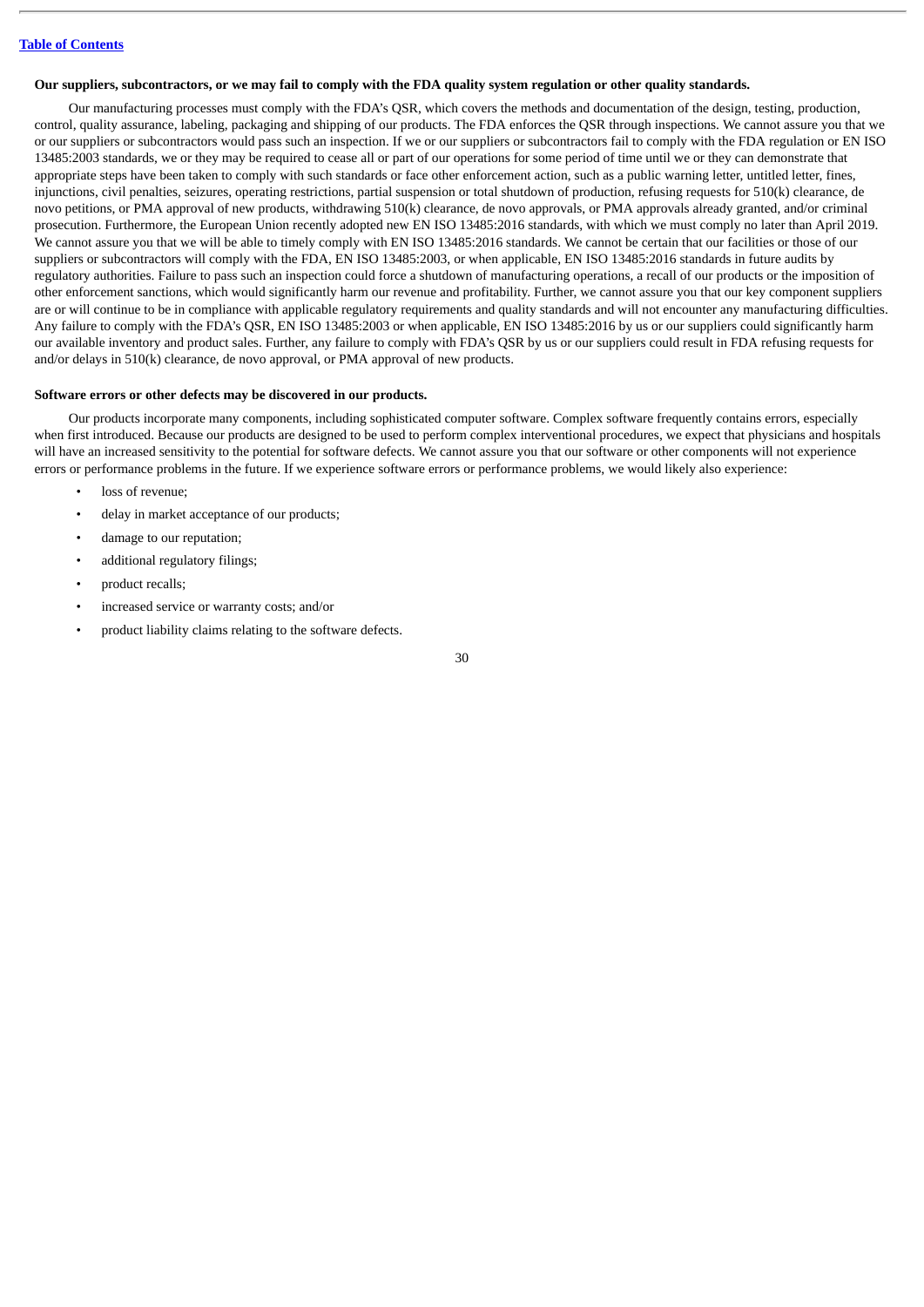### **If we fail to comply with health care regulations, we could face substantial penalties and our business, operations and financial condition could be adversely affected.**

While we do not control referrals of health care services or bill directly to Medicare, Medicaid or other third-party payors, many health care laws and regulations apply to our business. We are subject to health care fraud and patient privacy regulation by the federal government, the states in which we conduct our business, and internationally. The regulations that may affect our ability to operate include:

- the federal healthcare program Anti-Kickback Statute, which prohibits, among other things, persons from soliciting, receiving or providing remuneration, directly or indirectly, to induce either the referral of an individual, for an item or service or the purchasing or ordering of a good or service, for which payment may be made under federal health care programs such as the Medicare and Medicaid programs;
- federal false claims laws which prohibit, among other things, individuals or entities from knowingly presenting, or causing to be presented, claims for payment from Medicare, Medicaid, or other third-party payors that are false or fraudulent, and which may apply to entities like us if we provide coding and billing advice to customers;
- the federal Health Insurance Portability and Accountability Act of 1996, or HIPAA, which prohibits executing a scheme to defraud any health care benefit program or making false statements relating to health care matters and which also imposes certain requirements relating to the privacy, security and transmission of individually identifiable health information; and the applicable Privacy and Security Standards of HITECH, the Health Information Technology for Economic and Clinical Health Act, which is Title XIII of the American Recovery and Reinvestment Act;
- state law equivalents of each of the above federal laws, such as anti-kickback and false claims laws which may apply to items or services reimbursed by any third-party payor, including commercial insurers, and state laws governing the privacy of health information in certain circumstances, many of which differ from each other in significant ways and often are not preempted by HIPAA, thus complicating compliance efforts;
- federal self-referral laws, such as the Stark Anti-Referral Law, which prohibits a physician from making a referral to a provider of certain health services with which the physician or the physician's family member has a financial interest;
- federal and state Sunshine laws, which require manufacturers of certain medical devices to collect and report information on payments or transfers of value to physicians and teaching hospitals, as well as investment interests held by physicians and their immediate family members; and
- regulations pertaining to receipt of CE mark for our products marketed outside of the United States and submission to periodic regulatory audits in order to maintain these regulatory approvals.

If our operations are found to be in violation of any of the laws described above or any other governmental laws or regulations that apply to us, we may be subject to penalties, including civil and criminal penalties, damages, fines, loss of reimbursement for our products under federal or state government health programs such as Medicare and Medicaid and the curtailment or restructuring of our operations. Any penalties, damages, fines, curtailment, or restructuring of our operations could adversely affect our ability to operate our business and our financial results. The risk of our being found in violation of these laws is increased by the fact that many of them have not been fully interpreted by the regulatory authorities or the courts, and their provisions are open to a variety of interpretations. Any action against us for violation of these laws, even if we successfully defend against it, could cause us to incur significant legal expense and divert our management's attention from the operation of our business. Moreover, to achieve compliance with applicable federal and state privacy, security, and electronic transaction laws, we may be required to modify our operations with respect to the handling of patient information. Implementing these modifications may prove costly. At this time, we are not able to determine the full consequences to us, including the total cost of compliance, of these various federal and state laws.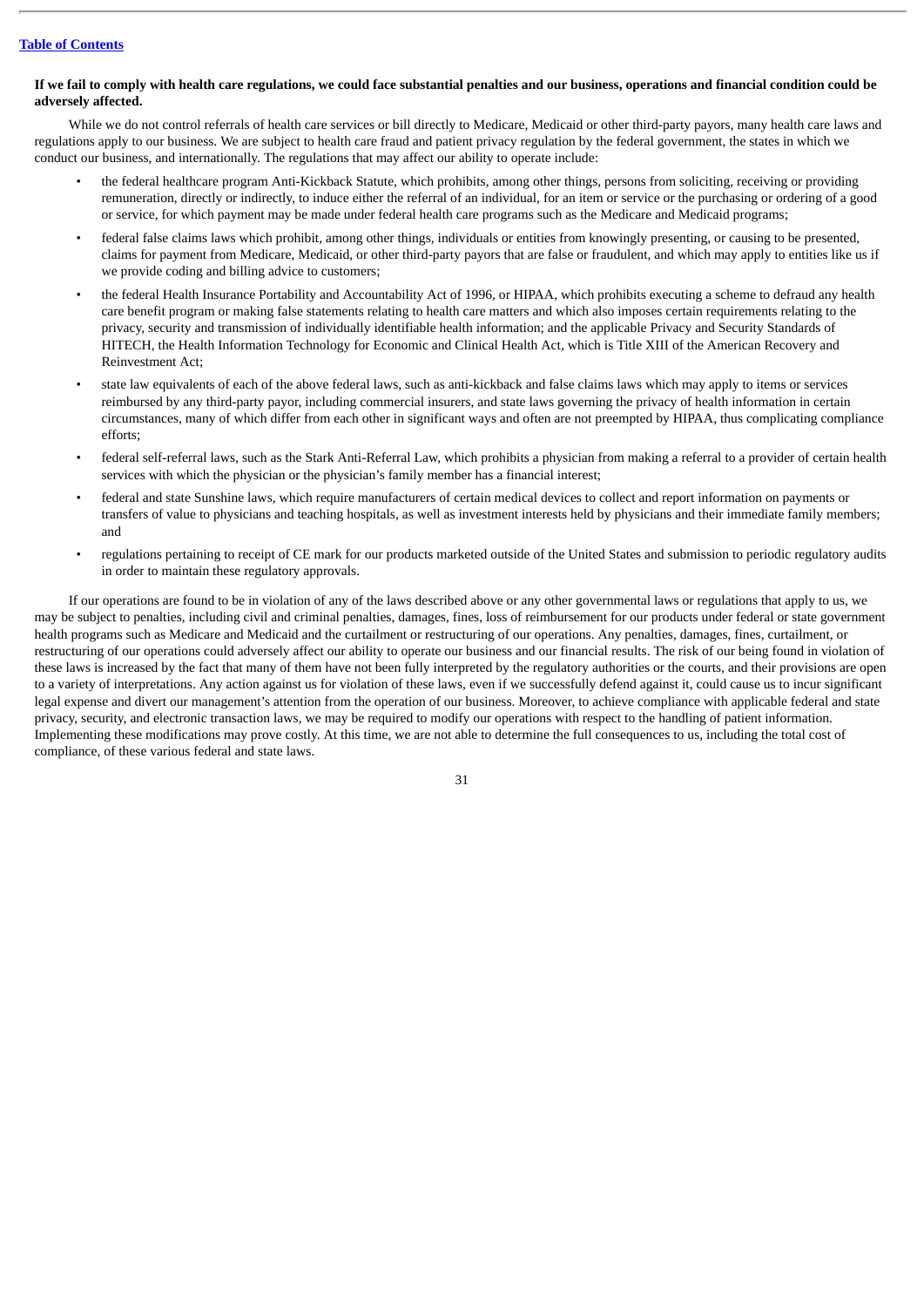#### **Healthcare policy changes, including legislation enacted in 2010 as well as the potential repeal or amendment of such legislation, may have a material adverse effect on us.**

In response to perceived increases in health care costs in recent years, there have been and continues to be proposals by the Trump administration, members of Congress, state governments, regulators and third-party payors to control these costs and, more generally, to reform the U.S. healthcare system.

In March 2010, President Obama signed into law the Patient Protection and Affordable Care Act (PPACA). Among other things, the law imposed a tax on medical device manufacturers and producers equal to 2.3% of the sales price for all sales beginning January 1, 2013. This excise tax applies to the majority of our products sold within the United States. Although a two-year moratorium on the excise tax was enacted for 2016 and 2017, and extended for 2018 and 2019, the tax is currently scheduled to resume collection on January 1, 2020. We expect that the PPACA could have a material adverse effect on our industry generally and our ability to successfully commercialize our products or could limit or eliminate our spending on certain development projects.

On August 2, 2011, the President signed into law the Budget Control Act of 2011, which created the Joint Select Committee on Deficit Reduction to recommend proposals in spending reductions to Congress. The Joint Select Committee was charged with identifying a reduction of at least \$1.2 trillion for the years 2013 through 2021. The Committee did not achieve this target by the imposed deadline, triggering the legislation's automatic reduction to several government programs. Included in the automatic reduction are aggregate reductions to Medicare payments to providers of up to 2% per fiscal year, starting in 2013.

Changes to, or repeal of, the PPACA, which the new administration and certain members of Congress have affirmatively indicated that they will pursue, could materially and adversely affect our business and financial position, and results of operations. Even if the PPACA is not amended or repealed, the new administration could propose changes impacting implementation of the PPACA, which could materially and adversely affect our financial position or operations. However, we cannot currently predict the content, timing or impact that any such future legislation will have on our business.

#### **The application of state certificate of need regulations and compliance by our customers with federal and state licensing or other international requirements could substantially limit our ability to sell our products and grow our business.**

Some states require health care providers to obtain a certificate of need or similar regulatory approval prior to the acquisition of high-cost capital items such as our *Niobe* ES system, *Odyssey* Solution, or *Vdrive* system. In many cases, a limited number of these certificates are available. As a result of this limited availability, hospitals and other health care providers may be unable to obtain a certificate of need for the purchase of our systems. Further, our sales and installation cycle for the *Niobe* ES system is typically longer in certificate of need states due to the time it takes our customers to obtain the required approvals. In addition, our customers must meet various federal and state regulatory and/or accreditation requirements in order to receive payments from government-sponsored health care programs such as Medicare and Medicaid, receive full reimbursement from third party payors, and maintain their customers. Our international customers may be required to meet similar or other requirements. Any lapse by our customers in maintaining appropriate licensure, certification or accreditation, or the failure of our customers to satisfy the other necessary requirements under government-sponsored health care programs or other requirements could cause our sales to decline.

#### **Hospitals or physicians may be unable to obtain reimbursement from third-party payors for procedures using the** *Niobe* **or** *Vdrive* **systems, or reimbursement for procedures may be insufficient to recoup the costs of purchasing our products.**

We expect that U.S. hospitals will continue to bill various third-party payors, such as Medicare, Medicaid and other government programs and private insurance plans, for procedures performed with our products,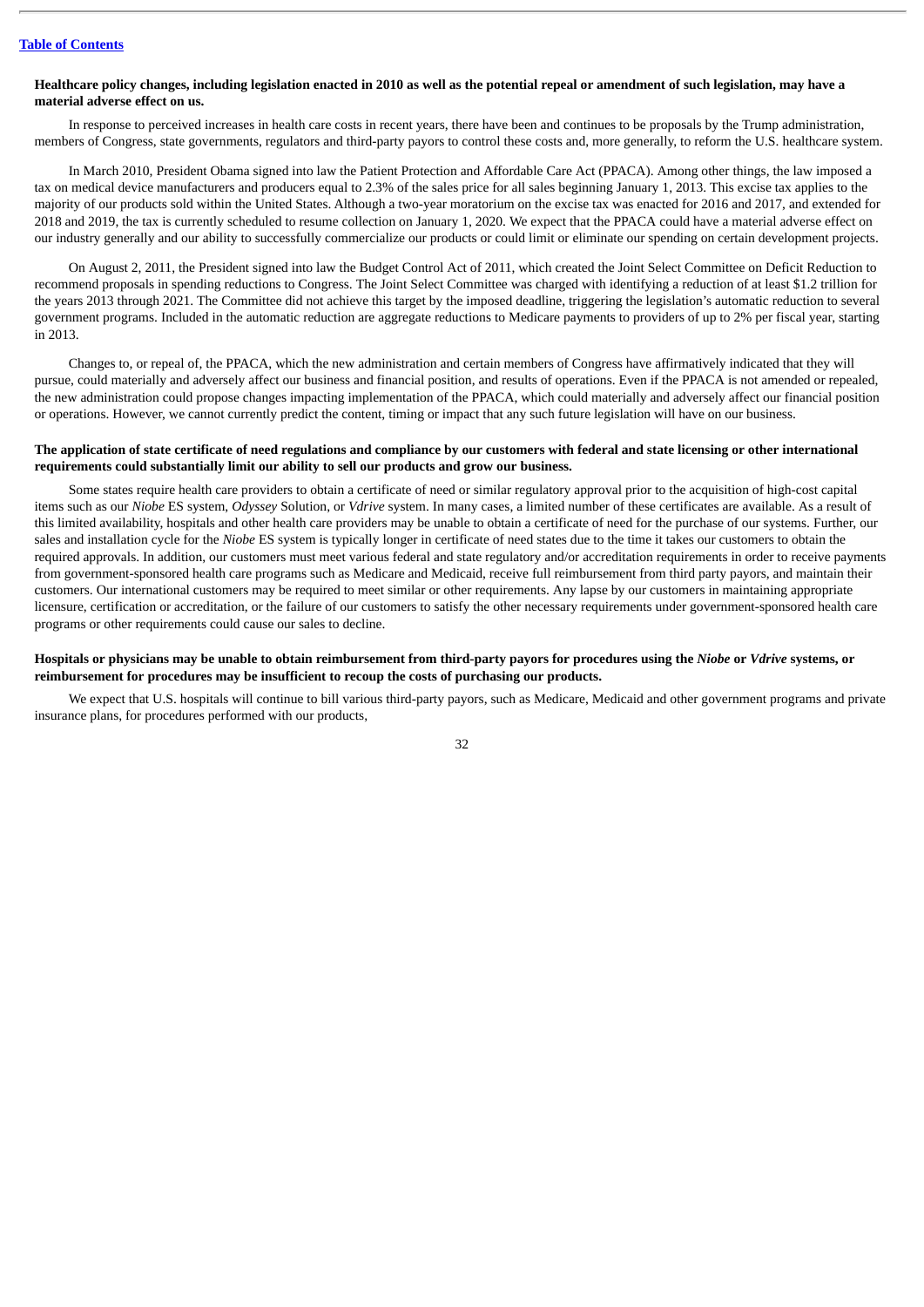#### **Table of [Contents](#page-1-0)**

including the costs of the disposable interventional devices used in these procedures. If in the future our disposable interventional devices do not fall within U.S. reimbursement categories and our procedures are not reimbursed, or if the reimbursement is insufficient to cover the costs of purchasing our system and related disposable interventional devices, the adoption of our systems and products would be significantly slowed or halted, and we may be unable to generate sufficient sales to support our business. Our success in international markets also depends upon the eligibility of our products for reimbursement through government-sponsored health care payment systems and third-party payors. In both the U.S. and foreign markets, health care cost-containment efforts are prevalent and are expected to continue. These efforts could reduce levels of reimbursement available for procedures involving our products and, therefore, reduce overall demand for our products as well. A failure to generate sufficient sales could have a material adverse impact on our financial condition, results of operations and cash flow.

#### **Our growth may place a significant strain on our resources, and if we fail to manage our growth, our ability to develop, market, and sell our products will be harmed.**

Our business plan contemplates a period of substantial growth and business activity. This growth and activity will likely result in new and increased responsibilities for management personnel and place significant strain upon our operating and financial systems and resources. To accommodate our growth and compete effectively, we will be required to improve our information systems, create additional procedures and controls and expand, train, motivate and manage our work force. We cannot be certain that our personnel, systems, procedures, and controls will be adequate to support our future operations. Any failure to effectively manage our growth could impede our ability to successfully develop market and sell our products.

#### **We face currency and other risks associated with international operations.**

We intend to continue to devote significant efforts to marketing our systems and products outside of the U.S. This strategy will expose us to numerous risks associated with international operations, which could adversely affect our results of operations and financial condition, including the following:

- currency fluctuations that could impact the demand for our products or result in currency exchange losses;
- export restrictions, tariff and trade regulations and foreign tax laws;
- customs duties, export quotas or other trade restrictions;
- economic and political instability; and
- shipping delays.

In addition, contracts may be difficult to enforce and receivables difficult to collect through a foreign country's legal system.

#### **We are limited by our inability to use a short form registration statement on Form S-3, which may affect our ability to access the capital markets, if needed.**

A Registration Statement on Form S-3 permits an eligible issuer to incorporate by reference its past and future filings and reports made under the Securities Exchange Act of 1934, as amended, or the Exchange Act. In addition, Form S-3 enables eligible issuers to conduct primary offerings "off the shelf" under Rule 415 of the Securities Act of 1933, as amended, or the Securities Act. The shelf registration process under Form S-3 combined with the ability to incorporate information on a forward basis, allows issuers to avoid additional delays and interruptions in the offering process and to access the capital markets in a more expeditious and efficient manner than raising capital in a standard offering on Form S-1.

To be eligible to use Form S-3 for a registered offering of our securities to investors, either (1) the aggregate market value of our common stock held by non-affiliates would have to exceed \$75 million or (2) our common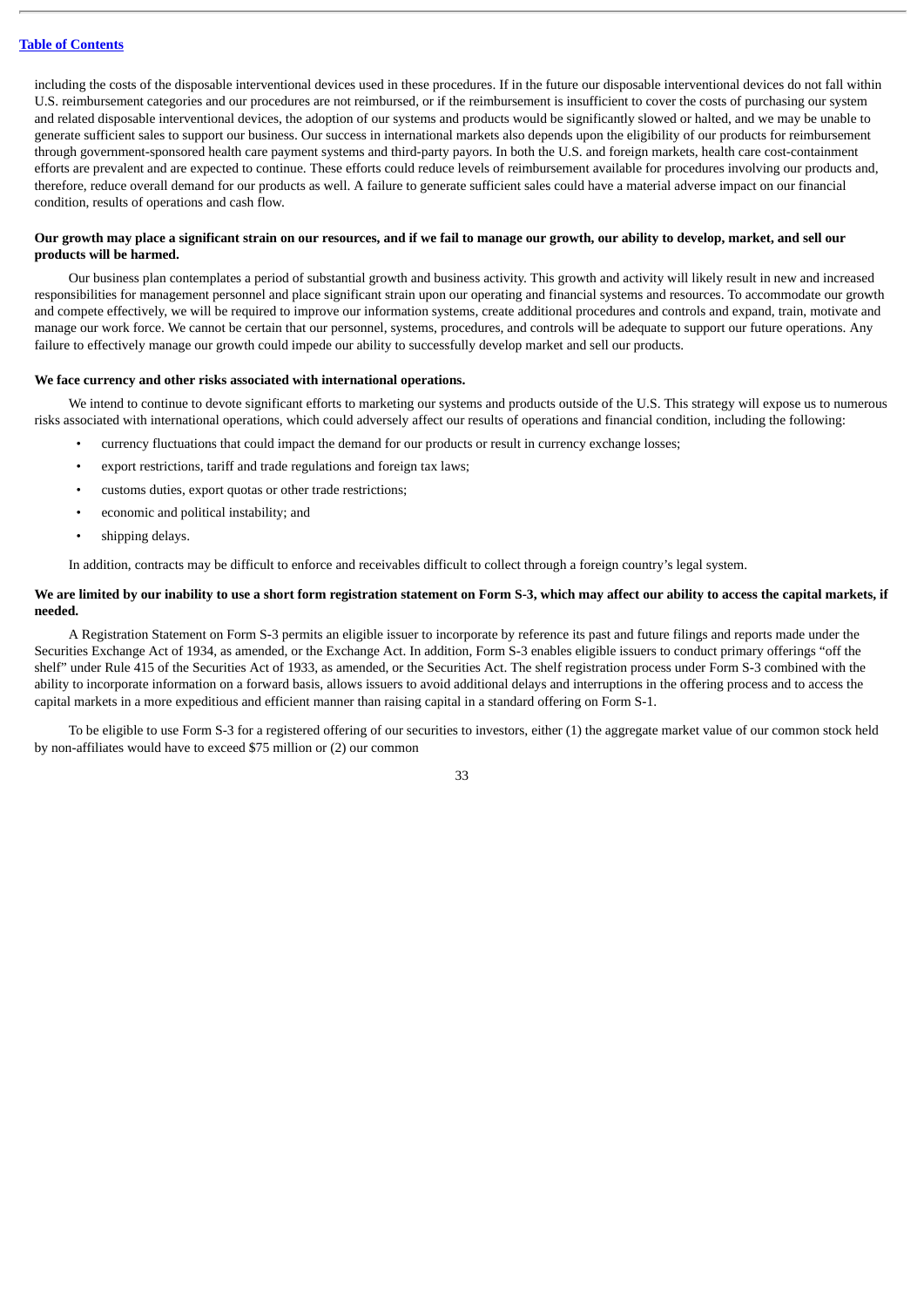stock would have to be listed and registered on a national securities exchange. Currently, we do not meet either of those eligibility requirements and are therefore precluded from using a Form S-3 in connection with a registered offering of our securities to investors.

Due to our present inability to use Form S-3, if we wanted to conduct a registered offering of securities to investors, we will be required to use long form registration and may experience delays. In addition, our ability to undertake certain types of financing transactions may be limited or unavailable to us without the ability to use Form S-3. Furthermore, because of the delay associated with long form registration and the limitations on the financing transactions we may undertake, the terms of any financing transaction we are able to conduct may not be advantageous to us or may cause us not to obtain capital in a timely fashion to execute our business strategies and continue to operate as a going concern.

#### **Risks Related To Our Common Stock**

#### **Our principal stockholders continue to own a large percentage of our voting stock, and they have the ability to substantially influence matters requiring stockholder approval.**

Certain of our directors and individuals or entities affiliated with them as well as other principal stockholders beneficially own or control a substantial percentage of the outstanding shares of our common stock. Moreover, as a result of the issuance of warrants to certain institutional investors, certain of our directors and their affiliated funds have the ability to obtain a substantial portion of our common stock. Accordingly, these stockholders acting as a group, will have substantial influence over the outcome of corporate actions requiring stockholder approval, including the election of directors, any merger, consolidation or sale of all or substantially all of our assets or any other significant corporate transaction. These stockholders may also delay or prevent a change of control, even if such a change of control would benefit our other stockholders. This significant concentration of stock ownership may adversely affect the trading price of our common stock due to investors' perception that conflicts of interest may exist or arise.

## **Future issuances of our securities could dilute current stockholders' ownership.**

As of December 31, 2017, we had 39.5 million shares of our common stock issuable upon conversion of our Series A Convertible Preferred Stock bearing dividends at a rate of six percent (6.0%) per annum, which are cumulative and accrue daily from the date of issuance on the \$1,000 stated value. Such dividends will not be paid in cash, except in connection with any liquidation, dissolution or winding up of the Company or any redemption of the Series A Convertible Preferred Stock. Instead, the value of the accrued dividends is added to the liquidation preference of the Series A Convertible Preferred Stock and will increase the number of shares of common stock issuable upon conversion, which will dilute the ownership of our common stockholders.

In addition, a significant number of shares of our common stock are subject to warrants, stock options and stock appreciation rights, and we may request the ability to issue additional such securities. We may also decide to raise additional funds through public or private debt or equity financing to fund our operations. While we cannot predict the effect, if any, that future exercises of warrants or future sales of debt, our common stock, other equity securities or securities convertible into our common stock or other equity securities or the availability of any of the foregoing for future sale, will have on the market price of our common stock, it is likely that sales of substantial amounts of our common stock (including shares issued upon the exercise of warrants, stock options, stock appreciation rights or the conversion of any convertible securities outstanding now or in the future, including the Series A Convertible Preferred Shares), will dilute the ownership of our existing stockholders and that the perception that such sales could occur, will adversely affect prevailing market prices for our common stock.

Further, the Series A Convertible Preferred Shares rank senior to our common stock as to distributions and payments upon the liquidation, dissolution and winding up of the Company. No such distributions or payments upon the liquidation, dissolution and winding up of the Company may be made to holders of common stock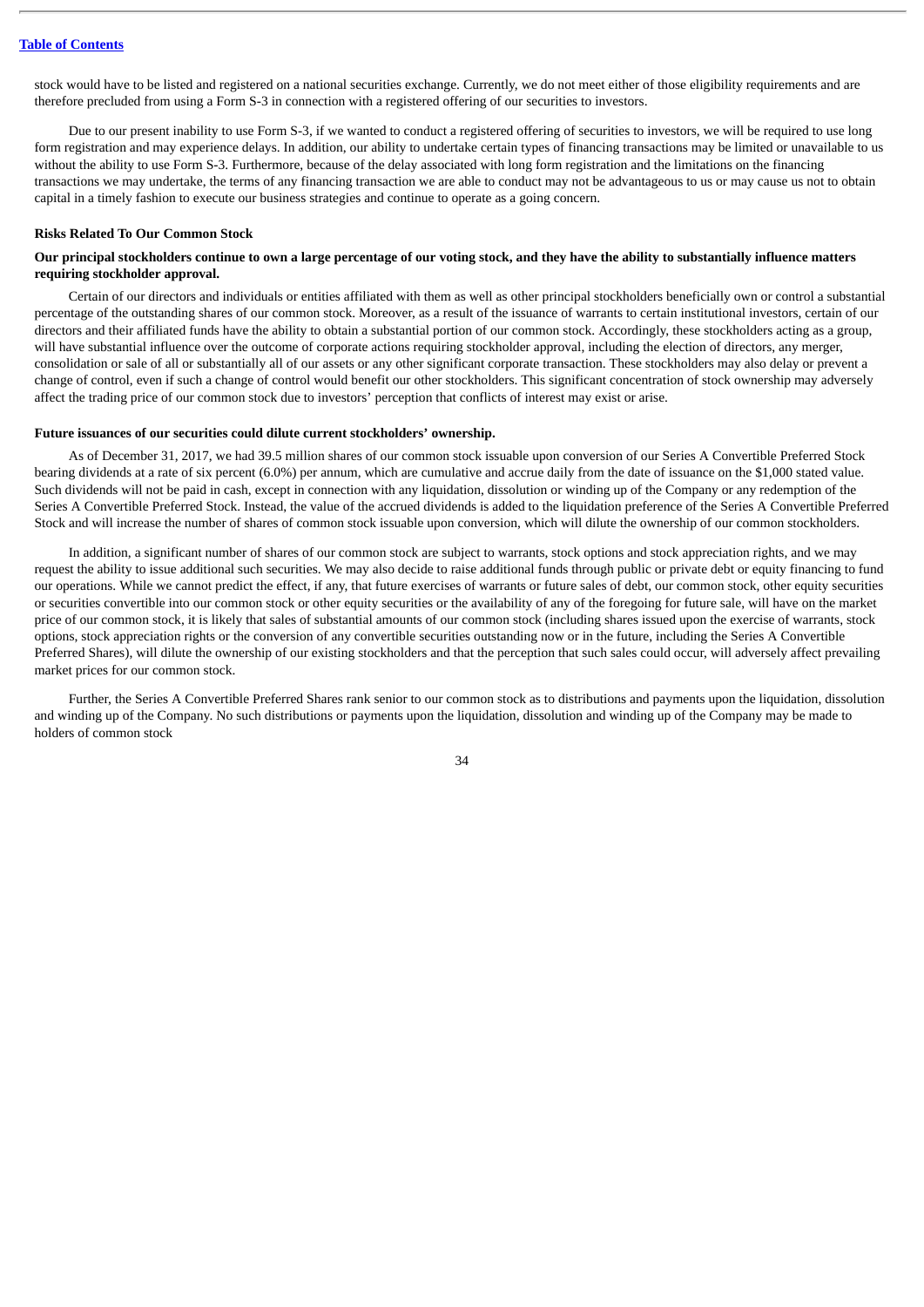# **Table of [Contents](#page-1-0)**

unless and until the holders of the Series A Convertible Preferred Shares have received the stated value of \$1,000 per share plus any accrued and unpaid dividends. Until all Series A Convertible Preferred Shares have been converted or redeemed, no dividends may be paid on the common stock without the express written consent of the holders of a majority of the outstanding Series A Convertible Preferred Shares. In the event that dividends or other distributions of assets are made or paid by the Company to the holders of the common stock, the holders of Series A Convertible Preferred Shares are entitled to participate in such dividend or distribution on an as-converted basis. Any such distributions or payments upon the liquidation, dissolution or winding up of the Company may dilute the ownership interests of our existing stockholders.

# **We have never paid dividends on our capital stock, and we do not anticipate paying any cash dividends in the foreseeable future.**

We have paid no cash dividends on any of our classes of capital stock to date and we currently intend to retain our future earnings to fund the development and growth of our business. In addition, the terms of our loan agreement prohibit us from declaring dividends without the prior consent of our lender. As a result, capital appreciation, if any, of our common stock will be an investor's sole source of gain for the foreseeable future.

# **Our certificate of incorporation and bylaws, Delaware law and one of our collaboration agreements contain provisions that could discourage a takeover.**

Our certificate of incorporation and bylaws and Delaware law contain provisions that might enable our management to resist a takeover. These provisions may:

- discourage, delay or prevent a change in the control of our company or a change in our management;
- adversely affect the voting power of holders of common stock; and
- limit the price that investors might be willing to pay in the future for shares of our common stock.

In addition, our collaboration agreement with Biosense Webster contains provisions that may similarly discourage a takeover and negatively affect our share price as described above.

### **Evolving regulation of corporate governance and public disclosure may result in additional expenses and continuing uncertainty.**

Changing laws, regulations and standards relating to corporate governance and public disclosure, including the new SEC regulations such as the Dodd-Frank Wall Street Reform and Consumer Protection Act have in the past created uncertainty for public companies. We continue to evaluate and monitor developments with respect to new and proposed rules and cannot predict or estimate the amount of the additional compliance costs we may incur or the timing of such costs. These new or changed laws, regulations and standards are subject to varying interpretations, in many cases due to their lack of specificity, and as a result, their application in practice may evolve over time as new guidance is provided by courts and regulatory and governing bodies. This could result in uncertainty regarding compliance matters and higher costs necessitated by ongoing revisions to disclosure and governance practices. Maintaining appropriate standards of corporate governance and public disclosure may result in increased general and administrative expense and a diversion of management time and attention from revenue-generating activities to compliance activities. In addition, if we fail to comply with new or changed laws, regulations and standards, regulatory authorities may initiate legal proceedings against us and our business and reputation may be harmed.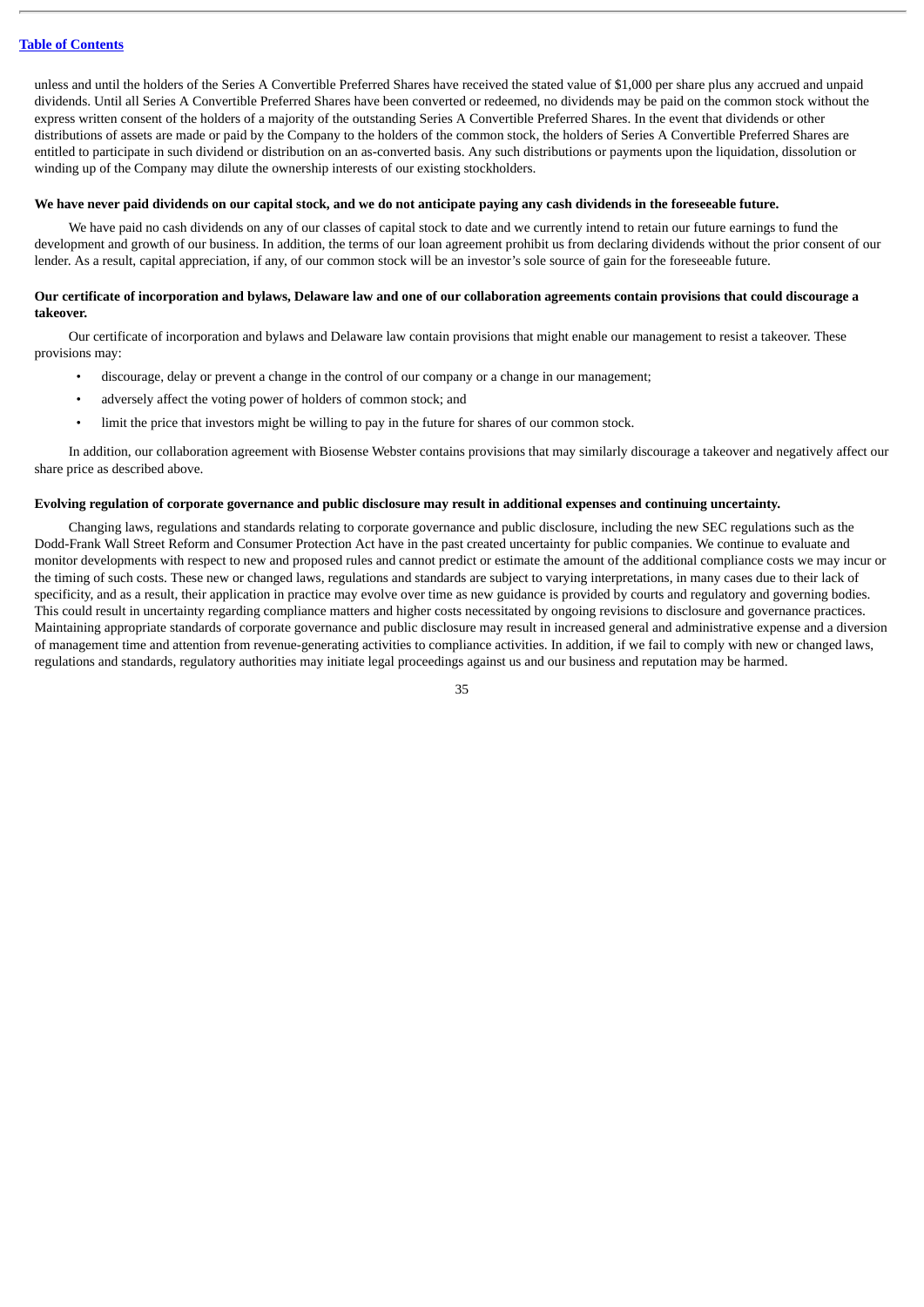### **Our future operating results may be below securities analysts' or investors' expectations, which could cause our stock price to decline.**

The revenue and income potential of our products and our business model are unproven, and we may be unable to generate significant revenue or grow at the rate expected by securities analysts or investors. In addition, our costs may be higher than we, securities analysts, or investors expect. If we fail to generate sufficient revenue or our costs are higher than we expect, our results of operations will suffer, which in turn could cause our stock price to decline. Our results of operations will depend upon numerous factors, including:

- demand for our products;
- the performance of third-party contract manufacturers and component suppliers;
- our ability to develop sales and marketing capabilities;
- the success of our strategic relationships with two multinational fluoroscopy system manufacturers and one provider of catheters and electrophysiology mapping systems;
- our ability to develop, introduce and market integrated next generation systems and/or alternatives to our current strategic relationships with fluoroscopy system manufacturers and the catheter and electrophysiology mapping system provider on a timely basis;
- our ability to develop, introduce and market new or enhanced versions of our products on a timely basis;
- our ability to obtain regulatory clearances or approvals for our new products; and
- our ability to obtain and protect proprietary rights.

Our operating results in any particular period may not be a reliable indication of our future performance. In some future quarters, our operating results may be below the expectations of securities analysts or investors. If this occurs the price of our common stock will likely decline.

# Nasdaq delisted our common stock from The Nasdaq Capital Market and our common stock began trading on the OTCQX® Best Market in **August 2016. Trading of our shares on the over-the-counter markets could negatively impact the liquidity of our common stock and our ability to access the capital markets and, in turn, could impair the value of your investment.**

On August 4, 2016, trading in our common stock on The Nasdaq Capital Market ("Nasdaq") was suspended as a result of a determination from Nasdaq to delist our common stock due to our failure to meet certain applicable requirements. On August 4, 2016, shares of our common stock commenced trading on the OTCQX® Best Market under the Company's existing ticker symbol of "STXS." Trading of our shares on the over-the-counter markets could negatively impact the liquidity of our common stock and our ability to access the capital markets, which could impair the value of your investment.

The trading of our common stock on the over-the-counter market, including the OTCQX® Best Market, may adversely affect the market liquidity of our common stock, limit our ability to issue additional securities (including pursuant to registration statements on Form S-3) and adversely affect our ability to obtain financing for the continuation of our operations, which could harm our business or cause us to cease operations.

Furthermore, our common stock may not continue to trade on the OTCQX® Best Market in the future, broker-dealers may cease to provide public quotes of our common stock on this market, or the trading volume of our common stock may be insufficient to provide for an efficient trading market. Any such developments could impair the value of your investment.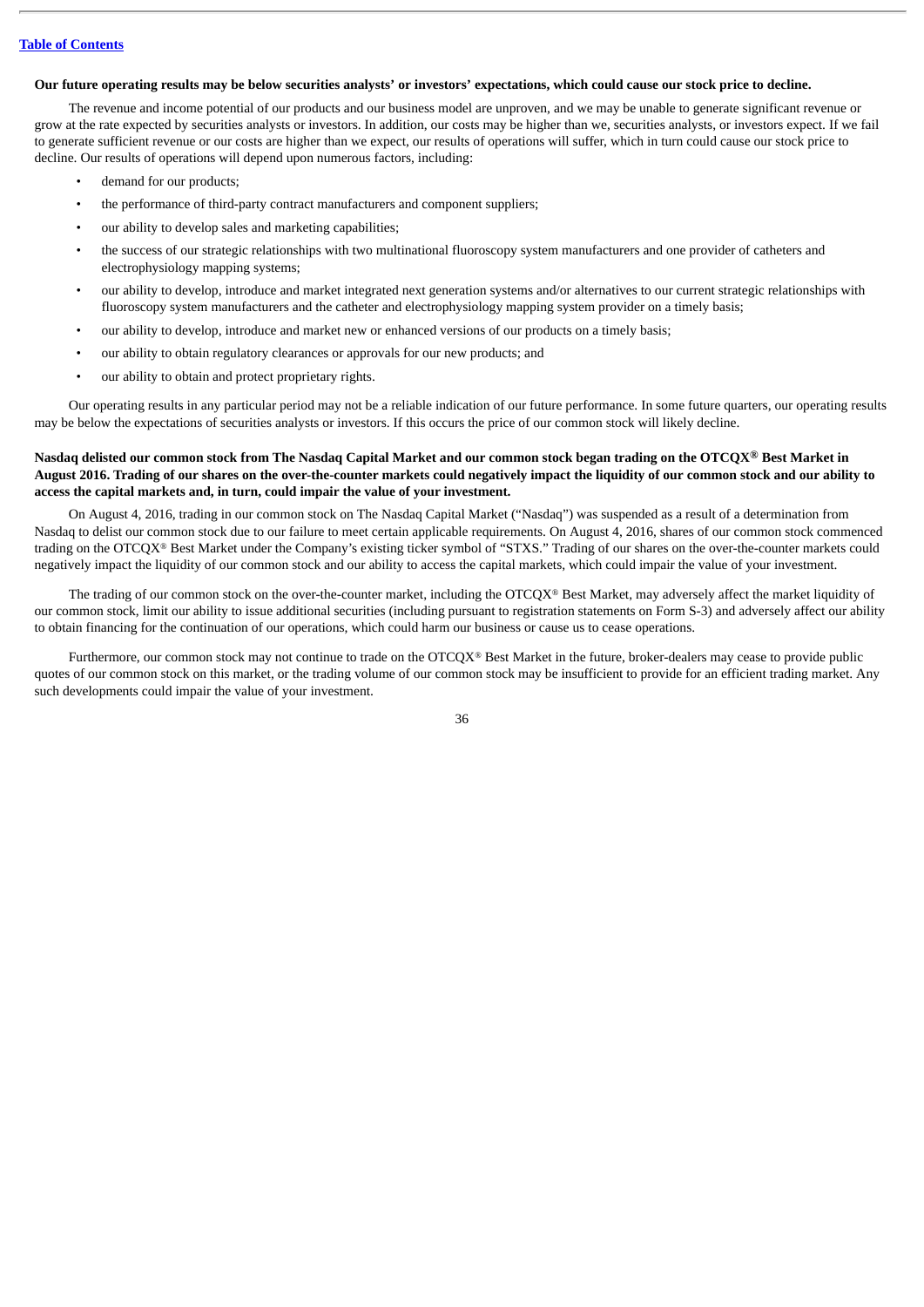### **We expect that the price of our common stock could fluctuate substantially, possibly resulting in class action securities litigation.**

Our common stock is traded on the OTCQX® Best Market and trading volume may be limited or sporadic. The market price of our common stock has experienced, and may continue to experience, substantial volatility. During 2017, our common stock traded between \$0.48 and \$1.10 per share, on trading volume ranging from approximately 0 to 0.4 million shares per day. The market price of our common stock will be affected by a number of factors, including:

- actual or anticipated variations in our results of operations or those of our competitors;
- the receipt or denial of regulatory approvals;
- announcements of new products, technological innovations or product advancements by us or our competitors;
- developments with respect to patents and other intellectual property rights;
- changes in earnings estimates or recommendations by securities analysts or our failure to achieve analyst earnings estimates;
- developments in our industry; and
- participants in the market for our common stock may take short positions with respect to our common stock.

These factors, as well as general economic, credit, political and market conditions, may materially adversely affect the market price of our common stock. As with the stock of many other public companies, the market price of our common stock has been particularly volatile during the recent period of upheaval in the capital markets and world economy. This excessive volatility may continue for an extended period of time following the filing date of this report. Furthermore, the stock prices of many companies in the medical device industry have experienced wide fluctuations that have often been unrelated to the operating performance of these companies. Volatility in the price of our common stock on the OTCQX® Best Market may depress the trading price of our common stock, which could, among other things, allow a potential acquirer of the Company to purchase a significant amount of our common stock at low prices. In addition, the volatility of our stock price could lead to class action securities litigation being filed against us, which could result in substantial costs and a diversion of our management resources, which could significantly harm our business.

# **ITEM 1B. UNRESOLVED STAFF COMMENTS**

We have not received any written comments regarding our periodic or current reports from the staff of the SEC that were issued 180 days or more preceding the end of our 2017 fiscal year and that remain unresolved.

# **ITEM 2. PROPERTIES**

Our primary company facilities are located in St. Louis, Missouri where we currently lease approximately 52,000 square feet of office and 12,000 square feet of demonstration and assembly space. In the third quarter of 2013, the Company modified the existing lease agreement to terminate approximately 13,000 square feet of unimproved space. The costs associated with the termination were \$515,138 and were accrued as a rent liability as of September 30, 2013. As of December 31, 2017, the remaining accrued costs associated with the termination were \$95,455.

Between the fourth quarter of 2015 and July, 2016, the Company sublet 3,152 square feet of the first floor office space.

In August 2016, the Company entered into an agreement to sublease approximately 11,000 square feet of office space immediately and an additional 16,000 square feet of office space beginning in January of 2017, with the term of the sublease ending on December 31, 2018. As of December 31, 2017, the remaining accrued costs associated with the termination were \$26,202.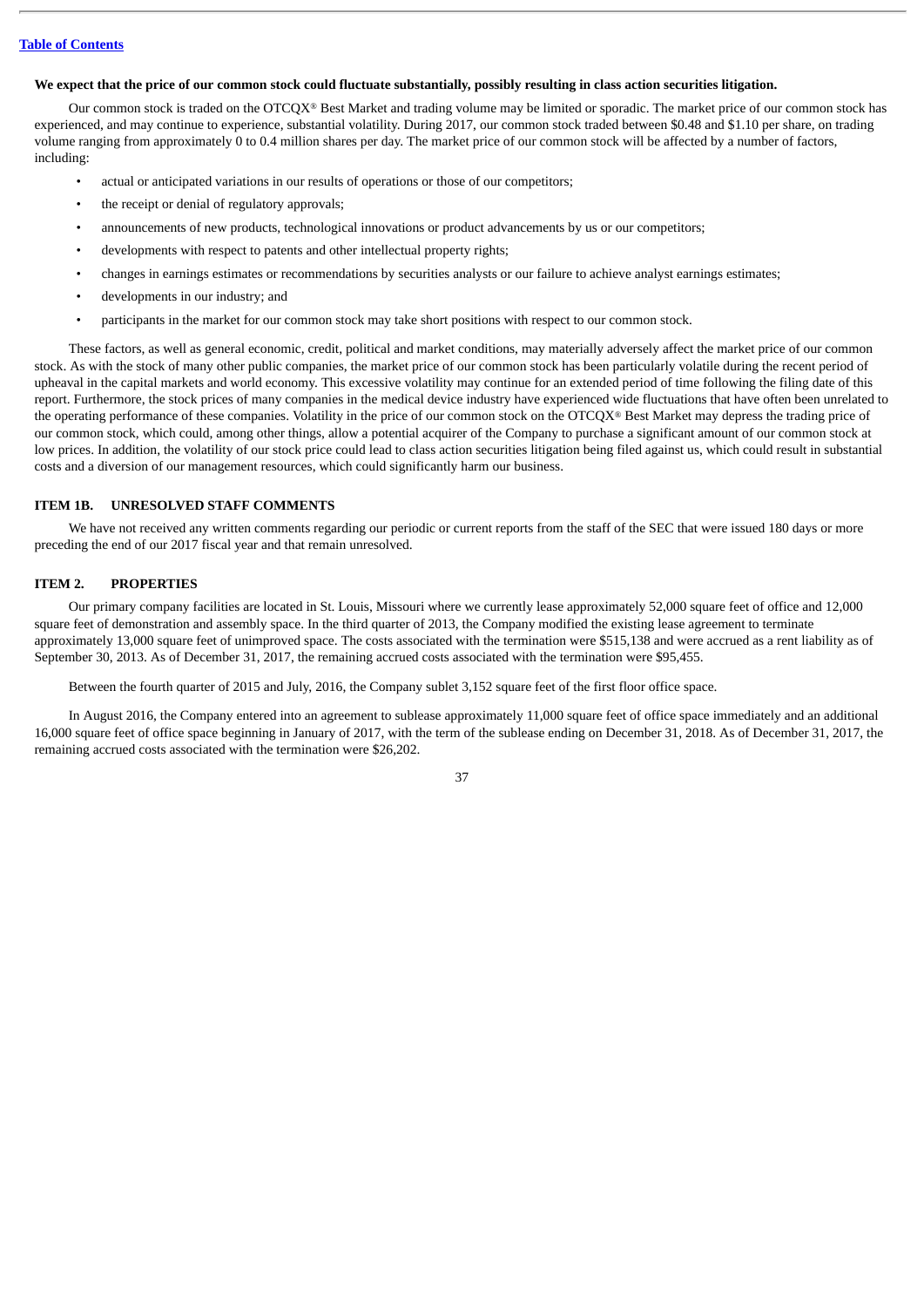We lease approximately 2,200 square feet of office space in Maple Grove, Minnesota, under a lease agreement through October 31, 2018, and have leased office space in Amsterdam, The Netherlands through August 31, 2018. In addition, we lease an office space in Beijing, China under a lease agreement through September 8, 2020 and an office space in Japan through April 30, 2018.

# **ITEM 3. LEGAL PROCEEDINGS**

We are involved from time to time in various lawsuits and claims arising in the normal course of business. Although the outcomes of these lawsuits and claims are uncertain, we do not believe any of them will have a material adverse effect on our business, financial condition or results of operations.

# **ITEM 4. MINE SAFETY DISCLOSURES**

Not applicable.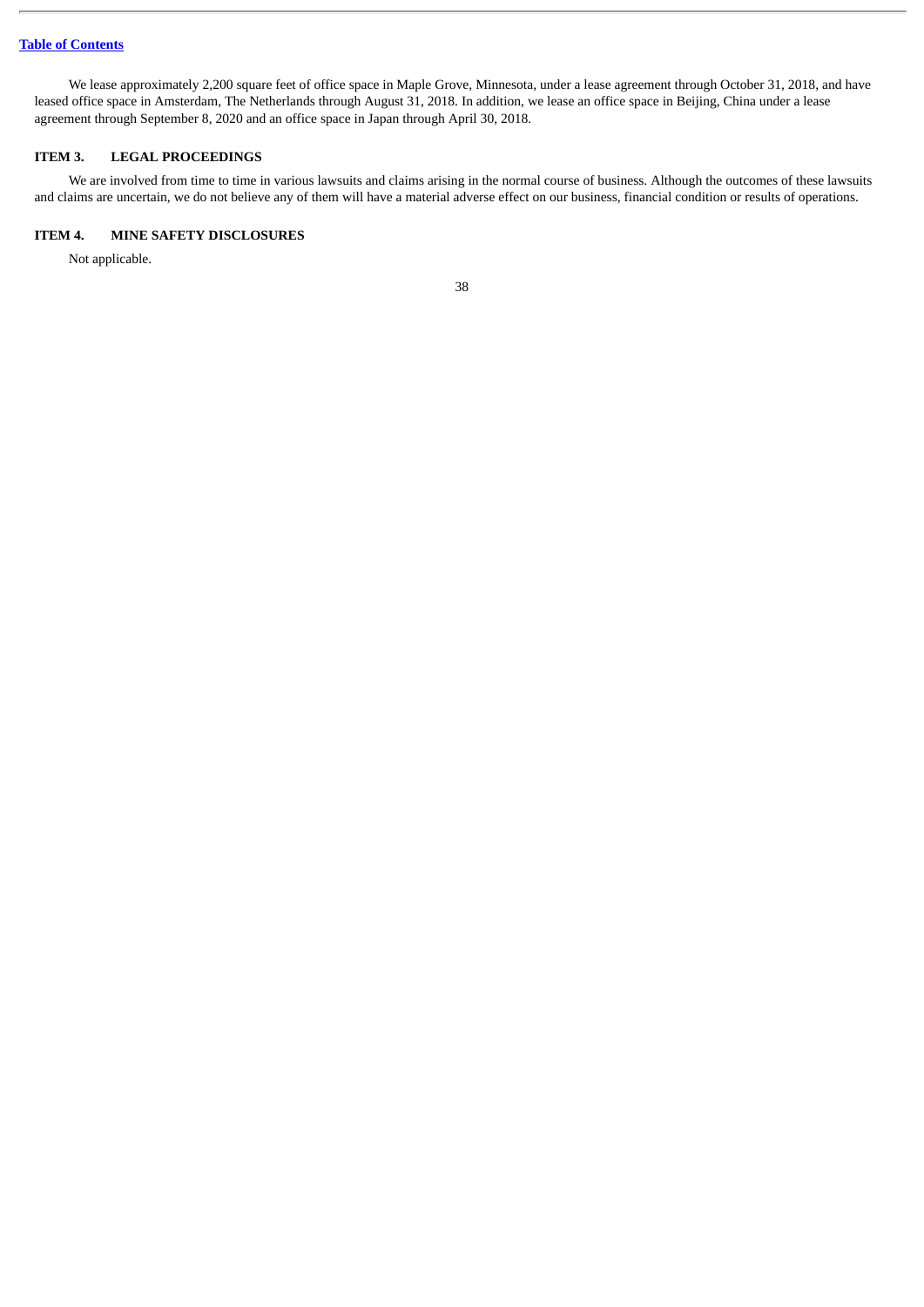# **PART II**

# **ITEM 5. MARKET FOR REGISTRANT'S COMMON EQUITY, RELATED STOCKHOLDER MATTERS AND ISSUER PURCHASES OF EQUITY SECURITIES**

## **PRICE RANGE OF COMMON STOCK**

Our common stock began trading on the NASDAQ Global Market under the symbol "STXS" on August 12, 2004 and was transferred to the NASDAQ Capital Market effective August 19, 2013. On August 4, 2016 our common stock was transferred to the OTCQX<sup>®</sup> Best Market. The following table sets forth the high and low sales prices of our common stock for the periods indicated.

|                                     | High   | Low    |
|-------------------------------------|--------|--------|
| <b>Year Ended December 31, 2017</b> |        |        |
| First Quarter                       | \$0.74 | \$0.48 |
| <b>Second Quarter</b>               | 0.65   | 0.52   |
| Third Quarter                       | 0.83   | 0.51   |
| <b>Fourth Quarter</b>               | 1.10   | 0.70   |
| Year Ended December 31, 2016        |        |        |
| <b>First Quarter</b>                | \$1.14 | \$0.54 |
| Second Quarter                      | 1.95   | 0.90   |
| <b>Third Quarter</b>                | 1.46   | 0.57   |
| Fourth Quarter                      | 0.91   | 0.47   |

As of March 13, 2018, there were approximately 470 stockholders of record of our common stock, although we believe that there is a significantly larger number of beneficial owners of our common stock.

# **DIVIDEND POLICY**

We have never declared or paid any cash dividends. We currently expect to use cash and cash equivalents in the operation and expansion of our business, and therefore do not anticipate paying any cash dividends for the next several years. In addition, the terms of our loan agreement prohibit us from declaring cash dividends without the prior consent of our lender.

The information required by this item regarding equity compensation is incorporated by reference to the information set forth in Item 12 of this Annual Report on Form 10-K.

# **ITEM 6. SELECTED FINANCIAL DATA**

Not applicable.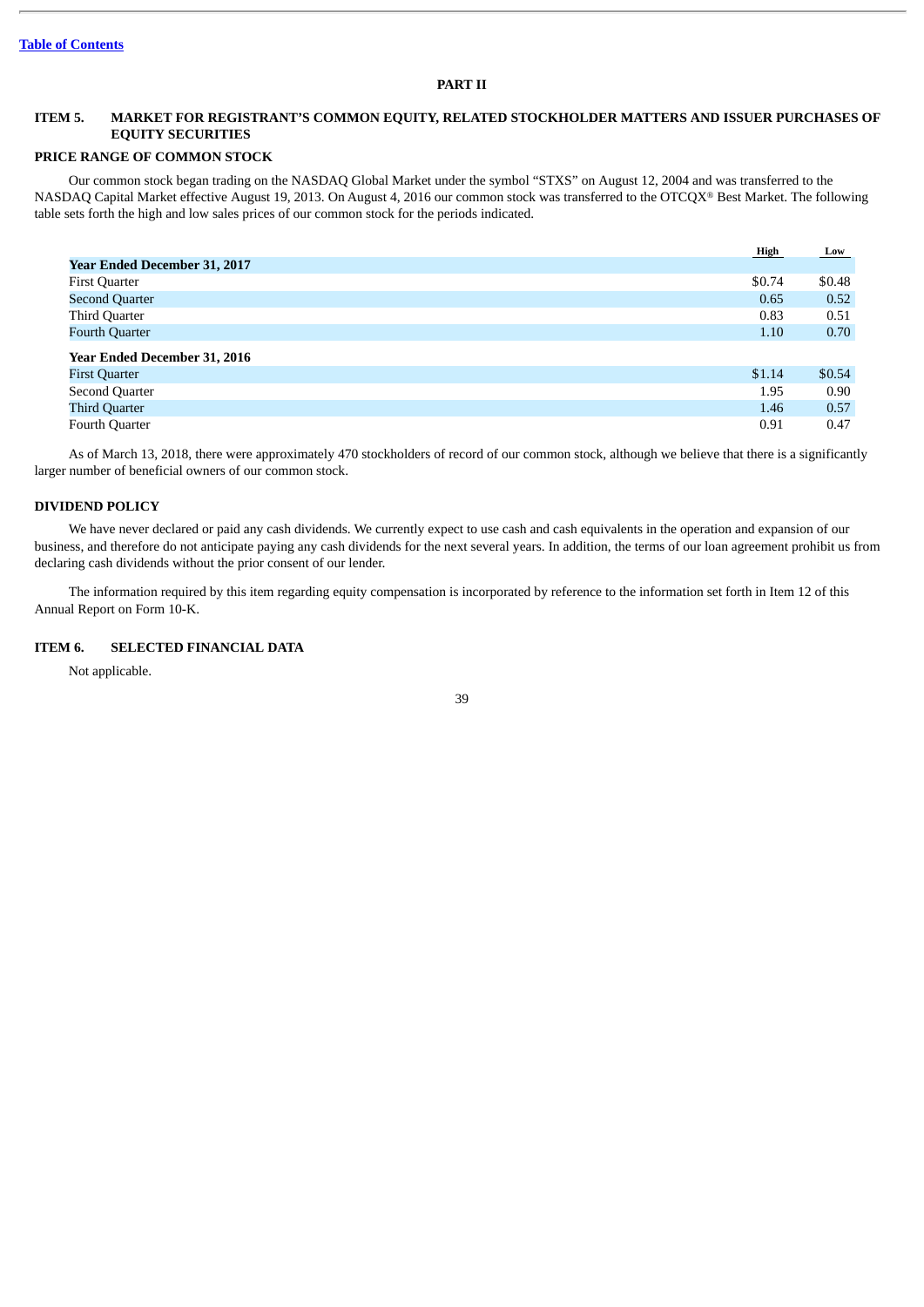# **ITEM 7. MANAGEMENT'S DISCUSSION AND ANALYSIS OF FINANCIAL CONDITION AND RESULTS OF OPERATIONS**

*The following discussion and analysis should be read in conjunction with our financial statements and notes thereto included in this report on Form 10-K. Operating results are not necessarily indicative of results that may occur in future periods.*

*This report includes various forward-looking statements that are subject to risks and uncertainties, many of which are beyond our control. Our actual results could differ materially from those anticipated in these forward looking statements as a result of various factors, including those set forth in Item 1A. "Risk Factors." Forward-looking statements discuss matters that are not historical facts. Forward-looking statements include, but are not limited to, discussions regarding our operating strategy, sales and marketing strategy, regulatory strategy, industry, economic conditions, financial condition, liquidity and capital resources and results of operations. Such statements include, but are not limited to, statements preceded by, followed by or that otherwise include the words "believes," "expects," "anticipates," "intends," "estimates," "projects," "can," "could," "may," "will," "would," or similar expressions. For those statements, we claim the protection of the safe harbor for forward-looking statements contained in the Private Securities Litigation Reform Act of 1995. You should not unduly rely on these forward-looking statements, which speak only as of the date on which they were made. They give our expectations regarding the future but are not guarantees. We undertake no obligation to update publicly or revise any forward-looking statements, whether as a result of new information, future events or otherwise, unless required by law.*

#### **Overview**

Stereotaxis designs, manufactures and markets the *Epoch* Solution, which is an advanced cardiology instrument control system for use in a hospital's interventional surgical suite to enhance the treatment of arrhythmias and coronary artery disease. The *Epoch* Solution is comprised of the *Niobe* ES robotic system, *Odyssey* Solution, and the *Vdrive* system. We believe that the *Epoch* Solution represents a revolutionary technology in the interventional surgical suite, or "interventional lab," and has the potential to become the standard of care for a broad range of complex cardiology procedures. We also believe that our technology represents an important advance in the ongoing trend toward digital instrumentation in the interventional lab and provides substantial, clinically important improvements and cost efficiencies over manual interventional methods, which require years of physician training and often result in long and unpredictable procedure times and sub-optimal therapeutic outcomes.

The *Niobe* ES system is the latest generation of the *Niobe* Remote Magnetic Navigation System ("*Niobe* system"). This system is designed to enable physicians to complete more complex interventional procedures by providing image-guided delivery of catheters through the blood vessels and chambers of the heart to treatment sites. This is achieved using externally applied magnetic fields that govern the motion of the working tip of the catheter, resulting in improved navigation, efficient procedures and reduced x-ray exposure. The core components of the *Niobe* system have received regulatory clearance in the U.S., Canada, Europe, China, Japan and various other countries. As of December 31, 2017, the Company had an installed base of 128 *Niobe* ES systems.

Stereotaxis also has developed the *Odyssey* Solution which consolidates all lab information enabling doctors to focus on the patient for optimal procedure efficiency. The system also features a remote viewing and recording capability called *Odyssey Cinema*, which is an innovative solution delivering synchronized content for optimized workflow, advanced care and improved productivity. This tool includes an archiving capability that allows clinicians to store and replay entire procedures or segments of procedures. This information can be accessed from locations throughout the hospital local area network and over the global *Odyssey* Network providing physicians with a tool for clinical collaboration, remote consultation and training. The *Odyssey* Solution may be acquired in conjunction with a *Niobe* system or on a stand-alone basis for installation in interventional labs and other locations where clinicians often desire the benefits of the *Odyssey* Solution that we believe can improve clinical workflows and related efficiencies.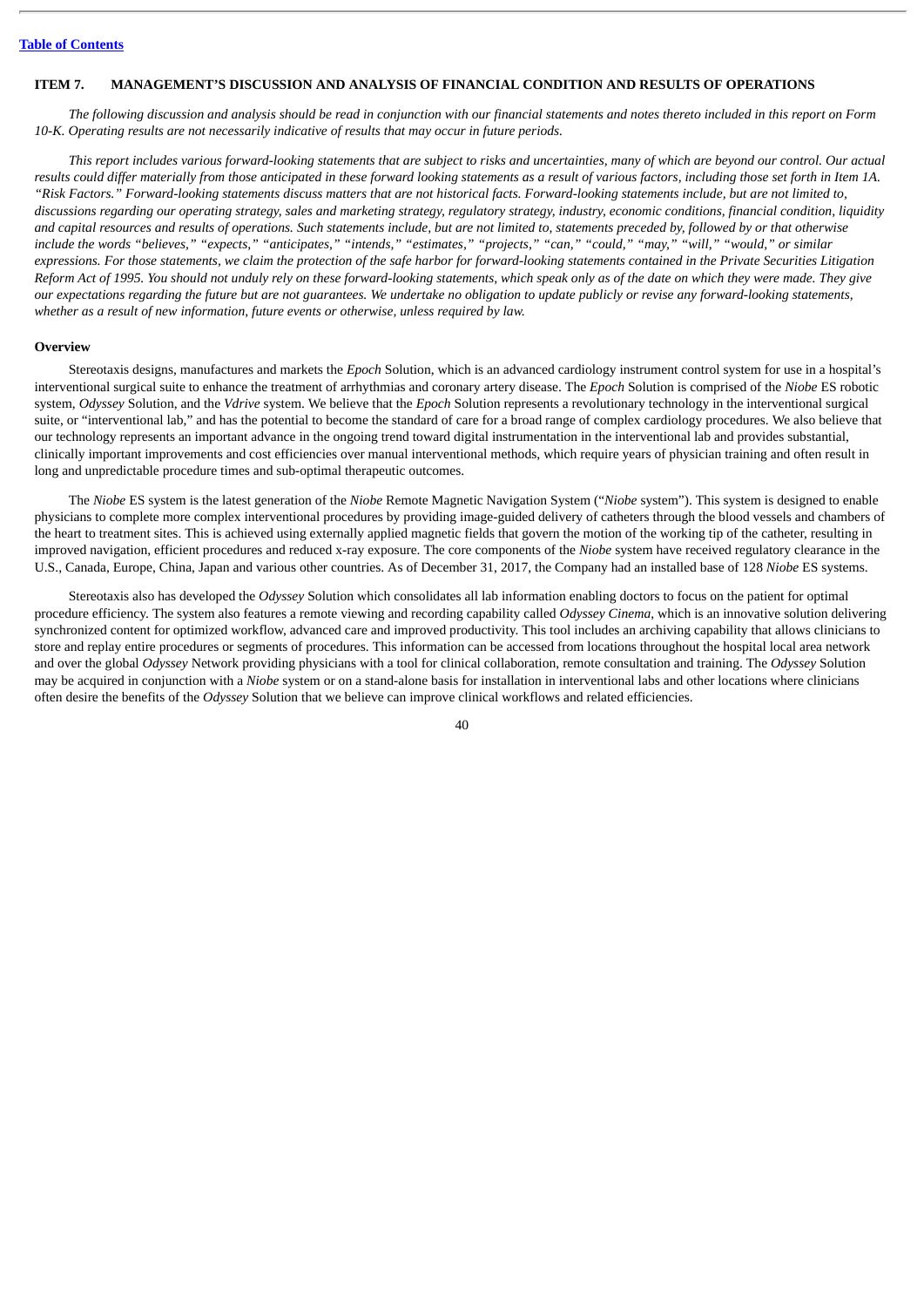Our *Vdrive* system provides navigation and stability for diagnostic and therapeutic devices designed to improve interventional procedures. The *Vdrive* system complements the *Niobe* ES system control of therapeutic catheters for fully remote procedures and enables single-operator workflow and is sold as two options, the *Vdrive* system and the *Vdrive Duo* system. In addition to the *Vdrive* system and the *Vdrive Duo* system, we also manufacture and market various disposable components (*V-Loop*, *V-Sono*, *V-CAS, and V-CAS Deflect*) which can be manipulated by these systems.

We generate revenue from both the initial capital sales of the *Niobe*, *Odyssey* and *Vdrive* systems as well as recurring revenue from the sale of our proprietary disposable devices, from ongoing license and service contracts, and from royalties paid to the Company on the sale by Biosense Webster of co-developed catheters. We market our products to a broad base of hospitals in the United States and internationally as detailed in Note 19 to the financial statements.

We have strategic relationships with technology leaders in the global interventional market. Through these strategic relationships we integrate our *Niobe* system with market leading digital imaging and 3D catheter location sensing technology, as well as disposable interventional devices, in order to continue to develop new solutions in the interventional lab. The maintenance of these strategic relationships, or the establishment of equivalent alternatives, is critical to our commercialization efforts. The commercial availability of both currently compatible digital imaging fluoroscopy systems is unlikely to continue for multiple years and efforts are being made to ensure the availability of integrated next generation systems and/or equivalent alternatives; however, we cannot provide assurance as to the timeline of the ongoing availability of such compatible systems or our ability to obtain equivalent alternatives on competitive terms or at all.

The Company believes the cash on hand at December 31, 2017 plus the \$10 million of proceeds from the March 2018 financing will be sufficient to meet its obligations as they become due in the ordinary course of business for at least 12 months following the date these financial statements are issued. The Company has sustained operating losses throughout its corporate history and expects that its 2018 expenses will exceed its 2018 gross margin. The Company expects to continue to incur operating losses and negative cash flows until revenues reach a level sufficient to support ongoing operations or expense reductions are in place. The Company's liquidity needs will be largely determined by the success of clinical adoption within the installed base of *Niobe* systems as well as by new placements of capital systems. The Company also may consider raising cash through capital transactions, which could include either debt or equity financing.

# **Critical Accounting Policies and Estimates**

Our discussion and analysis of our financial condition and results of operations are based on our financial statements, which have been prepared in accordance with U.S. generally accepted accounting principles. The preparation of these financial statements requires us to make estimates and judgments that affect the reported amounts of assets, liabilities, revenue and expenses and related disclosures. We review our estimates and judgments on an ongoing basis. We base our estimates and judgments on historical experience and on various other assumptions that we believe to be reasonable under the circumstances. Actual results may differ from these estimates. We believe the following accounting policies are critical to the judgments and estimates we use in preparing our financial statements.

### *Revenue Recognition*

The Company adopted Accounting Standards Update 2009-13, *Multiple-Deliverable Revenue Arrangements* ("ASU 2009-13") in the fourth quarter of 2009, effective as of January 1, 2009.

ASU 2009-13 permits management to estimate the selling price of undelivered components of a bundled sale for which it is unable to establish vendor-specific objective evidence ("VSOE") or third-party evidence ("TPE"). This requires management to record revenue for certain elements of a transaction even though it might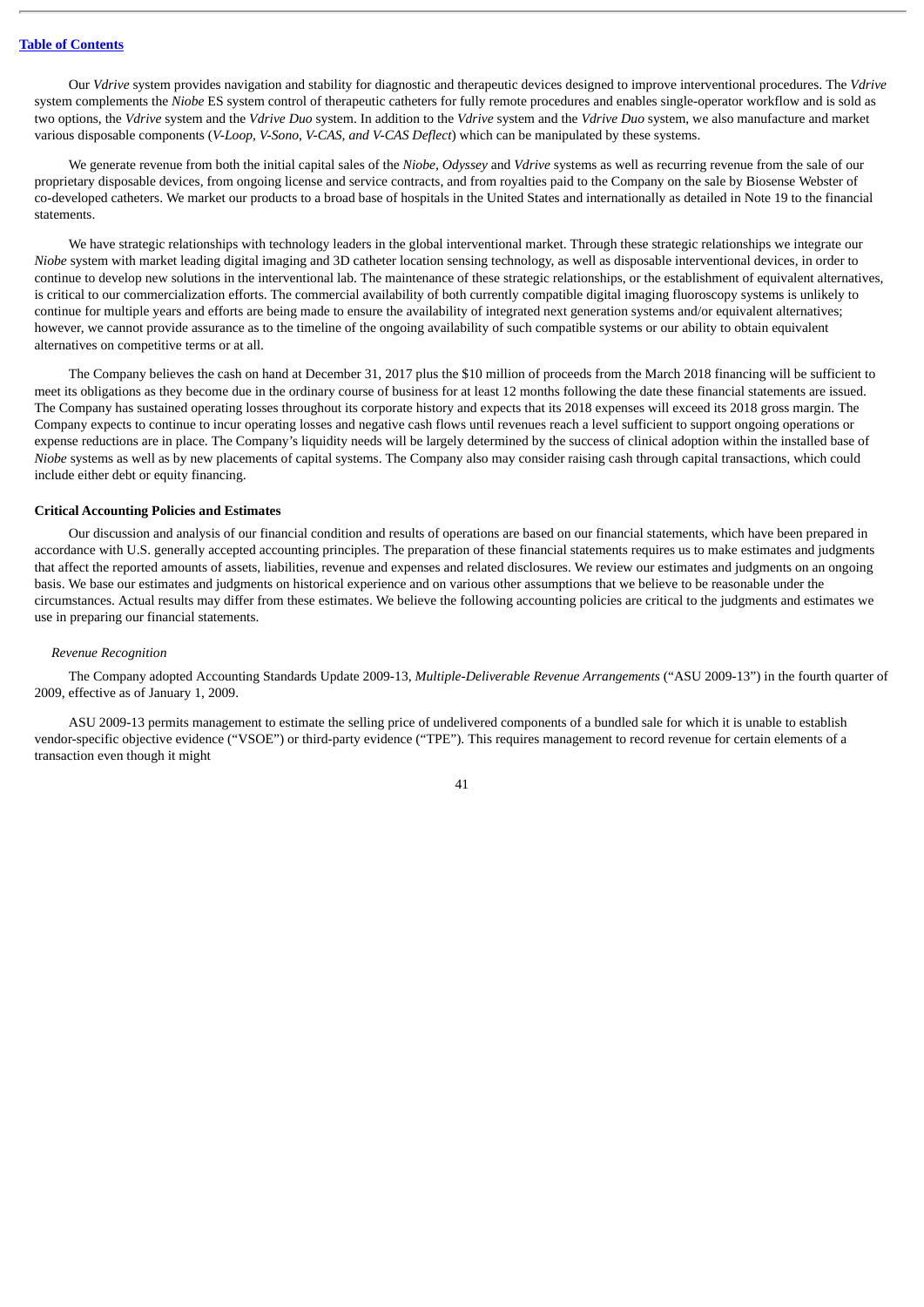not have delivered other elements of the transaction, for which it was unable to meet the requirements for establishing VSOE or TPE. This guidance also prohibits the use of the residual method for allocating revenue to the various elements of a transaction and requires that the revenue be allocated proportionally based on the relative estimated selling prices.

Under our revenue recognition policy, a portion of revenue for *Niobe* systems, *Vdrive* systems and *Odyssey* systems is recognized upon delivery, provided that title has passed, there are no uncertainties regarding acceptance, persuasive evidence of an arrangement exists, the sales price is fixed and determinable, and collection of the related receivable is reasonably assured. When installation is the responsibility of the customer, revenue from system sales is recognized upon shipment since these arrangements do not include an installation element or right of return privileges. We do not recognize revenue in situations in which inventory remains at a Stereotaxis warehouse or in situations in which title and risk of loss have not transferred to the customer. Amounts collected prior to satisfying the above revenue recognition criteria are reflected as deferred revenue. Revenue from services and license fees, whether sold individually or as a separate unit of accounting in a multi-element arrangement, is deferred and amortized over the service or license fee period, which is typically one year. Revenue from services is derived primarily from the sale of annual product maintenance plans. We recognize revenue from disposable device sales or accessories upon shipment and establish an appropriate reserve for returns. The return reserve, which is applicable only to disposable devices, is estimated based on historical experience which is periodically reviewed and updated as necessary. In the past, changes in estimate have had only a de minimis effect on revenue recognized in the period. We believe that the estimate is not likely to change significantly in the future.

#### *Stock-based Compensation*

Stock compensation expense, which is a non-cash charge, results from stock option and stock appreciation rights grants made to employees, and directors at the fair value of the option granted, and from grants of restricted shares and units to employees, directors, and third-party consultants. The fair value of options and stock appreciation rights granted was determined using the Black-Scholes valuation method which gives consideration to the estimated value of the underlying stock at the date of grant, the exercise price of the option, the expected dividend yield and volatility of the underlying stock, the expected life of the option and the corresponding risk-free interest rate. The fair value of the grants of restricted shares and units was determined based on the closing price of our stock on the date of grant. Stock compensation expense for options, stock appreciation rights and for time-based restricted share grants and units is amortized on a straight-line basis over the vesting period of the underlying issue, generally over four years except for grants to directors which generally vest between one and five years. Stock compensation expense for performance-based restricted shares, if any, is amortized on a straight-line basis over the anticipated vesting period and is subject to adjustment based on the actual achievement of objectives. Compensation expenses related to grants to non-employees are re-measured quarterly through the vesting date. Compensation expense is recognized only for those options expected to vest, net of actual forfeitures. Estimates of the expected life of options have been based on the average of the vesting and expiration periods, which is the simplified method under general accounting principles for share-based payments. Estimates of volatility utilized in calculating stock-based compensation have been prepared based on historical data. Actual experience to date has been consistent with these estimates.

The amount of compensation expense to be recorded in future periods may increase if we make additional grants of options, stock appreciation rights or restricted shares. The amount of expense to be recorded in future periods may decrease if the requisite service periods are not completed.

### *Long-Lived and Intangible Assets*

In accordance with accounting rules for the impairment or disposal of long-lived assets, including intangible assets, such assets are reviewed at least quarterly to determine whether any events or changes in circumstances indicate that the carrying amount of the asset may not be recoverable. For long-lived assets to be held and used,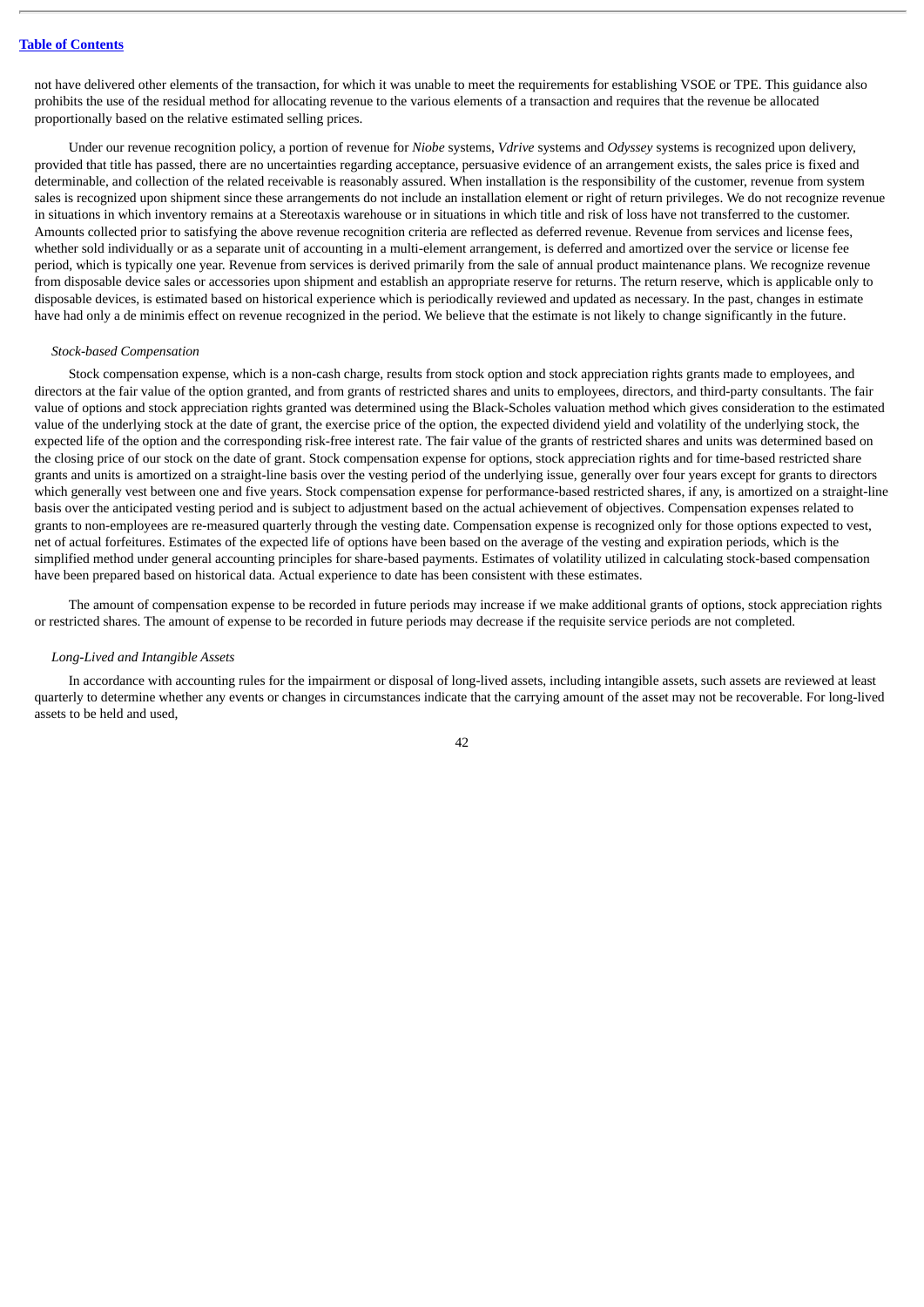## **Table of [Contents](#page-1-0)**

we base our evaluation on impairment indicators such as the nature of the assets, the future economic benefit of the assets, any historical or future profitability measurements and other external market conditions or factors that may be present. If impairment indicators are present or other factors exist that indicate the carrying amount of the asset may not be recoverable, the Company determines whether an impairment has occurred through the use of an undiscounted cash flow analysis of the asset at the lowest level for which identifiable cash flows exist. Management's assumptions related to future cash flows require significant judgment as actual operating levels have fluctuated in the past and are expected to continue to do so in the future. If the carrying value of the asset exceeds the total anticipated undiscounted future cash flows generated by that asset, the asset is impaired and an impairment charge is incurred. The loss on impairment is recognized for the difference between the asset's carrying amount and the asset's discounted fair value, which in most cases is estimated based upon Level 2 or Level 3 inputs.

### *Valuation of Inventory*

We value our inventory at the lower of the actual cost of our inventory, as determined using the first-in, first-out (FIFO) method, or its current estimated market value. We periodically review our physical inventory for excess, obsolete, and potentially impaired items and reserve accordingly. Our reserve estimate for excess and obsolete is based on expected future use. Our reserve estimates have historically been consistent with our actual experience as evidenced by actual sale or disposal of the goods.

### *Income Taxes*

Deferred tax assets and liabilities are determined based on the difference between the financial statement and tax bases of assets and liabilities using the enacted tax rates in effect for the year in which the differences are expected to affect taxable income. Valuation allowances are established when necessary to reduce deferred tax assets to the amounts expected to be realized. We have established a valuation allowance against the entire amount of our deferred tax assets because we are not able to conclude, due to our history of operating losses, that it is more likely than not that we will be able to realize any portion of the deferred tax assets.

In assessing whether and to what extent deferred tax assets are realizable, we consider whether it is more likely than not that some portion or all of the deferred tax assets will not be realized. The ultimate realization of deferred tax assets is dependent upon the generation of future taxable income during the periods in which those temporary differences become deductible. We consider projected future taxable income and tax planning strategies in making this assessment. Based upon the level of historical taxable losses, limitations imposed by Section 382 of the Internal Revenue Code and projections for future losses over periods which the deferred tax assets are deductible, we determined that a 100% valuation allowance of deferred tax assets was appropriate.

### **Results of Operations**

## *Comparison of the Years ended December 31, 2017 and 2016*

*Revenue*. Revenue decreased to \$31.1 million for the year ended December 31, 2017, from \$32.2 million for the year ended December 31, 2016, a decrease of approximately 3%. Revenue from sales of systems decreased to \$4.3 million for the year ended December 31, 2017, from \$5.8 million for the year ended December 31, 2016, a decrease of approximately 26%. We recognized revenue on two *Niobe* ES systems and a total of \$2.2 million for *Odyssey* and *Odyssey Cinema* systems during the 2017 period. System revenue for the prior year included revenue on two *Niobe* ES systems, a total of \$2.9 million for *Odyssey* and *Odyssey Cinema* systems, and \$0.1 million for *Vdrive* systems. Revenue from sales of disposable interventional devices, service and accessories increased slightly to \$26.9 million for the year ended December 31, 2017, from \$26.4 million for the year ended December 31, 2016, an increase of approximately 2%. The increase was primarily attributable to higher disposable sales and royalties in the current year.

*Cost of Revenue*. Cost of revenue increased to \$10.7 million for the year ended December 31, 2017, from \$7.5 million for the year ended December 31, 2016, an increase of approximately 43%. As a percentage of our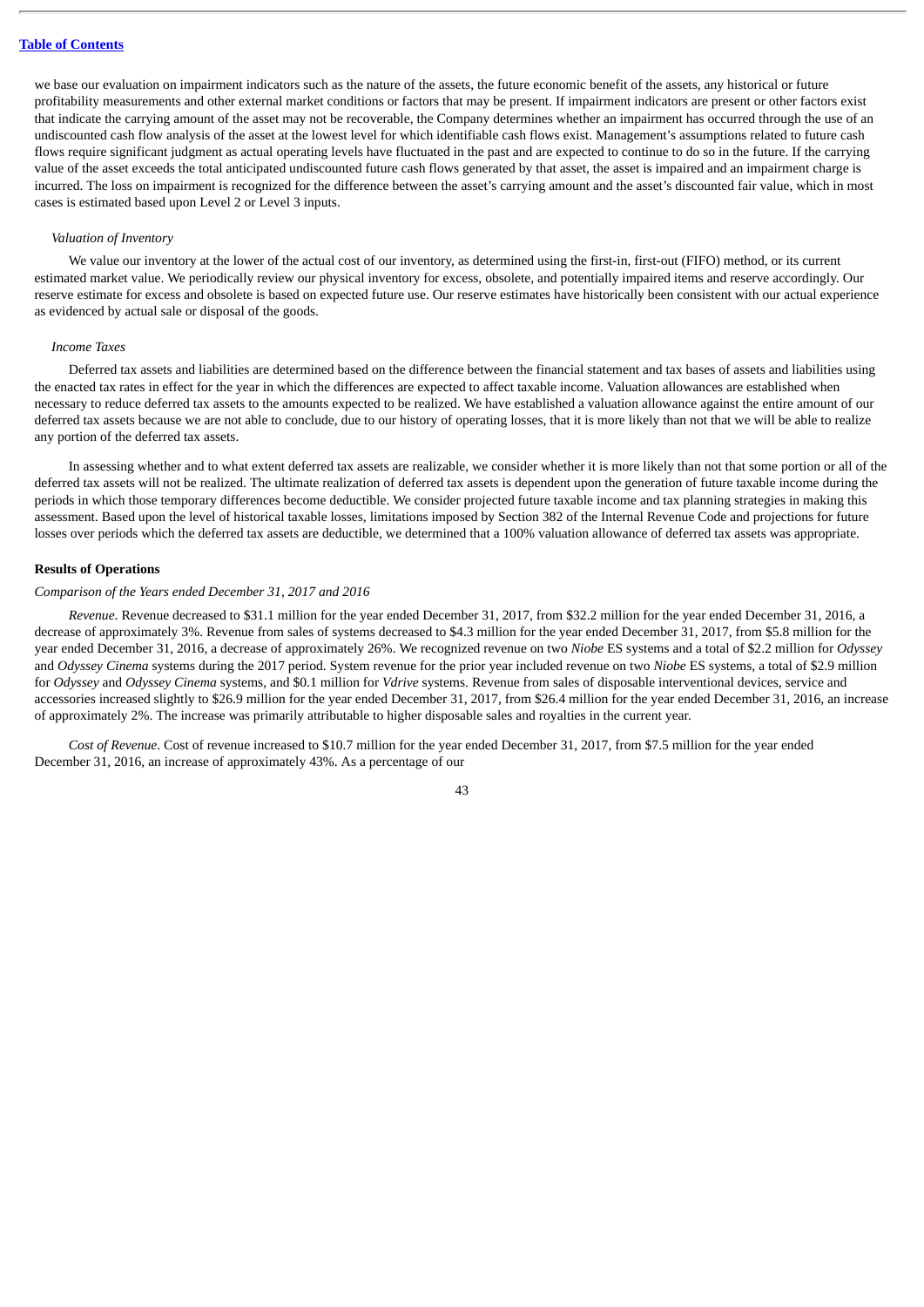## **Table of [Contents](#page-1-0)**

total revenue, overall gross margin decreased from 77% for the year ended December 31, 2016, to 66% for the year ended December 31, 2017, primarily due to a \$3.8 million inventory- related charge in the fourth quarter of 2017. This inventory- related charge was recorded based on low sales of *Niobe* systems in recent years. Excluding the inventory-related charge, gross margin for the year ended December 31, 2017 would have been 78%. Cost of revenue for systems sold increased to \$6.2 million for the year ended December 31, 2017, from \$3.7 million for the year ended December 31, 2016 and gross margin for systems decreased to (45%) for the year ended December 31, 2017 from 37% for the year ended December 31, 2016 due to the inventory-related charge. Excluding the inventory-related charge, gross margin from systems for the year ended December 31, 2017 would have been 45%. Cost of revenue for disposable interventional devices, service and accessories increased to \$4.6 million for the year ended December 31, 2017, from \$3.9 million for the year ended December 31, 2016, resulting in a decrease in gross margin to 83% from 85% between these periods driven by higher expenses incurred under service contracts in the current year period.

*Research and Development Expense*. Research and development expense decreased to \$4.8 million for the year ended December 31, 2017 from \$5.5 million for the year ended December 31, 2016, a decrease of approximately 13%. This decrease was primarily due to a reduction in headcount expense as a result of retirements and the timing of open positions as well as lower project-based spending and rent expense.

*Sales and Marketing Expense*. Sales and marketing expense decreased to \$13.0 million for the year ended December 31, 2017, from \$15.2 million for the year ended December 31, 2016, a decrease of approximately 14%. This decrease was primarily due to lower headcount costs and related travel expenses as a result of improved efficiency of distribution of clinical sales resources and the timing of open positions as well as lower rent expense.

*General and Administrative Expense*. General and administrative expenses include regulatory, clinical, general management and routine training expenses. General and administrative expense decreased to \$8.5 million for the year ended December 31, 2017, from \$10.3 million for the year ended December 31, 2016, a decrease of approximately 18%. This decrease was primarily driven by reduced executive headcount costs, administrative, and rent expense.

*Other Income (Expense)*. Other income (expense) represents the non-cash change in market value of certain warrants classified as a derivative and recorded as a current liability under general accounting principles for determining whether an instrument (or embedded feature) is indexed to an entity's own stock. The primary drivers of fluctuations in this balance are changes in the Company's stock price from one period to the next. Other income was \$0.2 million for the year ended December 31, 2017 and other expense was \$2.0 million for the year ended December 31, 2016 due primarily to the adjustment in fair value of warrants.

*Interest Expense.* Interest expense decreased to \$0.2 million for the year ended December 31, 2017 from \$2.5 million for the year ended December 31, 2016, due primarily to the extinguishment of the Healthcare Royalty Partners debt.

### **Income Taxes**

Realization of deferred tax assets is dependent upon future earnings, the timing and amount of which are uncertain. Accordingly, net deferred tax assets have been fully offset by valuation allowances as of December 31, 2017, and December 31, 2016 to reflect these uncertainties. As of December 31, 2017, we had gross federal net operating loss carryforwards of approximately \$98.5 million which will expire between 2030 and 2037. As of December 31, 2017, we had state net operating loss deferred tax assets of approximately \$1.7 million which will expire at various dates between 2018 and 2037 if not utilized. We may not be able to utilize all of these loss carryforwards prior to their expiration.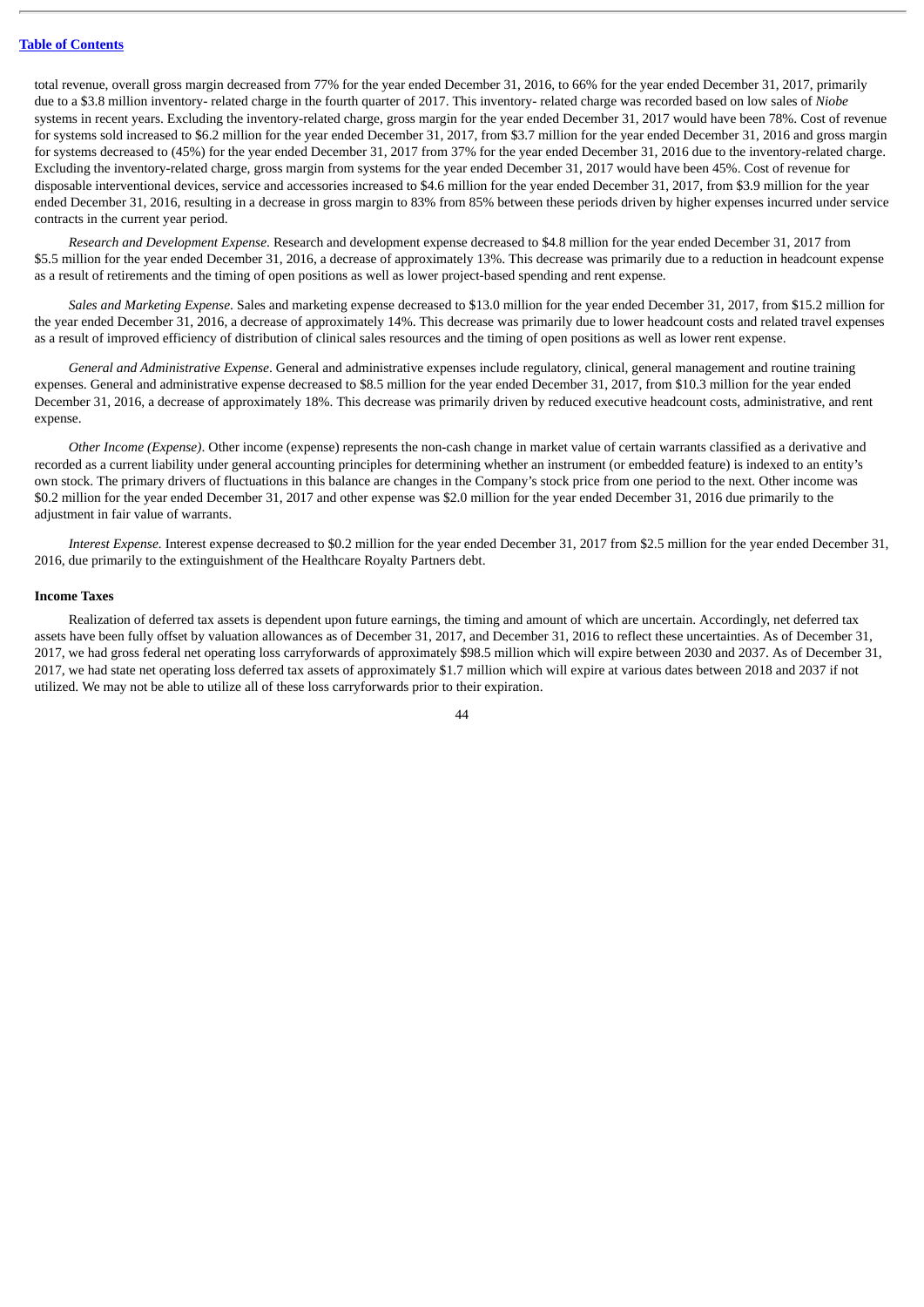#### **Capital Resources**

As of December 31, 2017, our accumulated deficit was \$477.1 million with cash and cash equivalents of \$3.7 million. Since inception, we have financed our operations primarily through cash generated by operations, borrowings on our revolving line of credit and proceeds from our debt and stock offerings. As of December 31, 2017, our borrowing facility was comprised of a revolving line of credit with \$2.7 million of unborrowed availability with our primary lender, Silicon Valley Bank.

# *Revolving line of credit*

The Company has had a working capital line of credit with its primary lender, Silicon Valley Bank, since 2004. The revolving line of credit is secured by substantially all of the Company's assets. The maximum available under the line is \$5.0 million subject to the value of collateralized assets. The Company is required under the revolving line of credit to maintain its primary operating account and the majority of its cash and investment balances in accounts with its primary lender. The facility was amended on March 27, 2015, extending the maturity date to March 31, 2018. On May 10, 2016, the Company and the primary lender agreed to modify certain financial covenants, and on November 7, 2017 to adjust the maximum availability under the Company's revolving line of credit from \$10.0 million to \$5.0 million with a pro-rata reduction in related loan costs, as well as a reduction in the interest rate floor from 7.0% to 5.75%. The current agreement requires the Company to maintain a liquidity ratio greater than 1.50:1.00, excluding certain short term advances from the calculation, and a minimum tangible net worth of not less than (no worse than) negative \$24.0 million for the quarters ended June 30, 2016, September 30, 2016, December 31, 2016, March 31, 2017, June 30, 2017, and September 30, 2017; and not less than (no worse than) negative \$24.5 million for the quarters ended December 31, 2017 and March 31, 2018. As of December 31, 2017, we were in compliance with all financial covenants of this agreement.

As of December 31, 2017, the Company had no outstanding debt under the revolving line of credit. Draws on the line of credit are made based on the borrowing capacity one week in arrears. As of December 31, 2017 the Company had a borrowing capacity of \$2.7 million based on the Company's collateralized assets. The Company's total liquidity as of December 31, 2017, was \$6.4 million which included cash and cash equivalents of \$3.7 million.

## *Healthcare Royalty Partners Debt*

In November 2011, the Company entered into a loan agreement with Healthcare Royalty Partners. Under the agreement the Company borrowed \$15 million from Healthcare Royalty Partners. The Company was permitted to borrow up to an additional \$5 million in the aggregate based on the achievement by the Company of certain milestones related to *Niobe* ES system sales in 2012. On August 8, 2012, the Company borrowed an additional \$2.5 million based upon achievement of a milestone related to *Niobe* ES system sales for the nine months ended June 30, 2012. On January 31, 2013, the Company borrowed an additional \$2.5 million based upon achievement of a milestone related to *Niobe* ES system sales for the twelve months ended December 31, 2012. The loan was to be repaid through, and secured by, royalties payable to the Company under its Development, Alliance and Supply Agreement with Biosense Webster, Inc. (the "Biosense Agreement"). The Biosense Agreement relates to the development and distribution of magnetically enabled catheters used with Stereotaxis' *Niobe* ES system in cardiac ablation procedures. Under the terms of the agreement, Healthcare Royalty Partners was entitled to receive 100% of all royalties due to the Company under the Biosense Agreement until the loan was repaid. The loan was a full recourse loan, scheduled to mature on December 31, 2018, and included interest at an annual rate of 16% payable quarterly with royalties received under the Biosense Agreement. If the payments received by the Company under the Biosense Agreement were insufficient to pay all amounts of interest due on the loan, then such deficiency would have increased the outstanding principal amount on the loan. The loan was also secured by certain assets and intellectual property of the Company. The agreement also contained customary affirmative and negative covenants. The use of payments due to the Company under the Biosense Agreement was approved by our primary lender.

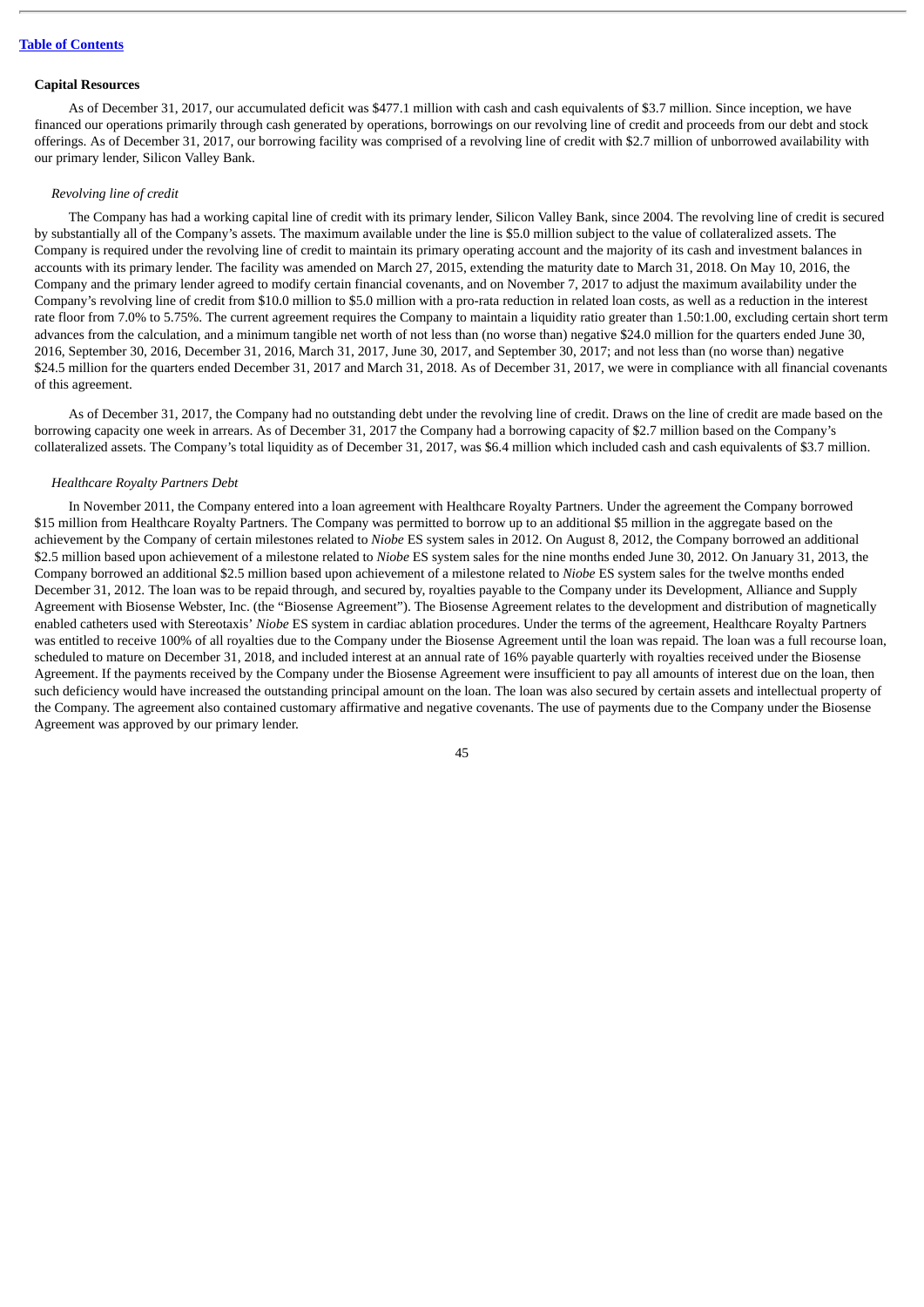In September 2016, the Company extinguished the remainder of the debt of \$18.1 million, net of deferred financing costs of approximately \$0.3 million, as well as accrued interest of \$0.5 million for \$13.0 million based upon an agreement entered into with Healthcare Royalty Partners. Following the repayment of the loan obligation, the royalties under the Biosense Agreement are now paid to the Company. As a result of the debt extinguishment, the Company recognized a net gain of \$5.6 million in 2016.

## *Common Stock*

The holders of common stock are entitled one vote for each share held and to receive dividends whenever funds are legally available and when declared by the Board of Directors subject to the prior rights of holders of all classes of stock having priority rights as dividends and certain conditions of our agreement with our primary lender. No dividends have been declared or paid as of December 31, 2017.

## *Convertible Preferred Stock and Warrants*

On September 26, 2016, the Company entered into a Securities Purchase Agreement with certain institutional and other accredited investors whereby it agreed to sell, for an aggregate purchase price of \$24.0 million, (i) an aggregate of 24,000 shares of Series A Convertible Preferred Stock, par value \$0.001 with a stated value of \$1,000 per share which are convertible into shares of the Company's common stock and (ii) warrants to purchase an aggregate of 36,923,078 shares of common stock. The transaction closed on September 29, 2016.

The Company received net proceeds from the sale of the convertible preferred stock and warrants of \$23.2 million, after offering expenses. The Company used \$13.0 million of the funds to satisfy in full all amounts outstanding under the Loan Agreement with Healthcare Royalty Partners, as noted above, and the remaining proceeds were used for general corporate purposes.

The designations, preferences, powers and rights of the convertible preferred shares are set forth in a Certificate of Designations, Preferences and Rights of Series A Convertible Preferred Stock ("Certificate of Designations") filed with the Delaware Secretary of State. The convertible preferred shares are entitled to vote on an as-converted basis with the common stock, subject to specified beneficial ownership issuance limitations. The convertible preferred shares bear dividends at a rate of six percent (6%) per annum, which are cumulative and accrue daily from the date of issuance on the \$1,000 stated value. Such dividends will not be paid in cash except in connection with any liquidation, dissolution or winding up of the Company or any redemption of the convertible preferred shares. Instead the value of the accrued dividends is added to the liquidation preference of the convertible preferred shares and will increase the number of shares of common stock issuable upon conversion. Each convertible preferred share is convertible at the option of the holder from and after the date of issuance with no expiration date, at an initial conversion price of \$0.65 per share, subject to adjustment in the event of stock splits, dividends, mergers, sales of all or substantially all of our assets or similar transactions, subject to specified beneficial ownership issuance limitations. Each holder of convertible preferred shares has the right to require us to redeem such holder's convertible preferred shares upon the occurrence of specified events, which include certain business combinations, the sale of all or substantially all of the Company's assets or the sale of more than 50% of the outstanding shares of the Company's common stock. In addition, the Company has the right to redeem the convertible preferred shares in the event of a change of control as defined in the Certificate of Designations.

The convertible preferred shares rank senior to our common stock as to distributions and payments upon the liquidation, dissolution and winding up of the Company. No such distributions or payments upon the liquidation, dissolution and winding up of the Company may be made to the holders of common stock unless and until the holders of convertible preferred shares have received the stated value of \$1,000 per share plus any accrued and unpaid dividends. Until all convertible preferred shares have been converted or redeemed, no dividends may be paid on the common stock without the express written consent of the holders of a majority of the outstanding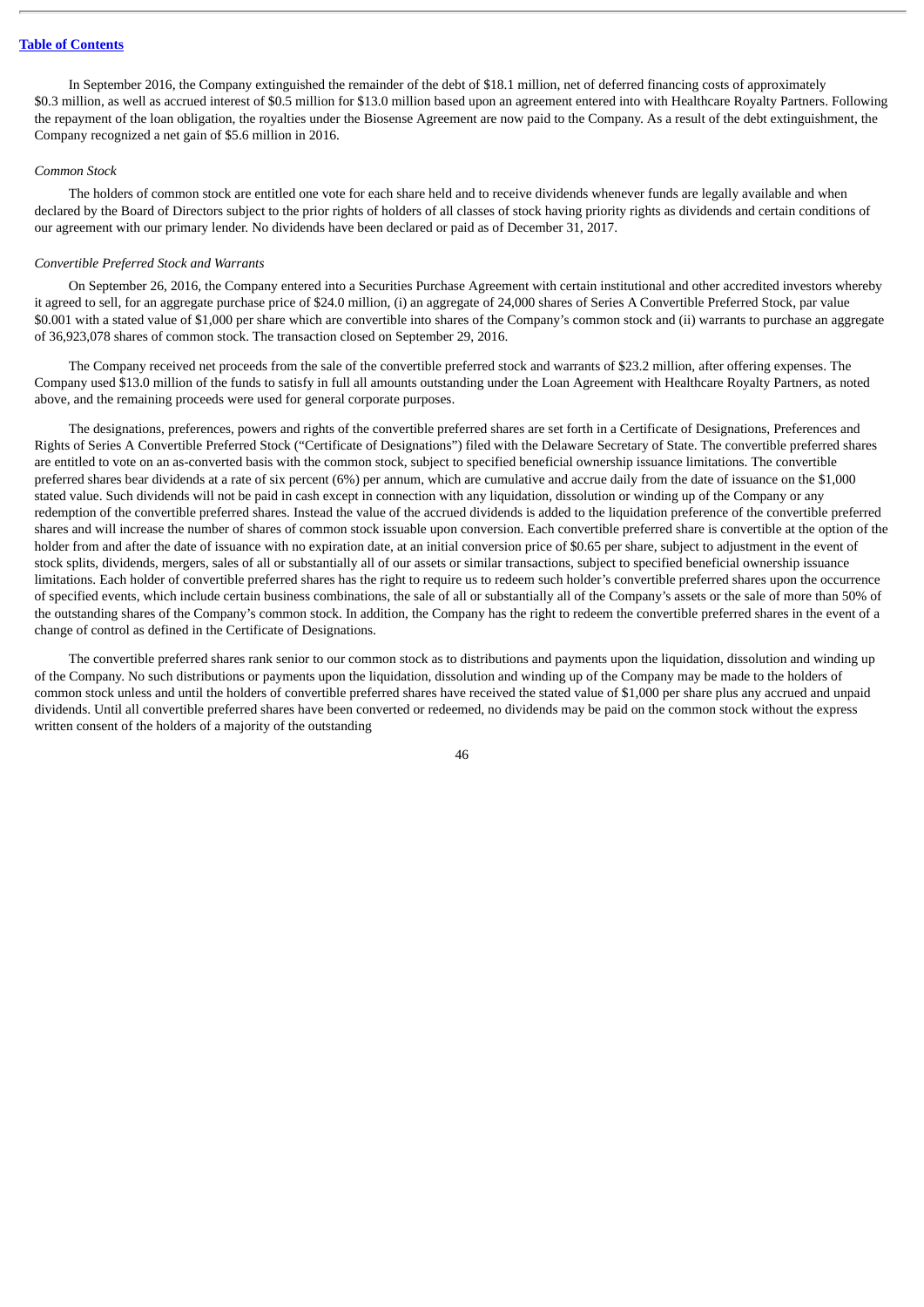convertible preferred shares. In the event that dividends or other distributions of assets are made or paid by the Company to the holders of the common stock, the holders of convertible preferred shares are entitled to participate in such dividend or distribution on an as-converted basis.

On the date of the issuance, the fair value of the convertible preferred stock was greater than the allocated proceeds received for the Series A convertible preferred stock. As such, the Company accounted for the beneficial conversion feature under ASC 470-20, Debt with Conversion feature under ASC 470-20, Debt with Conversion and Other Options. The Company recorded a deemed dividend charge of \$6.1 million for the accretion of a discount on the Series A convertible preferred stock. The deemed dividend was a non-cash transaction and is reflected below net loss to arrive at net loss available to common stockholders. Since the convertible preferred shares are subject to conditions for redemption that are outside the Company's control, the convertible preferred shares are presently reported in the mezzanine section of the balance sheet.

The warrants issued in conjunction with the convertible preferred stock have an exercise price equal to \$0.70 per share subject to adjustments as provided under the terms of the warrants. The warrants are exercisable through September 29, 2021, subject to specified beneficial ownership issuance limitations. The warrants may be exercised by any holder on a cashless basis if, at any time after the date that is 180 days after the closing, the registration statement required by the Registration Rights Agreement described below is not effective and available for resale of all of the shares of common stock issuable upon exercise of such holder's warrants. Due to the fact that the warrants were puttable upon the occurrence of certain events outside of the Company's control prior to being amended in February 2018, the warrants qualified as liabilities under ASC 480-10 as of December 31, 2017. The calculated fair value of the warrants was classified as a liability and was periodically re-measured with any changes in value recognized in "Other income (expense)" in the Statements of Operations. See Note 12 for additional details.

On December 2, 2016, 100 shares of convertible preferred stock plus accumulated dividends were converted into 155,439 common shares.

On February 28, 2018, the Company entered into a Consent and Amendment with the holders of a majority of the shares of common stock issuable upon exercise of the outstanding warrants (the "SPA Warrants") issued pursuant to the Stock Purchase Agreement dated September 26, 2016. The Consent and Amendment amended and restated the SPA Warrants providing for a reduction in the exercise price of the SPA Warrants from \$0.70 per share to \$0.28 per share for a period between March 1, 2018 and March 5, 2018 to encourage early exercise. Among other changes, the Consent and Amendment modified the beneficial ownership limitation related to the warrants and eliminated the right of holders to require the Company to redeem their SPA Warrants in exchange for cash in certain circumstances which required liability accounting for the warrants on the balance sheet. During the restricted exercise period, Stereotaxis received exercise notices for 35,791,927 warrants and received an aggregate of \$10.0 million in cash from the warrant exercise.

# *Listing Transfer to OTCQX Best Market ®*

On August 2, 2016, the Company received a determination letter from the Nasdaq Hearings Panel (the "Panel") notifying the Company that its common stock would be delisted from The Nasdaq Capital Market ("Nasdaq") and that suspension of trading in the shares would be effective at the open of business on August 4, 2016. The delisting was completed by filing of a Form 25 Notification of Delisting with the Securities Exchange Commission on November 10, 2016. The Panel made the determination to delist the Company's common stock because the Company did not demonstrate compliance with the minimum \$35 million market value of listed securities requirement for a period of ten consecutive trading days by August 1, 2016, as required by a decision previously issued by the Panel on May 2, 2016. The Company's shares of common stock commenced trading on the OTCQX® Best Market on August 4, 2016 under the Company's current ticker symbol of "STXS."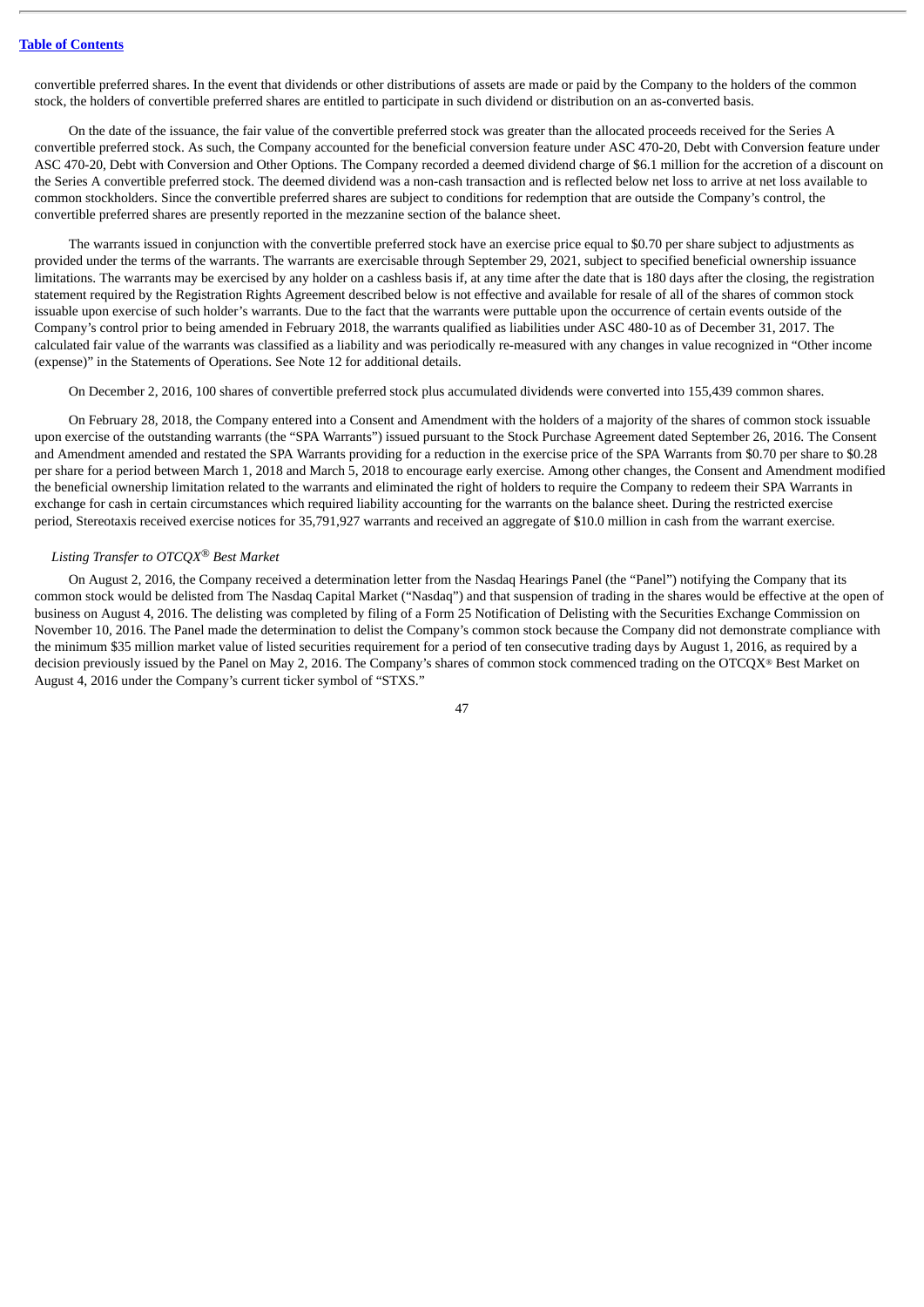# **Table of [Contents](#page-1-0)**

## *Controlled Equity Offering*

In May 2014, the Company entered into a Controlled Equity Offering<sup>sM</sup> sales agreement (the "Sales Agreement"), with Cantor Fitzgerald & Co. ("Cantor"), as agent and/or principal, pursuant to which the Company could issue and sell, from time to time, shares of its common stock having an aggregate gross sales price of up to \$18.0 million. The Company paid Cantor a commission of 3.0% of the gross proceeds from any common stock sold through the Sales Agreement.

There were no proceeds from the Controlled Equity Offering during the twelve months ended December 31, 2016. The Sales Agreement expired in November 2016 upon the expiration of our Registration Statement on Form S-3.

## *Liquidity*

The following table summarizes our cash flow by operating, investing and financing activities for each of years ended December 31, 2017 and 2016 (in thousands):

|                                                      | <b>Twelve Months Ended December 31.</b> |  |          |
|------------------------------------------------------|-----------------------------------------|--|----------|
|                                                      | 2017                                    |  | 2016     |
| Cash flow used in operating activities               | (4.675)                                 |  | (6, 563) |
| Cash flow used in investing activities               | (82)                                    |  | (410)    |
| Cash flow (used in)/provided by financing activities | (59)                                    |  | 9.881    |

*Net cash used in operating activities*. We used approximately \$4.7 million and \$6.6 million of cash in operating activities during the years ended December 31, 2017 and 2016, respectively. The decrease in cash used in operating activities from 2016 to 2017 was driven by reduced operating losses and interest expense.

*Net cash used in investing activities*. We used approximately \$0.1 million and approximately \$0.4 million during the years ended December 31, 2017 and December 31, 2016, respectively, for the purchase of property and equipment.

*Net cash used in/provided by financing activities*. We used approximately \$0.1 million of cash for the year ended December 31, 2017, compared to approximately \$9.9 million generated for the year ended December 31, 2016. The cash used for the year ended December 31, 2017 was driven by payments of deferred financing costs offset by proceeds from issuance of stock, net of issuance costs. The cash generated from the year ended December 31, 2016 was driven by the proceeds from our September 29, 2016 preferred stock issuance, net of issuance costs and the payoff of the Healthcare Royalty Partners debt.

At December 31, 2017, we had a working capital deficit of approximately \$20.3 million, compared to a working capital deficit of \$16.2 million at December 31, 2016. The increase in the working capital deficit was primarily driven by the 2017 operating loss including the inventory-related charge of \$3.8 million partially offset by lower deferred revenue.

As of December 31, 2017, the Company had no outstanding debt under the revolving line of credit. Draws on the line of credit are made based on the borrowing capacity one week in arrears. As of December 31, 2017, the Company had a borrowing capacity of \$2.7 million based on the Company's collateralized assets. The maturity date of the revolving line of credit is March 31, 2018.

The credit facility is secured by substantially all of our assets. The credit agreements include customary affirmative, negative and financial covenants. For example, we are restricted from incurring additional debt, disposing of or pledging our assets, entering into merger or acquisition agreements, making certain investments, allowing fundamental changes to our business, ownership, management or business locations, and from making certain payments in respect of stock or other ownership interests, such as dividends and stock repurchases. Under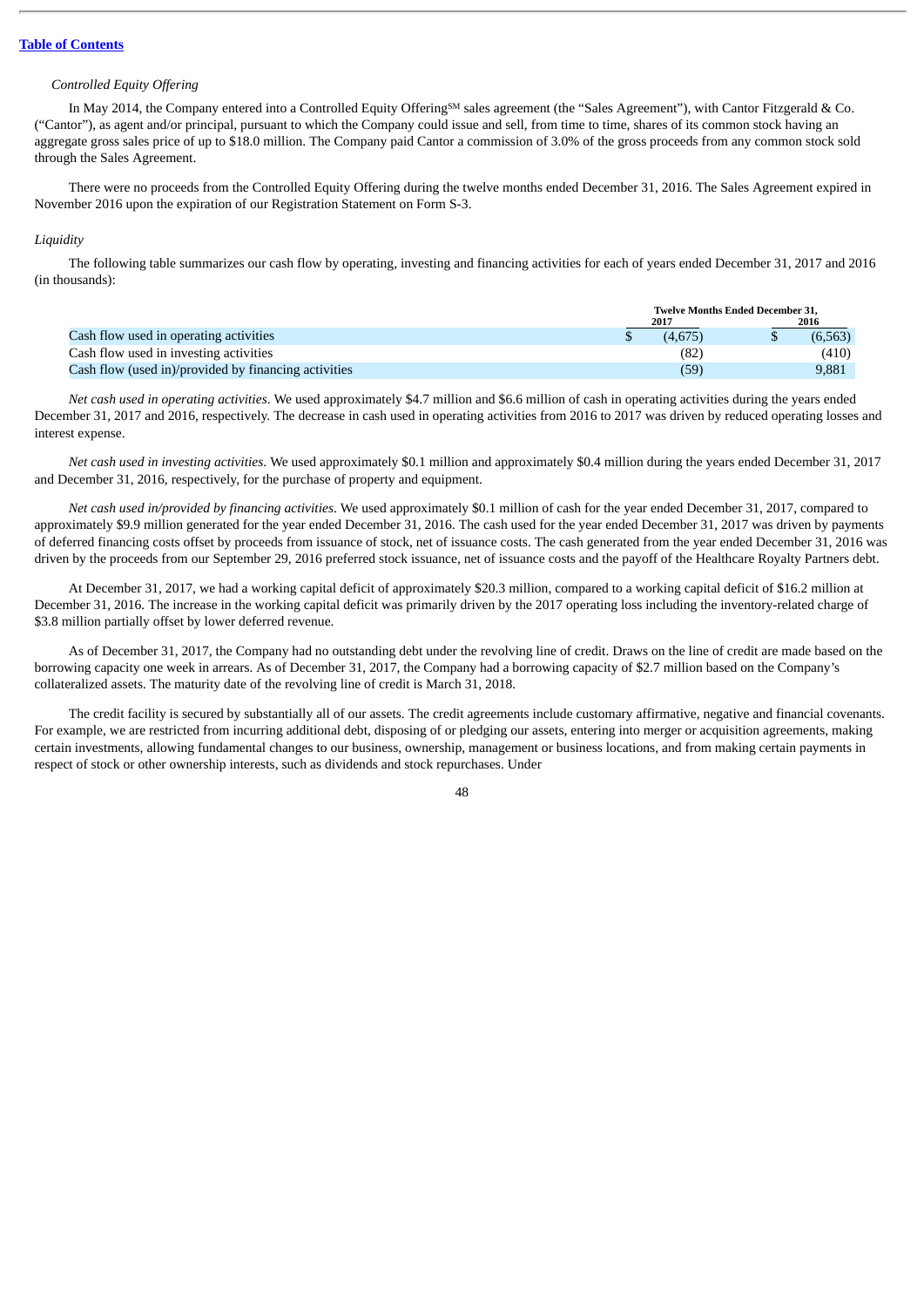our loan arrangements, as in effect at December 31, 2017, we are required to meet minimum tangible net worth and liquidity covenants as defined in the loan agreement. We are also required under the credit agreements to maintain our primary operating account and the majority of our cash and investment balances in accounts with our primary lending bank. As of December 31, 2017, we were in compliance with all financial covenants of this agreement.

The Company believes the cash on hand at December 31, 2017 plus the \$10 million of proceeds from the March 2018 financing will be sufficient to meet its obligations as they become due in the ordinary course of business for at least 12 months following the date these financial statements are issued. The Company has sustained operating losses throughout its corporate history and expects that its 2018 expenses will exceed its 2018 gross margin. The Company expects to continue to incur operating losses and negative cash flows until revenues reach a level sufficient to support ongoing operations or expense reductions are in place. The Company's liquidity needs will be largely determined by the success of clinical adoption within the installed base of *Niobe* systems as well as by new placements of capital systems. The Company also may consider raising cash through capital transactions, which could include either debt or equity financing.

Until we can generate significant cash flow from our operations, we expect to continue to fund our operations with cash resources primarily generated from the proceeds of our past and future public offerings, private sales of our equity securities and working capital and equipment financing loans. In the future, we may finance cash needs through the sale of other equity securities or non-core assets, strategic collaboration agreements, debt financings or through distribution rights. We cannot assure you that such additional financing will be available on a timely basis on terms acceptable to us or at all, that we will be able to engage in equity financings because our common stock is no longer listed on a national securities exchange, or that such financing will not be dilutive to our stockholders. If adequate funds are not available to us, we could be required to delay development or commercialization of new products, to license to third parties the rights to commercialize products or technologies that we would otherwise seek to commercialize ourselves or to reduce the sales, marketing, customer support or other resources devoted to our products, any of which could have a material adverse effect on our business, financial condition and results of operations. In addition, we could be required to cease operations.

# **Off-Balance Sheet Arrangements**

We do not currently have, nor have we ever had, any relationships with unconsolidated entities or financial partnerships, such as entities often referred to as structured finance or special purpose entities, which would have been established for the purpose of facilitating off-balance sheet arrangements or other contractually narrow or limited purposes. In addition, we do not engage in trading activities involving non-exchange traded contracts. As a result, we are not materially exposed to any financing, liquidity, market or credit risk that could have arisen if we had engaged in these relationships.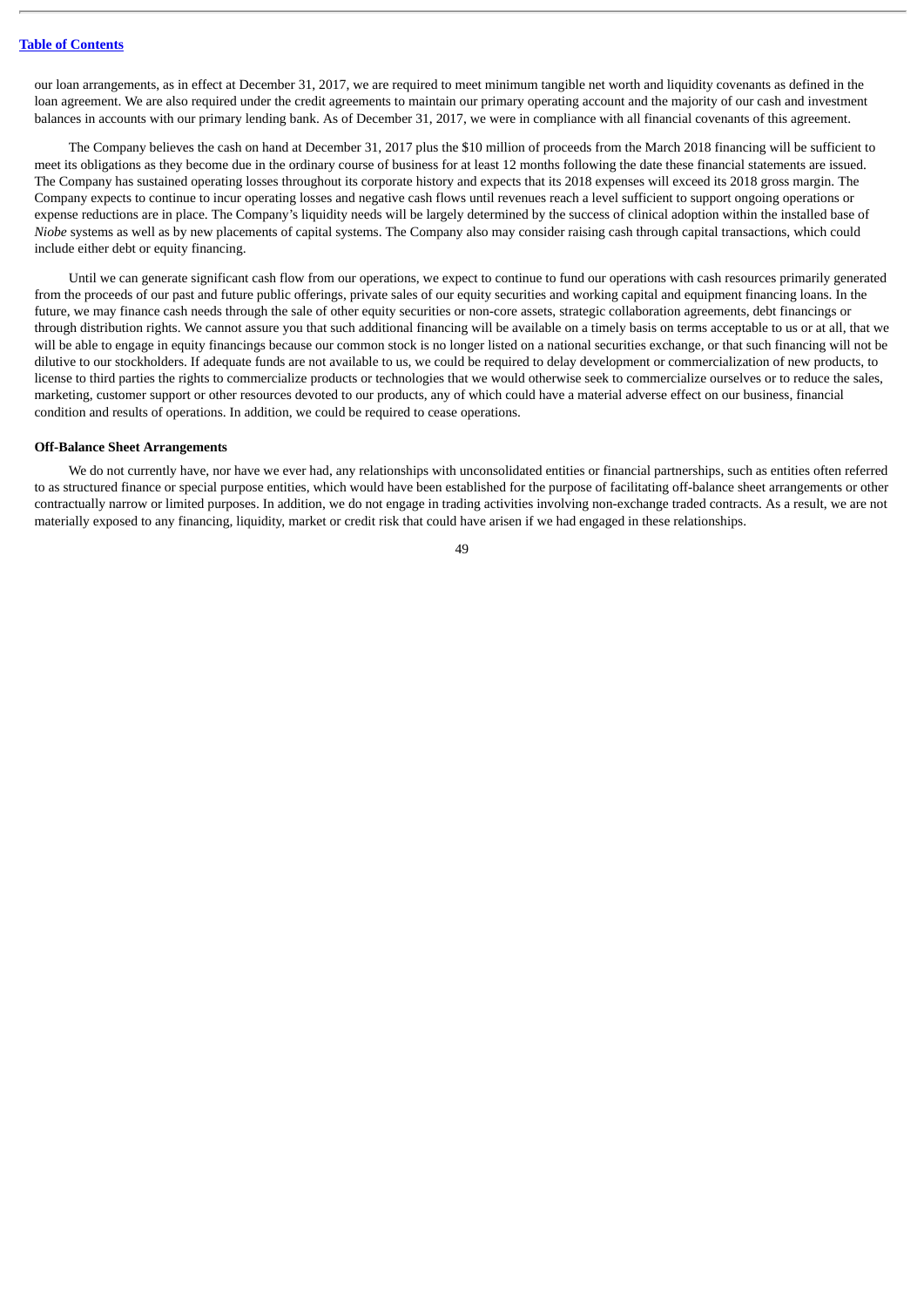# **Table of [Contents](#page-1-0)**

# **ITEM 8. FINANCIAL STATEMENTS AND SUPPLEMENTARY DATA**

# **Financial Statements**

# **Index To Financial Statements**

| <b>Report of Ernst &amp; Young LLP, Independent Registered Public Accounting Firm</b>                             | PAGE<br>51 |
|-------------------------------------------------------------------------------------------------------------------|------------|
| Balance Sheets at December 31, 2017 and 2016                                                                      | 52         |
| Statements of Operations for the years ended December 31, 2017 and 2016                                           | 53         |
| Statements of Convertible Preferred Stock and Stockholders' Equity for the years ended December 31, 2017 and 2016 | 54         |
| Statements of Cash Flows for the years ended December 31, 2017 and 2016                                           | 55         |
| Notes to the Financial Statements                                                                                 | 56         |
| Schedule II—Valuation and Qualifying Accounts                                                                     | 82         |
|                                                                                                                   |            |

All other schedules have been omitted because they are not applicable or the required information is shown in the Financial Statements or the Notes thereto.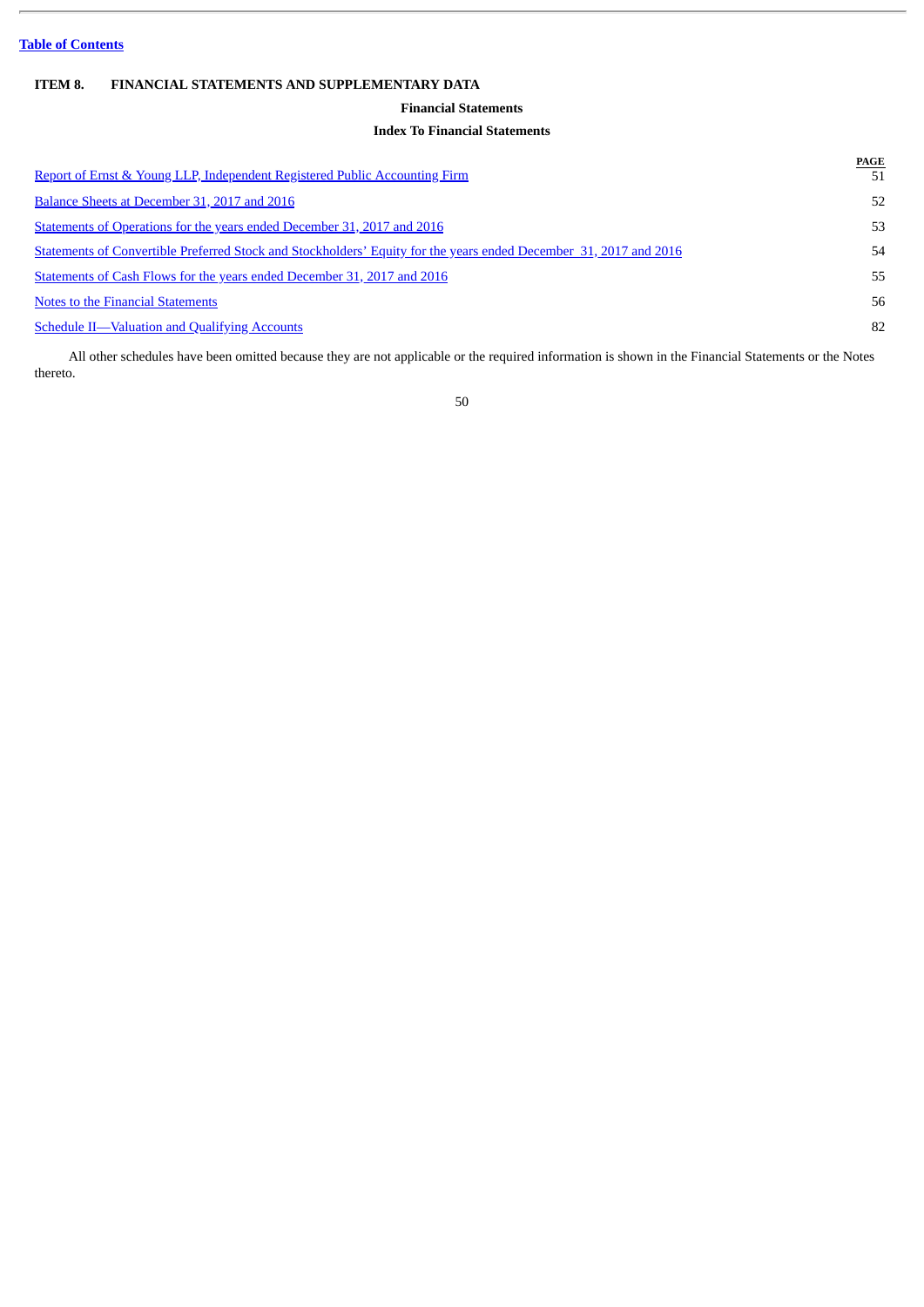### **Report of Independent Registered Public Accounting Firm**

<span id="page-52-0"></span>To the Stockholders and the Board of Directors of Stereotaxis, Inc.

# **Opinion on the Financial Statements**

We have audited the accompanying balance sheets of Stereotaxis, Inc. (the Company) as of December 31, 2017 and 2016, the related statements of operations, convertible preferred stock and stockholders' equity, and cash flows for each of the two years in the period ended December 31, 2017, and the related notes and financial statement schedule listed in the Index at Item 15(a) (collectively referred to as the "financial statements"). In our opinion, the financial statements present fairly, in all material respects, the financial position of the Company at December 31, 2017 and 2016, and the results of its operations and its cash flows for each of the two years in the period ended December 31, 2017, in conformity with U.S. generally accepted accounting principles.

### **Basis for Opinion**

These financial statements are the responsibility of the Company's management. Our responsibility is to express an opinion on the Company's financial statements based on our audits. We are a public accounting firm registered with the Public Company Accounting Oversight Board (United States) (PCAOB) and are required to be independent with respect to the Company in accordance with the U.S. federal securities laws and the applicable rules and regulations of the Securities and Exchange Commission and the PCAOB.

We conducted our audits in accordance with the standards of the PCAOB. Those standards require that we plan and perform the audit to obtain reasonable assurance about whether the financial statements are free of material misstatement, whether due to error or fraud. The Company is not required to have, nor were we engaged to perform, an audit of its internal control over financial reporting. As part of our audits we are required to obtain an understanding of internal control over financial reporting but not for the purpose of expressing an opinion on the effectiveness of the Company's internal control over financial reporting. Accordingly, we express no such opinion.

Our audits included performing procedures to assess the risks of material misstatement of the financial statements, whether due to error or fraud, and performing procedures that respond to those risks. Such procedures included examining, on a test basis, evidence regarding the amounts and disclosures in the financial statements. Our audits also included evaluating the accounting principles used and significant estimates made by management, as well as evaluating the overall presentation of the financial statements. We believe that our audits provide a reasonable basis for our opinion.

/s/ Ernst & Young LLP

We have served as the Company's auditor since 2002.

St. Louis, Missouri March 20, 2018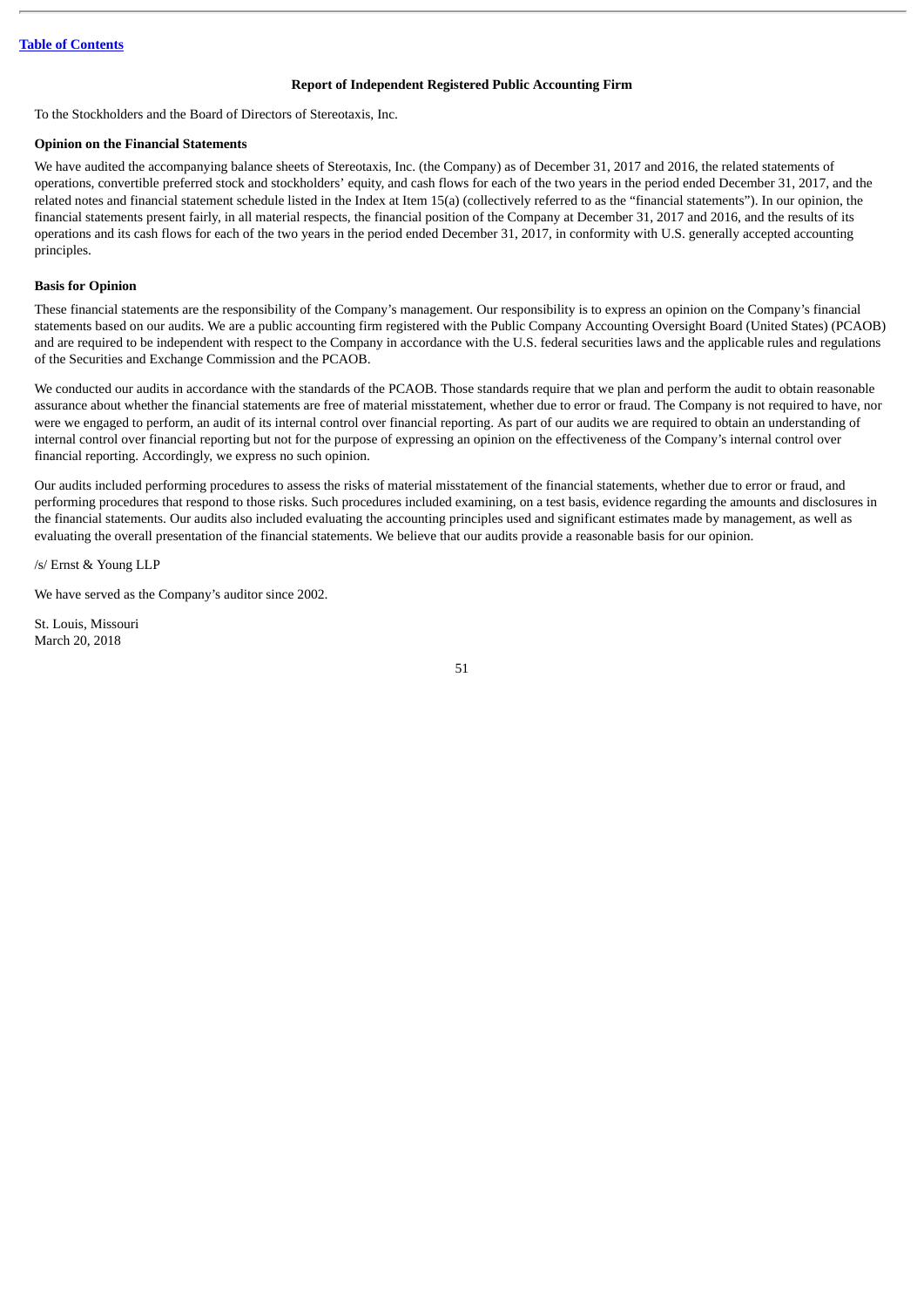# **BALANCE SHEETS**

<span id="page-53-0"></span>

|                                                                                                                             | December 31,<br>2017 | December 31,<br>2016 |
|-----------------------------------------------------------------------------------------------------------------------------|----------------------|----------------------|
| <b>Assets</b>                                                                                                               |                      |                      |
| Current assets:                                                                                                             |                      |                      |
| Cash and cash equivalents                                                                                                   | \$<br>3,686,302      | \$<br>8,501,392      |
| Accounts receivable, net of allowance of \$361,350 and \$379,817 in 2017 and 2016, respectively                             | 4,287,255            | 4,665,959            |
| Inventories, net                                                                                                            | 1,146,971            | 5,381,103            |
| Prepaid expenses and other current assets                                                                                   | 750,085              | 855,295              |
| Total current assets                                                                                                        | 9,870,613            | 19,403,749           |
| Property and equipment, net                                                                                                 | 592,688              | 1,086,244            |
| Intangible assets, net                                                                                                      | 159,470              | 436,569              |
| Other assets                                                                                                                | 44,432               | 39,241               |
| <b>Total assets</b>                                                                                                         | 10,667,203<br>\$     | 20,965,803<br>\$     |
| Liabilities and stockholders' deficit                                                                                       |                      |                      |
| <b>Current liabilities:</b>                                                                                                 |                      |                      |
| Accounts payable                                                                                                            | \$<br>1,654,101      | \$<br>2,623,010      |
| <b>Accrued liabilities</b>                                                                                                  | 3,195,247            | 4,491,164            |
| Deferred revenue                                                                                                            | 5,702,769            | 8,751,336            |
| Warrants                                                                                                                    | 19,574,977           | 19,787,007           |
| Total current liabilities                                                                                                   | 30,127,094           | 35,652,517           |
| Long-term deferred revenue                                                                                                  | 611,863              | 522,329              |
| Other liabilities                                                                                                           | 535,369              | 320,409              |
| <b>Total liabilities</b>                                                                                                    | 31,274,326           | 36,495,255           |
| Convertible Preferred stock:                                                                                                |                      |                      |
| Convertible Preferred stock, par value \$0.001; 10,000,000 shares authorized, 23,900 shares outstanding at 2017<br>and 2016 | 5,960,475            | 5,960,475            |
| Stockholders' deficit:                                                                                                      |                      |                      |
| Common stock, par value \$0.001; 300,000,000 shares authorized, 22,805,731 and 22,063,582 shares issued at                  |                      |                      |
| 2017 and 2016, respectively                                                                                                 | 22,806               | 22,064               |
| Additional paid in capital                                                                                                  | 450,748,403          | 449,939,406          |
| Treasury stock, 4,015 shares at 2017 and 2016                                                                               | (205,999)            | (205,999)            |
| Accumulated deficit                                                                                                         | (477, 132, 808)      | (471, 245, 398)      |
| Total stockholders' deficit                                                                                                 | (26, 567, 598)       | (21, 489, 927)       |
| Total liabilities and stockholders' deficit                                                                                 | \$<br>10,667,203     | \$<br>20,965,803     |

See accompanying notes.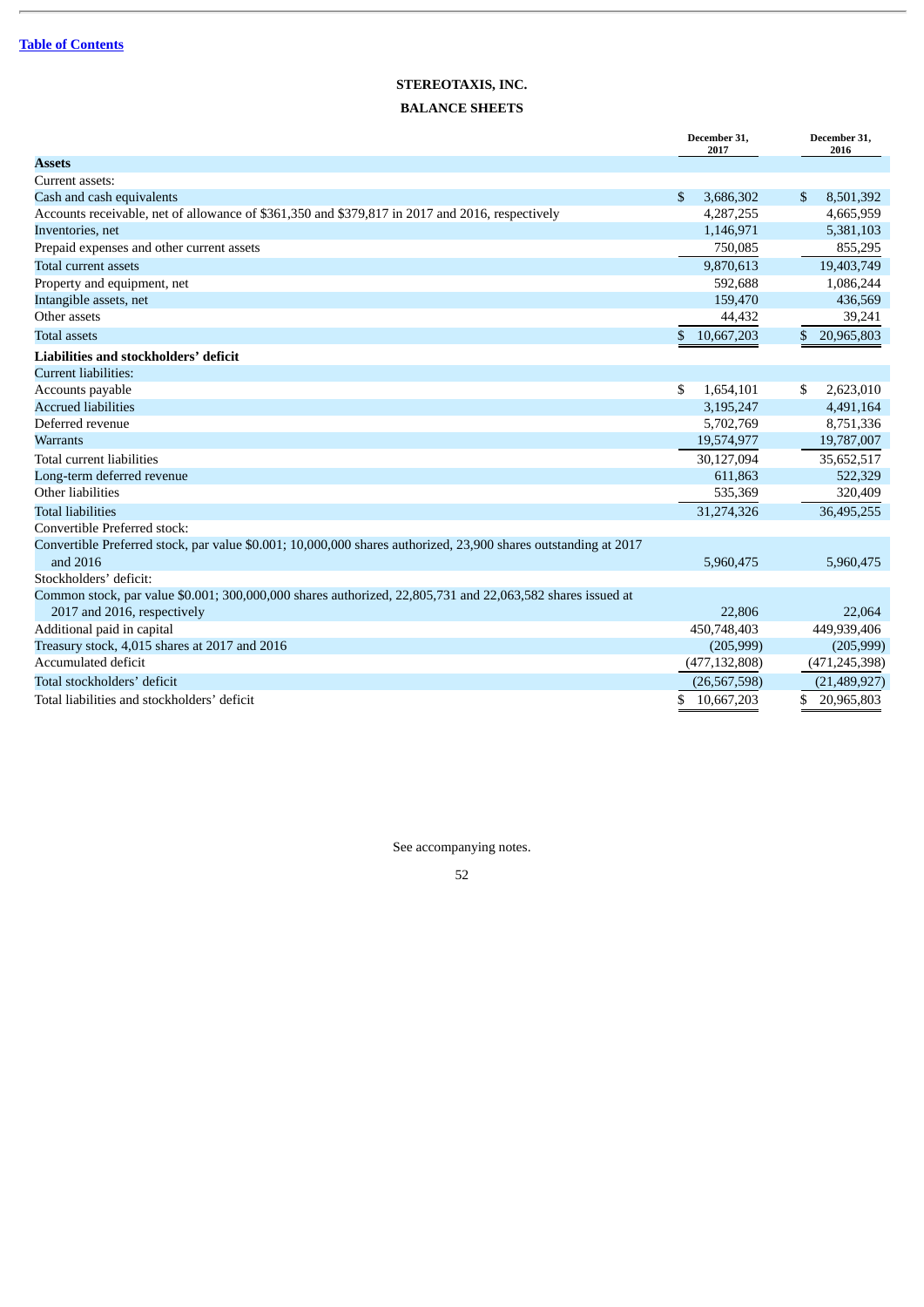# **STATEMENTS OF OPERATIONS**

<span id="page-54-0"></span>

|                                                           |                   | <b>Twelve Months Ended December 31,</b> |
|-----------------------------------------------------------|-------------------|-----------------------------------------|
|                                                           | 2017              | 2016                                    |
| Revenue:                                                  |                   |                                         |
| Systems                                                   | \$<br>4,275,798   | \$<br>5,776,843                         |
| Disposables, service and accessories                      | 26,868,302        | 26,387,273                              |
| Total revenue                                             | 31,144,100        | 32,164,116                              |
| Cost of revenue:                                          |                   |                                         |
| Systems                                                   | 6,199,643         | 3,660,012                               |
| Disposables, service and accessories                      | 4,554,596         | 3,869,321                               |
| Total cost of revenue                                     | 10,754,239        | 7,529,333                               |
| Gross margin                                              | 20,389,861        | 24,634,783                              |
| Operating expenses:                                       |                   |                                         |
| Research and development                                  | 4,760,806         | 5,487,609                               |
| Sales and marketing                                       | 13,039,499        | 15,228,193                              |
| General and administrative                                | 8,509,153         | 10,345,338                              |
| Total operating expenses                                  | 26,309,458        | 31,061,140                              |
| <b>Operating loss</b>                                     | (5,919,597)       | (6,426,357)                             |
| Other income (expense)                                    | 212,031           | (2,009,150)                             |
| Interest expense (net)                                    | (179, 844)        | (2,483,384)                             |
| Gain on extinguishment of debt                            |                   | 5,632,171                               |
| <b>Net loss</b>                                           | $$$ (5,887,410)   | (5,286,720)<br>\$                       |
| Deemed dividend on convertible preferred stock            |                   | (6, 145, 402)                           |
| Cumulative dividend on convertible preferred stock        | (1,432,259)       | (368, 152)                              |
| Net loss attributable to common stockholders              | $$$ $(7,319,669)$ | \$<br>(11,800,274)                      |
| Net loss per share attributable to common stockholders:   |                   |                                         |
| <b>Basic</b>                                              | \$<br>(0.32)      | \$<br>(0.54)                            |
| <b>Diluted</b>                                            | \$<br>(0.32)      | \$<br>(0.54)                            |
| Weighted average number of common shares and equivalents: |                   |                                         |
| <b>Basic</b>                                              | 22,614,248        | 21,807,634                              |
| <b>Diluted</b>                                            | 22,614,248        | 21,807,634                              |

See accompanying notes.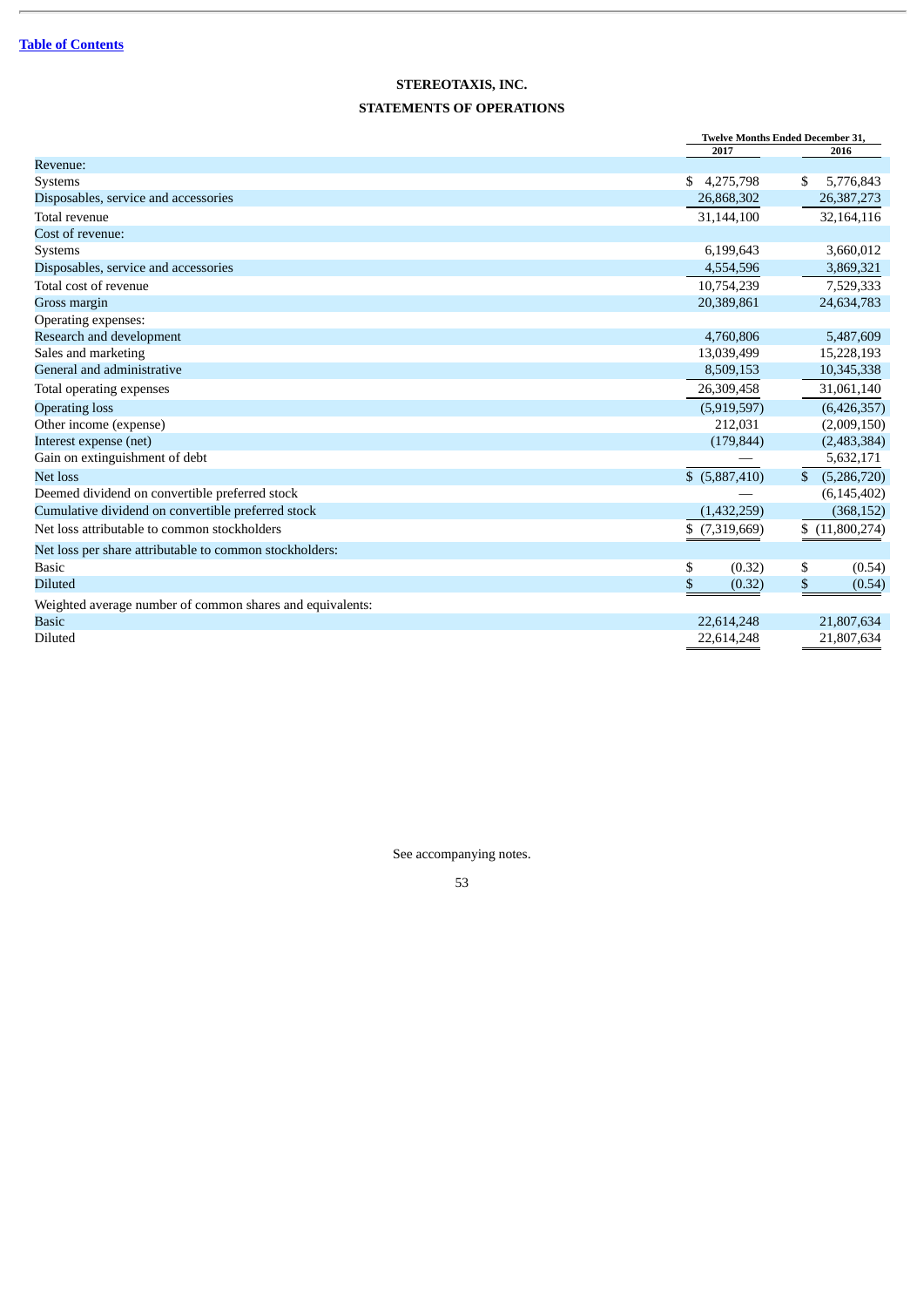# **STATEMENTS OF CONVERTIBLE PREFERRED STOCK AND STOCKHOLDERS' EQUITY**

<span id="page-55-0"></span>

|                                                                                                                                 |                          | Convertible<br><b>Preferred Stock</b> | <b>Common Stock</b> |           | <b>Additional</b><br>Paid-In | <b>Treasury</b> | Accumulated     | <b>Total</b><br>Stockholders'<br><b>Equity</b> |
|---------------------------------------------------------------------------------------------------------------------------------|--------------------------|---------------------------------------|---------------------|-----------|------------------------------|-----------------|-----------------|------------------------------------------------|
|                                                                                                                                 | <b>Shares</b>            | Amount                                | Shares              | Amount    | Capital                      | Stock           | <b>Deficit</b>  | (Deficit)                                      |
| Balance at December 31, 2015                                                                                                    | $\overline{\phantom{m}}$ |                                       | 21,551,173          | \$ 21,551 | 448,517,472                  | \$(205,999)     | (465, 958, 678) | (17, 625, 654)                                 |
| Issuance of common stock                                                                                                        |                          |                                       |                     |           | (1,464)                      |                 |                 | (1,464)                                        |
| Share-based compensation                                                                                                        |                          |                                       |                     |           | 1.365.121                    |                 |                 | 1,365,121                                      |
| Restricted stock vestings                                                                                                       |                          |                                       | 317,962             | 318       | (318)                        |                 |                 |                                                |
| Components of comprehensive loss: net loss                                                                                      |                          |                                       |                     |           |                              |                 | (5,286,720)     | (5,286,720)                                    |
| Employee stock purchase plan                                                                                                    |                          |                                       | 39,008              | 39        | 33,145                       |                 |                 | 33.184                                         |
| Issuance of Convertible Preferred Stock, net of discount related to<br>warrants of \$17,649,231 and issuance costs of \$159,322 | 24,000                   | 5.986.081                             |                     |           |                              |                 |                 |                                                |
| Beneficial conversion feature of Convertible Preferred Stock                                                                    |                          | (6, 145, 402)                         |                     |           | 6,145,402                    |                 |                 | 6,145,402                                      |
| Deemed dividend related to beneficial conversion feature of Convertible                                                         |                          |                                       |                     |           |                              |                 |                 |                                                |
| Preferred Stock                                                                                                                 |                          | 6.145.402                             |                     |           | (6, 145, 402)                |                 |                 | (6, 145, 402)                                  |
| Conversion of Convertible Preferred Stock                                                                                       | (100)                    | (25,606)                              | 155,439             | 156       | 25,450                       |                 |                 | 25,606                                         |
| Balance at December 31, 2016                                                                                                    | 23,900                   | 5.960,475                             | 22.063.582          | 22,064    | \$449,939,406                | \$(205,999)     | (471, 245, 398) | (21, 489, 927)                                 |

|                                            |               | Convertible<br><b>Preferred Stock</b> | Common Stock  |        | <b>Additional</b><br>Paid-In | Treasury    | Accumulated     | <b>Total</b><br>Stockholders'<br>Equity |
|--------------------------------------------|---------------|---------------------------------------|---------------|--------|------------------------------|-------------|-----------------|-----------------------------------------|
|                                            | <b>Shares</b> | Amount                                | <b>Shares</b> | Amount | Capital                      | Stock       | <b>Deficit</b>  | (Deficit)                               |
| Balance at December 31, 2016               | 23.900        | 5,960,475                             | 22,063,582    | 22,064 | 449,939,406                  | \$(205.999) | (471, 245, 398) | (21, 489, 927)                          |
| Share-based compensation                   |               |                                       |               |        | 768.682                      |             |                 | 768,682                                 |
| Restricted stock vestings                  |               |                                       | 675,473       | 675    | (552)                        |             |                 | 123                                     |
| Components of comprehensive loss: net loss |               |                                       |               |        |                              |             | (5,887,410)     | (5,887,410)                             |
| Employee stock purchase plan               |               |                                       | 66,676        | 67     | 40,867                       |             |                 | 40,934                                  |
| Balance at December 31, 2017               | 23,900        | 5,960,475                             | 22,805,731    | 22,806 | 450,748,403                  | \$(205,999) | (477, 132, 808) | (26, 567, 598)                          |

See accompanying notes.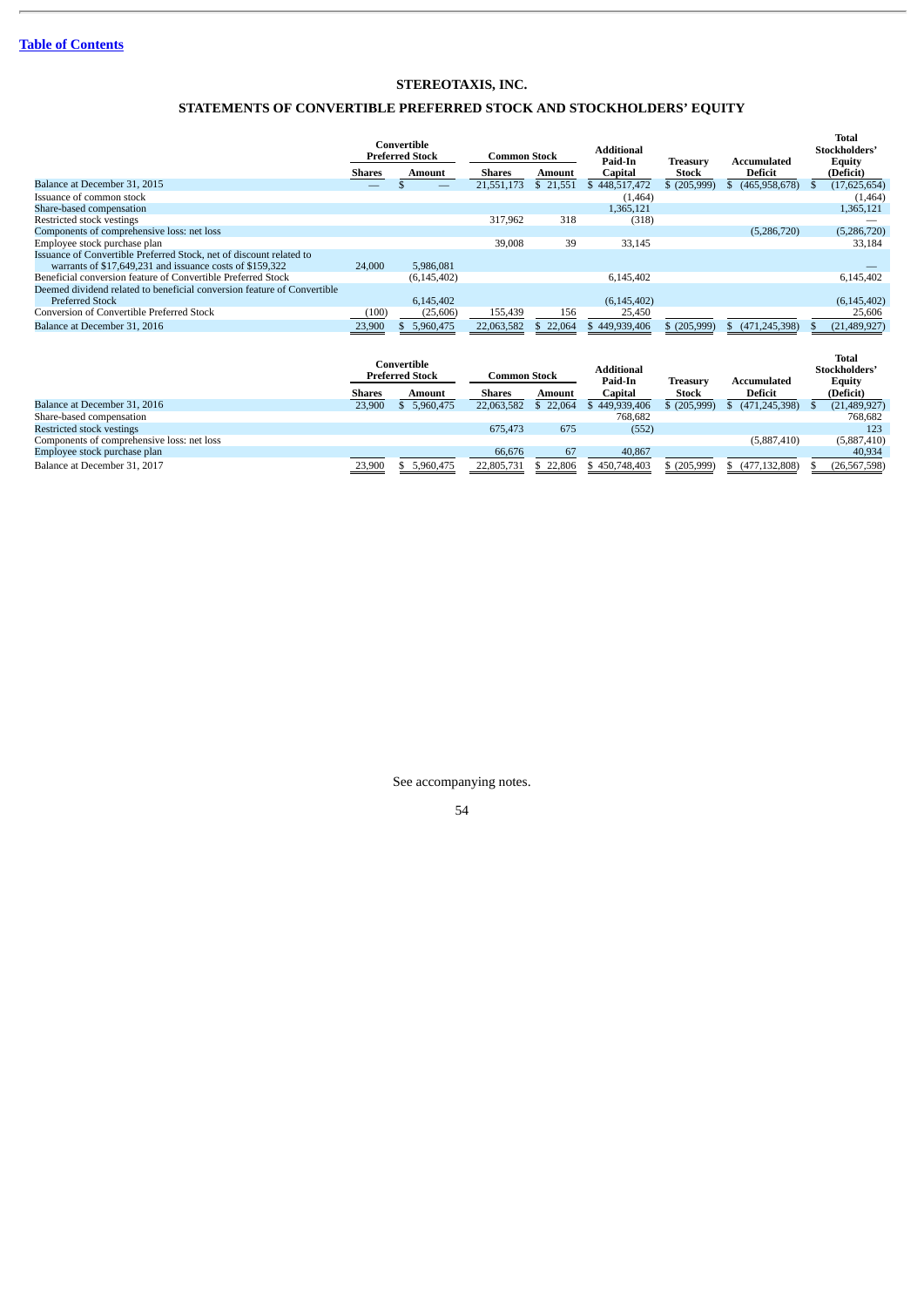# **STATEMENTS OF CASH FLOWS**

<span id="page-56-0"></span>

|                                                                                         | <b>Twelve Months Ended December 31,</b> |                 |
|-----------------------------------------------------------------------------------------|-----------------------------------------|-----------------|
|                                                                                         | 2017                                    | 2016            |
| <b>Cash flows from operating activities</b><br>Net loss                                 | \$ (5,887,410)                          | (5,286,720)     |
|                                                                                         |                                         | \$              |
| Adjustments to reconcile net loss to cash used in operating activities:<br>Depreciation | 554,361                                 | 367,611         |
|                                                                                         | 199,321                                 | 199,320         |
| Amortization of intangibles                                                             |                                         |                 |
| Amortization of deferred finance costs                                                  | 99,998                                  | 188,239         |
| Share-based compensation                                                                | 768,682                                 | 1,365,121       |
| Gain on debt extinguishment                                                             |                                         | (5,632,171)     |
| Noncash interest                                                                        |                                         | 485,857         |
| Loss on asset disposal                                                                  | 98,550                                  |                 |
| Adjustment of warrants                                                                  | (212,030)                               | 2,009,150       |
| Provisions for obsolete inventory                                                       | 3,948,726                               | 283,441         |
| Changes in operating assets and liabilities:                                            |                                         |                 |
| Accounts receivable                                                                     | 378,704                                 | 1,710,511       |
| Inventories                                                                             | 285,406                                 | (1, 136, 612)   |
| Prepaid expenses and other current assets                                               | 105,215                                 | (187, 940)      |
| Other assets                                                                            | (5, 191)                                | (7,548)         |
| Accounts payable                                                                        | (968,909)                               | 782,875         |
| <b>Accrued liabilities</b>                                                              | (1,295,917)                             | (1,567,226)     |
| Deferred revenue                                                                        | (2,959,033)                             | (181, 468)      |
| Other liabilities                                                                       | 214,960                                 | 44,806          |
| Net cash used in operating activities                                                   | (4,674,567)                             | (6, 562, 754)   |
| <b>Cash flows from investing activities</b>                                             |                                         |                 |
| Purchase of fixed assets                                                                | (81,577)                                | (410, 184)      |
| Net cash used in investing activities                                                   | (81,577)                                | (410, 184)      |
| <b>Cash flows from financing activities</b>                                             |                                         |                 |
| Payments of deferred financing costs                                                    | (100,000)                               | (100,000)       |
| Proceeds from revolving line of credit                                                  |                                         | 7,650,000       |
| Payments of revolving line of credit                                                    |                                         | (7,650,000)     |
| Payments of Healthcare Royalty Partners debt                                            |                                         | (13,020,780)    |
| Proceeds from issuance of stock, net of issuance costs                                  | 41,054                                  | 23,001,528      |
| Net cash provided by (used in) financing activities                                     | (58, 946)                               | 9,880,748       |
| Net increase (decrease) in cash and cash equivalents                                    | (4,815,090)                             | 2,907,810       |
| Cash and cash equivalents at beginning of period                                        | 8,501,392                               | 5,593,582       |
| Cash and cash equivalents at end of period                                              | \$<br>3,686,302                         | \$<br>8,501,392 |
| Supplemental disclosures of cash flow information:                                      |                                         |                 |
| Interest paid                                                                           |                                         | 2,251,613       |

Certain prior year amounts have been reclassified to conform to the 2017 presentation.

See accompanying notes.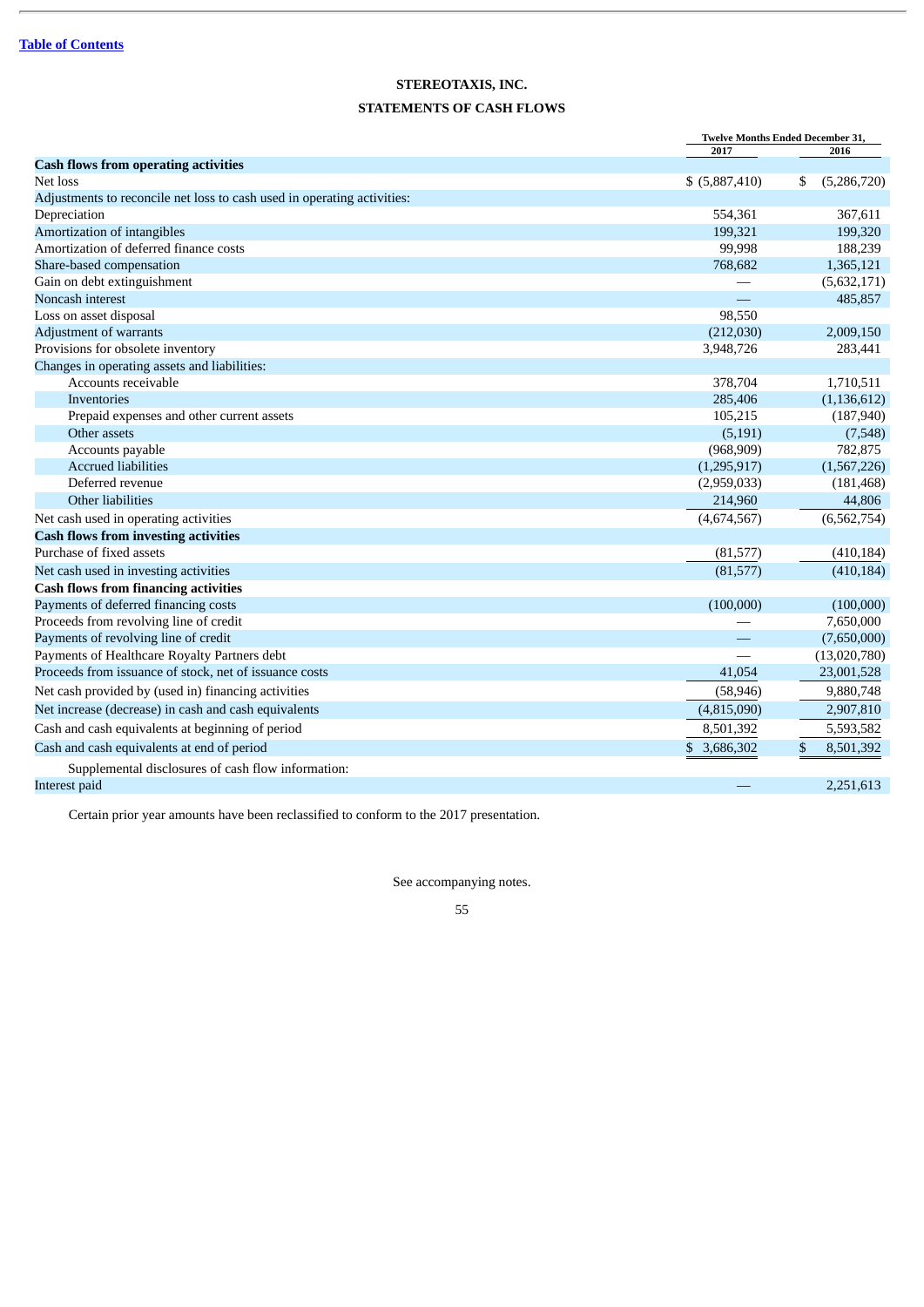## **NOTES TO FINANCIAL STATEMENTS**

# <span id="page-57-0"></span>**Notes to Financial Statements**

In this report, "Stereotaxis", the "Company", "Registrant", "we", "us", and "our" refer to Stereotaxis, Inc. and its wholly owned subsidiaries. Epoch<sup>®</sup>, Niobe®, Odyssey®, Odyssey Cinema™, Vdrive®, Vdrive Duo™, V-CAS™, V-Loop™, V-Sono™, V-CAS Deflect™, QuikCAS™ and Cardiodrive® are trademarks of Stereotaxis, Inc. All other trademarks that appear in this report are the property of their respective owners.

## **1. Description of Business**

Stereotaxis designs, manufactures and markets the *Epoch* Solution, which is an advanced remote robotic navigation system for use in a hospital's interventional surgical suite, or "interventional lab", that we believe revolutionizes the treatment of arrhythmias and coronary artery disease by enabling enhanced safety, efficiency and efficacy for catheter-based, or interventional, procedures. The *Epoch* Solution is comprised of the *Niobe* ES Remote Magnetic Navigation System ("*Niobe* ES system"), *Odyssey* Information Management Solution ("*Odyssey* Solution"), and the *Vdrive* Robotic Navigation System ("*Vdrive* system"), and related devices.

The *Niobe* system is designed to enable physicians to complete more complex interventional procedures by providing image-guided delivery of catheters through the blood vessels and chambers of the heart to treatment sites. This is achieved using externally applied magnetic fields that govern the motion of the working tip of the catheter resulting in improved navigation, efficient procedures and reduced x-ray exposure. As of December 31, 2017, the Company had an installed base of 128 Niobe ES systems.

In addition to the *Niobe* system and its components, Stereotaxis also has developed the *Odyssey* Solution, which consolidates all lab information enabling doctors to focus on the patient for optimal procedure efficiency. The system also features a remote viewing and recording capability called *Odyssey Cinema*, which is an innovative solution delivering synchronized content for optimized workflow, advanced care and improved productivity. This tool includes an archiving capability that allows clinicians to store and replay entire procedures or segments of procedures. This information can be accessed from locations throughout the hospital local area network and over the global *Odyssey* Network providing physicians with a tool for clinical collaboration, remote consultation and training.

Our *Vdrive* system provides navigation and stability for diagnostic and therapeutic devices designed to improve interventional procedures. The *Vdrive* system complements the *Niobe* ES system control of therapeutic catheters for fully remote procedures and enables single-operator workflow and is sold as two options, the *Vdrive* system and the *Vdrive Duo* system. In addition to the *Vdrive* system and the *Vdrive Duo* system, we also manufacture and market various disposable components which can be manipulated by these systems.

We promote the full *Epoch* Solution in a typical hospital implementation, subject to regulatory approvals or clearances. The full *Epoch* Solution implementation requires a hospital to agree to an upfront capital payment and recurring payments. The upfront capital payment typically includes equipment and installation charges. The recurring payments typically include disposable costs for each procedure, equipment service costs beyond warranty period, and software licenses. In hospitals where the full *Epoch* Solution has not been implemented, equipment upgrade or expansion can be implemented upon purchasing of the necessary upgrade or expansion.

The core components of Stereotaxis systems, such as *Niobe* system, *Odyssey* Solution, *Cardiodrive* and various disposable interventional devices have received regulatory clearance in the U.S., Europe, Canada, China, Japan and various other countries. We have received the regulatory clearance, licensing and/or CE Mark approvals that allow us to market the *Vdrive* and *Vdrive Duo* systems with the *V-CAS*, *V-Loop* and *V-Sono* devices in the U.S., Canada and European Union. *The V-CAS Deflect* catheter advancement system has been CE Marked for sale in the European Union.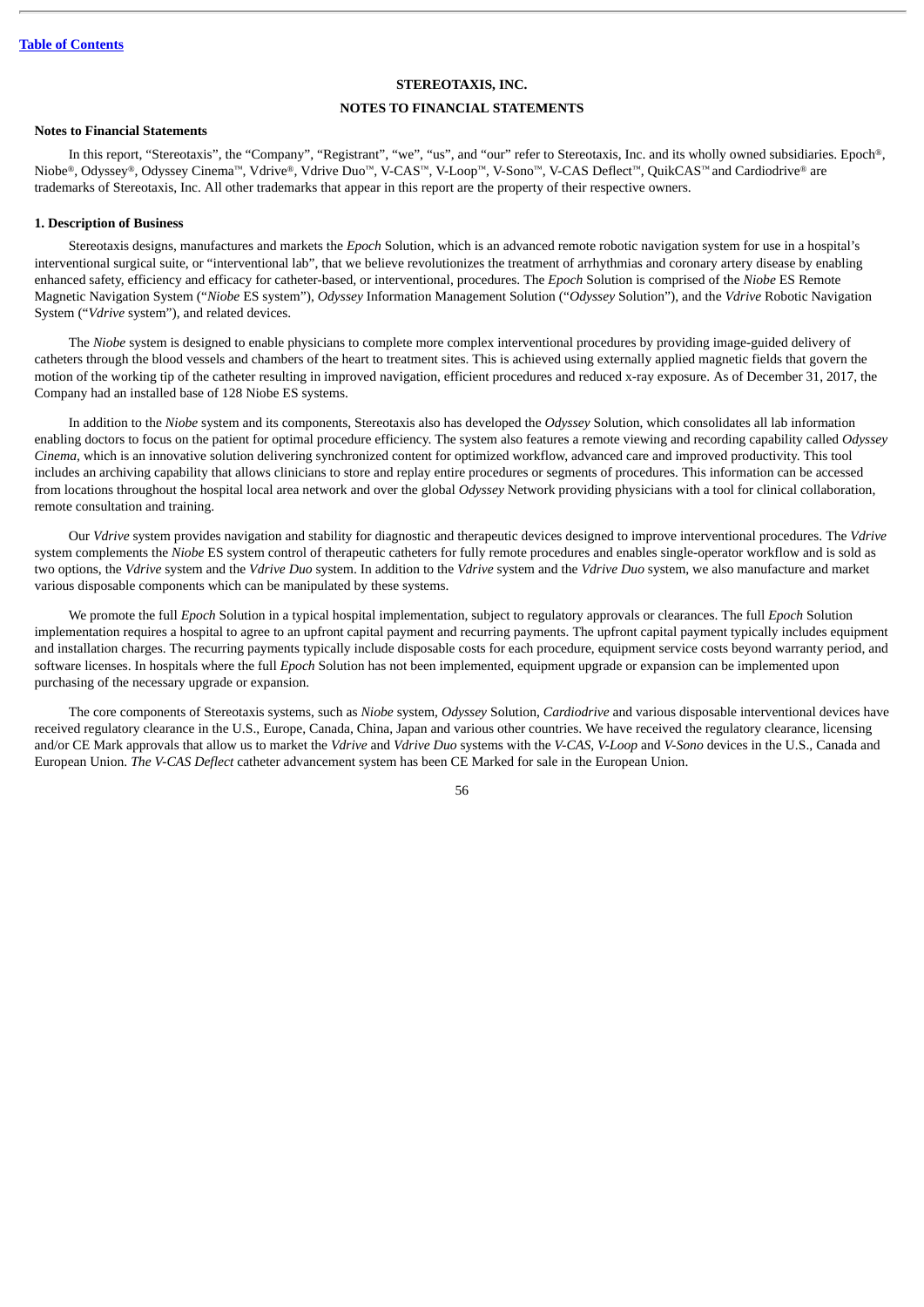# **2. Summary of Significant Accounting Policies**

# *Basis of Presentation*

The Company believes the cash on hand at December 31, 2017 plus the \$10 million of proceeds from the March 2018 financing will be sufficient to meet its obligations as they become due in the ordinary course of business for at least 12 months following the date these financial statements are issued. The Company has sustained operating losses throughout its corporate history and expects that its 2018 expenses will exceed its 2018 gross margin. The Company expects to continue to incur operating losses and negative cash flows until revenues reach a level sufficient to support ongoing operations or expense reductions are in place. The Company's liquidity needs will be largely determined by the success of clinical adoption within the installed base of *Niobe* systems as well as by new placements of capital systems. The Company also may consider raising cash through capital transactions, which could include either debt or equity financing.

# *Cash and Cash Equivalents*

The Company considers all short-term investments purchased with original maturities of three months or less to be cash equivalents. The Company places its cash with high-credit-quality financial institutions and invests primarily in money market accounts. No cash was restricted at December 31, 2017 or 2016.

# *Accounts Receivable and Allowance for Uncollectible Accounts*

Accounts receivable primarily include amounts due from hospitals and distributors for acquisition of magnetic systems, associated disposable device sales and service contracts. Credit is granted on a limited basis, with balances due generally within 30 days of billing. The provision for bad debts is based upon management's assessment of historical and expected net collections considering business and economic conditions and other collection indicators.

# *Financial Instruments*

Financial instruments consist of cash and cash equivalents, accounts receivable, accounts payable and debt. The carrying value of such amounts reported at the applicable balance sheet dates approximates fair value.

The Company measures certain financial assets and liabilities at fair value on a recurring basis, including warrants. General accounting principles for fair value measurement established a fair value hierarchy that prioritizes the inputs to valuation techniques used to measure fair value. The hierarchy gives the highest priority to unadjusted quoted prices in active markets for identical assets and liabilities ("Level 1") and the lowest priority to unobservable inputs ("Level 3"). See Note 12 for disclosure of fair value measurements.

## *Inventory*

The Company values its inventory at the lower of cost, as determined using the first-in, first-out (FIFO) method, or market. The Company periodically reviews its physical inventory for obsolete items and provides a reserve upon identification of potential obsolete items.

## *Property and Equipment*

Property and equipment consist primarily of leasehold improvements, computer, office, research and demonstration equipment, and equipment held for lease and are stated at cost. Depreciation is calculated using the straight-line method over the estimated useful lives or life of the base lease term, ranging from three to ten years.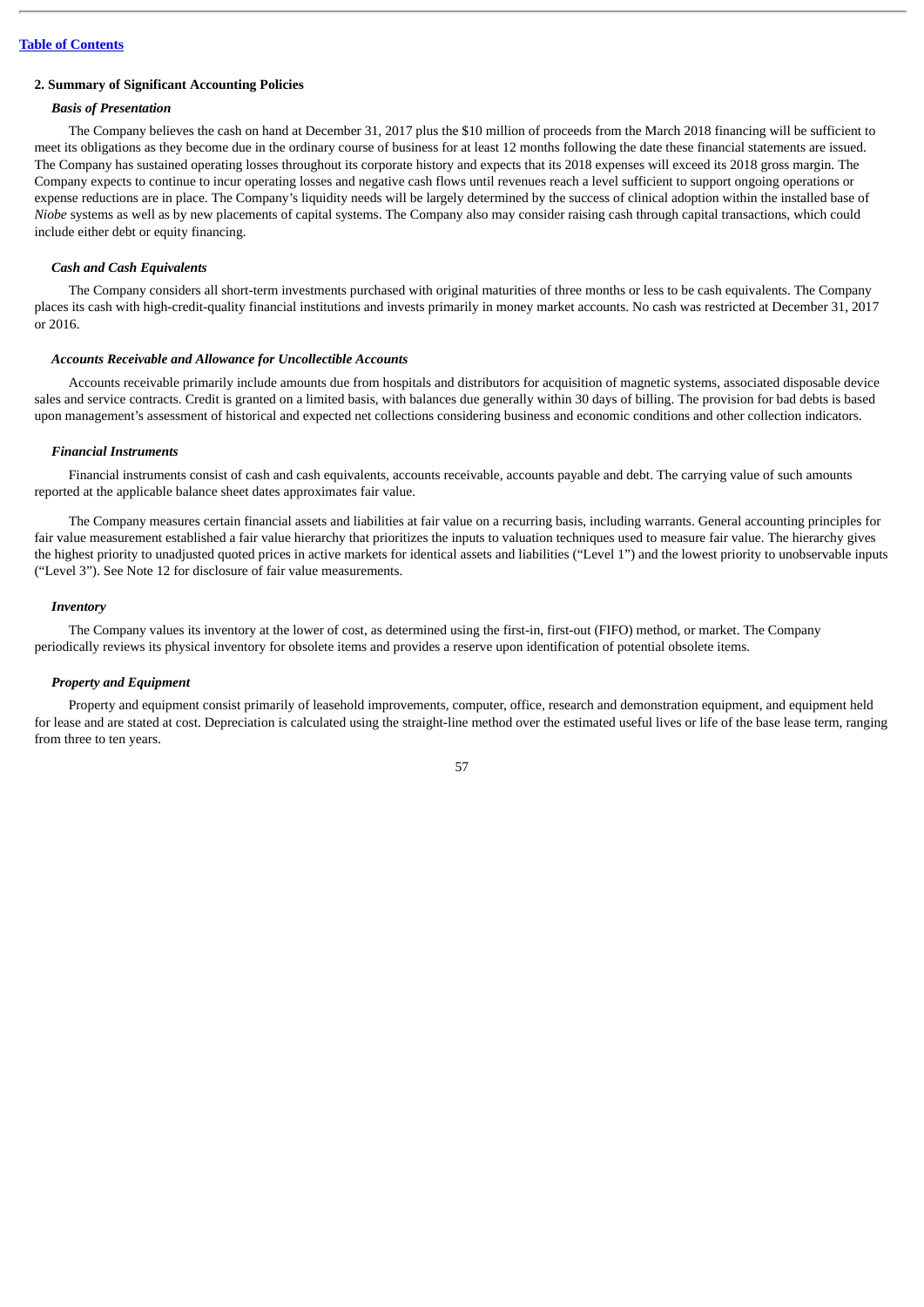#### *Long-Lived Assets*

If facts and circumstances suggest that a long-lived asset may be impaired, the carrying value is reviewed. If this review indicates that the carrying value of the asset will not be recovered, as determined based on projected undiscounted cash flows related to the asset over its remaining life, the carrying value of the asset is reduced to its estimated fair value, which in most cases is estimated based upon Level 2 or Level 3 inputs.

### *Intangible Assets*

Intangible assets consist of purchased technology and intellectual property rights valued at cost on the acquisition date and amortized over their estimated useful lives of 10-15 years. If facts and circumstances suggest that an intangible asset may be impaired, the carrying value is reviewed. If this review indicates that the carrying value of the asset will not be recovered, as determined based on projected undiscounted cash flows related to the asset over its remaining life, the carrying value of the asset is reduced to its estimated fair value, which in most cases is estimated based upon Level 2 or Level 3 inputs.

### *Use of Estimates*

The preparation of financial statements in conformity with U.S. generally accepted accounting principles requires management to make estimates and assumptions that affect the reported amounts of assets and liabilities and disclosure of contingent assets and liabilities at the date of the financial statements and the reported amounts of income and loss during the reporting period. Actual results could differ from those estimates.

#### *Revenue and Costs of Revenue*

The Company recognizes revenue based on the *Multiple-Deliverable Revenue Arrangements* guidance ("ASU 2009-13").

ASU 2009-13 permits management to estimate the selling price of undelivered components of a bundled sale for which it is unable to establish vendor-specific objective evidence ("VSOE") or third-party evidence ("TPE"). This requires management to record revenue for certain elements of a transaction even though it might not have delivered other elements of the transaction, for which it was unable to meet the requirements for establishing VSOE or TPE. This guidance also prohibits the use of the residual method for allocating revenue to the various elements of a transaction and requires that the revenue be allocated proportionally based on the relative estimated selling prices.

Under our revenue recognition policy, a portion of revenue for *Niobe* systems, *Vdrive* systems and *Odyssey* systems is recognized upon delivery, provided that title has passed, there are no uncertainties regarding acceptance, persuasive evidence of an arrangement exists, the sales price is fixed and determinable, and collection of the related receivable is reasonably assured. When installation is the responsibility of the customer, revenue from system sales is recognized upon shipment since these arrangements do not include an installation element or right of return privileges. The Company does not recognize revenue in situations in which inventory remains at a Stereotaxis warehouse or in situations in which title and risk of loss have not transferred to the customer. Amounts collected prior to satisfying the above revenue recognition criteria are reflected as deferred revenue. Revenue from services and license fees, whether sold individually or as a separate unit of accounting in a multiple-deliverable arrangement, is deferred and amortized over the service or license fee period, which is typically one year. Revenue from services is derived primarily from the sale of annual product maintenance plans. We recognize revenue from disposable device sales or accessories upon shipment and establish an appropriate reserve for returns. The return reserve, which is applicable only to disposable devices, is estimated based on historical experience which is periodically reviewed and updated as necessary. In the past, changes in estimate have had only a de minimis effect on revenue recognized in the period. We believe that the estimate is not likely to change significantly in the future.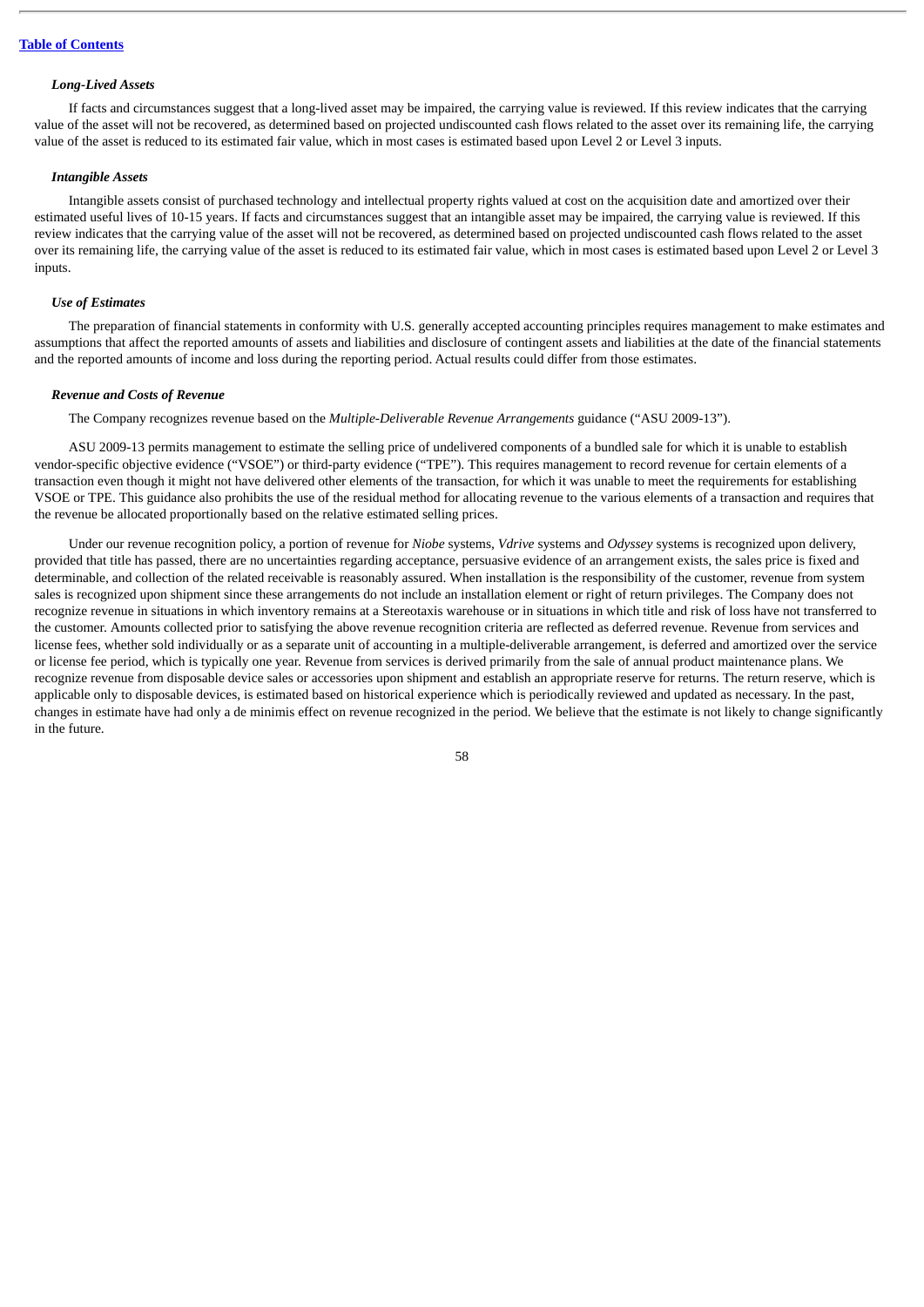Costs of systems revenue include direct product costs, installation labor and other costs, estimated warranty costs, and initial training and product maintenance costs. These costs are recorded at the time of sale. Costs of disposable revenue include direct product costs and estimated warranty costs and are recorded at the time of sale. Cost of revenue from services and license fees are recorded when incurred.

# *Research and Development Costs*

Internal research and development costs are expensed in the period incurred. Amounts receivable from strategic relationships under research reimbursement agreements are recorded as a contra-research and development expense in the period reimbursable costs are incurred. There were no material receivables at December 31, 2017 or 2016 under these types of agreements. Advance receipts or other unearned reimbursements are included in accrued liabilities on the accompanying balance sheet until earned.

### *Share-Based Compensation*

Stock options or stock appreciation rights issued to certain non-employees are recorded at their fair value as determined in accordance with general accounting principles for share-based payments and accounting for equity instruments that are issued to other than employees for acquiring, or in conjunction with selling, goods or services, and recognized over the service period. Deferred compensation for options granted to non-employees is remeasured on a quarterly basis through the vesting or forfeiture date.

The Company utilized the Black-Scholes valuation model to determine the fair value of share-based payments at the date of previously issued grant using risk-free interest rate based on the Treasury yield on the date of the grant and expected volatility based on the Company's historical volatility over the expected term of the option. The resulting compensation expense is recognized over the requisite service period, generally one to four years.

Restricted shares and units granted to employees are valued at the fair market value at the date of grant. The Company amortizes the amount to expense over the service period on a straight-line basis for those shares with graded vesting. If the shares are subject to performance objectives, the resulting compensation expense is amortized over the anticipated vesting period and is subject to adjustment based on the actual achievement of objectives.

Shares purchased by employees under the 2004 Employee Stock Purchase Plan were considered to be compensatory and were accounted for in accordance with general accounting principles for share-based payments. Shares purchased by employees under the 2009 Employee Stock Purchase Plan are considered to be non-compensatory.

### *Net Earnings (Loss) per Common Share*

Basic earnings (loss) per common share is computed by dividing the net earnings (loss) for the period by the weighted average number of common shares outstanding during the period. In periods where there is net income, we apply the two-class method to calculate basic and diluted net income (loss) per share of common stock, as our Convertible Preferred Stock is a participating security. The two-class method is an earnings allocation formula that treats a participating security as having rights to earnings that otherwise would have been available to common stockholders. In periods where there is a net loss, the two-class method of computing earnings per share does not apply as our Convertible Preferred Stock does not contractually participate in our losses. We compute diluted net income (loss) per common share using net income (loss) as the "control number" in determining whether potential common shares are dilutive, after giving consideration to all potentially dilutive common shares, including stock options, warrants, unvested restricted stock units outstanding during the period and potential issuance of stock upon the conversion of our Convertible Preferred Stock issued and outstanding during the period, except where the effect of such securities would be antidilutive.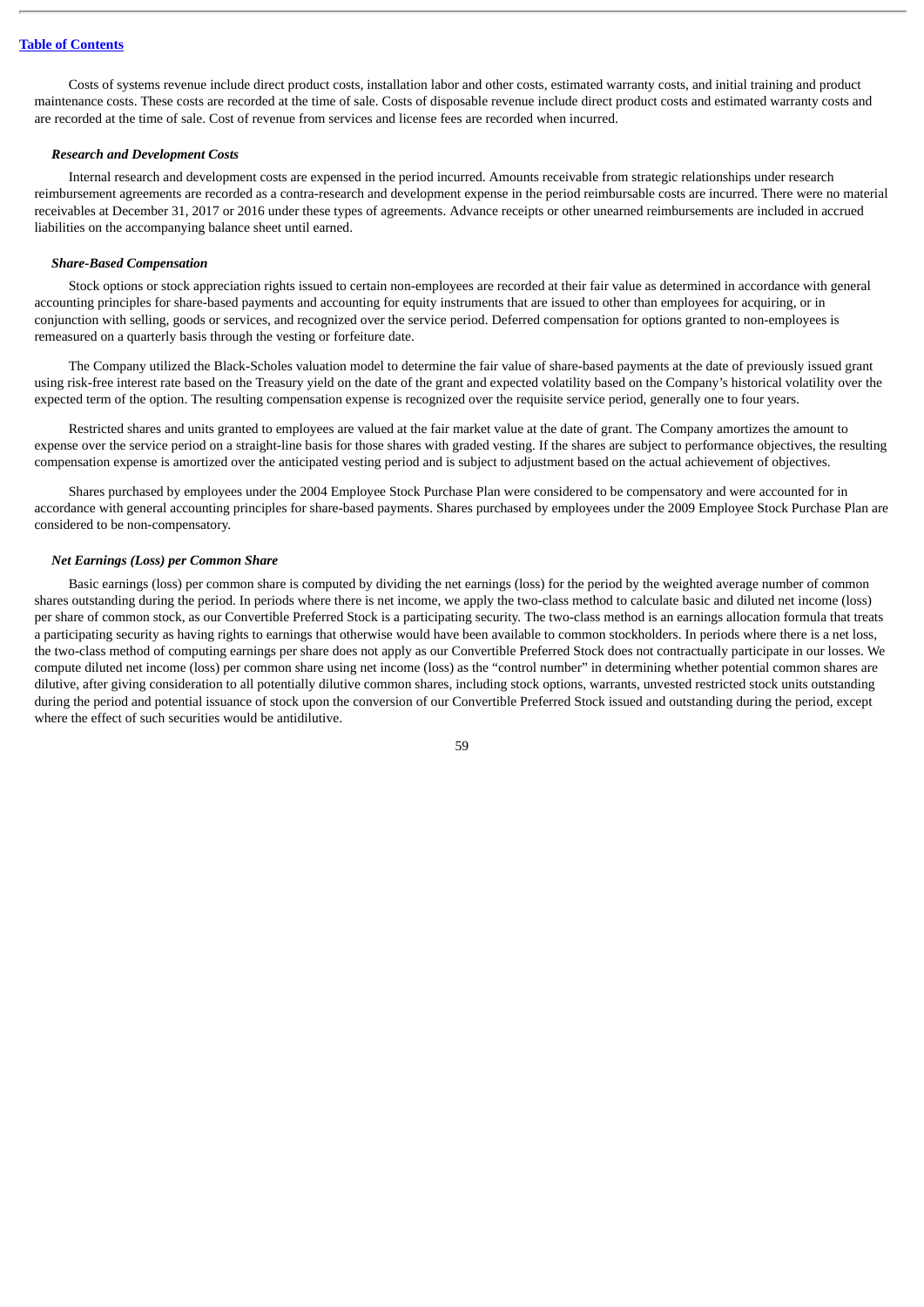The Company did not include any portion of unearned restricted shares, outstanding options, stock appreciation rights, warrants or convertible preferred stock in the calculation of diluted loss per common share because all such securities are anti-dilutive for all periods presented. The application of the two-class method of computing earnings per share under general accounting principles for participating securities is not applicable during these periods because those securities do not contractually participate in its losses.

As of December 31, 2017, the Company had 413,301 shares of common stock issuable upon the exercise of outstanding options and stock appreciation rights at a weighted average exercise price of \$9.04 per share, 38,779,119 shares of common stock issuable upon the exercise of outstanding warrants at a weighted average exercise price of \$0.82 per share, and 39,537,501 shares of our common stock issuable upon conversion of our Series A Convertible Preferred Stock. The Company had no unearned restricted shares outstanding for the period ended December 31, 2017.

### *Income Taxes*

In accordance with general accounting principles for income taxes*,* a deferred income tax asset or liability is determined based on the difference between the financial statement and tax basis of assets and liabilities as measured by the enacted tax rates that will be in effect when these differences reverse. The Company provides a valuation allowance against net deferred income tax assets unless, based upon available evidence, it is more likely than not the deferred income tax assets will be realized.

#### *Product Warranty Provisions*

The Company's standard policy is to warrant all systems against defects in material or workmanship for one year following installation. The Company's estimate of costs to service the warranty obligations is based on historical experience and current product performance trends. A regular review of warranty obligations is performed to determine the adequacy of the reserve and adjustments are made to the estimated warranty liability (included in other accrued liabilities) as appropriate.

### *Patent Costs*

Costs related to filing and pursuing patent applications are expensed as incurred, as recoverability of such expenditures is uncertain.

### *Concentrations of Risk*

The majority of the Company's cash, cash equivalents and investments are deposited with one major financial institution in the U.S. Deposits in this institution exceed the amount of government provided insurance on such deposits.

Revenue from Biosense Webster Inc. related to royalties and *Odyssey* system sales accounted for \$3,304,126 and \$4,099,075 or 11%, and 13%, of total net revenue for the years ended December 31, 2017, and 2016, respectively. No other single customer accounted for more than 10% of total revenue for the year ended December 31, 2017.

### *Reclassifications*

Certain amounts in the prior period financial statements have been reclassified to conform to the current period presentation. These reclassifications had no effect on reported losses.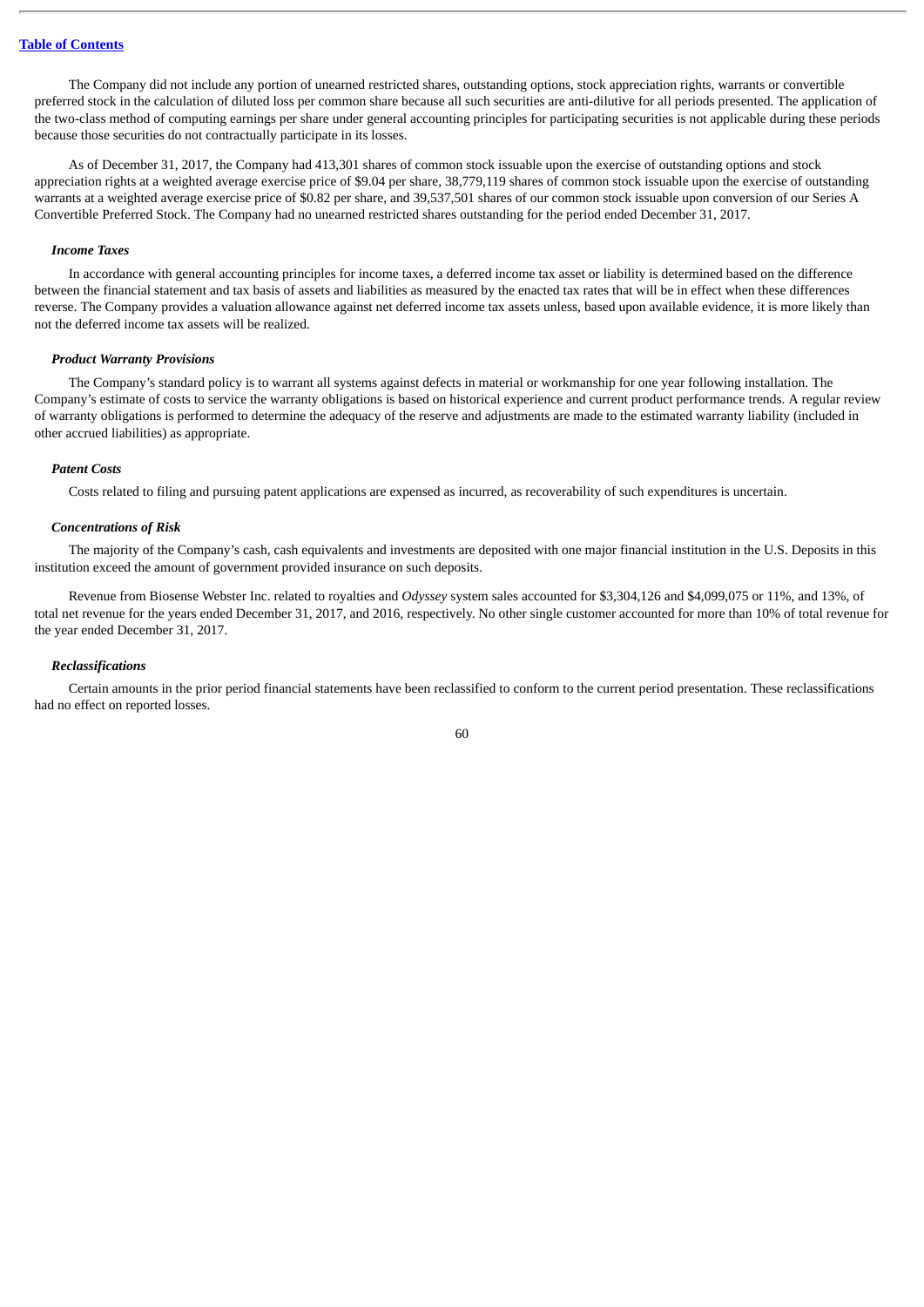# *Recently Issued Accounting Pronouncements*

In March 2016, the Financial Accounting Standards Board ("FASB") issued Accounting Standards Update ("ASU" or "Update") No. 2016-09, "Compensation—Stock Compensation (Topic 718): Improvements to Employee Share-Based Payment Accounting." This amendment is intended to simplify several aspects of the accounting for share-based payment transactions, including the income tax consequences, classification of awards as either equity or liabilities, forfeitures, and classification on the statement of cash flows. This update was effective for fiscal years beginning after December 15, 2016 (January 1, 2017 for the Company) and interim periods within those fiscal years, with earlier application permitted. The Company adopted this guidance in the first quarter of 2017. The adoption of ASU 2016-09 did not materially impact the Company's consolidated financial position, results of operations, equity, or cash flows.

In July 2015, the FASB issued ASU No. 2015-11, "Inventory (Topic 330): Simplifying the Measurement of Inventory" regarding the subsequent measurement of inventory as part of its Simplification Initiative. This standard was effective for public companies for fiscal years beginning after December 15, 2016 (January 1, 2017 for the Company), including interim periods within those fiscal years. This Update should be applied prospectively, and early application is permitted as of the beginning of an interim or annual reporting period. The Company adopted this accounting standard update in the first quarter of 2017. The adoption of ASU 2015-11 did not materially impact the company's results of operations, financial conditions, cash flows, or financial statement presentation.

In November 2015, the FASB issued Accounting Standards Update ("ASU" or "Update") No. 2015-17, "Income Taxes (Topic 740): To simplify the presentation of deferred income taxes." The amendments in this Update require that deferred tax liabilities and assets be classified as noncurrent in a classified statement of financial position. The amendments in this Update apply to all entities that present a classified statement of financial position. The current requirement that deferred tax liabilities and assets of a tax-paying component of an entity be offset and presented as a single amount is not affected by the amendments in this Update. This standard is effective for public companies for financial statements issued for annual periods beginning after December 15, 2016 (January 1, 2017 for the Company), and interim periods within those annual periods. We have adopted this accounting standard update and there was no impact to the results of operations or cash flows

In February 2016, the Financial Accounting Standards Board ("FASB") issued ASU 2016-02 - *Leases* (ASC 842), which sets out the principles for the recognition, measurement, presentation and disclosure of leases for both parties to a contract (i.e. lessees and lessors). The new standard requires lessees to apply a dual approach, classifying leases as either finance or operating leases based on the principle of whether or not the lease is effectively a financed purchase by the lessee. This classification will determine whether lease expense is recognized based on an effective interest method or on a straight line basis over the term of the lease, respectively. A lessee is also required to record a right-of-use asset and a lease liability for all leases with a term of greater than 12 months regardless of their classification. Leases with a term of 12 months or less will be accounted for similar to existing guidance for operating leases today. The new standard requires lessors to account for leases using an approach that is substantially equivalent to existing guidance for sales-type leases, direct financing leases and operating leases. ASC 842 supersedes the previous leases standard, ASC 840 *Leases.* The standard is effective for interim and annual periods beginning after December 31, 2018 (January 1, 2019 for the Company), with early adoption permitted. The Company is in the process of evaluating the impact of this accounting standard update.

In August 2014, the Financial Accounting Standards Board ("FASB") issued Accounting Standards Update ("ASU" or "Update") No. 2014-15, to communicate amendments to FASB Account Standards Codification Subtopic 205-40, "Disclosure of Uncertainties about an Entity's Ability to Continue as a Going Concern." The ASU requires management to evaluate relevant conditions, events and certain management plans that are known or reasonably knowable as of the evaluation date when determining whether substantial doubt about an entity's ability to continue as a going concern exists. Management will be required to make this evaluation for both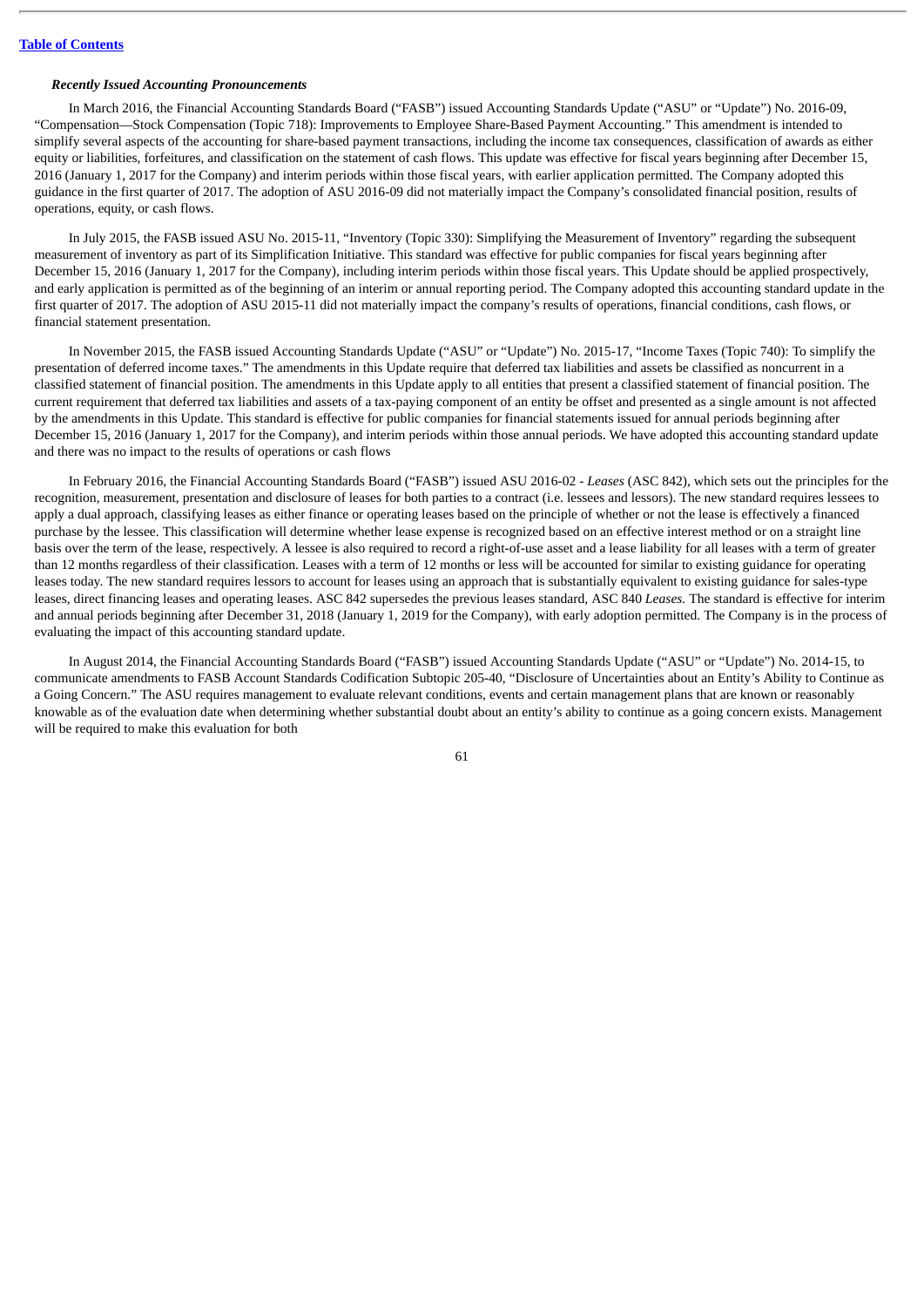annual and interim reporting periods. Management will have to make certain disclosures if it concludes that substantial doubt exists or when it plans to alleviate substantial doubt about the entity's ability to continue as a going concern. The standard is effective for annual periods ending after December 15, 2016 and for interim reporting periods starting in the first quarter of 2017 (December 31, 2016 for the Company). We have adopted this accounting standard update and provided the relevant disclosures in Note 1.

In May 2014, the FASB issued ASU No. 2014-09, "Revenue from Contracts with Customers," which converges the FASB's and the International Accounting Standards Board's current standards on revenue recognition. The standard provides companies with a single model to use in accounting for revenue arising from contracts with customers and supersedes current revenue guidance. The core principle of the ASU is that an entity should recognize revenue for the transfer of goods or services equal to the amount that it expects to be entitled to receive for those goods or services. ASU 2014-09 requires additional disclosure about the nature, amount, timing, and uncertainty of revenue and cash flows arising from customer contracts, including significant judgments and changes in judgments. The standard is effective for annual and interim periods beginning after December 15, 2017 (January 1, 2018 for the Company). Early adoption is not permitted. The standard permits companies to either apply the adoption to all periods presented, or apply the requirements in the year of adoption through a cumulative adjustment. The Company will adopt ASU 2014-09 during the first quarter of 2018 using the modified retrospective method. We are substantially complete with our evaluation of the impact of adopting ASU 2014-09 on our consolidated financial statements, and we do not expect significant changes in the timing or method of revenue recognition for any of our material revenue streams. In connection with adopting ASU 2014-09, we expect to record a cumulative-effect reduction to accumulated deficit of \$0.4 million on January 1, 2018. This adjustment primarily relates to the deferral of costs to obtain a contract that were previously expensed at the beginning of the contract period.

## **3. Inventory**

Inventory consists of the following:

|                          | December 31,<br>2017 | December 31.<br>2016 |
|--------------------------|----------------------|----------------------|
| Raw materials            | \$2,528,270          | \$2,397,430          |
| Work in process          | 4.836                | 341,125              |
| Finished goods           | 2,515,637            | 2,915,162            |
| Reserve for obsolescence | (3,901,772)          | (272, 614)           |
| Total inventory          | \$1,146,971          | \$5,381,103          |

In the fourth quarter of 2017, Stereotaxis recorded a non-cash inventory-related charge related to its *Niobe ES* product line.

# **4. Prepaid Expenses and Other Current Assets**

Prepaid expenses and other current assets consist of the following:

|                                                    | December 31,<br>2017 | December 31,<br>2016 |
|----------------------------------------------------|----------------------|----------------------|
| Prepaid expenses                                   | \$ 575,501           | \$ 575,886           |
| Deferred financing costs                           | 24.658               | 24,658               |
| <b>Deposits</b>                                    | 194,358              | 293,992              |
| Total prepaid expenses and other assets            | 794.517              | 894.536              |
| Less: Noncurrent prepaid expenses and other assets | (44, 432)            | (39, 241)            |
| Total current prepaid expenses and other assets    | 750,085              | 855,295              |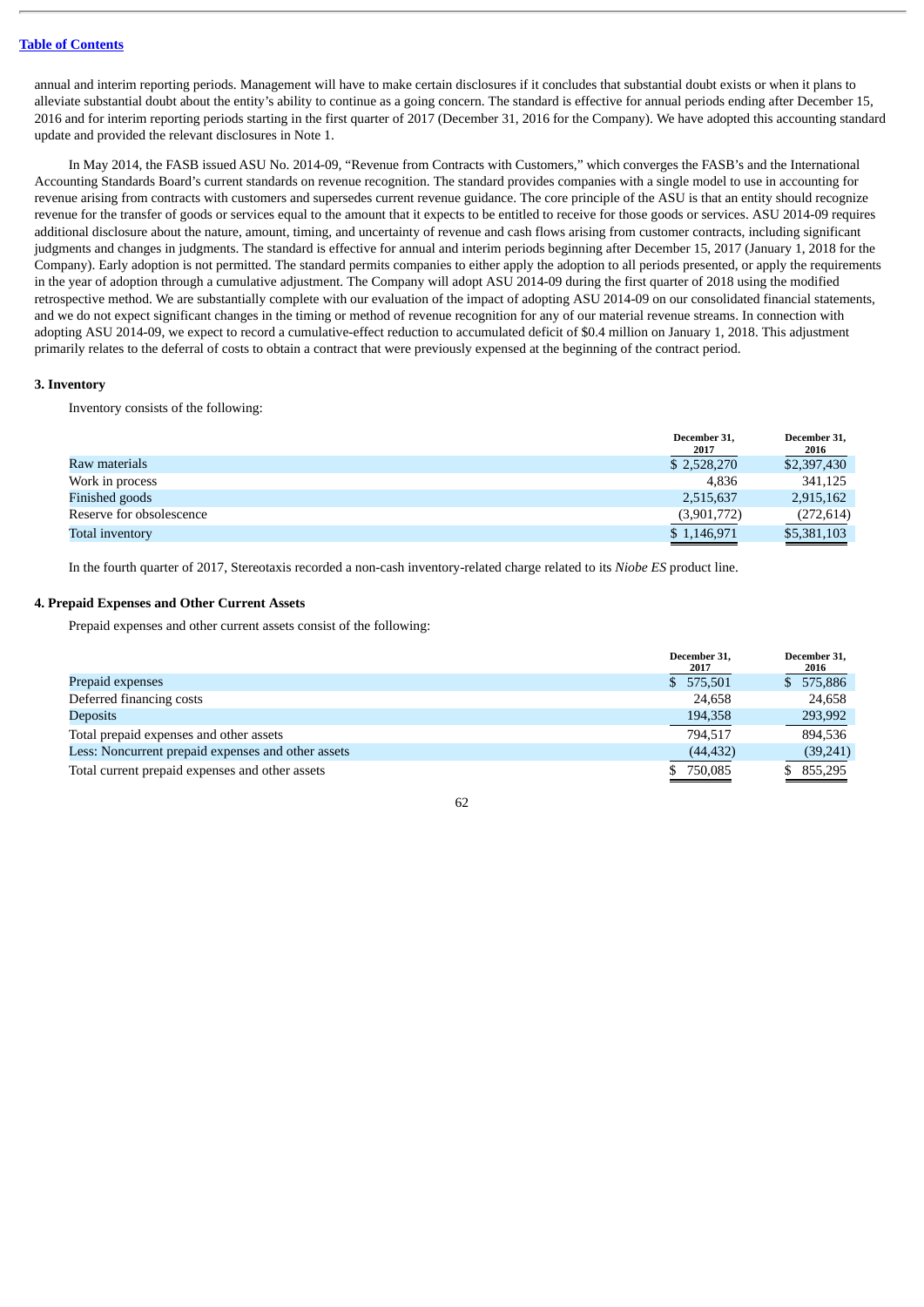# **5. Property and Equipment**

Property and equipment consist of the following:

|                                | December 31.<br>2017                                                                                                            | December 31,<br>2016 |
|--------------------------------|---------------------------------------------------------------------------------------------------------------------------------|----------------------|
| Equipment                      | \$7,295,698                                                                                                                     | 8,397,528<br>S.      |
| Equipment held for lease       |                                                                                                                                 | 303.412              |
| Leasehold improvements         | 2,592,339                                                                                                                       | 2,719,860            |
|                                | 9,888,037                                                                                                                       | 11.420.800           |
| Less: Accumulated depreciation | (9,295,349)                                                                                                                     | (10, 334, 556)       |
| Net property and equipment     | 592,688<br><u> 1989 - Johann Stoff, deutscher Stoff, der Stoff, deutscher Stoff, der Stoff, der Stoff, der Stoff, der Stoff</u> | 1,086,244<br>S.      |
|                                |                                                                                                                                 |                      |

# **6. Intangible Assets**

As of December 31, 2017 and 2016, the Company had total intangible assets of \$3,143,291 and \$3,221,069, respectively. Accumulated amortization at December 31, 2017 and 2016 was \$2,983,821 and \$2,784,500, respectively. Amortization expense for the years 2017 and 2016 was \$199,321 and \$199,320, respectively, as determined under the straight-line method. The estimated future amortization of intangible assets is \$65,988 in 2018, \$65,988 in 2019 and \$27,495 through May 2020. During the fourth quarter of 2017, the Company also recognized impairment charges of \$77,778 in research and development expense for certain intellectual property rights relating to the Company's *Niobe ES* system. The impairment is the result of an analysis that indicated it was probable the undiscounted future cash flows produced by the intellectual property would not exceed its book value during the remaining six months of its useful life.

# **7. Accrued Liabilities**

Accrued liabilities consist of the following:

|                                       | December 31.<br>2017 | December 31.<br>2016 |
|---------------------------------------|----------------------|----------------------|
| Accrued salaries, bonus, and benefits | \$1,641,491          | \$2,452,183          |
| Accrued rent                          | 441,417              | 965,412              |
| Accrued licenses and maintenance fees | 581.672              | 561,450              |
| Accrued warranties                    | 164,365              | 222,845              |
| Accrued taxes                         | 234,668              | 219,017              |
| Accrued professional services         | 367,072              | 180,450              |
| Other                                 | 299,931              | 210,216              |
| Total accrued liabilities             | 3,730,616            | 4,811,573            |
| Less: Long term accrued liabilities   | (535, 369)           | (320, 409)           |
| Total current accrued liabilities     | \$3,195,247          | \$4,491,164          |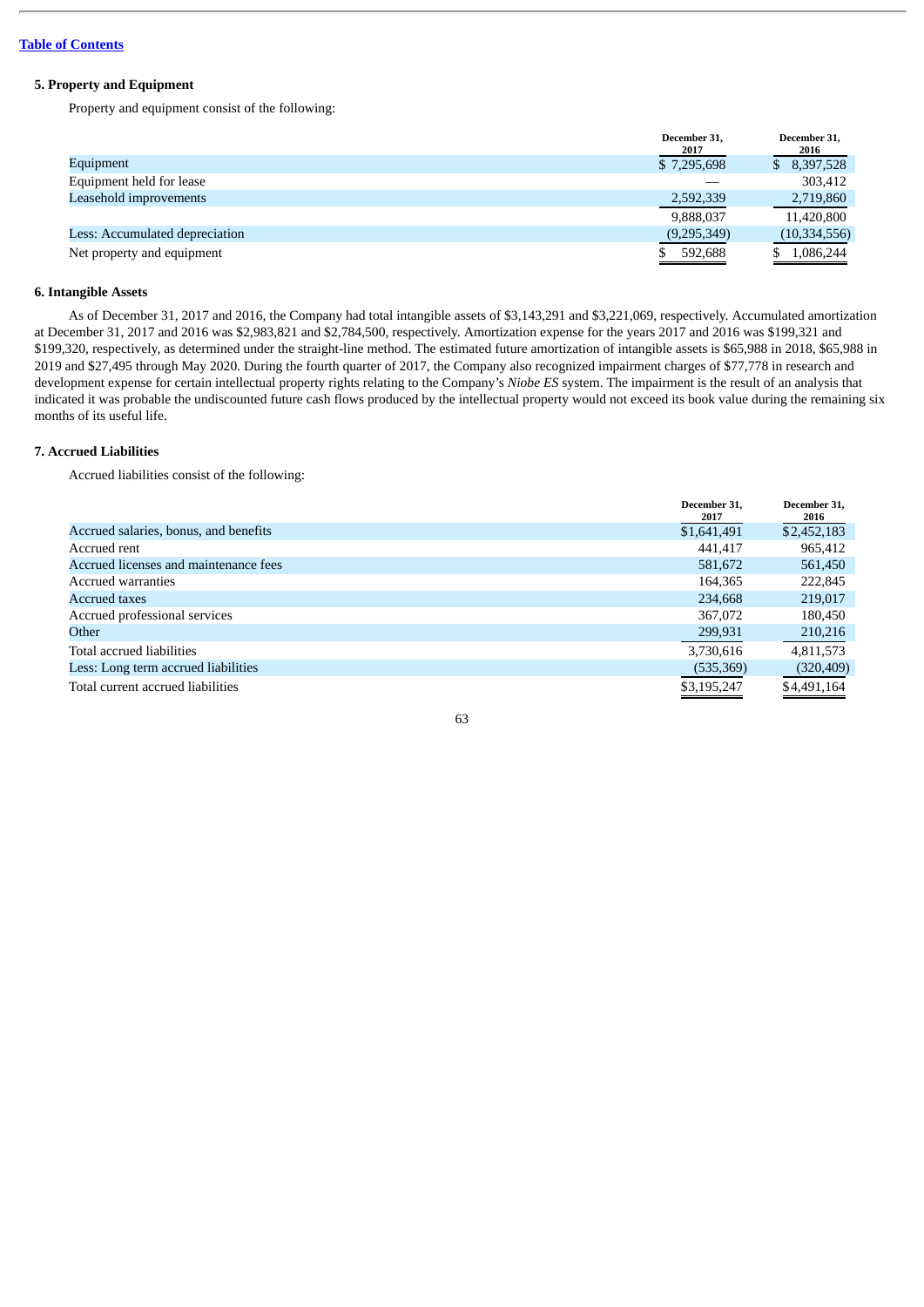# **8. Deferred Revenue**

Deferred revenue consists of the following:

|                                   | December 31,<br>2017 | December 31,<br>2016 |
|-----------------------------------|----------------------|----------------------|
| Product shipped, revenue deferred | \$941,724            | \$ 549,709           |
| Customer deposits                 |                      | 2,910,000            |
| Deferred service and license fees | 5,372,908            | 5,813,956            |
| Total deferred revenue            | 6,314,632            | 9,273,665            |
| Less: Long-term deferred revenue  | (611, 863)           | (522, 329)           |
| Total current deferred revenue    | \$5,702,769          | \$8,751,336          |
|                                   |                      |                      |

### **9. Long-Term Debt and Credit Facilities**

As of December 31, 2017 and 2016, there were no contractual principal maturities of debt.

The revolving line of credit is secured by substantially all of the Company's assets. The Company is required under the Credit Agreements to maintain its primary operating account and the majority of its cash and investment balances in accounts with the primary lender.

## *Revolving line of credit*

The Company has had a working capital line of credit with its primary lender, Silicon Valley Bank, since 2004. The revolving line of credit is secured by substantially all of the Company's assets. The maximum available under the line is \$5.0 million subject to the value of collateralized assets. The Company is required under the revolving line of credit to maintain its primary operating account and the majority of its cash and investment balances in accounts with its primary lender. The facility was amended on March 27, 2015, extending the maturity date to March 31, 2018. On May 10, 2016, the Company and the primary lender agreed to modify certain financial covenants, and on November 7, 2017 to adjust the maximum availability under the Company's revolving line of credit from \$10.0 million to \$5.0 million with a pro-rata reduction in related loan costs, as well as a reduction in the interest rate floor from 7.0% to 5.75%. The current agreement requires the Company to maintain a liquidity ratio greater than 1.50:1.00, excluding certain short term advances from the calculation, and a minimum tangible net worth of not less than (no worse than) negative \$24.0 million for the quarters ended June 30, 2016, September 30, 2016, December 31, 2016, March 31, 2017, June 30, 2017, and September 30, 2017; and not less than (no worse than) negative \$24.5 million for the quarters ended December 31, 2017 and March 31, 2018.

As of December 31, 2017, the Company had no outstanding debt under the revolving line of credit. Draws on the line of credit are made based on the borrowing capacity one week in arrears. As of December 31, 2017 the Company had a borrowing capacity of \$2.7 million based on the Company's collateralized assets. The Company's total liquidity as of December 31, 2017, was \$6.4 million, which included cash and cash equivalents of \$3.7 million. As of December 31, 2017, we were in compliance with all financial covenants of this agreement and we anticipate continued compliance throughout the remainder of 2018.

# *Healthcare Royalty Partners Debt*

In November 2011, the Company entered into a loan agreement with Healthcare Royalty Partners (formerly "Cowen Healthcare Royalty Partners II, L.P."). Under the agreement the Company borrowed from Healthcare Royalty Partners \$15 million. The Company was permitted to borrow up to an additional \$5 million in the aggregate based on the achievement by the Company of certain milestones related to *Niobe* system sales in 2012.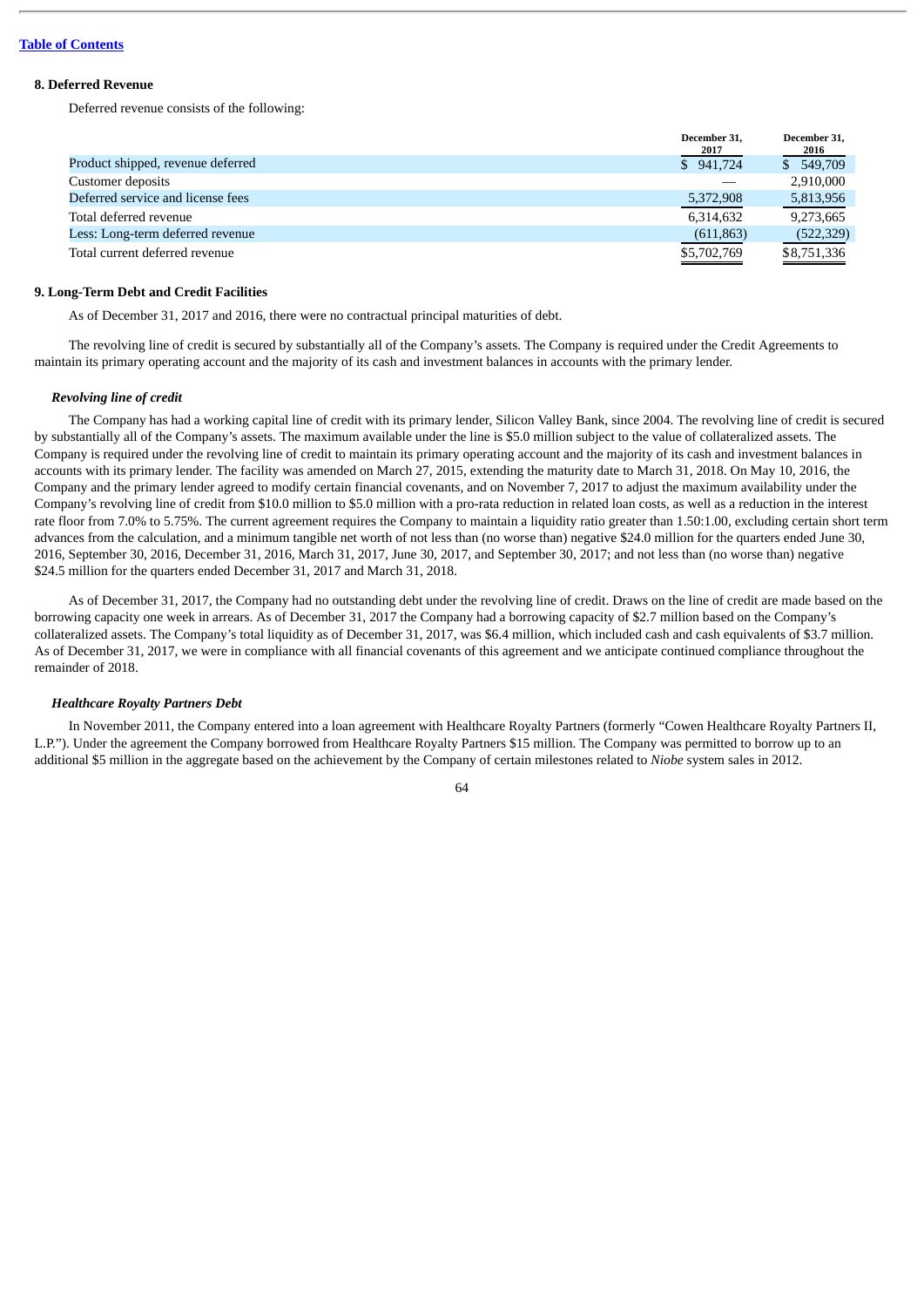On August 8, 2012, the Company borrowed an additional \$2.5 million based upon achievement of a milestone related to *Niobe* system sales for the nine months ended June 30, 2012. On January 31, 2013, the Company borrowed an additional \$2.5 million based upon achievement of a milestone related to *Niobe* system sales for the twelve months ended December 31, 2012. The loan was to be repaid through, and secured by, royalties payable to the Company under its Development, Alliance and Supply Agreement with Biosense Webster, Inc. The Biosense Agreement relates to the development and distribution of magnetically enabled catheters used with Stereotaxis' *Niobe* system in cardiac ablation procedures. Under the terms of the Agreement, Healthcare Royalty Partners was entitled to receive 100% of all royalties due to the Company under the Biosense Agreement until the loan was repaid. The loan was a full recourse loan, scheduled to mature on December 31, 2018, and bore interest at an annual rate of 16% payable quarterly with royalties received under the Biosense Agreement. If the payments received by the Company under the Biosense Agreement were insufficient to pay all amounts of interest due on the loan, then such deficiency would have increased the outstanding principal amount on the loan. The loan was also secured by certain assets and intellectual property of the Company. The agreement also contained customary affirmative and negative covenants. The use of payments due to the Company under the Biosense Agreement was approved by our primary lender

In September 2016, the Company extinguished the remainder of the debt of \$18.1 million, net of deferred financing costs of approximately \$0.3 million, as well as accrued interest of \$0.5 million for \$13.0 million based upon an agreement entered into with Healthcare Royalty Partners. Following the repayment of the loan obligation, the royalties under the Biosense Agreement are now paid to the Company. As a result of the debt extinguishment, the Company recognized a net gain of \$5.6 million in 2016.

## **10. Lease Obligations**

The Company leases its facilities under operating leases. For the years ended December 31, 2017 and 2016 rent expense was \$588,197 and \$1,187,989, respectively. The rent expense for the years ended December 31, 2017 and 2016 is net of sublease income of \$812,660 and \$91,579, respectively.

In January 2006, the Company moved its primary operations into its current facilities. The facility is subject to a lease which expires in December 31, 2018. Under the terms of the lease, the Company has an option to renew for up to three additional years. The lease contains an escalating rent provision which the Company has straight-lined over the term of the lease.

In the third quarter of 2013, the Company modified the existing lease agreement to terminate approximately 13,000 square feet of unimproved space. The costs associated with the termination were \$515,138, and were accrued as a rent liability as of September 30, 2013. As of December 31, 2017, the remaining accrued costs associated with the termination were \$95,455.

Between the fourth quarter of 2015 and July, 2016, the Company sublet 3,152 square feet of the first floor office space.

In August 2016, the Company entered into an agreement to sublease approximately 11,000 square feet of office space immediately and an additional 16,000 square feet of office space beginning in January of 2017, with the term of the sublease ending on December 31, 2018. As of December 31, 2017, the remaining accrued costs associated with the termination were \$26,202.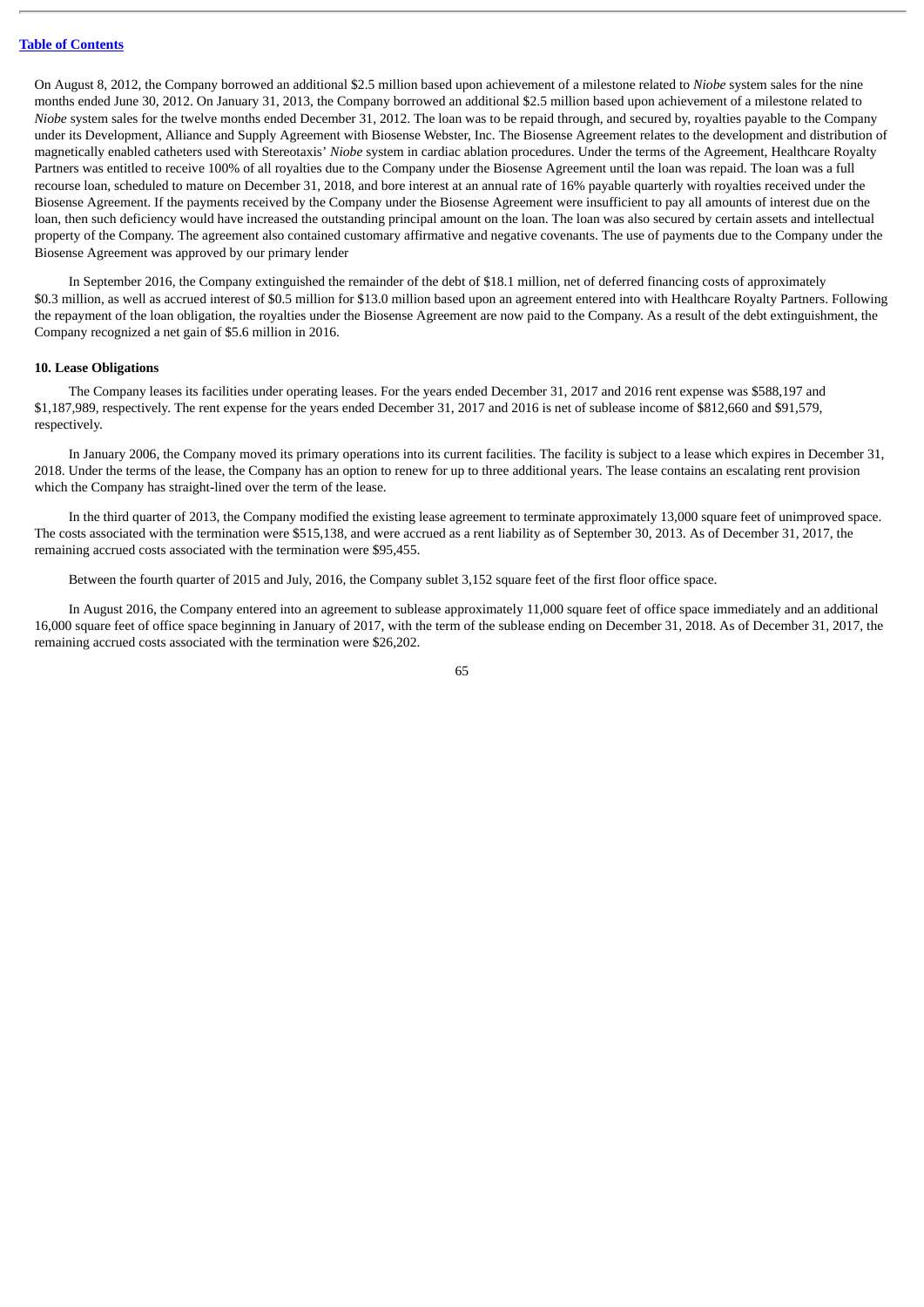## **Table of [Contents](#page-1-0)**

The future minimum lease payments under non-cancelable leases as of December 31, 2017 are as follows (excluding sublease income):

|                                             | <b>Operating</b><br>Lease |
|---------------------------------------------|---------------------------|
|                                             | <b>Payments</b>           |
| $\frac{\text{Year}}{2018}$                  | \$2,067,392               |
| 2019                                        | 11,497                    |
| 2020                                        | 8,622                     |
| Total minimum lease payments                | 2,087,511                 |
| Less amounts representing sublease receipts | (764, 917)                |
|                                             | \$1,322,594               |

# **11. Convertible Preferred Stock and Stockholders' Equity**

The holders of common stock are entitled one vote for each share held and to receive dividends whenever funds are legally available and when declared by the Board of Directors subject to the prior rights of holders of all classes of stock having priority rights as dividends and the conditions of the Revolving Credit Agreement. No dividends have been declared or paid as of December 31, 2017.

#### *Convertible Preferred Stock and Warrants*

On September 26, 2016, the Company entered into a Securities Purchase Agreement with certain institutional and other accredited investors whereby it agreed to sell, for an aggregate purchase price of \$24.0 million, (i) an aggregate of 24,000 shares of Series A Convertible Preferred Stock, par value \$0.001 with a stated value of \$1,000 per share which are convertible into shares of the Company's common stock and (ii) warrants to purchase an aggregate of 36,923,078 shares of common stock. The transaction closed on September 29, 2016.

The Company received net proceeds from the sale of the convertible preferred stock and warrants of \$23.0 million, after offering expenses. The Company used \$13.0 million of the funds to satisfy in full all amounts outstanding under the Loan Agreement with Healthcare Royalty Partners, as noted above, and the remaining proceeds were used for general corporate purposes.

The designations, preferences, powers and rights of the convertible preferred shares are set forth in a Certificate of Designations, Preferences and Rights of Series A Convertible Preferred Stock ("Certificate of Designations") filed with the Delaware Secretary of State. The convertible preferred shares are entitled to vote on an as-converted basis with the common stock, subject to specified beneficial ownership issuance limitations. The convertible preferred shares bear dividends at a rate of six percent (6%) per annum, which are cumulative and accrue daily from the date of issuance on the \$1,000 stated value. Such dividends will not be paid in cash except in connection with any liquidation, dissolution or winding up of the Company or any redemption of the convertible preferred shares. Instead the value of the accrued dividends is added to the liquidation preference of the convertible preferred shares and will increase the number of shares of common stock issuable upon conversion. Each convertible preferred share is convertible at the option of the holder from and after the date of issuance with no expiration date, at an initial conversion price of \$0.65 per share, subject to adjustment in the event of stock splits, dividends, mergers, sales of all or substantially all of our assets or similar transactions, subject to specified beneficial ownership issuance limitations. Each holder of convertible preferred shares has the right to require us to redeem such holder's convertible preferred shares upon the occurrence of specified events, which include certain business combinations, the sale of all or substantially all of the Company's assets or the sale of more than 50% of the outstanding shares of the Company's common stock. In addition, the Company has the right to redeem the convertible preferred shares in the event of a change of control as defined in the Certificate of Designations.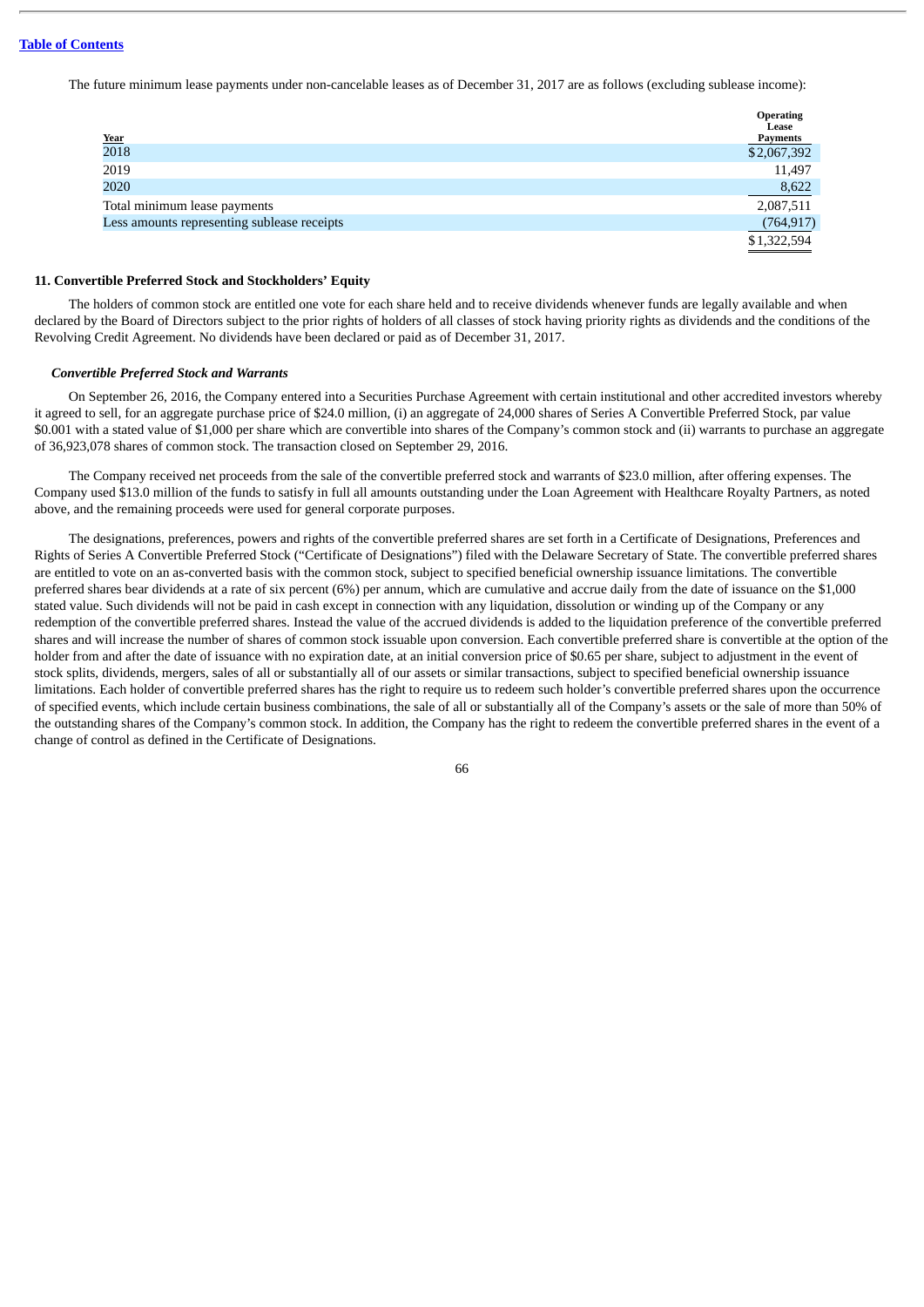The convertible preferred shares rank senior to our common stock as to distributions and payments upon the liquidation, dissolution and winding up of the Company. No such distributions or payments upon the liquidation, dissolution and winding up of the Company may be made to the holders of common stock unless and until the holders of convertible preferred shares have received the stated value of \$1,000 per share plus any accrued and unpaid dividends. Until all convertible preferred shares have been converted or redeemed, no dividends may be paid on the common stock without the express written consent of the holders of a majority of the outstanding convertible preferred shares. In the event that dividends or other distributions of assets are made or paid by the Company to the holders of the common stock, the holders of convertible preferred shares are entitled to participate in such dividend or distribution on an as-converted basis.

On the date of the issuance, the fair value of the convertible preferred stock was greater than the allocated proceeds received for the Series A convertible preferred stock. As such, the Company accounted for the beneficial conversion feature under ASC 470-20, Debt with Conversion feature under ASC 470-20, Debt with Conversion and Other Options. The Company recorded a deemed dividend charge of \$6.1 million for the accretion of a discount on the Series A convertible preferred stock. The deemed dividend was a non-cash transaction and is reflected below net loss to arrive at net loss available to common stockholders. Since the convertible preferred shares are subject to conditions for redemption that are outside the Company's control, the convertible preferred shares are presently reported in the mezzanine section of the balance sheet.

The warrants issued in conjunction with the convertible preferred stock have an exercise price equal to \$0.70 per share subject to adjustments as provided under the terms of the warrants. The warrants are exercisable through September 29, 2021, subject to specified beneficial ownership issuance limitations. The warrants may be exercised by any holder on a cashless basis if, at any time after the date that is 180 days after the closing, the registration statement required by the Registration Rights Agreement described below is not effective and available for resale of all of the shares of common stock issuable upon exercise of such holder's warrants. Due to the fact that the warrants were puttable upon the occurrence of certain events outside of the Company's control prior to being amended in February 2018, the warrants qualified as liabilities under ASC 480-10 as of December 31, 2017. The calculated fair value of the warrants was classified as a liability and was periodically re-measured with any changes in value recognized in "Other income (expense)" in the Statements of Operations. See Note 12 for additional details.

On December 2, 2016, 100 shares of convertible preferred stock plus accumulated dividends were converted into 155,439 common shares.

On February 28, 2018, the Company entered into a Consent and Amendment with the holders of a majority of the shares of common stock issuable upon exercise of the outstanding warrants (the "SPA Warrants") issued pursuant to the Stock Purchase Agreement dated September 26, 2016. The Consent and Amendment amended and restated the SPA Warrants providing for a reduction in the exercise price of the SPA Warrants from \$0.70 per share to \$0.28 per share for a period between March 1, 2018 and March 5, 2018 to encourage early exercise. Among other changes, the Consent and Amendment modified the beneficial ownership limitation related to the warrants and eliminated the right of holders to require the Company to redeem their SPA Warrants in exchange for cash in certain circumstances which required liability accounting for the warrants on the balance sheet. During the restricted exercise period, Stereotaxis received exercise notices for 35,791,927 warrants. Refer to Note 20 for discussion of subsequent events.

# *Listing Transfer to OTCQX Best Market ®*

On August 2, 2016, the Company received a determination letter from the Nasdaq Hearings Panel (the "Panel") notifying the Company that its common stock would be delisted from The Nasdaq Capital Market ("Nasdaq") and that suspension of trading in the shares would be effective at the open of business on August 4, 2016. The delisting was completed by the filing of a Form 25 Notification of Delisting with the Securities Exchange Commission on November 10, 2016. The Panel made the determination to delist the Company's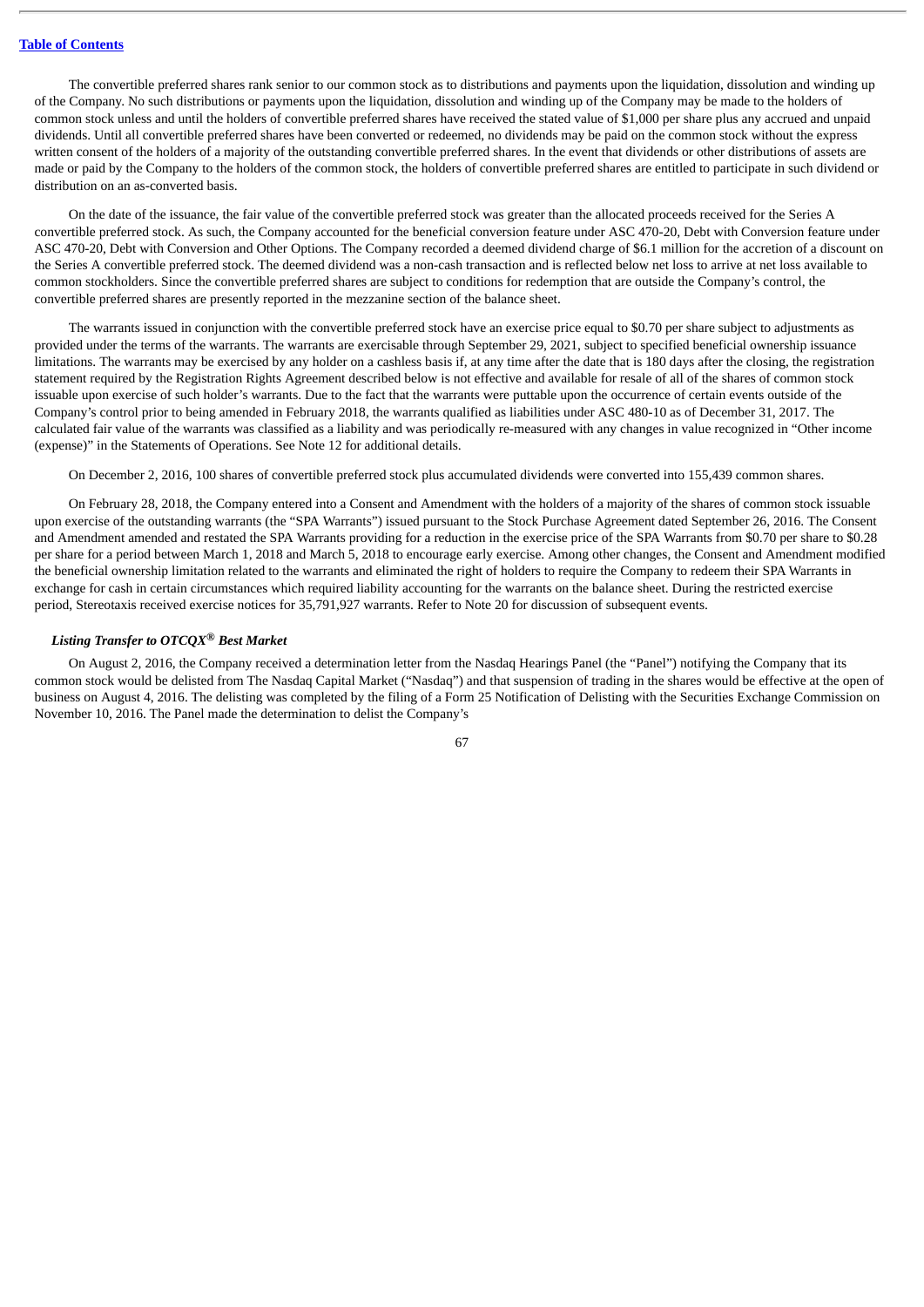common stock because the Company did not demonstrate compliance with the minimum \$35 million market value of listed securities requirement for a period of ten consecutive trading days by August 1, 2016, as required by a decision previously issued by the Panel on May 2, 2016. The Company's shares of common stock commenced trading on the OTCQX® Best Market on August 4, 2016 under the Company's current ticker symbol of "STXS."

# *Controlled Equity Offering*

The Company entered into a Controlled Equity Offering<sup>SM</sup> sales agreement (the "Sales Agreement") in May 2014, as amended on March 26, 2015, with Cantor Fitzgerald & Co. ("Cantor"), as agent and/or principal, pursuant to which the Company could issue and sell, from time to time, shares of its common stock having an aggregate gross sales price of up to \$18.0 million. The Company paid Cantor a commission of 3.0% of the gross proceeds from any common stock sold through the Sales Agreement.

There were no proceeds from the Controlled Equity Offering during the twelve months ended December 31, 2016. The Sales Agreement expired in November 2016 upon the expiration of our Registration Statement on Form S-3.

The Company has reserved shares of common stock for conversion of convertible preferred stock, exercise of warrants, and the issuance of options granted under the Company's stock option plan and its stock purchase plan as follows:

|                                             | December 31.<br>2017 | December 31.<br>2016 |
|---------------------------------------------|----------------------|----------------------|
| Warrants                                    | 38,779,119           | 38,963,443           |
| Series A Convertible Preferred Stock Series | 47.844.562           | 47.844.562           |
| Stock award plans                           | 5,573,046            | 1,524,996            |
| Employee Stock Purchase Plan                | 125.618              | 192.290              |
|                                             | 92,322,345           | 88,525,291           |

Refer to Note 20 for discussion of subsequent events.

### *Stock Award Plans*

The Company has various stock plans that permit the Company to provide incentives to employees and directors of the Company in the form of equity compensation. In August 2012, the Board of Directors adopted a stock incentive plan (the 2012 Stock Incentive Plan) which was subsequently approved by the Company's stockholders. This plan replaces the 2002 Stock Incentive Plan which expired on March 25, 2012.

The 2012 Stock Incentive Plan allows for the grant of incentive stock options, non-qualified stock options, stock appreciation rights, restricted shares and restricted share units to employees, directors, and consultants. Options granted under the 2012 Stock Incentive Plan expire no later than ten years from the date of grant. The exercise price of each incentive stock option shall not be less than 100% of the fair value of the stock subject to the option on the date the option is granted. The vesting provisions of individual options may vary, but incentive stock options generally vest 25% on the first anniversary of each grant and 1/48 per month over the next three years. Stock appreciation rights are rights to acquire a calculated number of shares of the Company's common stock upon exercise of the rights. The number of shares to be issued is calculated as the difference between the exercise price of the right and the aggregate market value of the underlying shares on the exercise date divided by the market value as of the exercise date. Stock appreciation rights granted under the 2012 Stock Incentive Plan generally vest 25% on the first anniversary of such grant and 1/48 per month over the next three years and expire no later than ten years from the date of grant. The Company generally issues new shares upon the exercise of stock options and stock appreciation rights.

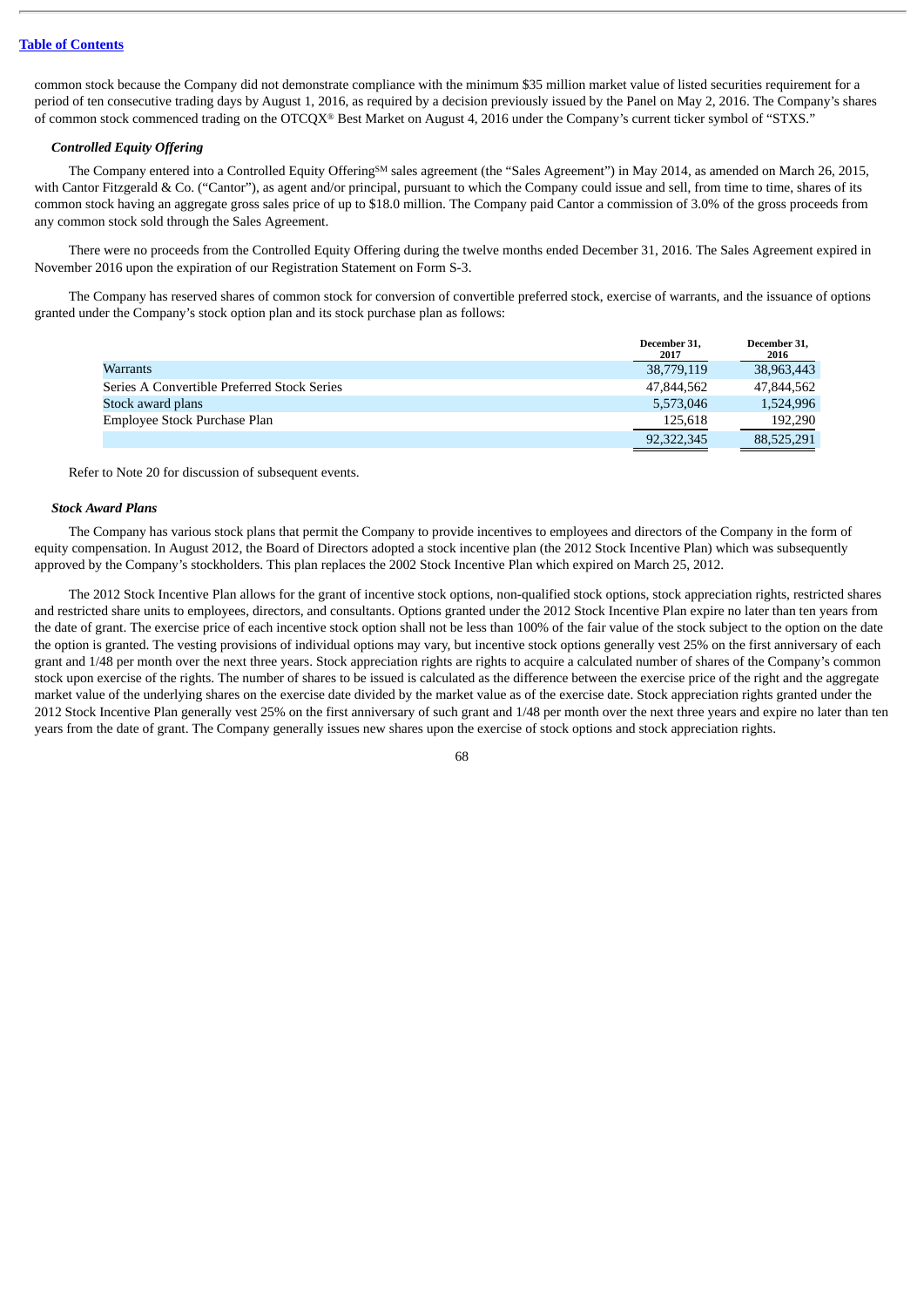Restricted share grants are either time-based or performance-based. Time-based restricted shares generally cliff vest three years after grant. Performance-based restricted shares vest upon the achievement of performance objectives which are determined by the Company's Board of Directors.

Restricted stock unit grants are time-based and generally vest over a period of four years. Options granted to non-employee directors expire no later than ten years from the date of grant. The exercise price of options to non-employee directors shall not be less than 100% of the fair value of the stock subject to the option on the date the option is granted. Initial grants of equity awards to new directors generally vest over a two year period. Annual grants to directors generally vest between one and five years following grant.

A summary of the option and stock appreciation rights activity for the year ended December 31, 2017 is as follows:

|                                | Number of<br><b>Options/SARs</b> | Range of<br><b>Exercise Price</b> | Weighted<br><b>Average Exercise</b><br>Price per Share |
|--------------------------------|----------------------------------|-----------------------------------|--------------------------------------------------------|
| Outstanding, December 31, 2016 | 671.887                          | $$1.45 - $116.40$                 | 8.77                                                   |
| Granted                        | 10.000                           | 0.62                              | 0.62                                                   |
| Exercised                      |                                  |                                   |                                                        |
| Forfeited                      | (268, 586)                       | $$2.15 - $116.40$                 | 8.06                                                   |
| Outstanding, December 31, 2017 | 413,301                          | $$0.62 - $54.90$                  | 9.04                                                   |

As of December 31, 2017, the weighted average remaining contractual life of the options and stock appreciation rights outstanding was 6.07 years. Of the 413,301 options and stock appreciation rights that were outstanding as of December 31, 2017, 339,002 were vested and exercisable with a weighted average exercise price of \$10.56 per share and a weighted average remaining term of 5.8 years.

A summary of the options and stock appreciation rights outstanding by range of exercise price is as follows:

|                                 |                               |                                          |     | <b>Year Ended December 31, 2017</b>          |                                                         |    |                                                                                   |  |
|---------------------------------|-------------------------------|------------------------------------------|-----|----------------------------------------------|---------------------------------------------------------|----|-----------------------------------------------------------------------------------|--|
| <b>Range of Exercise Prices</b> | <b>Options</b><br>Outstanding | Weighted<br>Average<br>Remaining<br>Life |     | Weighted<br>Average<br><b>Exercise Price</b> | Number of<br><b>Options</b><br>Currently<br>Exercisable |    | Weighted<br>Average<br><b>Exercise</b><br><b>Price Per</b><br><b>Vested Share</b> |  |
| $$0.00 - $2.00$                 | 63,500                        | 7.43 years                               | \$. | 1.66                                         | 38,362                                                  | S. | 1.86                                                                              |  |
| $$2.01 - $4.00$                 | 154,001                       | 7.11 years                               | \$  | 2.15                                         | 111,974                                                 | \$ | 2.15                                                                              |  |
| $$4.01 - $10.00$                | 126,055                       | 6.24 years                               | \$  | 4.04                                         | 118,921                                                 | \$ | 4.04                                                                              |  |
| $$30.01 - $40.00$               | 45,245                        | 2.99 years                               | \$  | 34.89                                        | 45,245                                                  | \$ | 34.89                                                                             |  |
| \$40.01 - \$50.00               | 12,250                        | 1.44 years                               | \$  | 43.90                                        | 12,250                                                  | \$ | 43.90                                                                             |  |
| $$50.01 - $60.00$               | 12,250                        | $0.41$ years                             |     | 54.90                                        | 12,250                                                  |    | 54.90                                                                             |  |
|                                 | 413,301                       | 6.07 years                               |     | 9.04                                         | 339,002                                                 |    | 10.56                                                                             |  |

The intrinsic value of options and stock appreciation rights is calculated as the difference between the exercise price of the underlying awards and the quoted price of the Company's common stock for the options and stock appreciation rights that were in-the-money at December 31, 2017. The intrinsic value of the options and stock appreciation rights outstanding at December 31, 2017 was approximately \$1,800 based on a closing share price of \$0.80 on December 31, 2017. There were no fully vested options or stock appreciation rights outstanding at December 31, 2017 with an exercise price less than the closing stock price on December 31, 2017. No options or stock appreciation rights were exercised under the Company's stock option plans during the years ended December 31, 2016 or 2017 and the Company realized no proceeds during these periods. The weighted average grant date fair value of options and stock appreciation rights granted during the year ended December 31, 2017 was \$0.62 per share.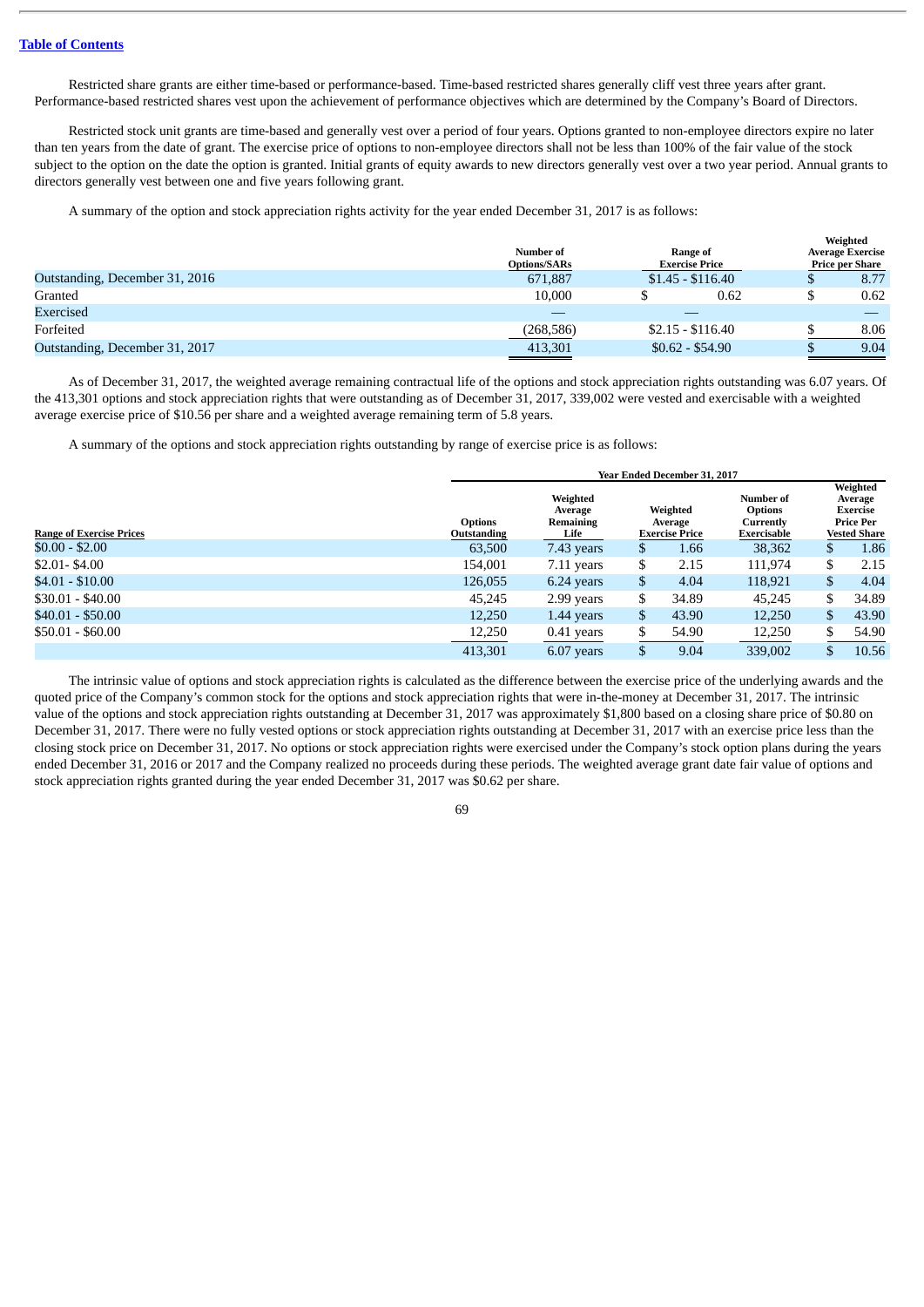A summary of the restricted stock unit activity for the year ended December 31, 2017 is as follows:

|                                | Number of<br><b>Restricted</b><br><b>Stock Units</b> |   | <b>Weighted Average</b><br><b>Grant Date Fair</b><br>Value per Unit |  |  |
|--------------------------------|------------------------------------------------------|---|---------------------------------------------------------------------|--|--|
| Outstanding, December 31, 2016 | 1,167,099                                            |   | 1.48 <sub>1</sub>                                                   |  |  |
| Granted                        | 274.736                                              |   | 0.61                                                                |  |  |
| Vested                         | (675, 472)                                           | Φ | 1.51                                                                |  |  |
| Forfeited                      | (86,000)                                             |   | 1.43                                                                |  |  |
| Outstanding, December 31, 2017 | 680,363                                              |   | 1.11                                                                |  |  |

The intrinsic value of restricted stock units outstanding at December 31, 2017 was \$0.5 million based on a closing share price of \$0.80 as of December 31, 2017. During the year ended December 31, 2017, the aggregate intrinsic value of restricted stock units vested was \$0.4 million determined at the date of vesting.

As of December 31, 2017, the total compensation cost related to options, stock appreciation rights and non-vested stock granted to employees under the Company's stock award plans but not yet recognized was approximately \$0.5 million. This cost will be amortized over a period of up to four years over the underlying estimated service periods and will be adjusted for subsequent changes in actual forfeitures and anticipated vesting periods.

## *2009 Employee Stock Purchase Plan*

In 2009, the Company adopted its 2009 Employee Stock Purchase Plan ("ESPP"). In June 2014, our shareholders approved an amendment of the ESPP to increase the number of shares authorized for issuance under the ESPP by 250,000 shares. Eligible employees have the opportunity to participate in a new purchase period every 3 months. Under the terms of the plan, employees can purchase up to 15% of their compensation of the Company's common stock, subject to an annual maximum of \$25,000, at 95% of the fair market value of the stock at the end of the purchase period, subject to certain plan limitations. As of December 31, 2017, there were 125,618 remaining shares available for issuance under the Employee Stock Purchase Plan.

### **12. Fair Value Measurements**

The Company measures certain financial assets and liabilities at fair value on a recurring basis, including cash equivalents and warrants. General accounting principles for fair value measurement established a fair value hierarchy that prioritizes the inputs to valuation techniques used to measure fair value. The hierarchy gives the highest priority to unadjusted quoted prices in active markets for identical assets and liabilities ("Level 1") and the lowest priority to unobservable inputs ("Level 3"). The three levels of the fair value hierarchy are described below:

| Level 1: | Values are based on unadjusted quoted prices in active markets that are accessible at the measurement date for identical,<br>unrestricted assets or liabilities.                                                                                                                    |
|----------|-------------------------------------------------------------------------------------------------------------------------------------------------------------------------------------------------------------------------------------------------------------------------------------|
| Level 2: | Values are based on quoted prices for similar instruments in active markets, quoted prices for identical or similar instruments in<br>markets that are not active, or other model-based valuation techniques for which all significant assumptions are observable in the<br>market. |
| Level 3: | Values are generated from model-based techniques that use significant assumptions not observable in the market.                                                                                                                                                                     |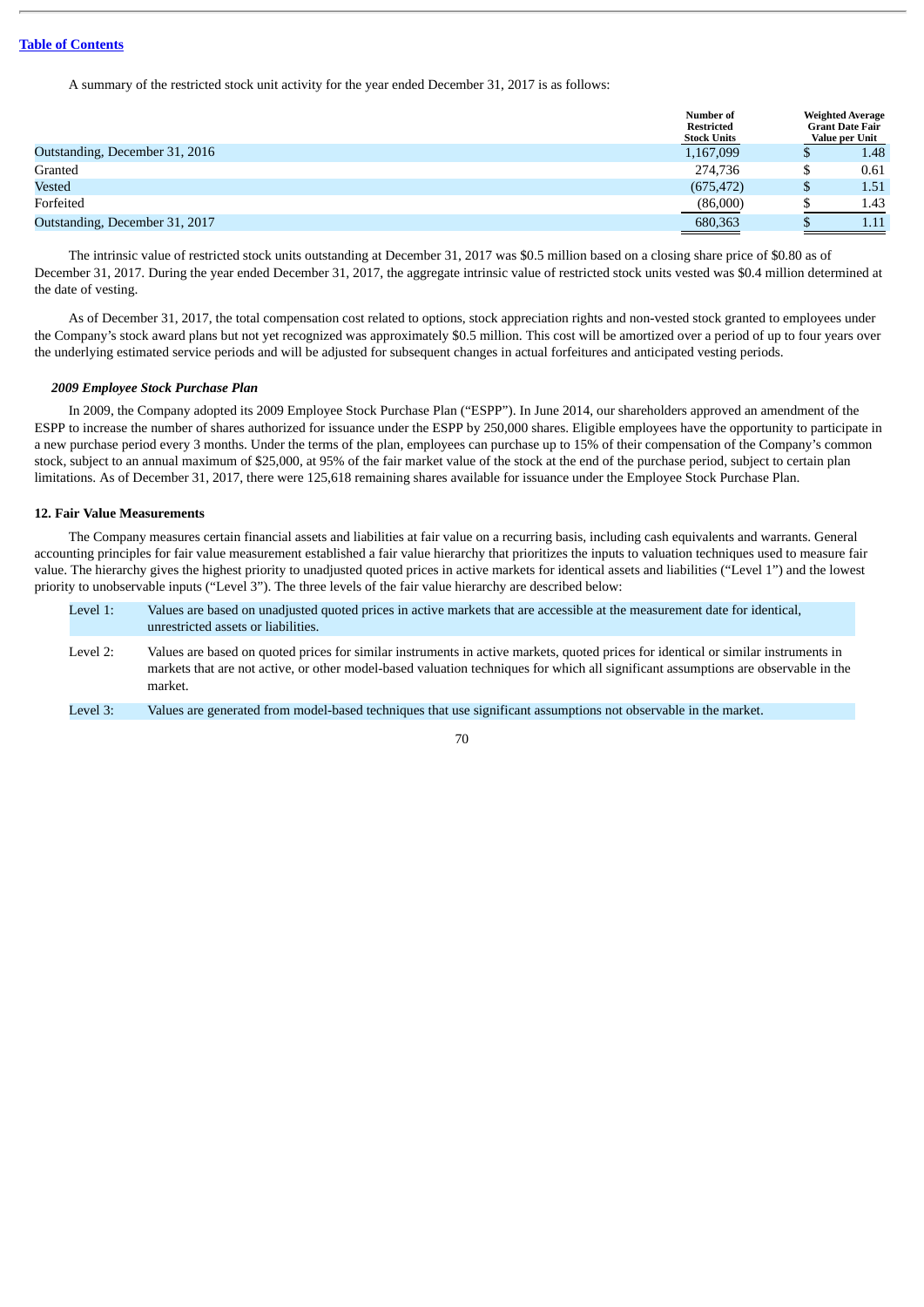The following table sets forth the Company's assets and liabilities measured at fair value on a recurring basis by level within the fair value hierarchy. As required by the Fair Value Measurements and Disclosures topic of the Accounting Standards Codification, assets and liabilities are classified in their entirety based on the lowest level of input that is significant to the fair value measurement.

|                                          |              | <b>Fair Value Measurement Using</b>                                                                  |                                                                  |                                                           |
|------------------------------------------|--------------|------------------------------------------------------------------------------------------------------|------------------------------------------------------------------|-----------------------------------------------------------|
|                                          | <b>Total</b> | <b>Quoted Prices in</b><br><b>Active Markets</b><br>for Identical<br><b>Instruments</b><br>(Level 1) | Significant<br>Other<br><b>Observable</b><br>Inputs<br>(Level 2) | Significant<br><b>Unobservable</b><br>Inputs<br>(Level 3) |
| <b>Liabilities at December 31, 2017:</b> |              |                                                                                                      |                                                                  |                                                           |
| Warrants issued May 2012                 | \$           | \$                                                                                                   |                                                                  | \$                                                        |
| Warrants issued August 2013              | 5.746        |                                                                                                      |                                                                  | 5.746                                                     |
| Warrants issued September 2016           | 19,569,231   |                                                                                                      |                                                                  | 19,569,231                                                |
| Total liabilities at fair value:         | \$19,574,977 |                                                                                                      |                                                                  | \$19,574,977                                              |
| <b>Liabilities at December 31, 2016:</b> |              |                                                                                                      |                                                                  |                                                           |
| Warrants issued May 2012                 | 66.081       | \$                                                                                                   |                                                                  | $\mathbb{S}$<br>66,081                                    |
| Warrants issued August 2013              | 151.695      |                                                                                                      |                                                                  | 151,695                                                   |
| Warrants issued September 2016           | 19,569,231   |                                                                                                      |                                                                  | 19,569,231                                                |
| Total liabilities at fair value:         | \$19,787,007 |                                                                                                      |                                                                  | \$19,787,007                                              |

### *Level 1*

The Company does not have any financial assets or liabilities classified as Level 1.

#### *Level 2*

The Company does not have any financial assets or liabilities classified as Level 2.

### *Level 3*

In conjunction with the Company's May 2012, August 2013 and September 2016 financing transactions, the Company issued warrants to purchase shares of the Company's common stock. Due to the provisions included in the warrant agreements at the time of issuance, the warrants did not meet the exemptions for equity classification and as such, the Company accounts for these warrants as derivative instruments. The calculated fair value of the warrants is classified as a liability and is periodically re-measured with any changes in value recognized in "Other income (expense)" in the Statements of Operations.

The remaining warrants from the May 2012 transaction (PIPE Warrants) expire in May 2018 and were valued using an option pricing model as of December 31, 2016 using the following assumptions: 1) volatility of 121.12%; 2) risk-free interest rate of 1.20%; and 3) a closing stock price of \$0.65.

The PIPE warrants were revalued using an option pricing model as of December 31, 2017 using the following assumptions: 1) volatility of 68.47%; 2) risk-free interest rate of 1.76%; and 3) a closing stock price of \$0.80.

The remaining warrants from the August 2013 transaction (Exchange warrants) expire in November 2018 and were valued using an option pricing model as of December 31, 2016 using the following assumptions: 1) volatility of 110.32%; 2) risk-free interest rate of 1.20%; and 3) a closing stock price of \$0.65.

The Exchange warrants were revalued using an option pricing model as of December 31, 2017 using the following assumptions: 1) volatility of 70.56%; 2) risk-free interest rate of 1.76%; and 3) a closing stock price of \$0.80.

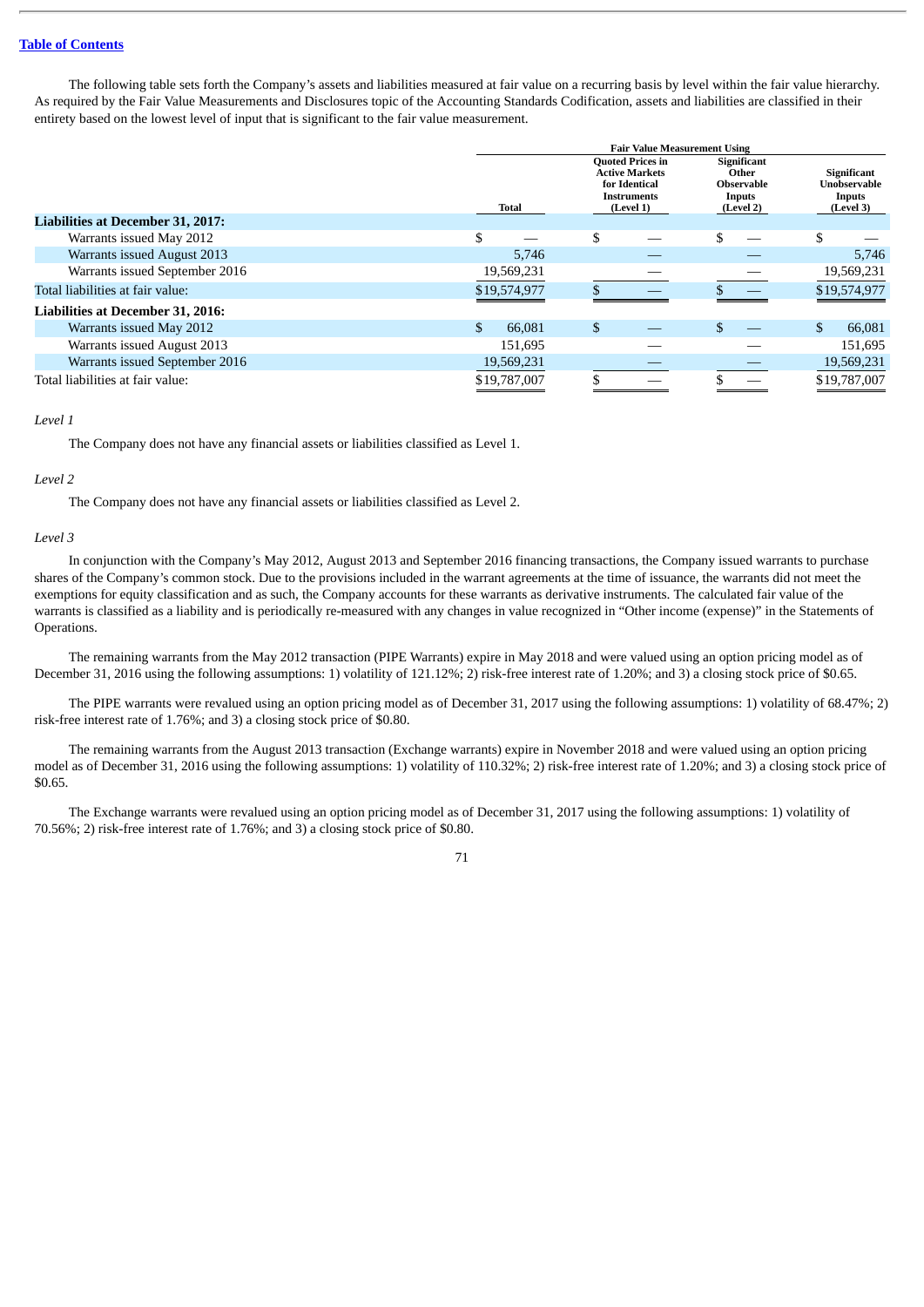The remaining warrants from the September 2016 warrants expire in September 2021 and were valued using an option pricing model as of December 31, 2016 using the following assumptions: 1) volatility of 121.31%; 2) risk-free interest rate of 1.93%; and 3) a closing stock price of \$0.65.

The September 2016 warrants were revalued using an option pricing model as of December 31, 2017 using the following assumptions: 1) volatility of 91.38%; 2) risk-free interest rate of 2.20%; and 3) a closing stock price of \$0.80.

The significant unobservable input used in the fair value measurement of the Company's warrants is volatility. Significant increases (decreases) in the volatility in isolation would result in a significantly higher (lower) liability fair value measurement.

The following table sets forth a summary of changes in the fair value of the Company's Level 3 financial liabilities for the year ended December 31, 2017:

|                                | <b>Warrants</b><br>issued May<br>2012 | <b>Warrants</b><br>issued August<br>2013 | <b>Warrants</b><br>issued September<br>2016 | <b>Total</b><br>Liabilities |
|--------------------------------|---------------------------------------|------------------------------------------|---------------------------------------------|-----------------------------|
| Balance at beginning of period | \$66.081                              | 151.695                                  | 19.569.231                                  | \$19,787,007                |
| Issues                         |                                       |                                          |                                             |                             |
| <b>Settlements</b>             |                                       |                                          |                                             |                             |
| Revaluation                    | (66,081)                              | (145, 949)                               |                                             | (212,030)                   |
| Balance at end of period       |                                       | 5,746                                    | 19,569,231                                  | \$19,574,977                |

The Company currently does not have derivative instruments to manage its exposure to currency fluctuations or other business risks. The Company evaluates all of its financial instruments to determine if such instruments are derivatives or contain features that qualify as embedded derivatives. All derivative financial instruments are recognized in the balance sheet at fair value.

Refer to Note 20 for discussion of subsequent events.

#### **13. Income Taxes**

The provision for income taxes consists of the following:

|                     |              | Year Ended December 31, |  |  |
|---------------------|--------------|-------------------------|--|--|
|                     | 2017         | 2016                    |  |  |
| Deferred:           |              |                         |  |  |
| Federal             | \$13,308,196 | (757, 955)<br>S         |  |  |
| State and local     | (263, 860)   | (328, 867)              |  |  |
|                     | 13,044,336   | (1,086,822)             |  |  |
| Valuation allowance | (13,044,336) | 1,086,822               |  |  |
|                     |              |                         |  |  |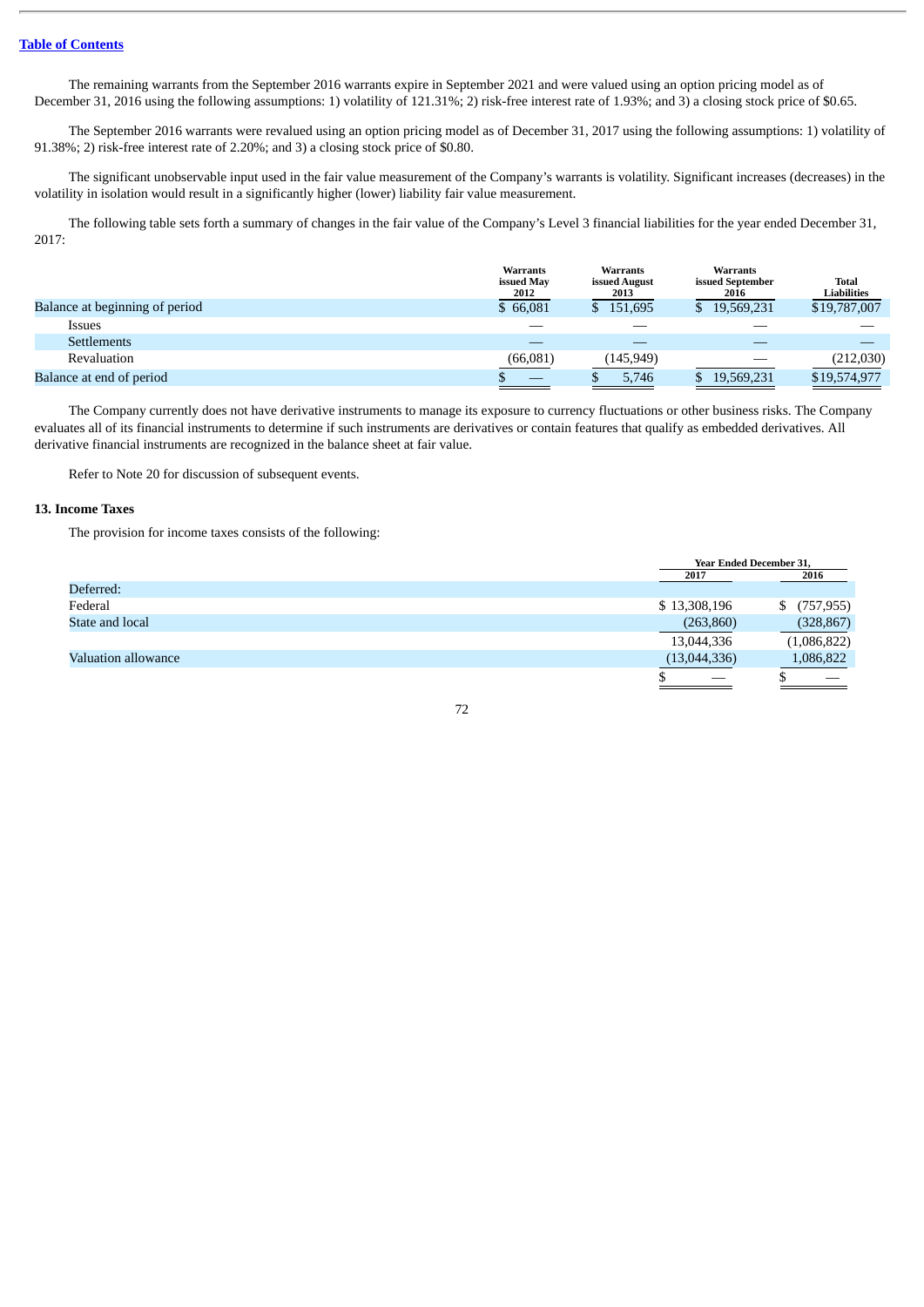The provision for income taxes varies from the amount determined by applying the U.S. federal statutory rate to income before income taxes as a result of the following:

|                                                   |             | <b>Year Ended December 31,</b> |  |
|---------------------------------------------------|-------------|--------------------------------|--|
|                                                   | 2017        | 2016                           |  |
| U.S. statutory income tax rate                    | 34.0%       | 34.0%                          |  |
| State and local taxes, net of federal tax benefit | 1.8%        | 1.0%                           |  |
| Permanent differences between book and tax        | $(1.5)\%$   | $(15.9)\%$                     |  |
| Deferred tax adjustments                          | (6.1)%      | (5.9)%                         |  |
| Tax cuts & jobs act                               | $(244.9)\%$ | $0.0\%$                        |  |
| State rate adjustments                            | $(4.0)\%$   | 7.4%                           |  |
| Valuation allowance                               | 220.7%      | $(20.6)\%$                     |  |
| Effective income tax rate                         | $-$ %       | $-$ %                          |  |

Included in permanent differences between book and tax in the above table are the impacts of the non-deductible mark-to-market activity associated with convertible debt and warrants as well as permanent differences such as nondeductible meals and entertainment and stock compensation shortfalls. The deferred state rate adjustments are a result of changes in apportionment and various state rate law changes. The deferred tax adjustments are primarily attributable to the write-off of deferred tax assets associated with the unexercised stock compensation awards that expired during the current year. The revaluation of the deferred tax assets reflects a \$14.5 million provisional write-down as a result of the enactment of the Tax Cuts and Jobs Act on December 22, 2017.

The components of the deferred tax asset are as follows:

|                                                         |                 | December 31.    |  |  |
|---------------------------------------------------------|-----------------|-----------------|--|--|
|                                                         | 2017            | 2016            |  |  |
| Current accruals                                        | 1,718,808<br>S. | 1,638,298<br>S. |  |  |
| Deferred revenue                                        | 30,648          | 126,631         |  |  |
| Depreciation and amortization                           | 1,311,718       | 2,131,933       |  |  |
| Deferred compensation                                   | 633,303         | 1,464,533       |  |  |
| Net operating loss carryovers                           | 22,359,693      | 33,943,745      |  |  |
| Deferred tax assets                                     | 26,054,170      | 39,305,140      |  |  |
| Valuation allowance                                     | (25, 955, 759)  | (39,000,095)    |  |  |
| Net deferred tax assets before deferred tax liabilities | 98,411          | 305,045         |  |  |
| Accounting method changes                               | (98, 411)       | (305, 045)      |  |  |
| Net deferred tax assets                                 |                 |                 |  |  |

On December 22, 2017, the Tax Cuts and Jobs Act ("TCJA") was enacted, which made significant changes to the Internal Revenue Code. The TCJA lowered the U.S. federal income tax rate to 21%, beginning on January 1, 2018. Additionally, among other changes, the TCJA imposes a one-time transition tax on the mandatory repatriation of unremitted foreign earnings, as well as a minimum tax on global intangible low-taxed income ("GILTI") of foreign subsidiaries.

Additionally, in response to the enactment of the TCJA, the SEC issued SAB 118 on December 22, 2017. SAB 118 provides for a "measurement period" that allows the Company additional time to complete the accounting for certain tax effects of the TCJA that are considered "provisional" in the Company's financial statements as of December 31, 2017.

As of December 31, 2017, the Company had not yet completed its accounting for the TCJA as additional time is needed to evaluate certain factors that could impact the Company's accounting. Such factors include, but are not limited to, the completion of the Company's 2017 income tax returns and changes in interpretations of existing tax laws. However, the Company was able to determine a reasonable estimate of the impacts of the TCJA as of December 31, 2017. As of December 31, 2017, the Company recorded a provisional \$14.5 million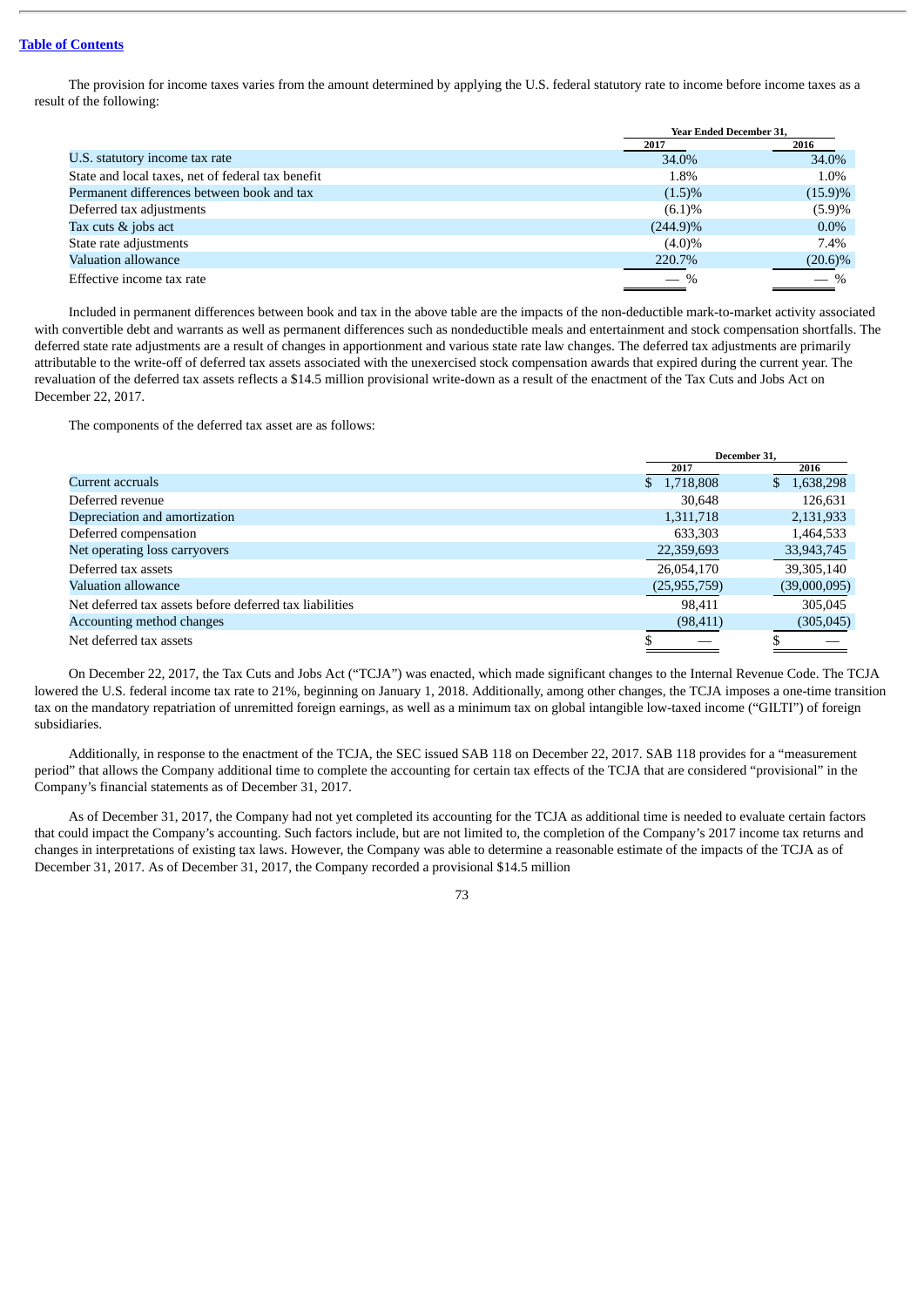deferred income tax expense as a result of revaluing the Company's deferred tax assets to incorporate the newly-enacted federal statutory rate of 21%. The \$14.5 million deferred tax expense was fully offset as a result of the Company's corresponding release of valuation allowance, resulting in a \$14.5 million deferred tax benefit. Additionally, based upon the Company's initial analysis of the one-time transition tax, the Company recorded a provisional amount of \$0 associated with the transition tax on mandatory repatriation, as it is estimated that all of the Company's foreign earnings will have been remitted in the U.S. through Subpart F inclusions prior to applying the mandatory repatriation provisions. Additionally, the Company is still in the process of evaluating whether or not to treat the GILTI provisions of the TCJA as a period expense or to provide deferred taxes on certain foreign basis differences. Such policy election will be made within the measurement period as additional guidance and interpretations of existing tax laws become available.

Under Section 382 and 383 of the Internal Revenue Code of 1986, as amended, or the "Code", if a corporation undergoes an "ownership change," the corporation's ability to use its pre-change net operating loss carryforwards and other pre-change tax attributes, such as research tax credits, to offset its postchange income may be limited. In general, an "ownership change" will occur if there is a cumulative change in our ownership by "5-percent shareholders" that exceeds 50 percentage points over a rolling three-year period. Similar rules may apply under state tax laws. Following significant ownership changes during 2013, the Company initiated a review of the availability of its U.S. net operating loss carryforwards. As a result of this review, it was determined that approximately \$288.1 million of the Company's federal net operating loss carryovers would expire unused due to the limitation under IRC Section 382. The Company reduced the net operating loss carryover and corresponding valuation allowance as a result of these limitations. The remaining net operating loss carryforwards following the ownership change have been assigned a full valuation allowance against all deferred tax assets.

In assessing the realizability of deferred tax assets, the Company considers whether it is more likely than not that some portion or all of the deferred tax assets will not be realized. The ultimate realization of deferred tax assets is dependent upon the generation of future taxable income during the periods in which those temporary differences become deductible. The Company considers projected future taxable income and tax planning strategies in making this assessment. Based upon the level of historical taxable losses, and projections for future periods over which the deferred tax assets are deductible, the Company determined that a 100% valuation allowance of deferred tax assets was appropriate. The valuation allowance for deferred tax assets includes amounts for which subsequently recognized tax benefits will be applied directly to the contributed capital.

As of December 31, 2017, we had gross federal net operating loss carryforwards of approximately \$98.5 million. The federal net operating loss carryforwards reflect accumulated book losses reduced for the 2013 IRC Section 382 ownership change limitation of \$288.1 million and approximately \$90 million of book/ tax differences and expiration of unused carryforwards. The federal net operating loss carryforwards will expire between 2030 and 2037. As of December 31, 2017, we had state net operating loss deferred tax assets of approximately \$1.7 million which will expire at various dates between 2018 and 2037 if not utilized.

On February 28, 2018, the Company amended the outstanding warrants issued pursuant to the September 26, 2016 Stock Purchase Agreement providing for a temporary reduction in the exercise price to encourage early exercise. During the restricted exercise period, Stereotaxis received exercise notices for a majority of the outstanding warrants. As a result of this transaction, the Company believes that an ownership change may have occurred under Section 382 of the Code. Any change could significantly limit the value of the existing net operating loss carryforward. The Company is currently evaluating the impact of the warrant exercise on the availability of its U.S. net operating loss carryforward. Refer to Note 20 for a full discussion of subsequent events.

The Company files income tax returns in the U.S. federal jurisdiction and various state and local jurisdictions. As the Company has a federal net operating loss carryforward from the year ended December 31, 1998 forward, all tax years from 1998 forward are subject to examination. As states have varying carryforward periods, and the Company has recently entered into additional states, the states are generally subject to examination for the previous 10 years or less.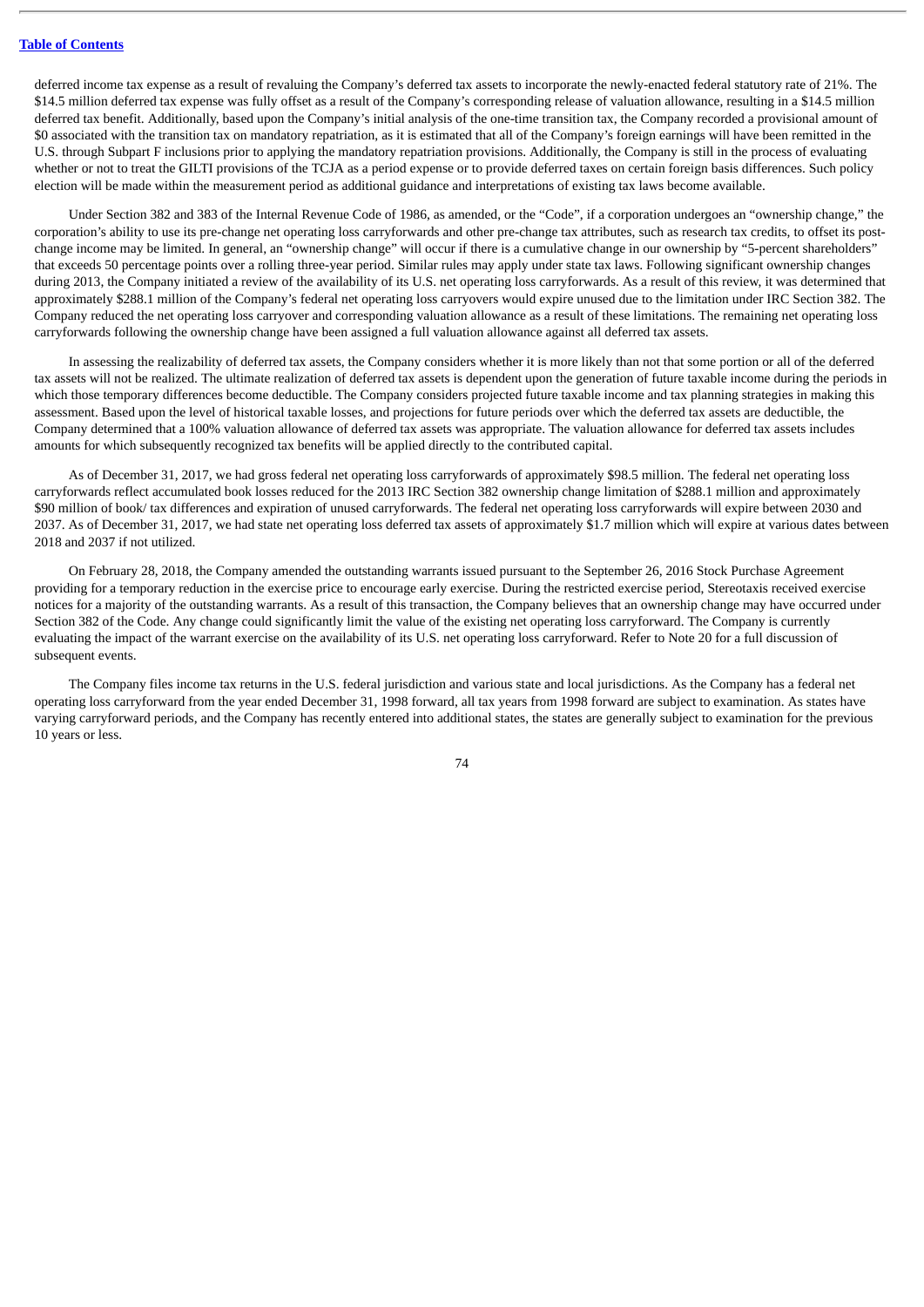The Company recognizes interest accrued, if any, net of tax and penalties, related to unrecognized tax benefits as components of income tax provision as applicable. As of December 31, 2017 accrued interest and penalties were less than \$0.1 million.

At December 31, 2017 and 2016, the Company had approximately \$0.1 in reserves for uncertain tax positions.

## **14. Net Loss per Share**

The following is a reconciliation of the numerator (net loss) and the denominator (number of shares) used in the basic and diluted earnings per share calculations:

|                                                           | <b>Twelve months ended December 31.</b> |    |                |
|-----------------------------------------------------------|-----------------------------------------|----|----------------|
|                                                           | 2017                                    |    | 2016           |
| Net loss                                                  | \$ (5,887,410)                          | S. | (5,286,720)    |
| Deemed dividend on convertible preferred stock            |                                         |    | (6, 145, 402)  |
| Cumulative dividend on convertible preferred stock        | (1,432,259)                             |    | (368, 152)     |
| Net loss attributable to common stockholders              | $$$ (7,319,669)                         |    | \$(11,800,274) |
| Weighted average number of common shares and equivalents: | 22,614,248                              |    | 21,807,634     |
| <b>Basic EPS</b>                                          | \$<br>(0.32)                            |    | (0.54)         |
| <b>Diluted EPS</b>                                        | \$<br>(0.32)                            |    | (0.54)         |

The following table sets forth the number of common shares that were excluded from the computation of diluted earnings per share because their inclusion would have been anti-dilutive as follows:

|                                                                |            | December 31. |  |
|----------------------------------------------------------------|------------|--------------|--|
|                                                                | 2017       | 2016         |  |
| Shares issuable upon vesting/exercise of:                      |            |              |  |
| Options to purchase common stock                               | 413.301    | 671.887      |  |
| Series A Convertible Preferred Stock and Accumulated Dividends | 39,537,501 | 37,335,618   |  |
| Restricted stock units                                         | 680.363    | 1,167,099    |  |
| <b>Warrants</b>                                                | 38,779,119 | 38,963,443   |  |
|                                                                | 79,410,284 | 78,138,047   |  |

### **15. Employee Benefit Plan**

The Company offers employees the opportunity to participate in a 401(k) plan. Employer contributions are discretionary under the 401(k) plan. The Company did not match employee contributions made in 2016 or 2017.

### **16. Product Warranty Provisions**

The Company's standard policy is to warrant all *Niobe*, *Odyssey* and *Vdrive* systems against defects in material or workmanship for one year following installation. The Company's estimate of costs to service the warranty obligations is based on historical experience and current product performance trends. A regular review of warranty obligations is performed to determine the adequacy of the reserve and adjustments are made to the estimated warranty liability as appropriate.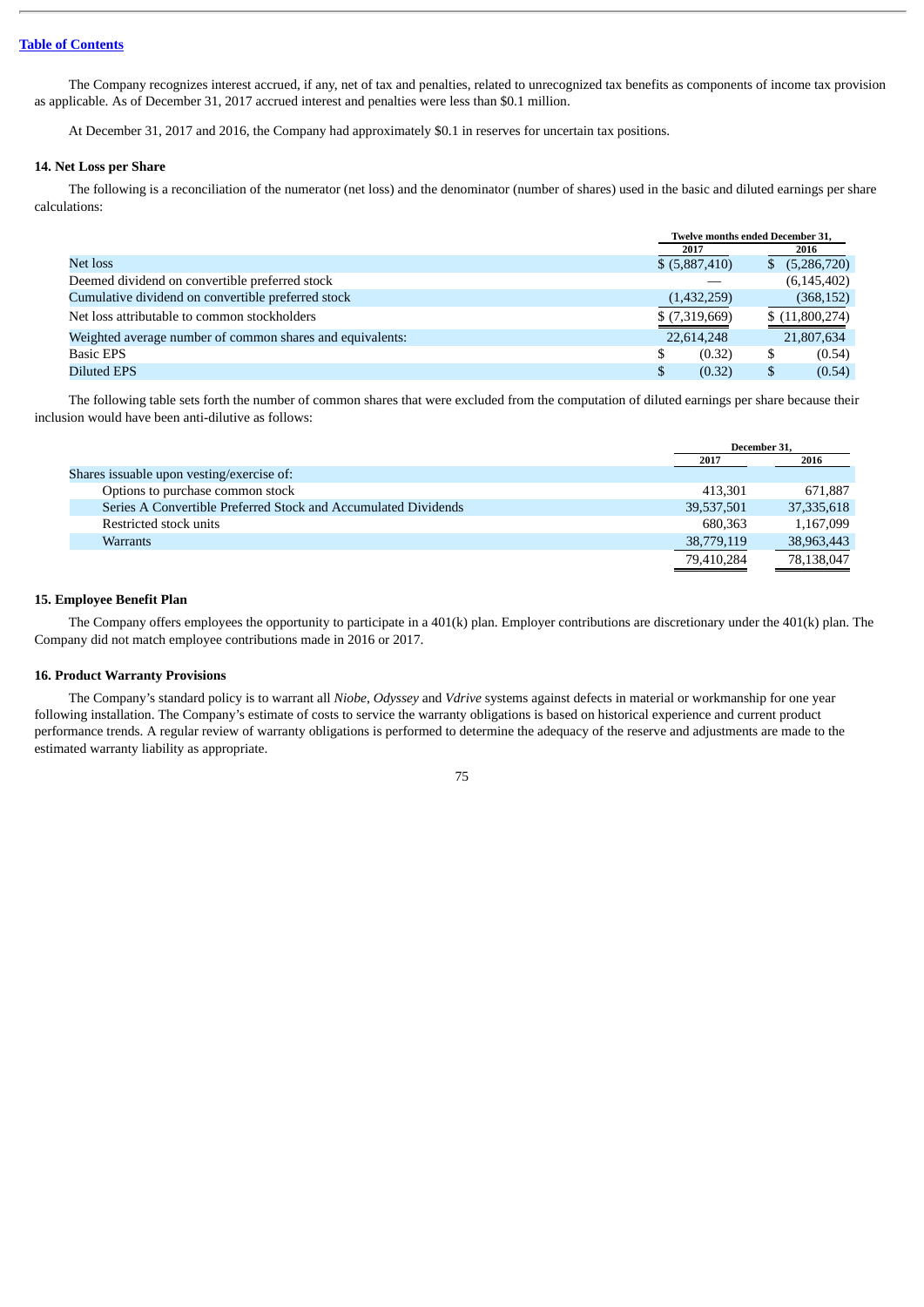Accrued warranty, which is included in other accrued liabilities, consists of the following:

|                                                  | December 31,<br>2017 | December 31,<br>2016 |
|--------------------------------------------------|----------------------|----------------------|
| Warranty accrual, beginning of the fiscal period | \$222.845            | \$316,835            |
| Accrual adjustment for product warranty          | 32.679               | 103,743              |
| Payments made                                    | (91, 159)            | (197, 733)           |
| Warranty accrual, end of the fiscal period       | \$164,365            | 222,845              |

#### **17. Related Party Transactions**

In September 2016, the Company entered into a Securities Purchase Agreement with certain institutional and other accredited investors whereby it agreed to sell, for an aggregate purchase price of \$24.0 million, (i) an aggregate of 24,000 shares of Series A Convertible Preferred Stock, and (ii) warrants to purchase an aggregate of 36,923,078 shares of common stock (see Note 11 for further information). Pursuant to the transaction agreements, the Company reimbursed transaction related legal fees of \$85,000 to a law firm engaged by DAFNA Capital Management. Funds managed by DAFNA Capital Management own more than 5% of the outstanding shares of the Company. Also, pursuant to the Securities Purchase Agreement, the Board appointed David Fischel, Principal at DAFNA Capital Management, and Joe Kiani, also an investor in the offering, to the Board, effective as of the closing of the Offering. Subsequent to the transaction, the Company reimbursed an additional \$120,367 in transaction-related legal fees incurred by law firms engaged by these investors. In February, 2017, David Fischel was appointed acting Chief Executive Officer of Stereotaxis, Inc., and he became Chief Executive Officer during 2017.

#### **18. Commitments and Contingencies**

The Company at times becomes a party to claims in the ordinary course of business. Management believes that the ultimate resolution of pending or threatened proceedings will not have a material effect on the financial position, results of operations or liquidity of the Company.

### **19. Segment Information**

The Company considers reporting segments in accordance with general accounting principles for disclosures about segments of an enterprise and related information. The Company's system and disposable devices are developed and marketed to a broad base of hospitals in the United States and internationally. The Company considers all such sales to be part of a single operating segment. Geographic revenues for the years ended December 31, 2017 and 2016 were as follows:

|                      |               | <b>Year Ended December 31.</b> |  |
|----------------------|---------------|--------------------------------|--|
|                      | 2017          | 2016                           |  |
| <b>United States</b> | \$18,038,638  | \$19,420,815                   |  |
| International        | 13,105,462    | 12,743,301                     |  |
| Total                | \$ 31,144,100 | \$32,164,116                   |  |

All of the Company's long-lived assets are located in the United States. Revenues are attributed to countries based on the location of the customer.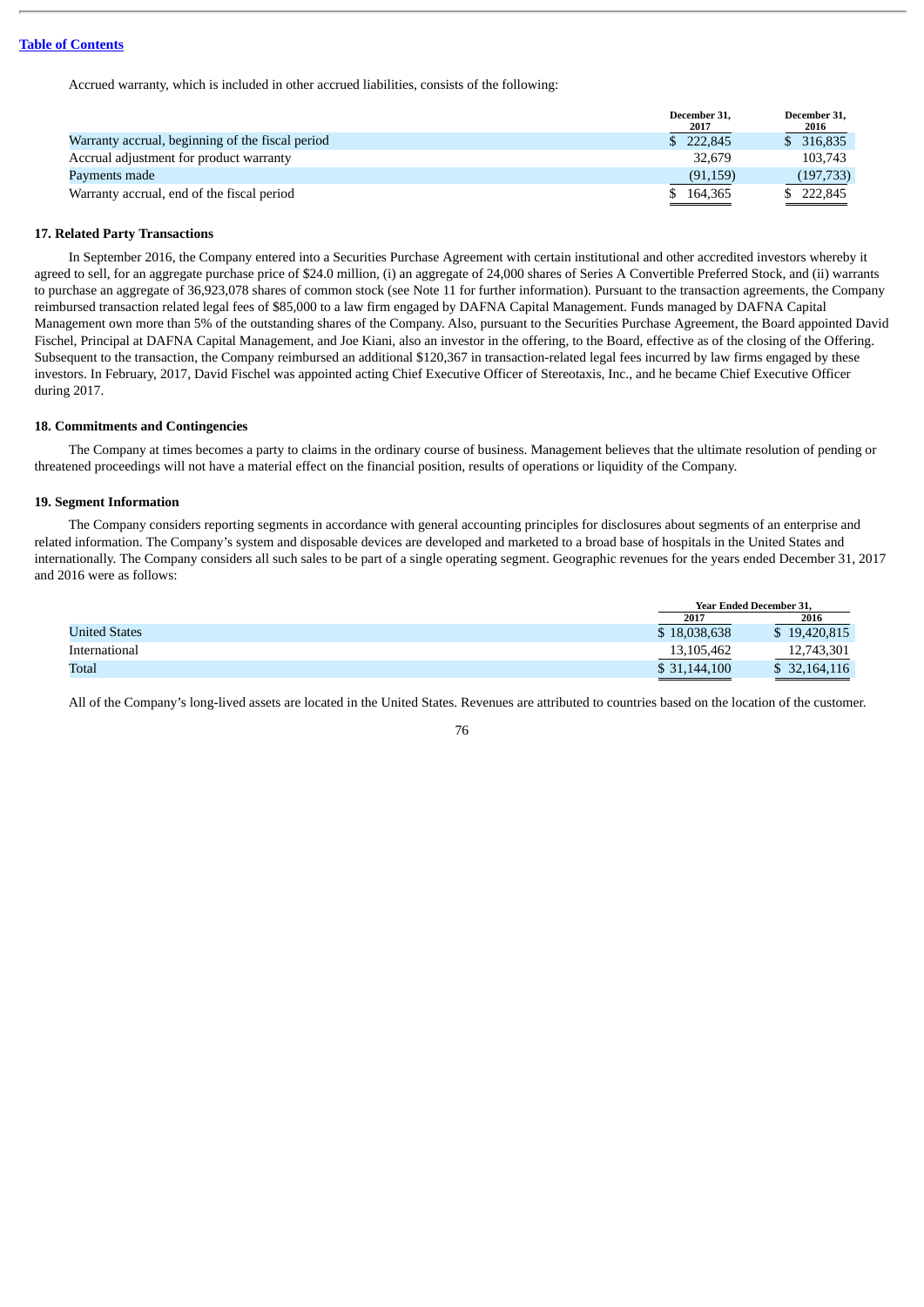#### **20. Subsequent Events**

On February 28, 2018, the Company entered into a Consent and Amendment with the holders of a majority of the shares of common stock issuable upon exercise of the outstanding warrants (the "SPA Warrants") issued pursuant to the Stock Purchase Agreement dated September 26, 2016. The Consent and Amendment amended and restated the SPA Warrants providing for a reduction in the exercise price of the SPA Warrants from \$0.70 per share to \$0.28 per share for a period between March 1, 2018 and March 5, 2018 to encourage early exercise. Among other changes, the Consent and Amendment also eliminated the right of holders to require the Company to redeem their SPA Warrants in exchange for cash in certain circumstances which required liability accounting for the warrants on the balance sheet. During the restricted exercise period, Stereotaxis received exercise notices for 35,791,927 warrants and received an aggregate of \$10.0 million in cash from the warrant exercise. The Consent and Amendment and the Amended and Restated Form of Warrants is available in a Form 8-K filed with the Securities and Exchange Commission on March 6, 2018.

# **ITEM 9. CHANGES IN AND DISAGREEMENTS WITH ACCOUNTANTS ON ACCOUNTING AND FINANCIAL DISCLOSURE**

None.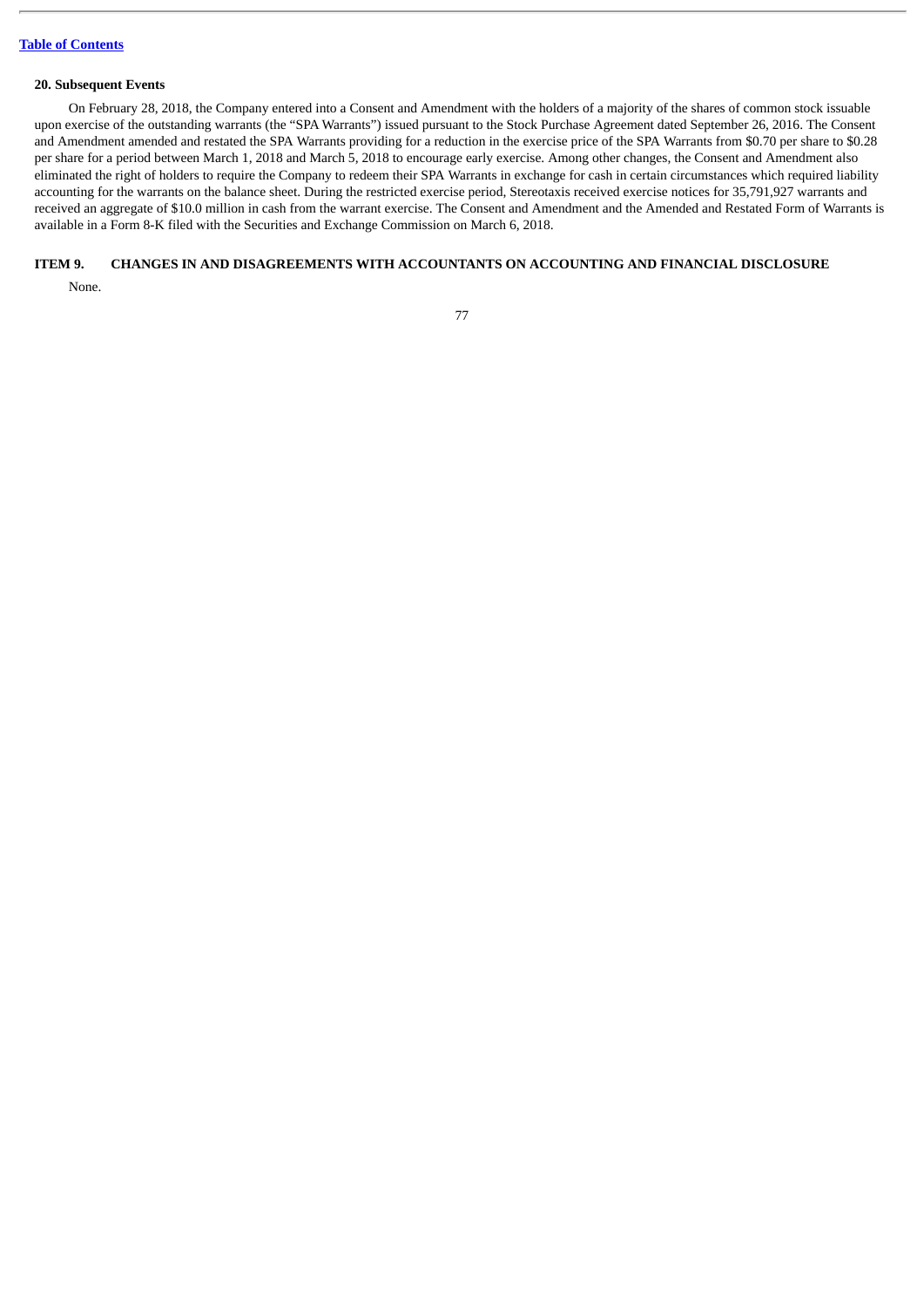## **ITEM 9A. CONTROLS AND PROCEDURES**

#### **Report on Internal Control Over Financial Reporting**

As of December 31, 2017, the Company's management, with the participation of the Company's Chief Executive Officer and Chief Financial Officer, evaluated the effectiveness of the Company's disclosure controls and procedures (as such term is defined in Rules 13a-15(e) and 15d-15(e) promulgated under the Securities Exchange Act of 1934, as amended (the "Exchange Act")). Based on such evaluation, the Company's Chief Executive Officer and Chief Financial Officer have concluded that, as of the end of such period, the Company's disclosure controls and procedures were effective.

The Company's management is responsible for establishing and maintaining adequate internal control over financial reporting as defined in Rules 13a-15(f) and 15(d)-15(f) promulgated under the Exchange Act. The Company's internal control over financial reporting is designed to provide reasonable assurance regarding the reliability of financial reporting and the preparation of financial statements for external purposes in accordance with generally accepted accounting principles in the United States of America. The Company's management assessed the effectiveness of our internal control over financial reporting as of December 31, 2017. In making the assessment, management used the criteria set forth by the Committee of Sponsoring Organizations of the Treadway Commission (2013 Framework) in Internal Control—Integrated Framework. Based on our assessment, our management has concluded that our internal control over financial reporting is effective as of December 31, 2017.

A control system, no matter how well conceived or operated, can provide only reasonable, not absolute, assurance that the objectives of the control system are met. Further, the design of a control system must reflect the fact that there are resource constraints, and the benefits of controls must be considered relative to their costs. Because of the inherent limitations in all control systems, no evaluation of controls can provide absolute assurance that all control issues and instances of fraud, if any, within the Company have been detected. These inherent limitations include the realities that judgments in decision-making can be faulty, and that breakdowns can occur because of simple error or mistake. Additionally, controls can be circumvented by the individual acts of some persons, by collusion of two or more people, or by management override of the controls. The design of any system of controls is based in part upon certain assumptions about the likelihood of future events, and there can be no assurance that any design will succeed in achieving its stated goals under all potential future conditions; over time, controls may become inadequate because of changes in conditions, or the degree of compliance with the policies or procedures may deteriorate. Because of the inherent limitations in a cost-effective control system, misstatements due to error or fraud may occur and not be detected.

Based on the evaluation of internal control over financial reporting, the Chief Executive Officer and Chief Financial Officer have concluded that there have been no changes in the Company's internal controls over financial reporting during the period that is covered by this report that has materially affected or is reasonably likely to materially affect, the Company's internal control over financial reporting.

## **ITEM 9B. OTHER INFORMATION**

On March 19, 2018, Karen W. Duros, Senior Vice President, General Counsel and Secretary, notified Stereotaxis, Inc. (the "Company") of her decision to retire from the Company effective April 13, 2018.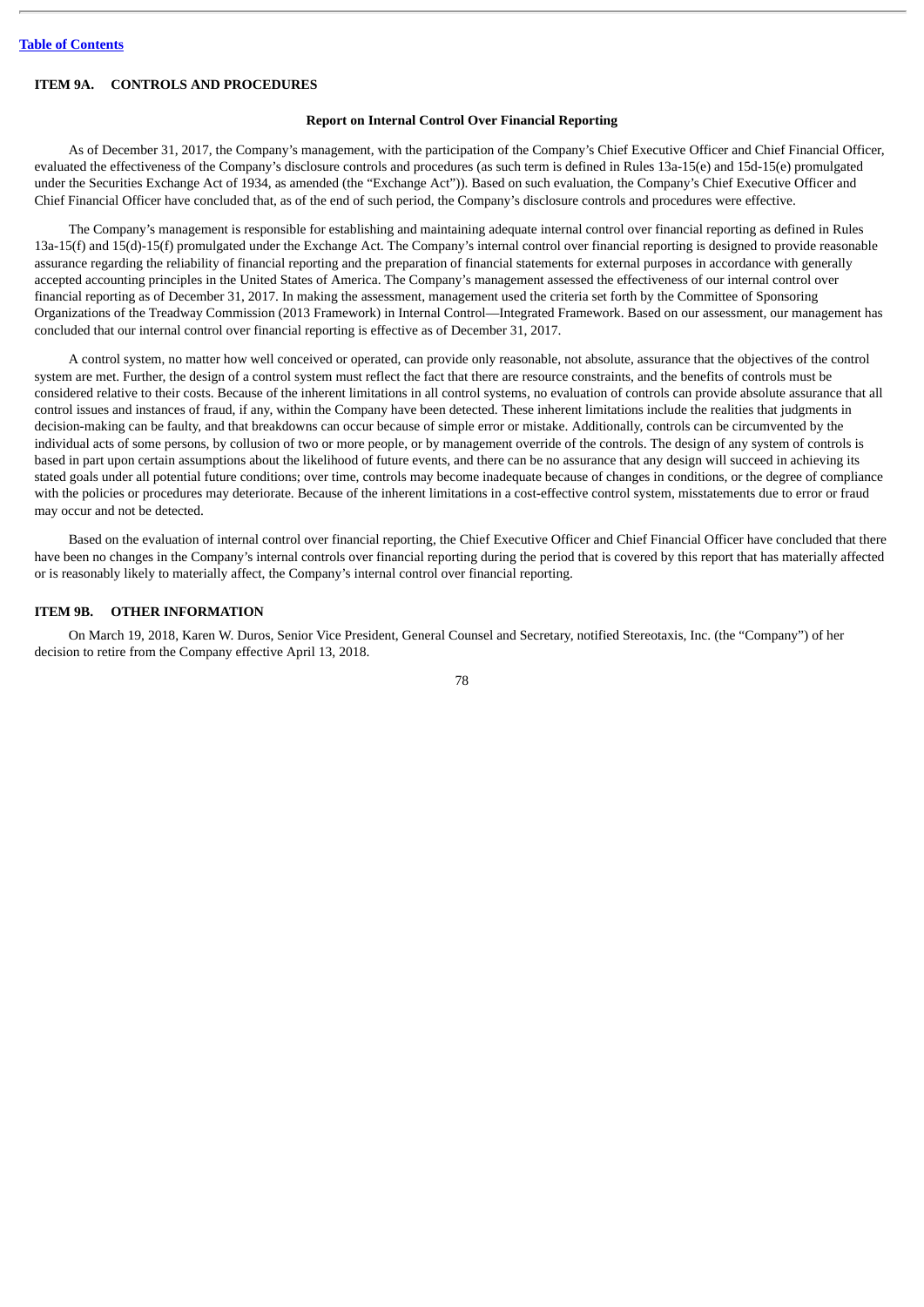### **PART III**

Certain information required by Part III is omitted from this Report on Form 10-K since we intend to file our definitive Proxy Statement for our next Annual Meeting of Stockholders, pursuant to Regulation 14A of the Securities Exchange Act of 1934, as amended (the "Proxy Statement"), no later than April 30, 2018, and certain information to be included in the Proxy Statement is incorporated herein by reference.

### **ITEM 10. DIRECTORS AND EXECUTIVE OFFICERS OF THE REGISTRANT**

Information required by this item concerning our directors is incorporated by reference to the information set forth in the section titled "Information About the Board of Directors" in our Proxy Statement. Information regarding Section 16 reporting compliance is incorporated by reference to the information set forth in the section titled "Section 16(a) Beneficial Ownership Reporting Compliance" in our Proxy Statement. Information about our audit committee members and audit committee financial expert is incorporated by reference to the information set forth in the section titled "Board Meetings and Committees" in our Proxy Statement.

Our Board of Directors adopted a Code of Business Conduct and Ethics for all our directors, officers and employees effective August 1, 2004 as amended from time to time. Stockholders may request a free copy of our Code of Business Conduct and Ethics from our Chief Financial Officer as follows:

Stereotaxis, Inc. Attn: Martin C. Stammer 4320 Forest Park Avenue, Suite 100 St. Louis, MO 63108 314-678-6100

We intend to promptly disclose any amendments to, or waivers from, any provision of the Code of Business Conduct and Ethics by posting the relevant material on our website (www.stereotaxis.com) in accordance with SEC rules.

The following is information with respect to our executive officers:

#### **David L. Fischel**

*Chief Executive Officer and Chairman of the Board since February 2017 Director since September 2016*

Mr. Fischel, 31, was named Chief Executive Officer and Chairman of the Board on February 3, 2017. He has served as a director of Stereotaxis since leading the equity investment and positive strategic initiatives announced in September 2016. He has served for over eight years as Principal and portfolio manager for medical device investments at DAFNA Capital Management, LLC. In addition to his research responsibilities, Mr. Fischel has been deeply involved in all aspects of DAFNA Capital's operations including legal, accounting, IT, compliance, human resources and marketing. Prior to joining DAFNA Capital, he was a research analyst at SCP Vitalife, a healthcare venture capital fund. Mr. Fischel completed his B.S. magna cum laude in Applied Mathematics with a minor in Accounting at the University of California at Los Angeles and received his MBA from Bar-Ilan University in Tel Aviv. He is a Certified Public Accountant, Chartered Financial Analyst and Chartered Alternative Investment Analyst.

#### **Karen W. Duros**

*Senior Vice President, General Counsel and Secretary Officer since October 2010*

Ms. Duros, 63, joined Stereotaxis in 2010. She has over 30 years of business and corporate legal experience in large and small companies. Prior to joining Stereotaxis, she was Senior Counsel for Monsanto Company from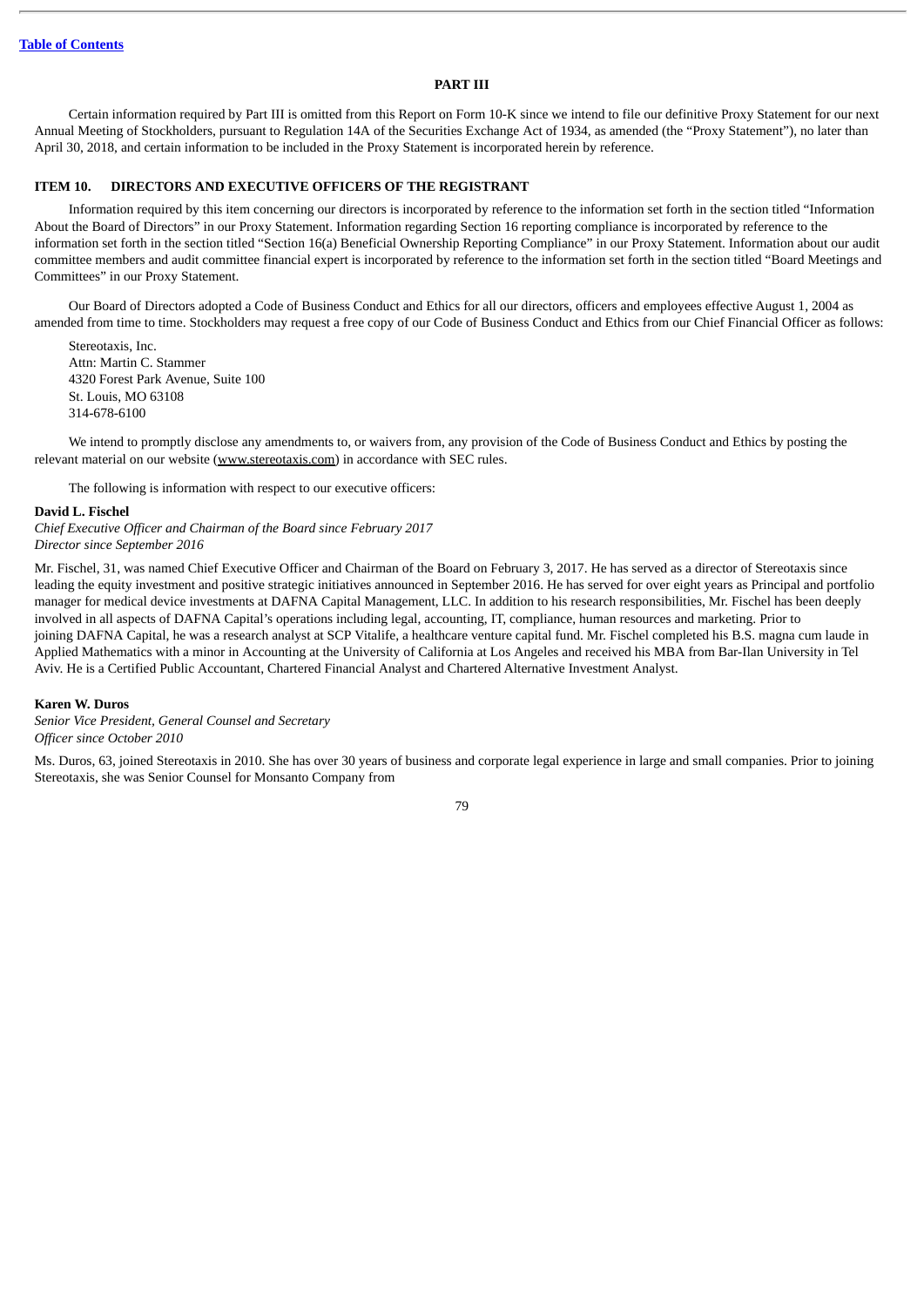2005 to 2010. From 1998 to 2005, Ms. Duros held several legal positions of increasing responsibility with Great Lakes Chemical Corporation, including Vice President and Secretary from 2004 to 2005, and General Counsel of Great Lakes' Industrial Products division from 1999 to 2005. Previously, she was Vice President, General Counsel and Secretary of Tastemaker, a joint venture of Mallinckrodt, Inc. and Hercules, Inc., and prior to that, she held several legal positions with Mallinckrodt, Inc. Ms. Duros began her legal career with the St. Louis law firm, Thompson & Mitchell. She earned a law degree from Washington University School of Law and a B.A., Political Science, from Benedictine College.

### **Martin C. Stammer**

*Chief Financial Officer Officer since February 2013*

Mr. Stammer, 37, was appointed as the Chief Financial Officer in February 2013. He previously served as Vice President, Controller since August 2012 and as Corporate Controller from July 2011 to August 2012. He joined the Company as Senior Manager, Financial Reporting in October 2009. Prior to joining the Company, from 2003 to 2009, Mr. Stammer was employed in various roles and capacities at Deloitte & Touche LLP, including most recently as Audit Manager. Mr. Stammer received his M.S. and B.S. in Accountancy from the University of Illinois and is a Certified Public Accountant.

# **ITEM 11. EXECUTIVE COMPENSATION**

The information required by this item regarding executive compensation is incorporated by reference to the information set forth in the section titled "Executive Compensation" in our Proxy Statement.

### **ITEM 12. SECURITY OWNERSHIP OF CERTAIN BENEFICIAL OWNERS AND MANAGEMENT AND RELATED STOCKHOLDER MATTERS**

The information required by this item regarding security ownership of certain beneficial owners and management is incorporated by reference to the information set forth in the section titled "Security Ownership of Certain Beneficial Owners and Management" in our Proxy Statement. The information required by this item regarding securities authorized for issuance under equity plans is incorporated by reference to the information set forth in the section titled "Executive Compensation" in our Proxy Statement.

# **ITEM 13. CERTAIN RELATIONSHIPS AND RELATED PERSON TRANSACTIONS AND DIRECTOR INDEPENDENCE**

The information required by this item regarding certain relationships and related transactions is incorporated by reference to the information set forth in the section titled "Certain Relationships and Related Party Transactions" in our Proxy Statement. The information required by this item regarding director independence is incorporated by reference to the information set forth in the section titled "Corporate Governance Information" in our Proxy Statement.

### **ITEM 14. PRINCIPAL ACCOUNTING FEES AND SERVICES**

The information required by this item regarding principal accounting fees and services is incorporated by reference to the information set forth in the section titled "Principal Accounting Fees and Services" in our Proxy Statement.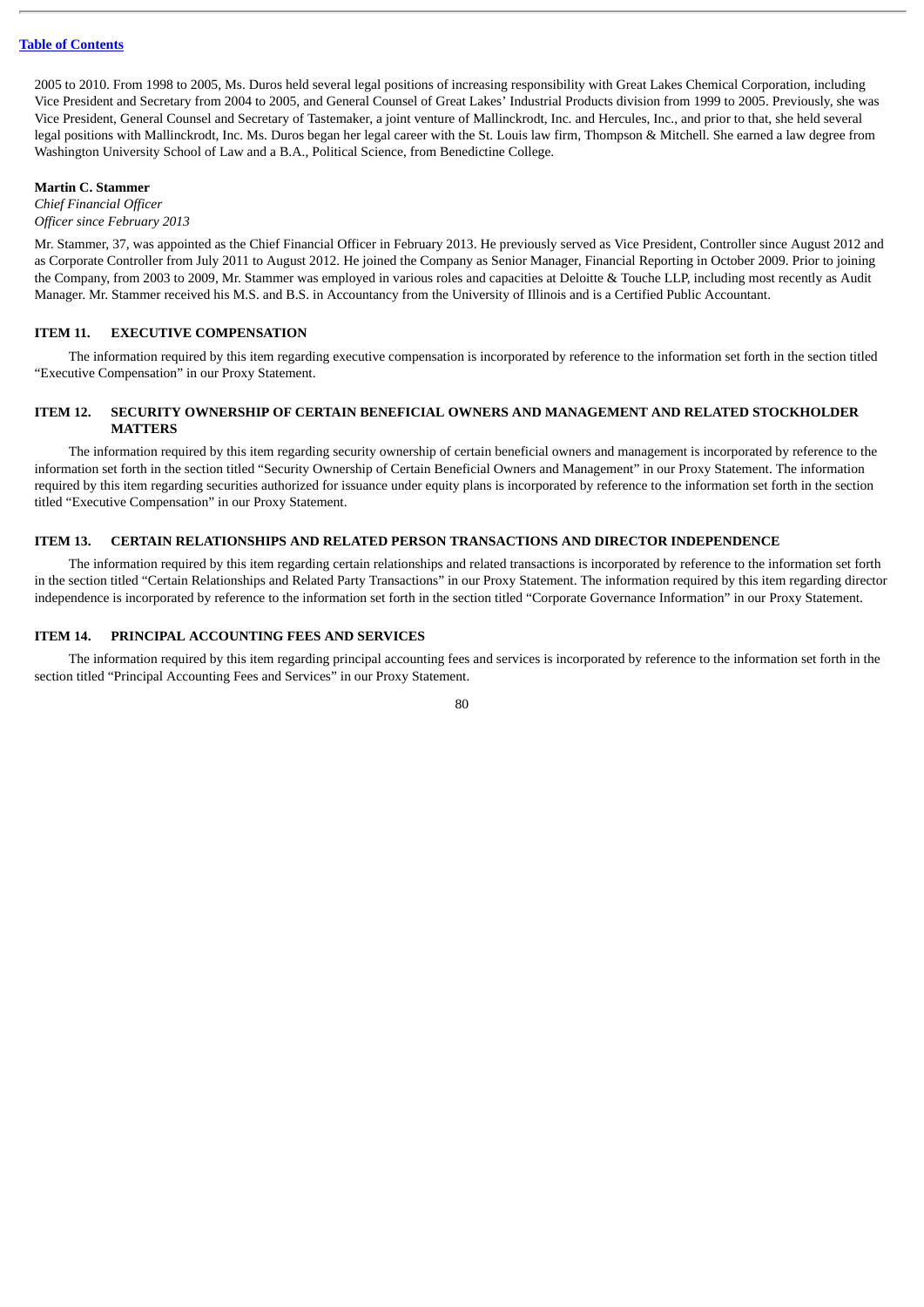## **PART IV**

# **ITEM 15. EXHIBITS AND FINANCIAL STATEMENT SCHEDULES**

- (a) The following documents are filed as part of this Annual Report on Form 10-K
- (1) Financial Statements—See Index to the Financial Statements at Item 8 of this Report on Form 10-K.
- (2) The following financial statement schedule of Stereotaxis, Inc. is filed as part of this Report and should be read in conjunction with the financial statements of Stereotaxis, Inc.:
- Schedule II: Valuation and Qualifying Accounts.

All other schedules have been omitted because they are not applicable, not required under the instructions, or the information requested is set forth in the consolidated financial statements or related notes thereto.

(3) Exhibits

See Exhibit Index appearing on page 83 herein.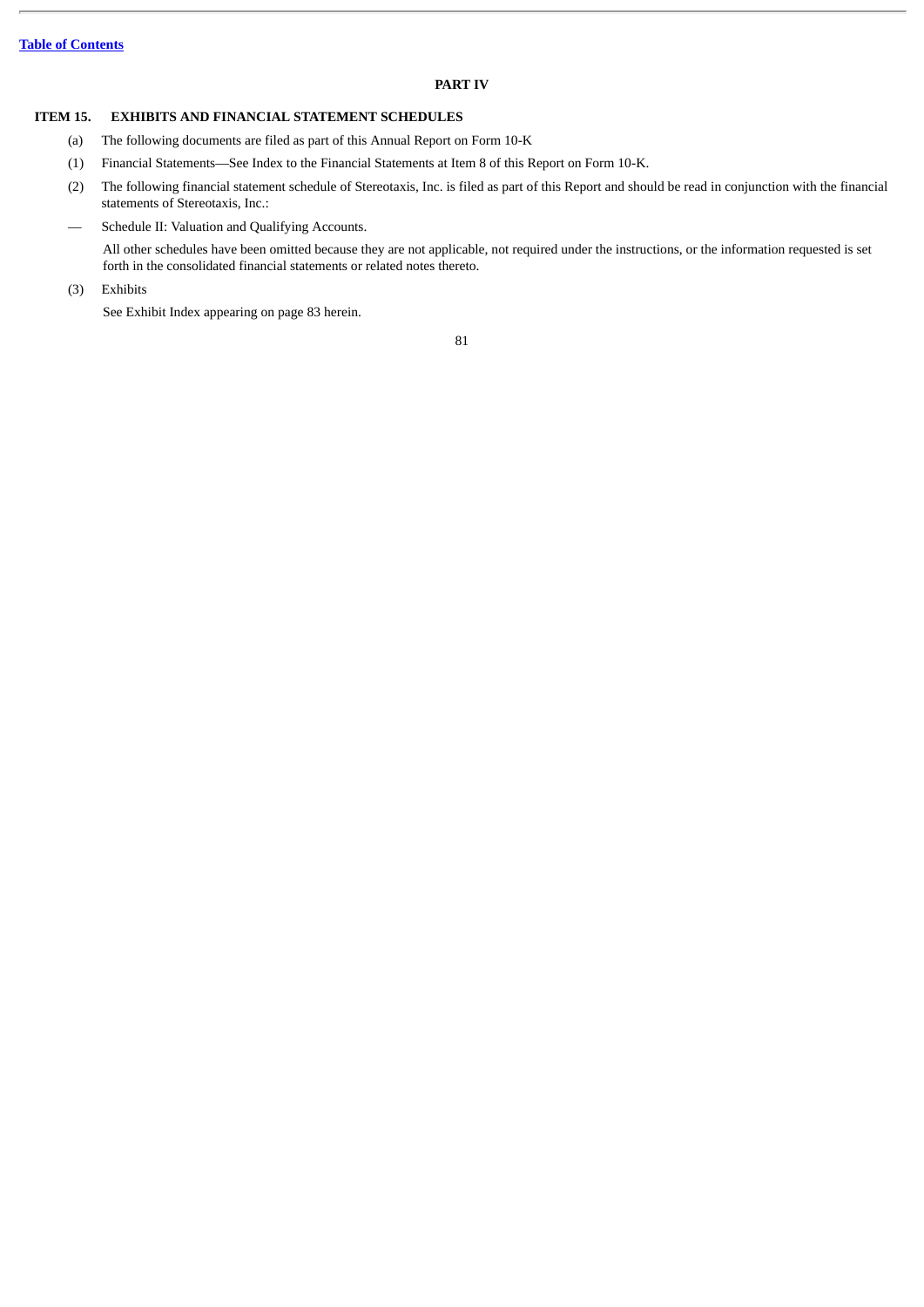# **SCHEDULE II**

### **VALUATION AND QUALIFYING ACCOUNTS FOR THE YEARS ENDED DECEMBER 31, 2017 AND 2016**

|                                              | <b>Balance</b> at<br><b>Beginning of</b><br>Year | <b>Additions</b><br><b>Charged to</b><br>Cost and<br>Expenses | Deductions    | <b>Balance at the</b><br><b>End of Year</b> |
|----------------------------------------------|--------------------------------------------------|---------------------------------------------------------------|---------------|---------------------------------------------|
| Allowance for doubtful accounts and returns: |                                                  |                                                               |               |                                             |
| Year ended December 31, 2017                 | \$379,817                                        | (18, 467)<br>S.                                               | S             | 361,350<br>SS.                              |
| Year ended December 31, 2016                 | 93.478<br>\$                                     | \$292,690                                                     | (6,351)<br>S. | 379,817<br>\$.                              |
| Allowance for inventories valuation:         |                                                  |                                                               |               |                                             |
| Year ended December 31, 2017                 | \$272,614                                        | \$3,948,726                                                   | $$$ (319,568) | \$3,901,772                                 |
| Year ended December 31, 2016                 | 19,971<br>\$                                     | \$ 283,441                                                    | \$ (30,798)   | 272,614<br>\$                               |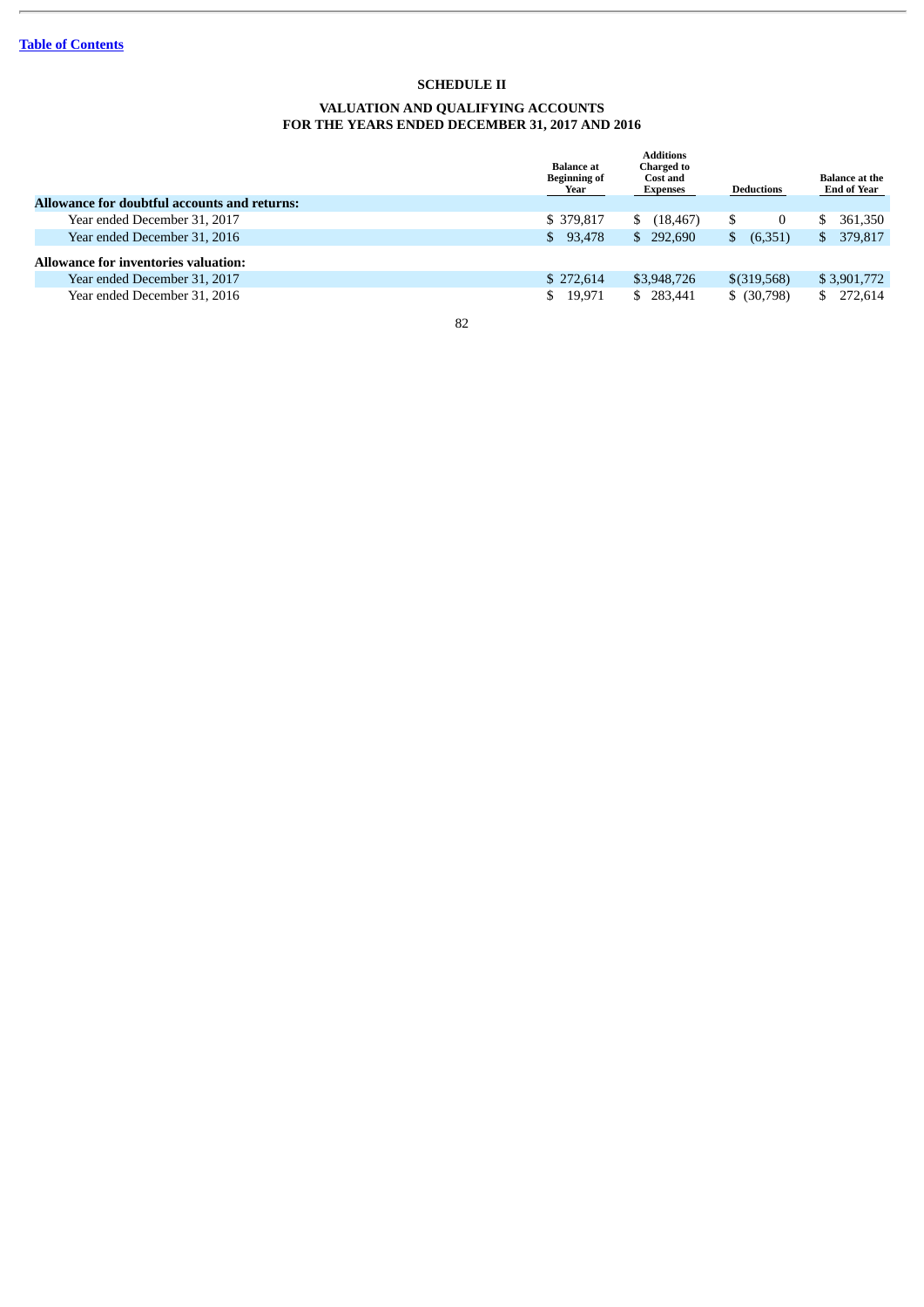# **EXHIBIT INDEX**

| <b>Number</b>       | <b>Description</b>                                                                                                                                                                                                                                                                                                                        |
|---------------------|-------------------------------------------------------------------------------------------------------------------------------------------------------------------------------------------------------------------------------------------------------------------------------------------------------------------------------------------|
| 3.1a                | Restated Articles of Incorporation of the Registrant, incorporated by reference to Exhibit 3.1 of the Registrant's Form 10-Q (File<br>No. 000-50884) for the fiscal quarter ended September 30, 2004.                                                                                                                                     |
| 3.1 <sub>b</sub>    | Certificate of Amendment to Amended and Restated Certificate of Incorporation, incorporated by reference to Exhibit 3.1 of the Registrant's<br>Form 8-K (File No. 000-50884) filed on July 10, 2012.                                                                                                                                      |
| 3.2                 | Certificate of Designations, Preferences and Rights of Series A Convertible Preferred Stock, incorporated by reference to Exhibit 3.1 of the<br>Registrant's Current Report on Form 8-K (File No. 001-36159) filed on September 30, 2016.                                                                                                 |
| 3.3                 | Restated Bylaws of the Registrant, incorporated by reference to Exhibit 3.2 of the Registrant's Form 10-Q (File No. 000-50884) for the<br>fiscal quarter ended September 30, 2004.                                                                                                                                                        |
| 4.1                 | Form of Specimen Stock Certificate, incorporated by reference to the Registration Statement on Form S-1 (File No. 333-115253) originally<br>filed with the Commission on May 7, 2004, as amended thereafter, at Exhibit 4.1.                                                                                                              |
| 4.2                 | Form of PIPE Warrant issued pursuant to that certain Stock and Warrant Purchase Agreement dated May 7, 2012, between the Company and<br>certain purchasers named therein, incorporated by reference to Exhibit 4.1 of the Registrant's Current Report on Form 8-K (File<br>No. 000-50884) filed on May 8, 2012.                           |
| 4.3a                | Form of Warrant Issued Pursuant to that Certain Fourth Amendment to Note and Warrant Purchase Agreement dated March 30, 2012,<br>incorporated by reference to Exhibit 4.1 of the Registrant's Form 10-Q (File No. 000-50884) for the fiscal quarter ended March 31, 2012.                                                                 |
| 4.3 <sub>b</sub>    | Form of Warrant issued pursuant to that certain Fifth Amendment to Note and Warrant Purchase Agreement, dated May 1, 2012, between<br>the Company and certain investors named therein (included in Exhibit 10.3 of the Registrant's Current Report on Form 8-K (File<br>No. 000-50884) filed on May 2, 2012.).                            |
| 4.3c                | Form of Warrant issued pursuant to that certain Sixth Amendment to Note and Warrant Purchase Agreement, dated May 7, 2012, between<br>the Company and certain investors named therein (included in Exhibit 10.77 of the Registrant's Registration Statement on Form S-1 (File<br>No. 000-50884) filed May 23, 2012).                      |
| 4.3d                | Amendment to Warrants of Stereotaxis, Inc., dated May 10, 2012, by and between the Company and the Warrant Holders, incorporated by<br>reference to Exhibit 4.7 of the Registrant's Registration Statement on Form S-1 (File No. 000-50884) filed May 23, 2012.                                                                           |
| 4.3e                | Form of Warrant issued pursuant to that certain Seventh Amendment to Note and Warrant Purchase Agreement dated March 29, 2013,<br>between the Company and certain investors named therein, incorporated by reference to Exhibit 4.5i of the Registrant's Form 10-K (File<br>No. 001-36159) for the fiscal year ended December 31, 2013.   |
| 4.3f                | Form of Warrant issued pursuant to that certain Eighth Amendment to Note and Warrant Purchase Agreement dated June 28, 2013, between<br>the Company and certain investors named therein, incorporated by reference to Exhibit 4.1 of the Registrant's Form 10-Q (File<br>No. 001-36159) filed for the fiscal quarter ended June 30, 2013. |
| $\lambda$ $3\sigma$ | Form of Warrant issued to certain investors in connection with extensions of loan quarantees by such investors, incornorated by reference to                                                                                                                                                                                              |

 4.3g [Form of Warrant issued to certain investors in connection with extensions of loan guarantees by such investors, incorporated by reference to](http://www.sec.gov/Archives/edgar/data/1289340/000119312514118072/d658452dex45k.htm) Exhibit 4.5k of the Registrant's Form 10-K (File No. 001-36159) for the fiscal year ended December 31, 2013.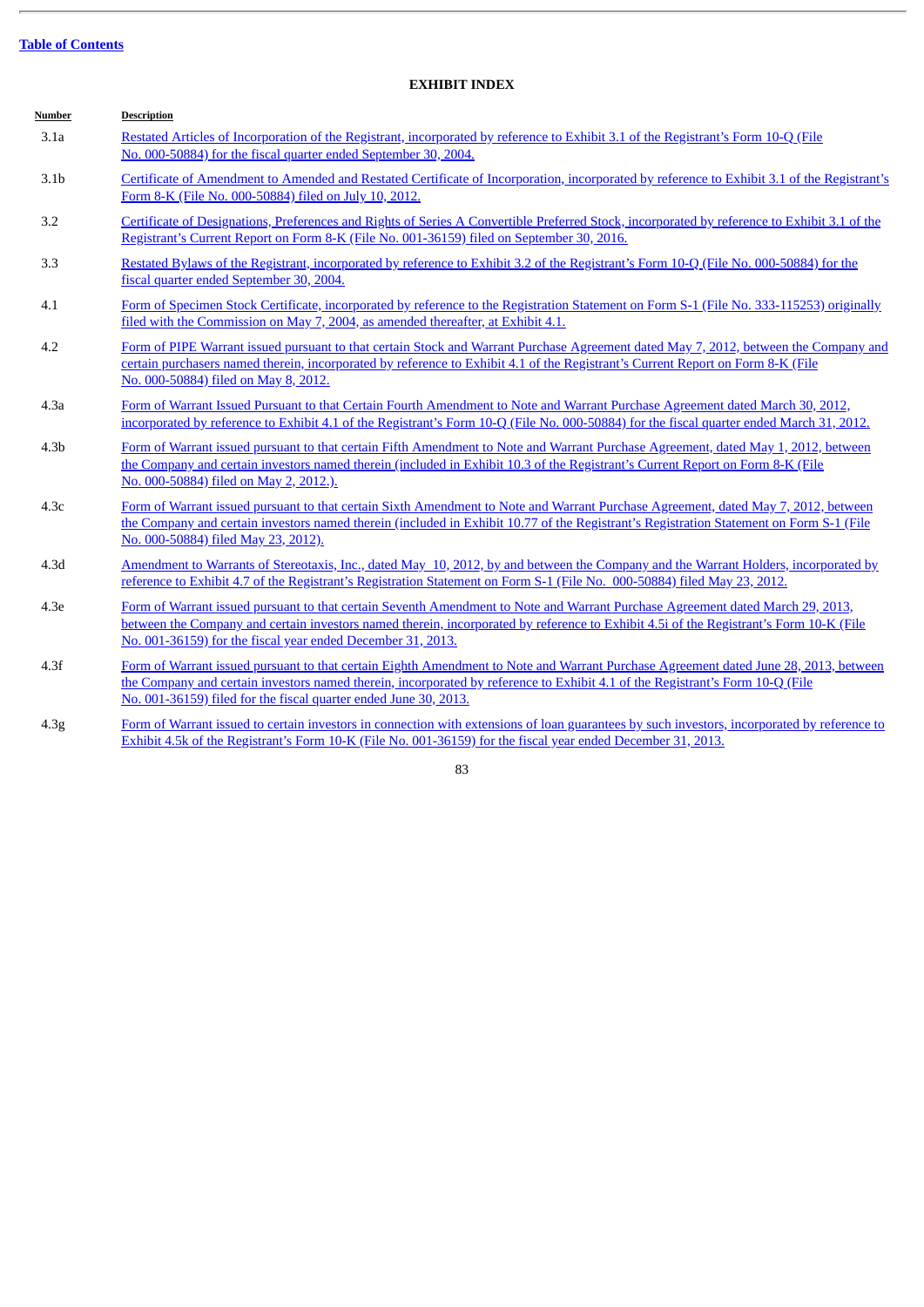| Number             | <b>Description</b>                                                                                                                                                                                                                                            |
|--------------------|---------------------------------------------------------------------------------------------------------------------------------------------------------------------------------------------------------------------------------------------------------------|
| 4.4                | Form of Warrant issued pursuant to that certain Exchange Agreement, dated August 7, 2013, incorporated by reference to Exhibit 10.2 of<br>the Registrant's Current Report on Form 8-K (File No. 000-50884) filed on August 8, 2013.                           |
| 4.5                | Form of Warrant issued pursuant to that certain Securities Purchase Agreement, dated September 26, 2016, incorporated by reference to<br>Exhibit 4.1 of the Registrant's Current Report on Form 8-K (file No. 001-36159) filed on September 28, 2016.         |
| 10.1a#             | Amended and Restated Stereotaxis, Inc. 2012 Stock Incentive Plan, effective February 22, 2017, incorporated by reference to Exhibit 10.1 of<br>the Registrant's Form 10-Q (File No. 001-36159) for the fiscal quarter ended June 30, 2017.                    |
| 10.1b#             | Amended and Restated Stereotaxis, Inc. 2012 Stock Incentive Plan, effective February 9, 2016, incorporated by reference to Exhibit 10.2 of<br>the Registrant's Form 10-Q (File No. 001-36159) for the fiscal quarter ended June 30, 2016.                     |
| 10.1c#             | Form of Restricted Share Unit Terms of Award Under Stereotaxis, Inc. 2012 Stock Incentive Plan, Director Award, incorporated by<br>reference to Exhibit 10.1c of the Registrant's Form 10-K (File No. 000-50884) for the fiscal year ended December 31, 2012. |
| 10.1d#             | Form of Restricted Share Unit Terms of Award Under Stereotaxis, Inc. 2012 Stock Incentive Plan, March 5, 2013, incorporated by reference<br>to Exhibit 10.1d of the Registrant's Form 10-K (File No. 000-50884) for the fiscal year ended December 31, 2012.  |
| 10.1e#             | Form of Restricted Share Unit Terms of Award Under Stereotaxis, Inc. 2012 Stock Incentive Plan, Director Award, incorporated by<br>reference to Exhibit 10.1 of the Registrant's Form 10-Q (File No. 001-36159) for the fiscal quarter ended March 31, 2017.  |
| $10.1$ f#          | Form of Incentive Stock Option Terms of Award Under Stereotaxis, Inc. 2012 Stock Incentive Plan, filed herewith.                                                                                                                                              |
| 10.1g#             | Form of Non-Qualified Stock Option Terms of Award Under Stereotaxis, Inc. 2012 Stock Incentive Plan, filed herewith.                                                                                                                                          |
| 10.1h#             | Form of Restricted share Unit Terms of Award Under Stereotaxis, Inc. 2012 Stock Incentive Plan, incorporated by reference to Exhibit 10.2<br>of Registrant's Form 10-Q (File No. 000-50884) for the fiscal quarter ended September 30, 2012.                  |
| 10.2#              | 2002 Stock Incentive Plan, as amended and restated June 10, 2009, incorporated by reference to Exhibit 10.2 of the Registrant's Form 10-Q<br>(File No. 000-50884) for the fiscal quarter ended June 30, 2009.                                                 |
| 10.3a#             | Amended and Restated Stereotaxis, Inc. Employee Stock Purchase Plan, as adopted March 27, 2014, incorporated by reference to Exhibit<br>10.5 of the Registrant's Form 10-Q (File No. 001-36159) for the fiscal quarter ended June 30, 2014.                   |
| 10.3 <sub>b#</sub> | Amendment to Stereotaxis, Inc. 2009 Employee Stock Purchase Plan, as adopted February 27, 2015, incorporated by reference to Exhibit<br>10.3 of the Registrant's Form 10-Q (File No. 001-36159) for the fiscal quarter ended March 31, 2015.                  |
| 10.4a#             | Executive Employment Agreement dated May 30, 2014, between Stereotaxis, Inc. and William C. Mills III, incorporated by reference to<br>Exhibit 10.1 of the Registrant's Current Report on Form 8-K (File No. 001-36159) filed on June 2, 2014.                |
| 10.4b#             | Severance Agreement and Release dated February 3, 2017, between the Company and William C. Mills III, incorporated by reference to<br>exhibit 10.1 of the Registrant's Current report on Form 8-K (File No. 001-36159) filed on February 6, 2017.             |
| 10.5#              | Form of Amended and Restated Executive Employment Agreement, 2013, between certain executive officers and the Company,                                                                                                                                        |

[incorporated by reference to Exhibit 10.6 of the Registrant's Form 10-K \(File No. 000-50884\) for the fiscal year ended December 31, 2012.](http://www.sec.gov/Archives/edgar/data/1289340/000119312513136493/d477417dex106.htm)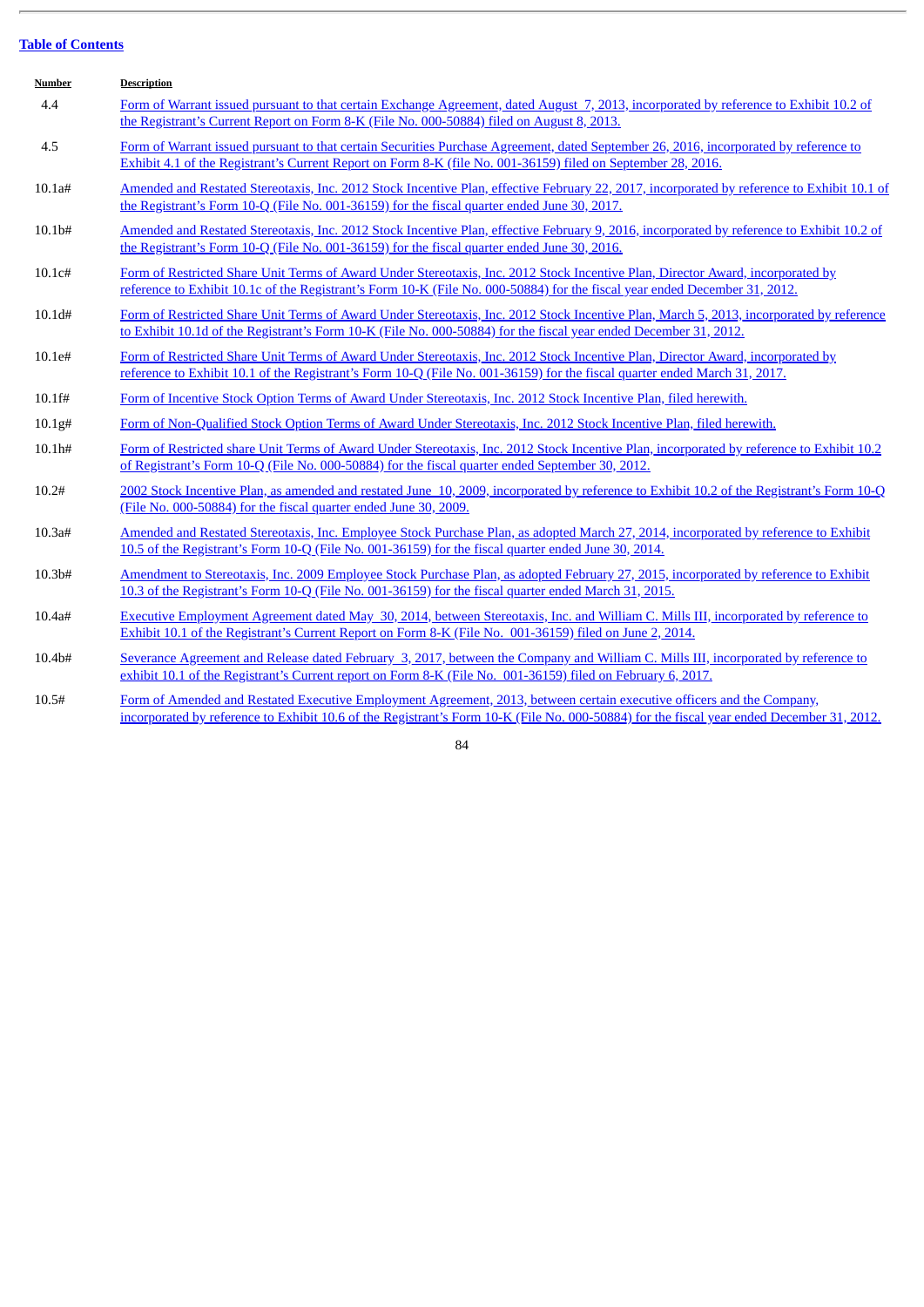J.

| <b>Number</b>       | <b>Description</b>                                                                                                                                                                                                                                                                                                     |  |  |  |
|---------------------|------------------------------------------------------------------------------------------------------------------------------------------------------------------------------------------------------------------------------------------------------------------------------------------------------------------------|--|--|--|
| 10.6#               | Summary of Management Bonus Plan adopted as of February 24, 2015, incorporated by reference to Exhibit 10.4 of the Registrant's Form<br>10-Q (File No, 001-36159) for the fiscal quarter ended March 31, 2015.                                                                                                         |  |  |  |
| 10.7#               | Description of compensation of named executive officers, incorporated by reference to Exhibit 10.9 of the Registrant's Form 10-K (File<br>No. 001-36159) for the fiscal year ending December 31, 2013.                                                                                                                 |  |  |  |
| 10.8#               | Summary of Non-Employee Director Compensation Program effective January 1, 2017, incorporated by reference to Exhibit 10.1 of the<br>Registrant's Form 10-Q (File No. 001-36159) for the fiscal quarter ended March 31, 2017.                                                                                          |  |  |  |
| 10.9a <sup>+</sup>  | Collaboration Agreement dated June 8, 2001, between the Registrant and Siemens AG, Medical Solutions, incorporated by reference to<br>the Registration Statement on Form S-1 (File No. 333-115253) originally filed with the Commission on May 7, 2004, as amended<br>thereafter, at Exhibit 10.9.                     |  |  |  |
| 10.9b <sup>+</sup>  | Extended Collaboration Agreement dated May 27, 2003, between the Registrant and Siemens AG, Medical Solutions, incorporated by<br>reference to the Registration Statement on Form S-1 (File No. 333-115253) originally filed with the Commission on May 7, 2004, as<br>amended thereafter, at Exhibit 10.10.           |  |  |  |
| 10.9ct              | Amendment to Collaboration Agreement dated May 5, 2006, between the Company and Siemens Aktiengesellschaft, Medical Solutions,<br>incorporated by reference to Exhibit 10.1 of the Registrant's Form 10-Q (File No. 000-50884) for the fiscal quarter ended June 30, 2006.                                             |  |  |  |
| 10.10a <sup>+</sup> | Development and Supply Agreement dated May 7, 2002, between the Registrant and Biosense Webster, Inc., incorporated by reference to<br>the Registration Statement on Form S-1 (File No. 333-115253) originally filed with the Commission on May 7, 2004, as amended<br>thereafter, at Exhibit 10.11.                   |  |  |  |
| 10.10b <sup>+</sup> | Amendment to Development and Supply Agreement dated November 3, 2003, between the Registrant and Biosense Webster, Inc.,<br>incorporated by reference to the Registration Statement on Form S-1 (File No. 333-115253) originally filed with the Commission on<br>May 7, 2004, as amended thereafter, at Exhibit 10.12. |  |  |  |
| 10.10ct             | Alliance Expansion Agreement, dated as of May 4, 2007, between Biosense Webster, Inc. and the Registrant, incorporated by reference to<br>Exhibit 10.1 of the Registrant's Form 10-Q (File No. 000-50884) for the fiscal quarter ended June 30, 2007.                                                                  |  |  |  |
| 10.10d <sup>+</sup> | Second Amendment to Development Alliance and Supply Agreement, dated as of July 18, 2008, between the Registrant and Biosense<br>Webster, Inc., incorporated by reference to Exhibit 10.1 of the Registrant's Form 10-Q (File No. 000-50884) for the fiscal quarter ended<br>September 30, 2008.                       |  |  |  |
| 10.10e              | Third Amendment to Development Alliance and Supply Agreement with Biosense Webster, Inc. effective as of December 21, 2009,<br>incorporated by reference to Exhibit 10.22 of the Registrant's Form 10-K (File No. 000-50884) for the fiscal year ended December 31,<br>2009.                                           |  |  |  |
| 10.10f              | Fourth Amendment to Development Alliance and Supply Agreement with Biosense Webster, Inc., effective May 1, 2010, incorporated by<br>reference to Exhibit 10.1 of the Registrant's Form 10-Q (File No. 000-50884) for the fiscal quarter ended March 31, 2010.                                                         |  |  |  |
| 10.10 <sub>g</sub>  | Fifth Amendment to Development Alliance and Supply Agreement with Biosense Webster, Inc., dated as of July 30, 2010, incorporated by<br>reference to Exhibit 10.1 of the Registrant's Form 8-K/A (File No. 000-50884) filed on August 3, 2010.                                                                         |  |  |  |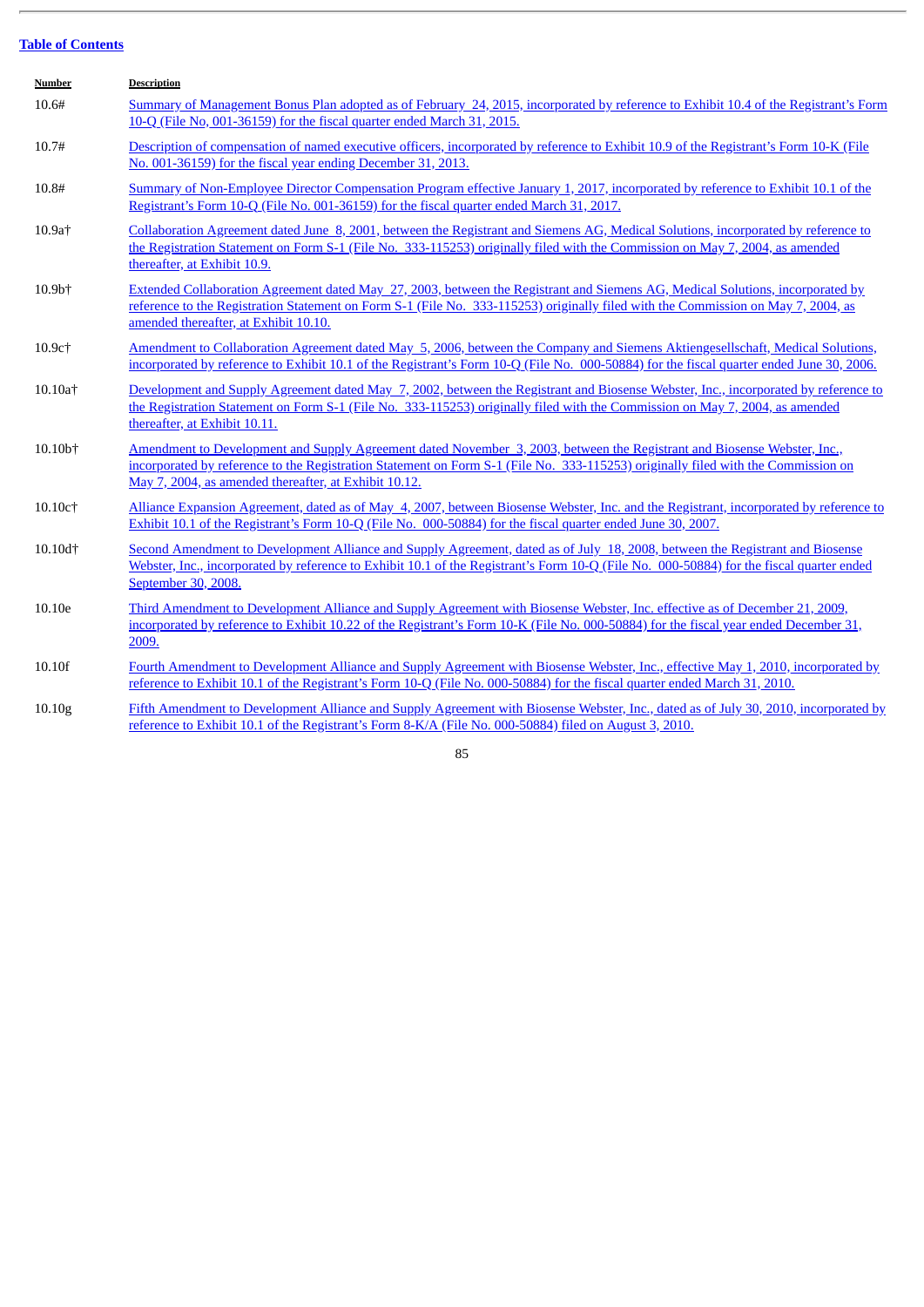| <b>Number</b>       | <b>Description</b>                                                                                                                                                                                                                                                                                                                              |  |  |
|---------------------|-------------------------------------------------------------------------------------------------------------------------------------------------------------------------------------------------------------------------------------------------------------------------------------------------------------------------------------------------|--|--|
| 10.10h <sup>+</sup> | Sixth Amendment and Catheter and Mapping System Extension to Development Alliance and Supply Agreement with Biosense Webster,<br>Inc., dated January 3, 2011, effective as of December 17, 2010, incorporated by reference to Exhibit 10.13h of the Registrant's Form 10-K<br>(File No. 000-50884) for the fiscal year ended December 31, 2010. |  |  |
| 10.10i              | Seventh Amendment to the Development Alliance and Supply Agreement with Biosense Webster, Inc., effective December 5, 2011,<br>incorporated by reference to Exhibit 10.13i of the Registrant's Form 10-K (File No. 000-50884) for the fiscal year ended December 31,<br>2011.                                                                   |  |  |
| 10.11               | Form of Indemnification Agreement between the Registrant and its directors and executive officers, incorporated by reference to the<br>Registration Statement on Form S-1 (File No. 333-115253) originally filed with the Commission on May 7, 2004, as amended thereafter, at<br>Exhibit 10.14.                                                |  |  |
| 10.12+              | Letter Agreement, effective October 6, 2003, between the Registrant and Philips Medizin Systeme G.m.b.H., incorporated by reference to<br>the Registration Statement on Form S-1 (File No. 333-115253) originally filed with the Commission on May 7, 2004, as amended<br>thereafter, at Exhibit 10.16.                                         |  |  |
| $10.13a+$           | Office Lease dated November 15, 2004, between the Registrant and Cortex West Development I, LLC, incorporated by reference to<br>Exhibit 10.39 of the Registrant's Form 10-K (File No. 000-50884) for the fiscal year ended December 31, 2004.                                                                                                  |  |  |
| 10.13b              | Amendment to Office Lease dated November 30, 2007, between the Registrant and Cortex West Development I, LLC, incorporated by<br>reference to Exhibit 10.22 of the Registrant's Form 10-K (File No. 000-50884) for the fiscal year ended December 31, 2007.                                                                                     |  |  |
| 10.13c              | Second Amendment to Office Lease dated May 1, 2013, between Registrant and Wexford 4320 Forest Park, LLC, successor to Cortex<br>West Development I, LLC, incorporated by reference to Exhibit 10.17c of the Registrant's Form 10-K (File No. 001-36159) for the fiscal<br>year ending December 31, 2013.                                       |  |  |
| 10.13d              | Third Amendment to Office Lease dated August 14, 2013, between Registrant and Wexford 4320 Forest Park, LLC, successor to Cortex<br>West Development I, LLC, incorporated by reference to Exhibit 10.17d of the Registrant's Form 10-K (File No. 001-36159) for the fiscal<br>year ending December 31, 2013.                                    |  |  |
| 10.13e              | Fourth Amendment to Office Lease, effective October 1, 2015, between Registrant and Wexford 4320 Forest Park, LLC, successor to<br>Cortex West Development I, LLC, incorporated by reference to Exhibit 10.13e of the Registrant's Form 10-K (File No. 001-36159) for the<br>fiscal year ending December 31, 2015.                              |  |  |
| 10.14a              | Securities Purchase Agreement, dated May 7, 2012, between the Company and each purchaser identified on the signature page thereto,<br>incorporated by reference to Exhibit 10.4 of the Registrant's Current Report on Form 8-K (File No. 000-50884) filed on May 8, 2012.                                                                       |  |  |
| 10.14b              | Form of Convertible Debt Registration Rights Agreement incorporated by reference to Exhibit 10.5 of the Registrant's Current Report on<br>Form 8-K (File No. 000-50884) filed on May 8, 2012.                                                                                                                                                   |  |  |
| 10.14c              | Form of Amendment and Exchange Agreement between Company and each of the holders of its convertible debentures participating in the<br>exchange, incorporated by reference to Exhibit 10.1 of the Registrant's Current Report on Form 8-K (File No. 000-50884) filed on<br><b>August 8, 2013.</b>                                               |  |  |
| 10.15a              | Second Amended and Restated Loan and Security Agreement, effective November 30, 2011, by and among the Company, Stereotaxis<br>International, Inc. and Silicon Valley Bank incorporated by reference to Exhibit 10.19f of the Registrant's Form 10-K (File No. 000-50884)                                                                       |  |  |

86

for the fiscal year ended December 31, 2011.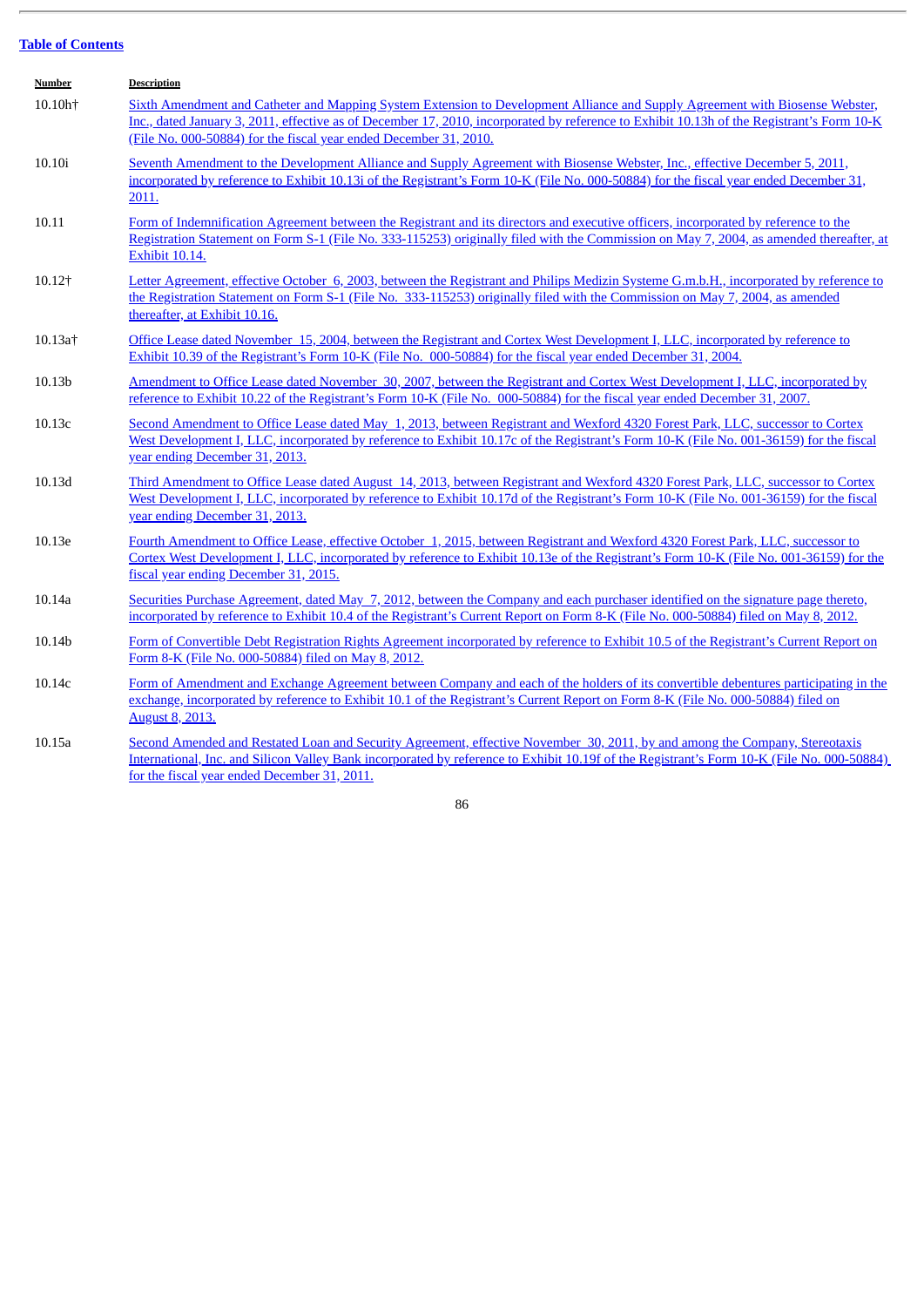Ē.

| Number | <b>Description</b>                                                                                                                                                                                                                                                                                                                |  |  |
|--------|-----------------------------------------------------------------------------------------------------------------------------------------------------------------------------------------------------------------------------------------------------------------------------------------------------------------------------------|--|--|
| 10.15b | First Loan Modification Agreement (Domestic), between the Company, Stereotaxis International, Inc. and Silicon Valley Bank, dated<br>March 30, 2012, incorporated by reference to Exhibit 10.1 of the Registrant's Form 8-K (File No. 000-50884) filed on April 2, 2012.                                                          |  |  |
| 10.15c | Second Amendment to the Amended and Restated Loan and Security Agreement (Domestic) dated May 1, 2012, between the Company,<br>Stereotaxis International, Inc. and Silicon Valley Bank, incorporated by reference to Exhibit 10.1 of the Registrant's Current Report on<br>Form 8-K (File No. 000-50884) filed on May 2, 2012.    |  |  |
| 10.15d | Third Amendment to Amended and Restated Loan and Security Agreement (Domestic), dated May 7, 2012, between the Company,<br>Stereotaxis International, Inc. and Silicon Valley Bank, incorporated by reference to Exhibit 10.75 of the Registrant's Registration<br>Statement on Form S-1 (File No. 000-50884) filed May 23, 2012. |  |  |
| 10.15e | Fourth Loan Modification Agreement (Domestic), dated December 28, 2012, between the Company, Stereotaxis International, Inc. and<br>Silicon Valley Bank incorporated by reference to Exhibit 10.19f of the Registrant's Form 10-K (File No. 000-50884) for the fiscal year<br>ended December 31, 2012.                            |  |  |
| 10.15f | Fifth Loan Modification Agreement (Domestic) dated March 29, 2013 between the Company, Stereotaxis International, Inc. and Silicon<br>Valley Bank, incorporated by reference to Exhibit 10.1 of the Registrant's Current Report on Form 8-K (File No. 000-50884) filed on<br>April 1, 2013.                                       |  |  |
| 10.15g | Sixth Loan Modification and Waiver Agreement (Domestic), dated June 28, 2013, between the Company, Stereotaxis International, Inc.,<br>and Silicon Valley Bank, incorporated by reference to Exhibit 10.1 of the Registrant's Current Report on Form 8-K (File No. 000-50884)<br>filed on July 1, 2013.                           |  |  |
| 10.15h | Seventh Loan Modification and Waiver Agreement (Domestic), dated July 31, 2013, between the Company, Stereotaxis International, Inc.<br>and Silicon Valley Bank, incorporated by reference to Exhibit 10.1 of the Registrant's Current Report on Form 8-K (File No. 000-50884)<br>filed on August 2, 2013.                        |  |  |
| 10.15i | Eighth Loan Modification Agreement (Domestic), dated August 30, 2013, between the Company, Stereotaxis International, Inc. and<br>Silicon Valley Bank, incorporated by reference to Exhibit 10.1 of the Registrant's Current Report on Form 8-K (File No. 000-50884) filed<br>on September 3, 2013.                               |  |  |
| 10.15j | Ninth Loan Modification Agreement (Domestic), dated March 28, 2014, between the Company, Stereotaxis International, Inc. and Silicon<br>Valley Bank, incorporated by reference to Exhibit 10.1 of the Registrant's Current Report on Form 8-K (File No. 001-36159) filed on<br>March 31, 2014.                                    |  |  |
| 10.15k | Tenth Loan Modification Agreement (Domestic), dated March 27, 2015, between Silicon Valley Bank, the Company, and Stereotaxis<br>International, Inc., incorporated by reference to Exhibit 10.1 of the Registrant's Current Report on Form 8-K (File No. 001-36159) filed on<br>March 30, 2015.                                   |  |  |
| 10.15l | Eleventh Loan Modification Agreement (Domestic), dated May 10, 2016, between the Company, Stereotaxis International, Inc., and<br>Silicon Valley Bank, incorporated by reference to Exhibit 10.1 of the Registrant's Form 10-Q (File No. 001-36159) filed on May 11, 2016.                                                        |  |  |
| 10.15m | Third Amended and Restated Loan and Security Agreement, effective November 7, 2017, among the Company, Stereotaxis International,<br>Inc., and Silicon Valley Bank, incorporated by reference to Exhibit 10.1 of the Registrant's Form 10-Q (File No. 001-36159) for the fiscal<br>quarter ended September 30, 2017.              |  |  |
| 10.16a | Note and Warrant Purchase Agreement, effective February 7, 2008, between the Registrant and the investors named therein, incorporated<br>by reference to Exhibit 10.31 of the Registrant's Form 10-K (File No. 000-50884) for the fiscal year ended December 31, 2007.                                                            |  |  |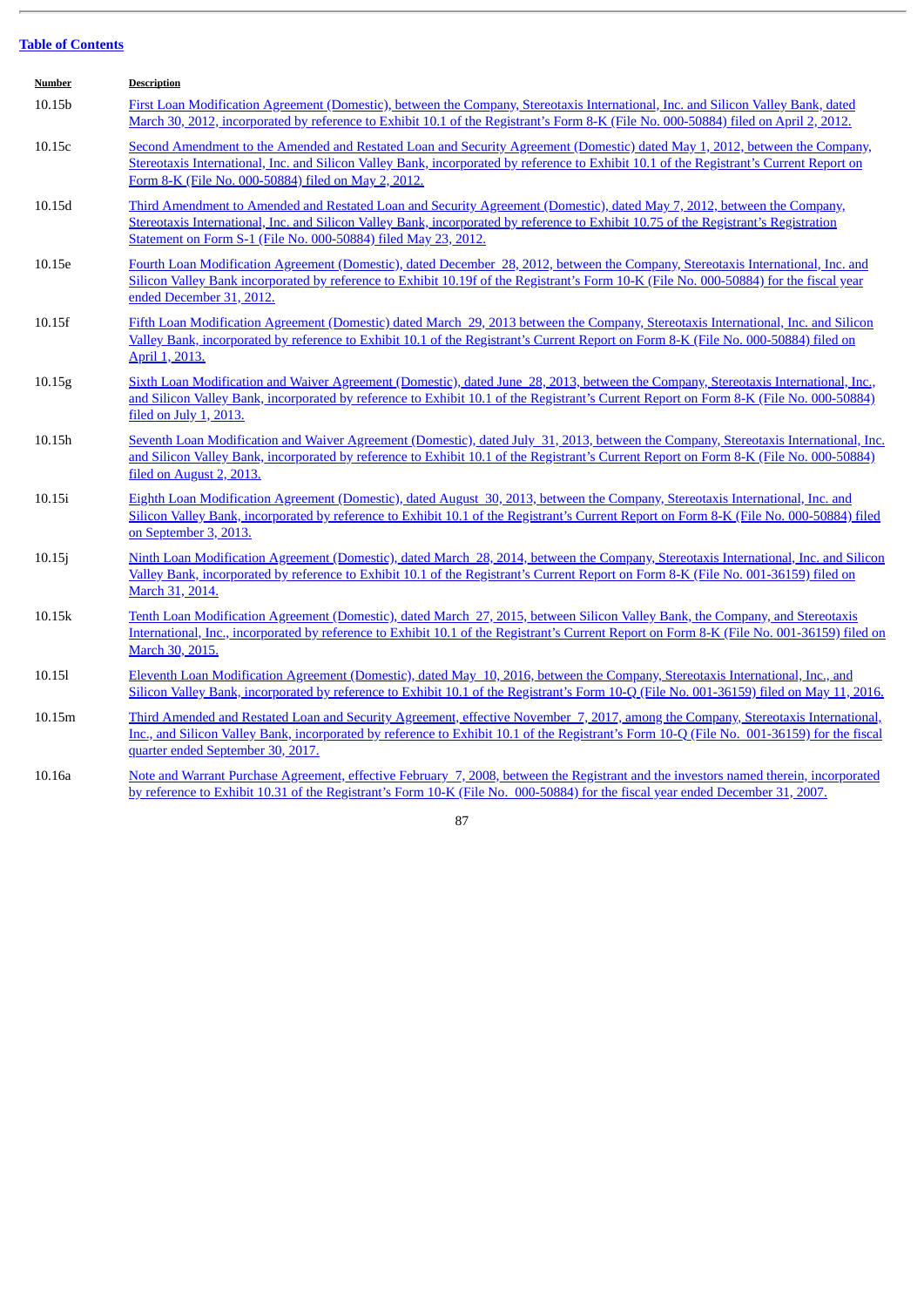| <b>Number</b> | <b>Description</b>                                                                                                                                                                                                                                                                                                                                                             |  |
|---------------|--------------------------------------------------------------------------------------------------------------------------------------------------------------------------------------------------------------------------------------------------------------------------------------------------------------------------------------------------------------------------------|--|
| 10.16b        | First Amendment to Note and Warrant Purchase Agreement, effective December 29, 2008, between the Registrant and the investors named<br>therein, incorporated by reference to Exhibit 10.32 of the Registrant's Form 10-K (File No. 000-50884) for the fiscal year ended<br>December 31, 2008.                                                                                  |  |
| 10.16c        | Second Amendment to Note and Warrant Purchase Agreement, effective October 9, 2009, between the Registrant and the investors named<br>therein, incorporated by reference to Exhibit 10.31c of the Registrant's Form 10-K (File No. 000-50884) for the fiscal year ended<br>December 31, 2009.                                                                                  |  |
| 10.16d        | Third Amendment to Note and Warrant Purchase Agreement, effective November 10, 2010, between the Registrant and the investors named<br>therein incorporated by reference to Exhibit 10.21d of the Registrant's Form 10-K (File No. 000-50884) filed for the fiscal year ended<br>December 31, 2010.                                                                            |  |
| 10.16e        | Fourth Amendment to the Note and Warrant Purchase Agreement between the Registrant and the investors named therein, dated March 30,<br>2012, incorporated by reference to Exhibit 10.3 of the Registrant's Form 8-K (File No. 000-50884) filed on April 2, 2012.                                                                                                               |  |
| 10.16f        | Fifth Amendment to Note and Warrant Purchase Agreement, dated May 1, 2012, between the Registrant and the investors named therein,<br>incorporated by reference to Exhibit 10.3 of the Registrant's Current Report on Form 8-K (File No. 000-50884) filed on May 2, 2012.                                                                                                      |  |
| 10.16g        | Sixth Amendment to Note and Warrant Purchase Agreement, dated May 7, 2012, between the Registrant and the investors named therein,<br>incorporated by reference to Exhibit 10.77 of the Registrant's Registration Statement on Form S-1 (File No. 000-50884) filed May 23, 2012.                                                                                               |  |
| 10.16h        | Seventh Amendment to Note and Warrant Purchase Agreement, dated March 29, 2013, between the Registrant and the investors named<br>therein, incorporated by reference to Exhibit 10.3 of the Registrant's Current Report on Form 8-K (File No. 000-50884) filed on April 1,<br>2013.                                                                                            |  |
| 10.16i        | Eighth Amendment to Note and Warrant Purchase Agreement, dated June 28, 2013, between the Registrant and the investors named therein,<br>incorporated by reference to Exhibit 10.3 of the Registrant's Current Report on Form 8-K (File No. 000-50884) filed on July 1, 2013.                                                                                                  |  |
| 10.17a        | Loan Agreement dated as of November 30, 2011, by and among the Company, Stereotaxis International, Inc. and Healthcare Royalty<br>Partners II, L.P. f/k/a Cowen Healthcare Royalty Partners II LLC incorporated by reference to Exhibit 10.22a of the Registrant's Form 10-K<br>(File No. 000-50884) for the fiscal year ended December 31, 2011.                              |  |
| 10.17b        | Intercreditor Agreement dated as of December 5, 2011, by and among the Company, Stereotaxis International, Inc., Healthcare Royalty<br>Partners II, L.P. f/k/a Cowen Healthcare Royalty Partners II LLC and Silicon Valley Bank incorporated by reference to Exhibit 10.22b of the<br>Registrant's Form 10-K (File No. 000-50884) for the fiscal year ended December 31, 2011. |  |
| 10.18         | Stock and Warrant Purchase Agreement, effective May 7, 2012, between the Company, and certain purchasers named therein, incorporated<br>by reference to Exhibit 10.1 of the Registrant's Current Report on Form 8-K (File No. 000-50884) filed on May 8, 2012.                                                                                                                 |  |
| 10.19a        | Consulting Agreement effective June 4, 2014, between Stereotaxis, Inc. and Eric N. Prystowsky, M.D., incorporated by reference to Exhibit<br>10.3 of the Registrant's Form 10-Q (File No. 001-36159) for the fiscal quarter ended June 30, 2014.                                                                                                                               |  |
| 10.19b        | Second Amendment, dated June 2, 2016, to Consulting Agreement, dated June 4, 2014, between Stereotaxis, Inc. and Eric N. Prystowsky,<br>M.D., incorporated by reference to Exhibit 10.19(B) of the Registrant's Form 10-K (File No. 001-36159) for the fiscal year ended<br>December 31, 2016.                                                                                 |  |
| 10.20         | Securities Purchase Agreement, dated September 26, 2016, between the Company and certain investors named therein, incorporated by                                                                                                                                                                                                                                              |  |

reference to Exhibit 10.1 of the Registrant's Current Report on Form 8-K (File No. 001-36159) filed on September 28, 2016. 88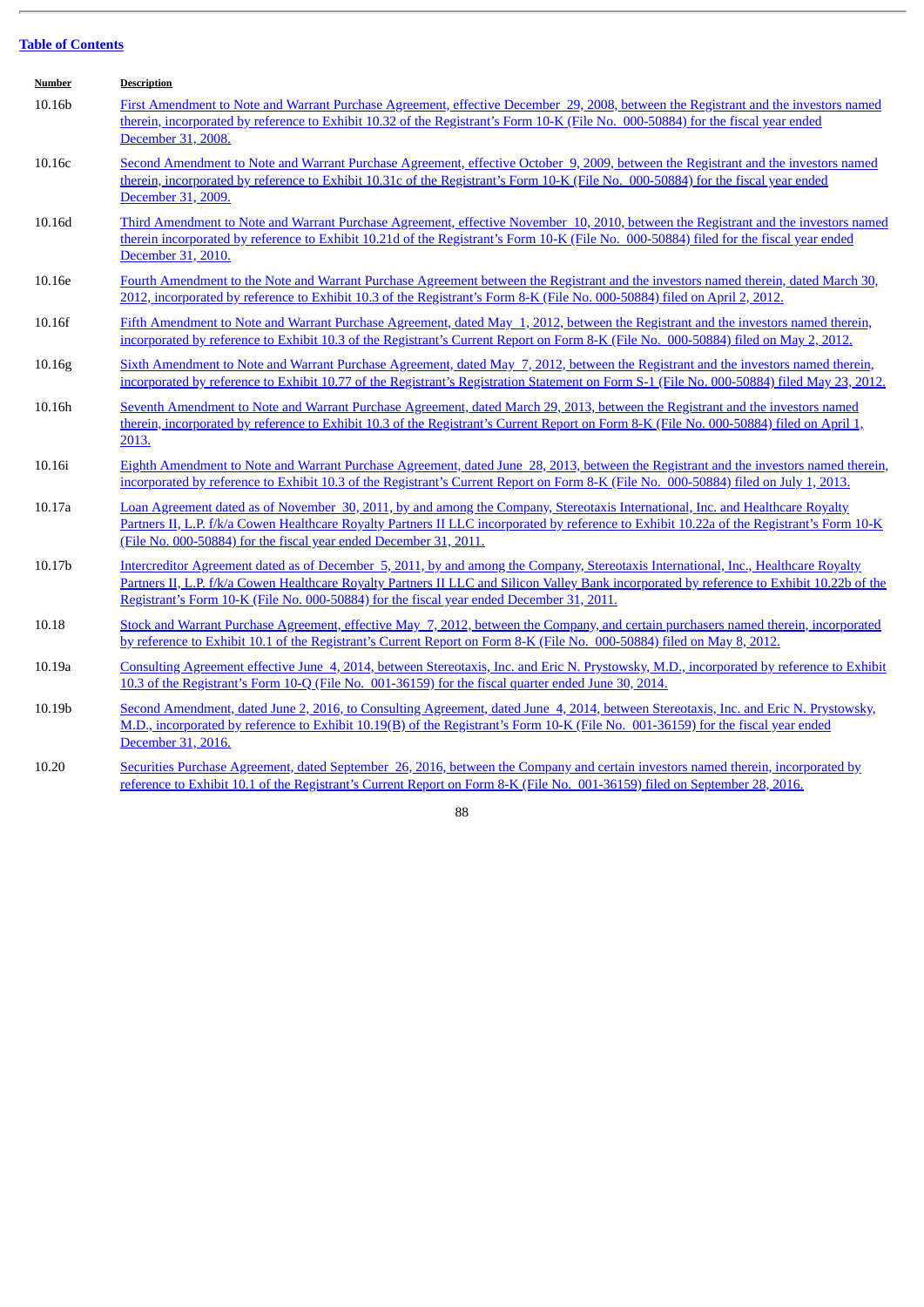| Number  | <b>Description</b>                                                                                                                                                                                                                                               |  |
|---------|------------------------------------------------------------------------------------------------------------------------------------------------------------------------------------------------------------------------------------------------------------------|--|
| 10.21   | Registration Rights Agreement, dated September 26, 2016, between the Company and certain purchasers named therein, incorporated by<br>reference to Exhibit 10.2 of the Registrant's Current Report on Form 8-K (File No. 001-36159) filed on September 28, 2016. |  |
| 10.22   | Letter Agreement, dated February 3, 2017, between the Company and David Fischel, incorporated by reference to Exhibit 10.2 of the<br>Registrant's Current Report on Form 8-K (File No. 001-36159) filed on February 6, 2017.                                     |  |
| 21.1    | List of Subsidiaries of the Registrant, incorporated by reference to Exhibit 21.1 of the Registrant's Form 10-K (File No. 000-50884) for<br>the fiscal year ended December 31, 2009.                                                                             |  |
| 23.1    | <b>Consent of Ernst &amp; Young LLP.</b>                                                                                                                                                                                                                         |  |
| 31.1    | Rule 13a-14(a)/15d-14(a) Certification (pursuant to Section 302 of the Sarbanes-Oxley Act of 2002, executed by Chief Executive<br>Officer).                                                                                                                      |  |
| 31.2    | Rule 13a-14(a)/15d-14(a) Certification (pursuant to Section 302 of the Sarbanes-Oxley Act of 2002, executed by Chief Financial<br>Officer).                                                                                                                      |  |
| 32.1    | Section 1350 Certification (pursuant to Section 906 of the Sarbanes-Oxley Act of 2002, executed by Chief Executive Officer).                                                                                                                                     |  |
| 32.2    | Section 1350 Certification (pursuant to Section 906 of the Sarbanes-Oxley Act of 2002, executed by Chief Financial Officer).                                                                                                                                     |  |
| 101.INS | <b>XBRL Instance Document.</b>                                                                                                                                                                                                                                   |  |
| 101.SCH | XBRL Taxonomy Extension Schema Document.                                                                                                                                                                                                                         |  |
| 101.CAL | XBRL Taxonomy Extension Calculation Linkbase Document.                                                                                                                                                                                                           |  |
| 101.DEF | XBRL Taxonomy Extension Definition Linkbase Document.                                                                                                                                                                                                            |  |
| 101.LAB | XBRL Taxonomy Extension Label Linkbase Document.                                                                                                                                                                                                                 |  |
| 101.PRE | XBRL Taxonomy Extension Presentation Linkbase Document.                                                                                                                                                                                                          |  |

# Indicates management contract or compensatory plan.

† Confidential treatment granted as to certain portions, which portions are omitted and filed separately with the Securities and Exchange Commission.<br>
†† Confidential treatment requested as to certain portions, which porti

†† Confidential treatment requested as to certain portions, which portions are omitted and filed separately with the Securities and Exchange Commission.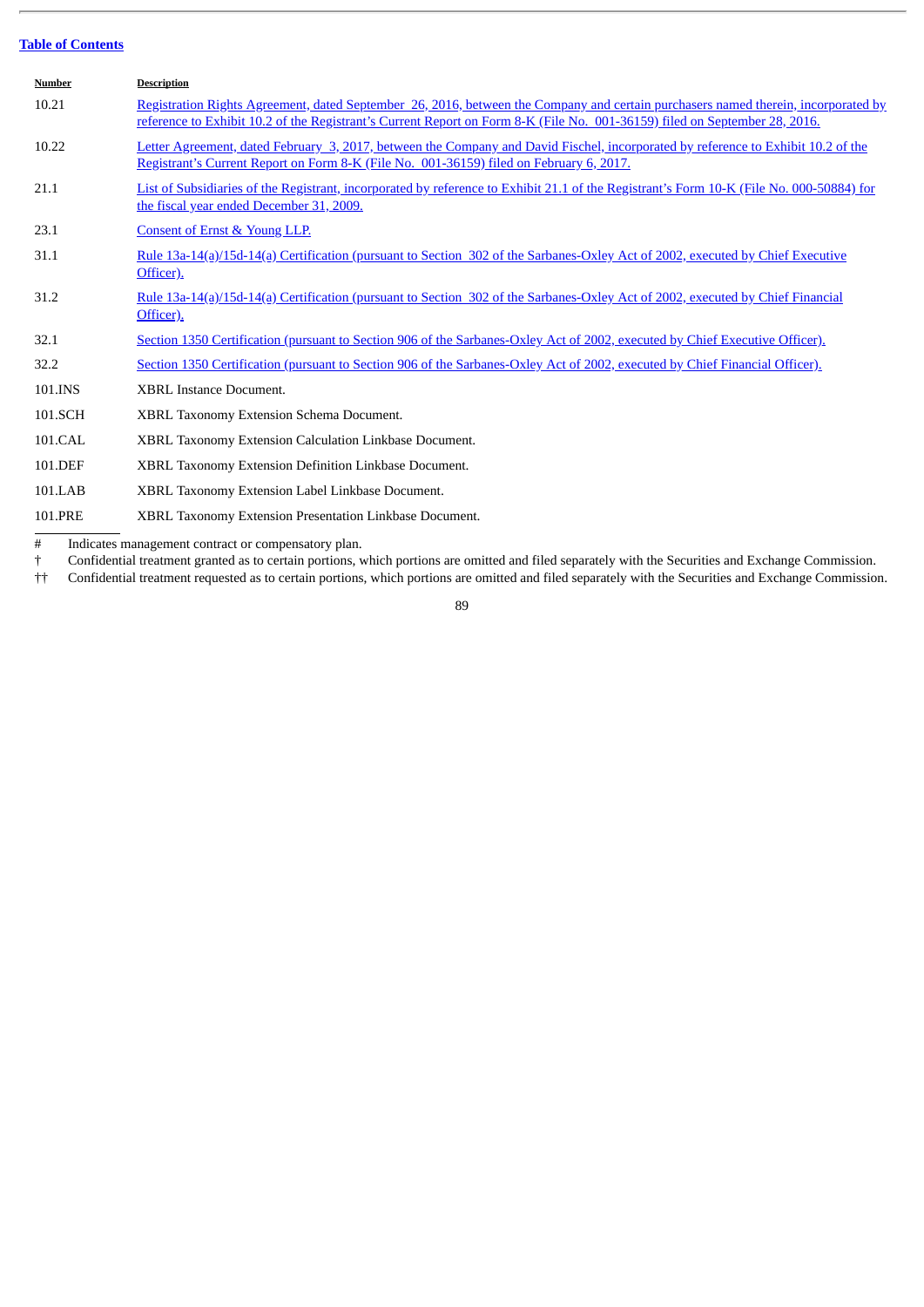## **SIGNATURES**

Pursuant to the requirements of the Securities Exchange Act of 1934, the Registrant has duly caused this report to be signed on its behalf by the undersigned thereunto duly authorized.

| STEREOTAXIS, INC. |  |
|-------------------|--|
| (Registrant)      |  |

Date: March 20, 2018 **By:** /s/ DAVID L. FISCHEL **David L. Fischel Chief Executive Officer**

KNOW ALL MEN BY THESE PRESENTS, that each person whose signature appears below constitutes and appoints David L. Fischel and Martin C. Stammer, and each of them, his true and lawful attorneys-in-fact and agents, with full Power of substitution and resubstitution, for him and in his name, place and stead, in any and all capacities to sign any and all amendments to this Annual Report on Form 10-K and any other documents and instruments incidental thereto, and to file the same, with all exhibits thereto, and other documents in connection therewith, with the Securities and Exchange Commission, granting unto said attorneys-in-fact and agents, and each of them, full Power and authority to do and perform each and every act and thing requisite or necessary to be done in and about the premises, as fully to all intents and purposes as he might or could do in person, hereby ratifying and confirming all that said attorneys-in-fact and agents and/or any of them, or their or his substitute or substitutes, may lawfully do or cause to be done by virtue hereof.

Pursuant to the requirements of the Securities Exchange Act of 1934, this report has been signed below by the following persons on behalf of the Registrant and in the capacities and on the dates indicated.

| Signature                                                    | Title                                                                                           | Date           |
|--------------------------------------------------------------|-------------------------------------------------------------------------------------------------|----------------|
| DAVID L. FISCHEL<br>$\sqrt{s}$<br>David L. Fischel           | Chairman of the Board of Directors and Chief<br>Executive Officer (principal executive officer) | March 20, 2018 |
| <b>MARTIN C. STAMMER</b><br>/s/<br><b>Martin C. Stammer</b>  | Chief Financial Officer (principal financial officer<br>and principal accounting officer)       | March 20, 2018 |
| DAVID W. BENFER<br>$\sqrt{s}$<br>David W. Benfer             | Director                                                                                        | March 20, 2018 |
| <b>NATHAN FISCHEL</b><br>$\sqrt{s}$<br><b>Nathan Fischel</b> | Director                                                                                        | March 20, 2018 |
| <b>JOE KIANI</b><br>$\sqrt{s}$<br><b>Joe Kiani</b>           | Director                                                                                        | March 20, 2018 |
| <b>ARUN MENAWAT</b><br>$\sqrt{s}$<br><b>Arun Menawat</b>     | Director                                                                                        | March 20, 2018 |
| <b>ROBERT J. MESSEY</b><br>/s/<br><b>Robert J. Messey</b>    | Director                                                                                        | March 20, 2018 |
| <b>FRED A. MIDDLETON</b><br>/s/<br>Fred A. Middleton         | Director                                                                                        | March 20, 2018 |

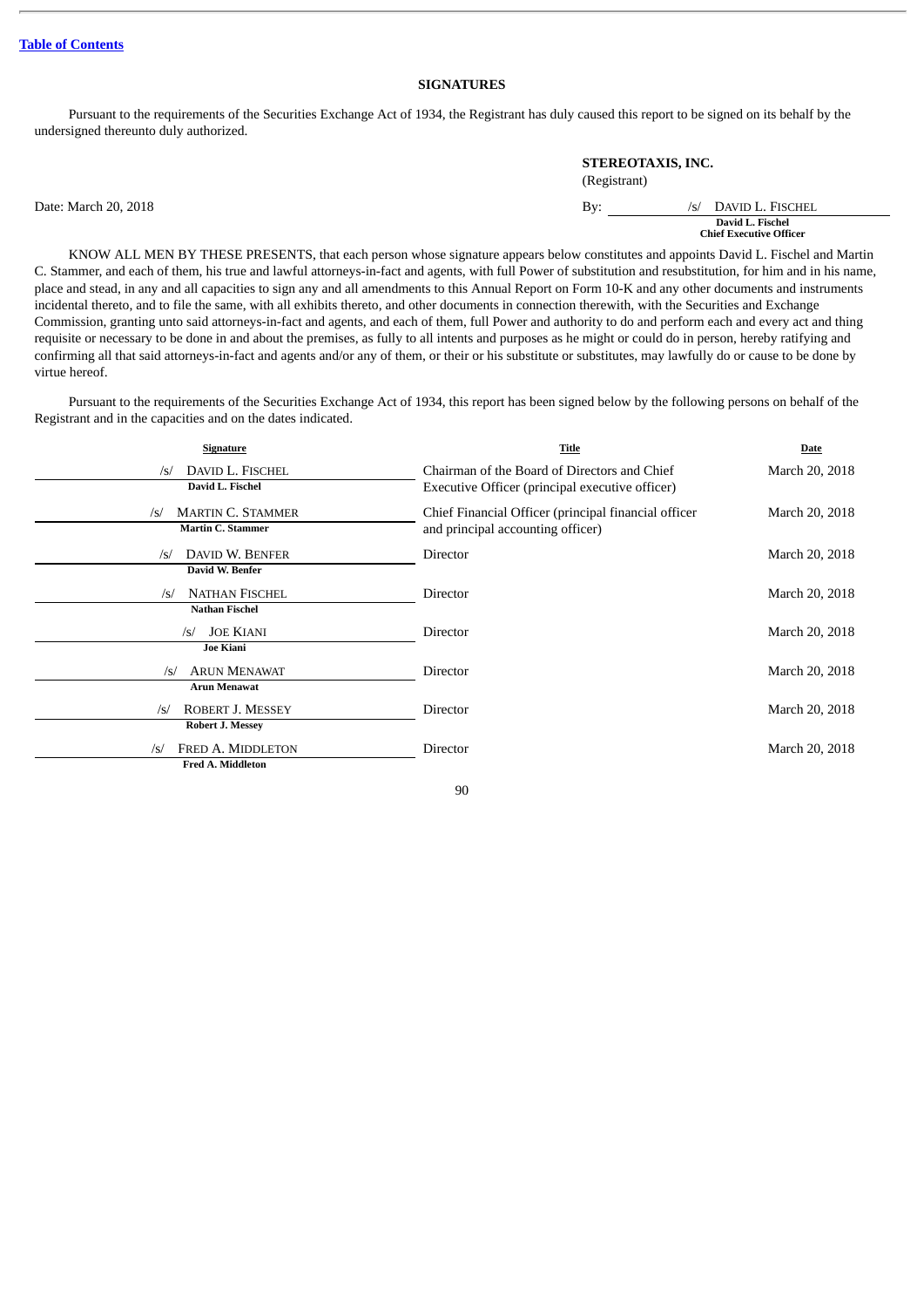## **INCENTIVE STOCK OPTION TERMS OF AWARD UNDER STEREOTAXIS, INC. 2012 STOCK INCENTIVE PLAN**

<span id="page-92-0"></span>Stereotaxis, Inc. (the "Company") has made an Award to the Participant of Incentive Stock Options (the "Option") under the Stereotaxis, Inc. 2012 Stock Incentive Plan, as amended the ("Plan"). The date of grant, the number of shares of Stock ("Shares") covered by the Option, and the exercise price of the Option are set forth in the Award letter the Participant received from the Company ("Statement"). The Statement and these Terms of Award collectively constitute the terms and conditions of the Option and describe the conditions applicable to the Option.

**1. Award Subject to Plan.** The Option is granted under and is expressly subject to, all the terms and provisions of the Plan, which terms are incorporated herein by reference

**2. Definitions.** All capitalized terms not otherwise defined herein shall have the meaning set forth in the Plan. The following terms shall have the following meanings, except where otherwise noted:

- (a) "Cause" means Participant's fraud or willful misconduct as determined by the Committee.
- (b) "Change of Control" means the occurrence of one or more of the following:

(i) The purchase or other acquisition (other than from the Company) by any person, entity or group of persons, within the meaning of Section 13(d) or 14(d) of the Act (excluding, for this purpose, the Company or its subsidiaries or any employee benefit plan of the Company or its subsidiaries), of beneficial ownership (within the meaning of Rule 13d-3 promulgated under the Act) of 35% or more of either the then-outstanding shares of common stock of the Company or the combined power of the Company's then-outstanding voting securities entitled to vote generally in the election of directors;

(ii) Individuals who, as of the date hereof, constitute the Board (as of the date hereof, the "Incumbent Board") cease for any reason to constitute at least a majority of the Board, provided that any person who becomes a director subsequent to the date hereof whose election, or nomination for election by the Company's shareholders, was approved by a vote of at least a majority of the directors then comprising the Incumbent Board (other than an individual whose initial assumption of office is in connection with an actual or threatened election contest relating to the election of directors of the Company, as such terms are used in Rule 14a-11 of Regulation 14A promulgated under the Act) shall be, for purposes of this section, considered as though such person were a member of the Incumbent Board; or

(iii) The consummation of a reorganization, merger or consolidation, in each case with respect to which persons who were the stockholders of the Company immediately prior to such reorganization, merger or consolidation do not, immediately thereafter, own more than 50% of, respectively, the common stock and the combined voting power entitled to vote generally in the election of directors of the reorganized, merged or consolidated corporation's then-outstanding voting securities, or of a liquidation or dissolution of the Company or of the sale of all or substantially all of the assets of the Company.

(c) "Company" means Stereotaxis, Inc., a Delaware corporation.

(d) "Disability" or "Disabled" means the Participant is permanently and totally disabled within the meaning of Sections 422(c)(6) and  $22(e)(3)$  of the Internal Revenue Code (the "Code") which, as of the date hereof, shall mean that the Participant is unable to engage in any substantial gainful activity by reason of any medically determinable physical or mental impairment which can be expected to result in death or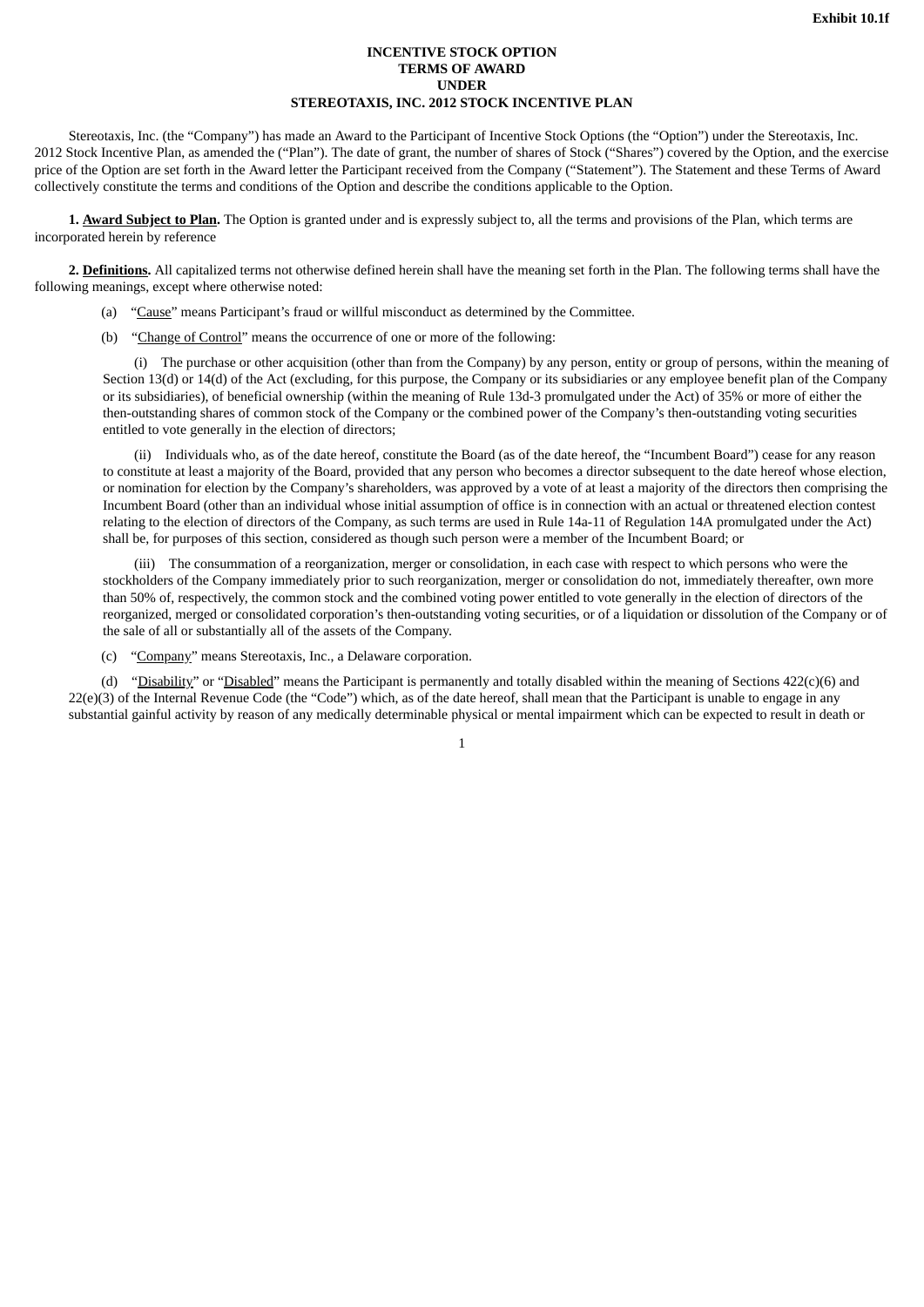which has lasted or can be expected to last for a continuous period of not less than 12 months. The Participant shall be considered Disabled only if the Participant furnishes such proof of Disability as the Committee may require.

(e) "Good Reason" means:

(i) Requiring the Participant to be based at any office or location more than 50 miles from the Participant's office or location as of the date of the Change of Control;

(ii) A material reduction in the Participant's job responsibilities, provided that neither a mere change in title alone nor reassignment to a substantially similar position shall constitute a material reduction in job responsibilities; or

- (iii) A material reduction in the Participant's total compensation.
- (f) "Termination of Service" means the date on which the Participant is no longer an employee of the Company or any of its Subsidiaries.

**3. Term.** The term of the Option shall expire on the tenth anniversary of the date of grant.

**4. Vesting.** The Option shall vest as follows: (i) twenty-five percent (25%) of the Option shall vest on the first annual anniversary of the date of grant; and (ii) as of the first day of each calendar month after the first annual anniversary of the date of grant, an additional 2.0833% of the Option shall vest; so that on the fourth annual anniversary of the date of grant, 100% of the Option will become vested. Notwithstanding the foregoing, in the event of a Change of Control (as hereinafter defined) and (x) the Participant experiences an involuntarily Termination of Service for reasons other than Cause, or (y) the Participant experiences a Termination of Service for Good Reason, in either case, on or within one (1) year after the date of the Change of Control, the unvested portion of the Option will become vested as of such Termination of Service.

**5. Anti-Dilution Provisions.** In the event that, during the term of the Option, there is any change in the number or kind of shares of outstanding Stock of the Company by reason of stock dividends, recapitalizations, mergers, consolidations, split-ups, combinations or exchanges of shares and the like, the number of underlying Shares covered by the Option and the exercise price thereof shall be adjusted, to the same proportionate number of Shares and price as in the original grant of the Option.

**6. Non-Transferability.** The Option may not be assigned or transferred except upon death by will or the laws of descent and distribution, and any attempted assignment or transfer except as herein authorized shall be void and of no effect. The Option may be exercised during the Participant's lifetime only by the Participant or his or her guardian or legal representative.

**7. Termination of Service.** Upon a Termination of Service, the unvested portion of the Option shall be forfeited. The Participant must exercise the Option prior to a Termination of Service, except that upon a Termination of Service, the Option shall remain exercisable to the extent, and only to the extent, provided in this Section 7.

(a) Disability. In the event of a Termination of Service of the Participant due to Disability, the Option will remain exercisable, to the extent vested on the date of such termination, until the earlier of one (1) year from the date of the Termination of Service or the tenth anniversary of the date of grant pursuant to Section 422(c)(6) of the Code.

(b) Death. In the event of a Termination of Service of the Participant as a result of death, the Option shall remain exercisable, to the extent vested on the date of death, and, pursuant to Section 1.421-1(b)(2) of the Treasury Regulations, (a) it may be exercised by the executor or administrator of the Participant's estate or by such person or persons who shall have acquired the Participant's rights hereunder by bequest or inheritance or by designation as the Participant's beneficiary for the full number of Shares covered by the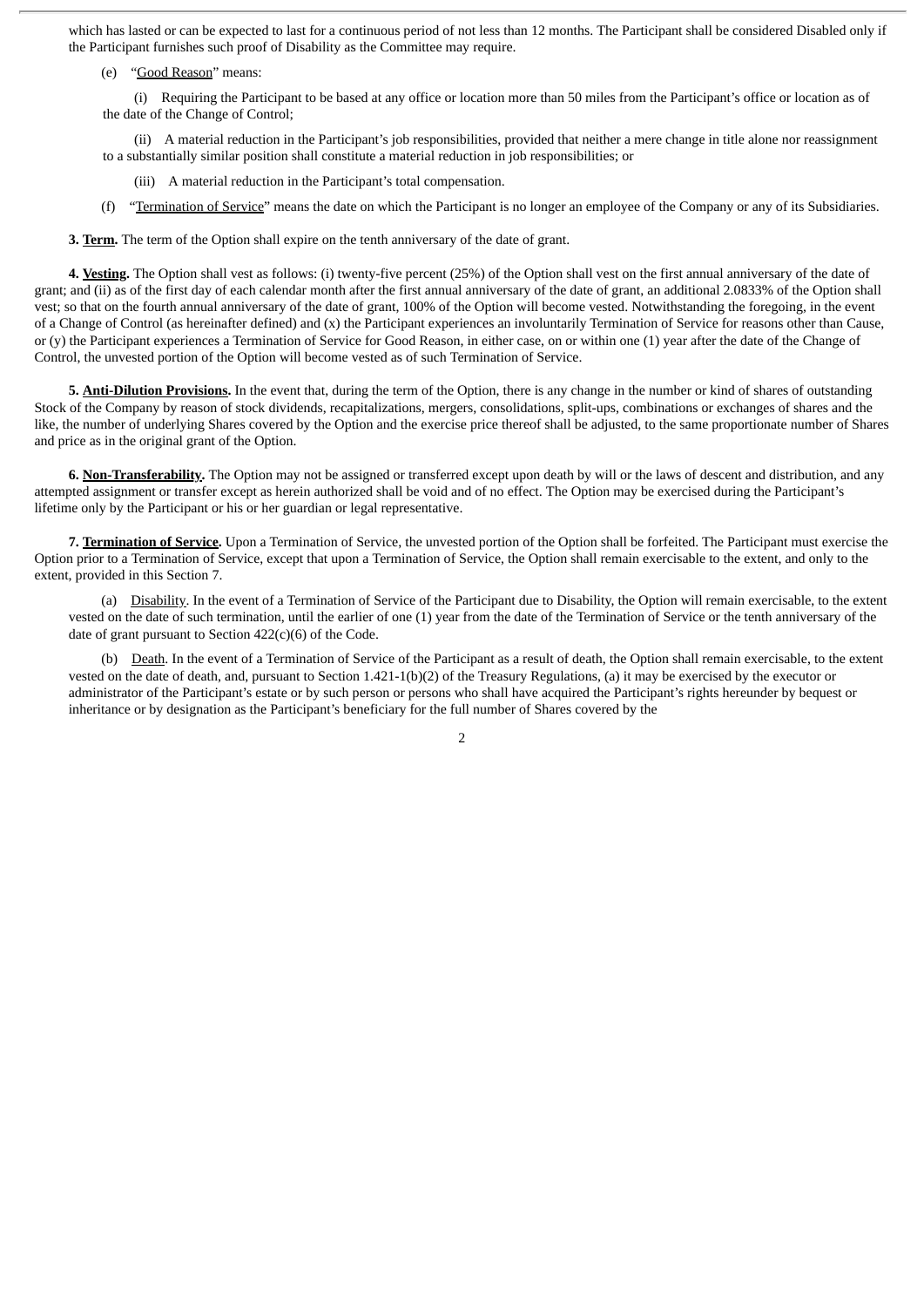Option (less any shares for which the Option was previously exercised), but (b) such person's right to exercise this Option shall terminate upon the earlier of the tenth anniversary of the date of grant or a date which is one (1) year after the date of the Participant's death.

(c) Voluntary or Involuntary Termination Without Cause. In the event of a voluntary Termination of Service (which shall include retirement) or involuntary Termination of Service without Cause, the Option shall remain exercisable, to the extent vested on the date of such termination, until the earlier of three (3) months after the date of Termination of Service or the tenth anniversary of the date of grant.

**8. Exercise Procedures.** The purchase price of the Shares subject to the exercise of the Option shall be paid in full upon the exercise of the Option, either (i) in cash, (ii) in the discretion of the Committee, by tender of shares of Stock already owned by the Participant, (iii) through a net or cashless exercise (including broker-assisted cashless exercise) form of exercise as permitted by the Committee, or (iv) in the discretion of the Committee, by any combination of the payment methods specified in clauses (i), (ii) and (iii) hereof; provided that, no Shares of Stock may be tendered in exercise of the Option if such Shares were acquired by the Participant through the exercise of an Incentive Stock Option unless (a) such Shares have been held by the Participant for at least one year and (b) at least two years have elapsed since such prior Incentive Stock Option was granted.

**9. No Right to Continued Employment or Service.** This Terms of Award shall not limit or restrict the right of the Company to terminate the employment or service of a Participant at any time or for any reason.

**10. Committee Administration.** The Option has been granted pursuant to a determination made by the Committee, and such Committee or any successor or substitute committee authorized by the Board of Directors or the Board of Directors itself, subject to the terms of this Terms of Award, shall have plenary authority to interpret any provision of this grant and to make any determinations necessary or advisable for the administration of this grant and the exercise of the rights herein granted, and may waive or amend any provisions hereof in any manner not adversely affecting the rights of the Participant under this Terms of Award.

**11. Effect of Terms of Award; Severability.** This Terms of Award shall be binding upon and shall inure to the benefit of any successor of the Company and the person or entity to whom the Option may have been transferred by will or the laws of descent and distribution. The invalidity or unenforceability of any provision of this Terms of Award shall not affect the validity or enforceability of any other provision of this Terms of Award.

**12. Consent to Collection/Processing/Transfer of Personal Data.** Pursuant to applicable personal data protection laws, the Company hereby notifies the Participant of the following in relation to the Participant's personal data and the collection, processing and transfer of such data in relation to the Company's grant of the Option and the Participant's participation in the Plan. The collection, processing and transfer of the Participant's personal data is necessary for the Company's administration of the Plan and the Participant's participation in the Plan, and the Participant's denial and/or objection to the collection, processing and transfer of personal data may affect the Participant's participation in the Plan. As such, the Participant voluntarily acknowledges and consents (where required under applicable law) to the collection, use, processing and transfer of personal data as described herein.

The Company holds certain personal information about the Participant, including the Participant's name, home address and telephone number, date of birth, Social Security number or other employee identification number, salary, nationality, job title, any Shares or directorships held in the Company, details of all options, units or any other entitlement to Shares awarded, canceled, purchased, vested, unvested or outstanding in the Participant's favor, for the purpose of managing and administering the Plan ("Data"). The Data may be provided by the Participant or collected, where lawful, from third parties, and the Company will process the Data for the exclusive purpose of implementing, administering and managing the Participant's participation in the Plan. The Data processing will take place through electronic and non-electronic means according to logics and procedures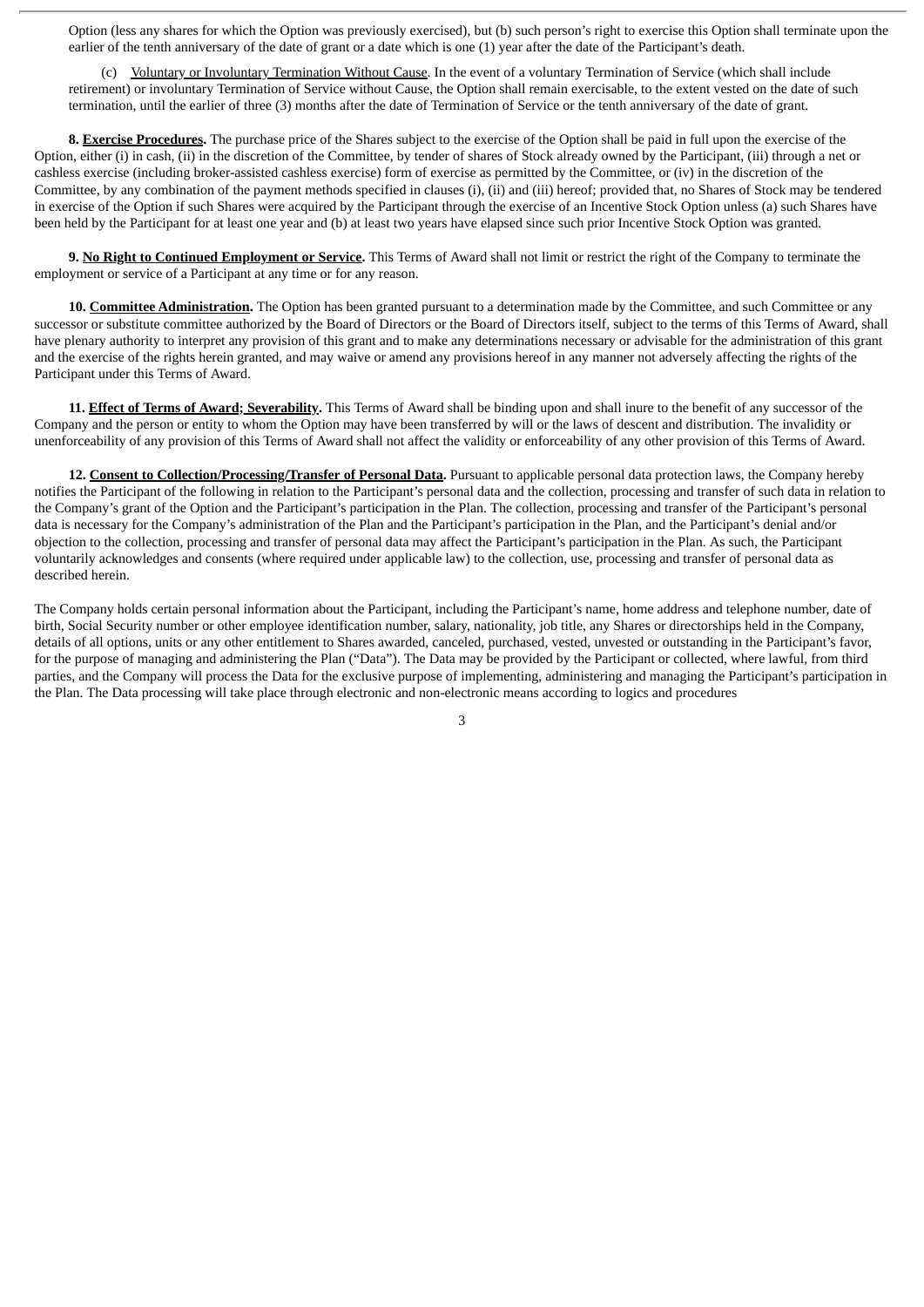strictly correlated to the purposes for which the Data are collected and with confidentiality and security provisions as set forth by applicable laws and regulations in the Participant's country of residence (and country of employment, if different). Data processing operations will be performed minimizing the use of personal and identification data when such operations are unnecessary for the processing purposes sought. Data will be accessible within the Company's organization only by those persons requiring access for purposes of the implementation, administration and operation of the Plan and for the Participant's participation in the Plan.

The Company will transfer Data internally as necessary for the purpose of implementation, administration and management of the Participant's participation in the Plan, and the Company may further transfer Data to any third parties assisting the Company in the implementation, administration and management of the Plan. These recipients may be located in the European Economic Area, or elsewhere throughout the world, such as the United States. The Participant hereby authorizes (where required under applicable law) them to receive, possess, use, retain and transfer the Data, in electronic or other form, for purposes of implementing, administering and managing the Participant's participation in the Plan, including any requisite transfer of such Data as may be required for the administration of the Plan and/or the subsequent holding of Shares on the Participant's behalf by a broker or other third party with whom the Participant may elect to deposit any Shares acquired pursuant to the Plan.

The Participant may, at any time, exercise his or her rights provided under applicable personal data protection laws, which may include the right to (a) obtain confirmation as to the existence of the Data, (b) verify the content, origin and accuracy of the Data, (c) request the integration, update, amendment, deletion, or blockage (for breach of applicable laws) of the Data, (d) oppose, for legal reasons, the collection, processing or transfer of the Data which is not necessary or required for the implementation, administration and/or operation of the Plan and the Participant's participation in the Plan, and (e) withdraw the Participant's consent to the collection, processing or transfer of Data as provided hereunder (in which case, the Option will be null and void). The Participant may seek to exercise these rights by contacting the human resources manager or the Company's human resources department.

**13. Option an Incentive Stock Option.** It is intended that the Option shall be treated as an incentive stock option under Section 422 of the Code.

**14. Section 409A.** It is intended that benefits under this Terms of Award be exempt from the provisions of Section 409A of the Code in accordance with Section 1.409A-1(b)(5)(ii) of the Treasury Regulations and, accordingly, to the maximum extent permitted, this Terms of Award shall be interpreted to be limited, construed and administered in accordance with such intent. In no event whatsoever shall the Company be liable for any additional tax, interest or penalties that may be imposed on the Participant by Section 409A of the Code or any damages for failing to comply with Section 409A of the Code hereunder or otherwise.

**15. Choice of Law.** This Terms of Award shall be governed by the laws of the State of Delaware, excluding any conflicts or choice of law rule or principle that might otherwise refer construction or interpretation of the Agreement to the substantive law of another jurisdiction. The Participant is deemed to submit to the exclusive jurisdiction and venue of the federal or state courts of Missouri, County of St. Louis, to resolve any and all issues that may arise out of or relate to this Terms of Award.

\*\*\*\*\*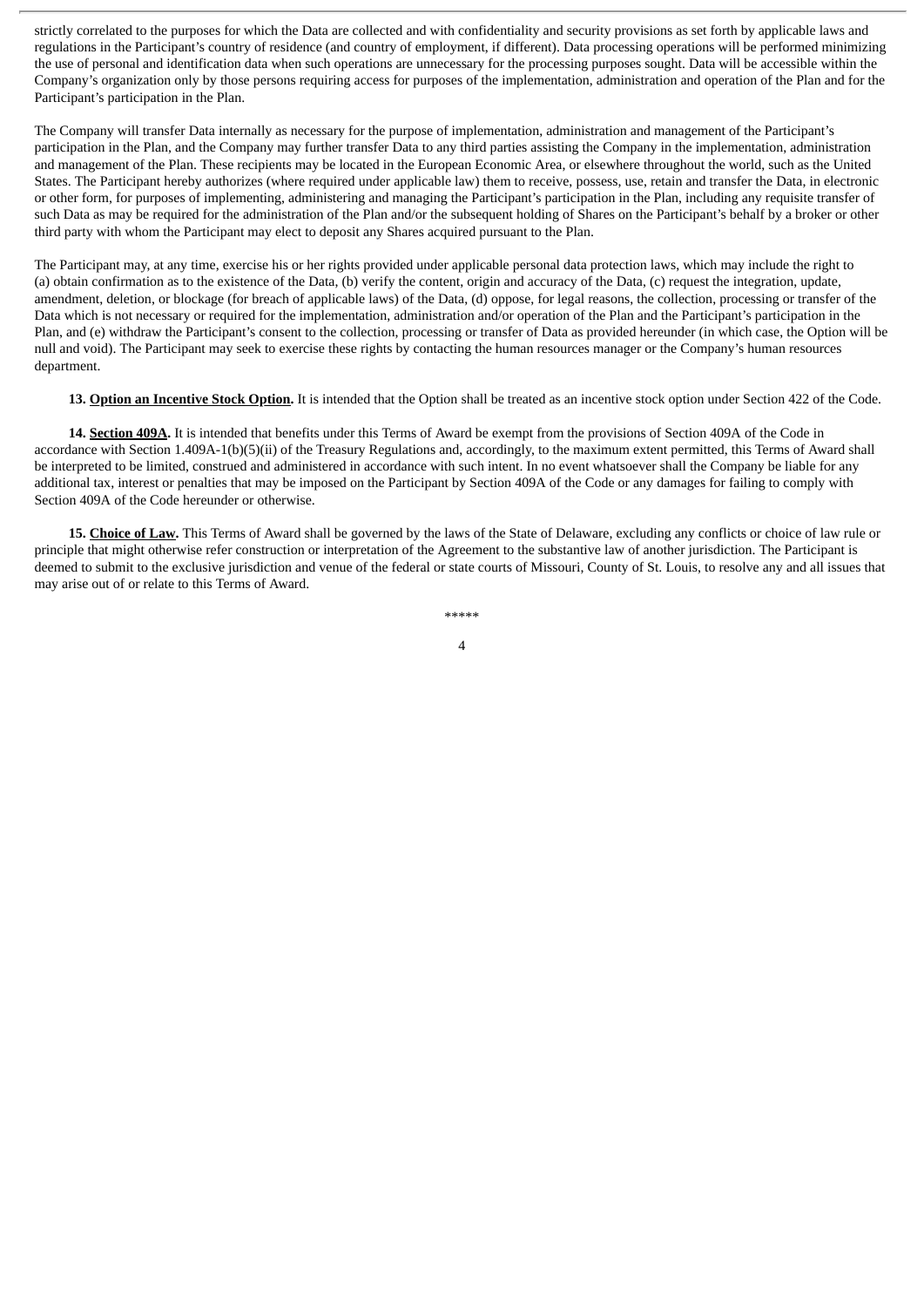### **NON-QUALIFIED STOCK OPTION TERMS OF AWARD UNDER STEREOTAXIS, INC. 2012 STOCK INCENTIVE PLAN**

<span id="page-96-0"></span>Stereotaxis, Inc. (the "Company") has made an Award to the Participant of Non-Qualified Stock Options (the "Option") under the Stereotaxis, Inc. 2012 Stock Incentive Plan, as amended the ("Plan"). The date of grant, the number of shares of Stock ("Shares") covered by the Option, and the exercise price of the Option are set forth in the Award letter the Participant received from the Company ("Statement"). The Statement and these Terms of Award collectively constitute the terms and conditions of the Option and describe the conditions applicable to the Option.

**1. Award Subject to Plan.** The Option is granted under and is expressly subject to, all the terms and provisions of the Plan, which terms are incorporated herein by reference

**2. Definitions.** All capitalized terms not otherwise defined herein shall have the meaning set forth in the Plan. The following terms shall have the following meanings, except where otherwise noted:

- (a) "Cause" means Participant's fraud or willful misconduct as determined by the Committee.
- (b) "Company" means Stereotaxis, Inc., a Delaware corporation.

(c) "Disability" or "Disabled" means the Participant is permanently and totally disabled within the meaning of Sections 422(c)(6) and  $22(e)(3)$  of the Internal Revenue Code (the "Code") which, as of the date hereof, shall mean that the Participant is unable to engage in any substantial gainful activity by reason of any medically determinable physical or mental impairment which can be expected to result in death or which has lasted or can be expected to last for a continuous period of not less than twelve (12) months. The Participant shall be considered Disabled only if the Participant furnishes such proof of Disability as the Committee may require.

(d) "Termination of Service" means the date on which the agreement or arrangement under which the Participant is providing services to the Company expires or is terminated.

**3. Term.** The term of the Option shall expire on the tenth anniversary of the date of grant.

**4. Vesting.** The Option shall vest as follows: (i) twenty-five percent (25%) of the Option shall vest on the first annual anniversary of the date of grant; and (ii) as of the first day of each calendar month after the first annual anniversary of the date of grant, an additional 2.0833% of the Option shall vest; so that on the fourth annual anniversary of the date of grant, 100% of the Option will become vested.

**5. Anti-Dilution Provisions.** In the event that, during the term of the Option, there is any change in the number or kind of shares of outstanding Stock of the Company by reason of stock dividends, recapitalizations, mergers, consolidations, split-ups, combinations or exchanges of shares and the like, the number of underlying Shares covered by the Option and the exercise price thereof shall be adjusted, to the same proportionate number of Shares and price as in the original grant of the Option.

**6. Non-Transferability.** The Option may not be assigned or transferred except upon death by will or the laws of descent and distribution, and any attempted assignment or transfer except as herein authorized shall be void and of no effect. The Option may be exercised during the Participant's lifetime only by the Participant or his or her guardian or legal representative.

**7. Termination of Service.** Upon a Termination of Service, the unvested portion of the Option shall be forfeited. The Participant must exercise the Option prior to a Termination of Service, except the Option shall remain exercisable to the extent, and only to the extent, provided in this Section 7.

Form of Terms for Contractors (Nov. 2017)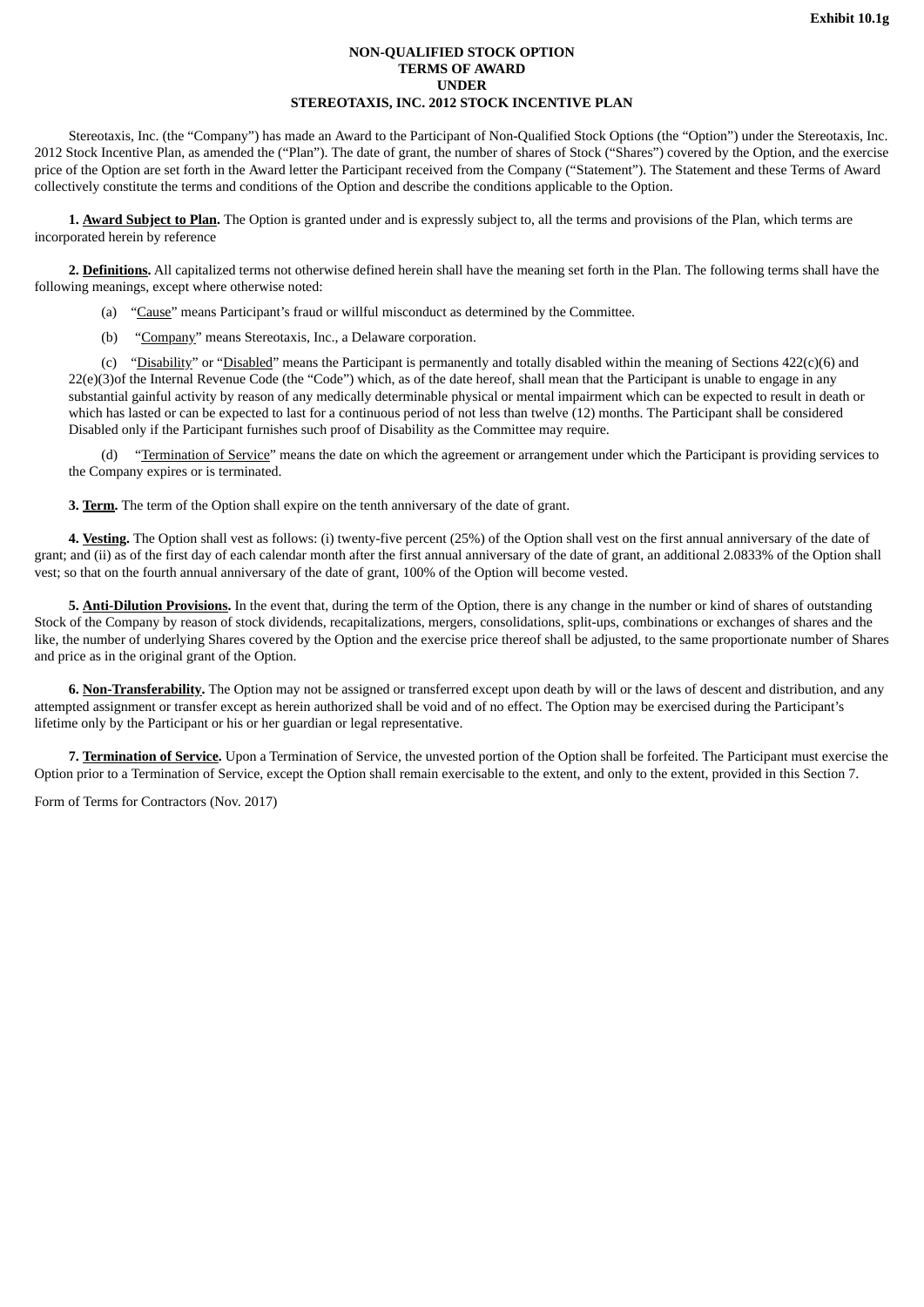(a) Disability. In the event of a Termination of Service of the Participant due to Disability, the Option will remain exercisable, to the extent vested on the date of such termination, until the earlier of one (1) year from the date of the Termination of Service or the tenth anniversary of the date of grant.

(b) Death. In the event of a Termination of Service of the Participant as a result of death, the Option shall remain exercisable, to the extent vested on the date of death, and it may be exercised by the executor or administrator of the Participant's estate or by such person or persons who shall have acquired the Participant's rights hereunder by bequest or inheritance or by designation as the Participant's beneficiary for the full number of Shares covered by the Option (less any shares for which the Option was previously exercised), but (b) such person's right to exercise the Option shall terminate upon the earlier of the tenth anniversary of the date of grant or a date which is one (1) year after the date of the Participant's death.

(c) Voluntary or Involuntary Termination Without Cause. In the event of a voluntary Termination of Service (which shall include retirement) or involuntary Termination of Service without Cause, the Option shall remain exercisable, to the extent vested on the date of such termination, until the earlier of three (3) months after the date of Termination of Service or the tenth anniversary of the date of grant.

**8. Exercise Procedures.** The purchase price of the Shares subject to the exercise of the Option shall be paid in full upon the exercise of the Option, either (i) in cash, (ii) in the discretion of the Committee, by tender of shares of Stock already owned by the Participant, (iii) through a net or cashless exercise (including broker-assisted cashless exercise) form of exercise as permitted by the Committee, or (iv) in the discretion of the Committee, by any combination of the payment methods specified in clauses (i), (ii) and (iii) hereof.

**9. No Right to Continued Employment or Service.** This Terms of Award shall not limit or restrict the right of the Company to terminate the employment or service of a Participant at any time or for any reason.

**10. Committee Administration.** The Option has been granted pursuant to a determination made by the Committee, and such Committee or any successor or substitute committee authorized by the Board of Directors or the Board of Directors itself, subject to the terms of this Terms of Award, shall have plenary authority to interpret any provision of this grant and to make any determinations necessary or advisable for the administration of this grant and the exercise of the rights herein granted, and may waive or amend any provisions hereof in any manner not adversely affecting the rights of the Participant under this Terms of Award.

**11. Effect of Terms of Award; Severability.** This Terms of Award shall be binding upon and shall inure to the benefit of any successor of the Company and the person or entity to whom the Option may have been transferred by will or the laws of descent and distribution. The invalidity or unenforceability of any provision of this Terms of Award shall not affect the validity or enforceability of any other provision of this Terms of Award.

**12. Consent to Collection/Processing/Transfer of Personal Data.** Pursuant to applicable personal data protection laws, the Company hereby notifies the Participant of the following in relation to the Participant's personal data and the collection, processing and transfer of such data in relation to the Company's grant of the Option and the Participant's participation in the Plan. The collection, processing and transfer of the Participant's personal data is necessary for the Company's administration of the Plan and the Participant's participation in the Plan, and the Participant's denial and/or objection to the collection, processing and transfer of personal data may affect the Participant's participation in the Plan. As such, the Participant voluntarily acknowledges and consents (where required under applicable law) to the collection, use, processing and transfer of personal data as described herein.

The Company holds certain personal information about the Participant, including the Participant's name, home address and telephone number, date of birth, Social Security number or other employee identification number, salary, nationality, job title, any Shares or directorships held in the Company, details of all options, units or any other entitlement to Shares awarded, canceled, purchased, vested, unvested or outstanding in the Participant's favor, for the purpose of managing and administering the Plan ("Data"). The Data may be provided by the Participant or collected, where lawful, from third parties, and the Company will process the Data for the

Page 2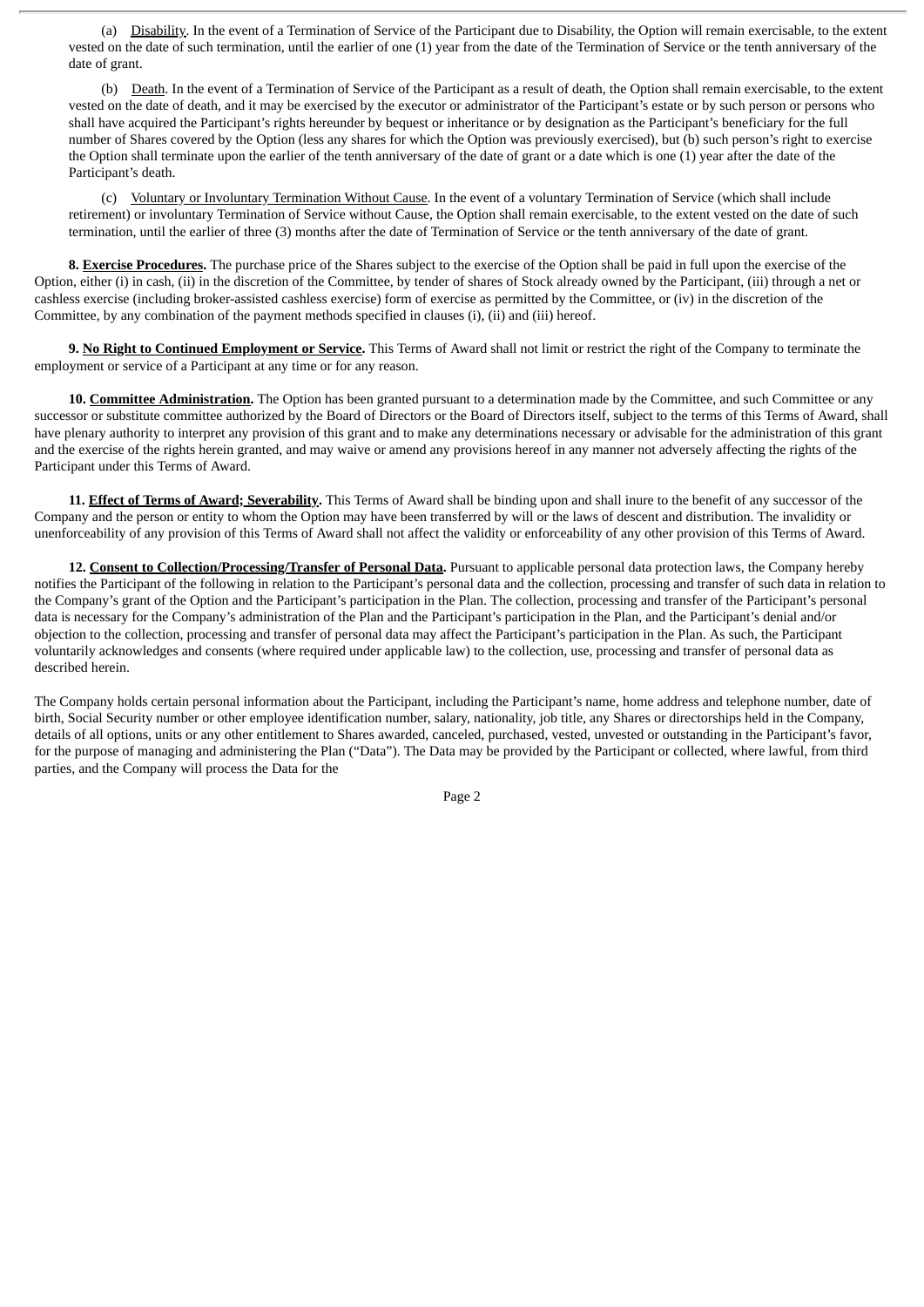exclusive purpose of implementing, administering and managing the Participant's participation in the Plan. The Data processing will take place through electronic and non-electronic means according to logics and procedures strictly correlated to the purposes for which the Data are collected and with confidentiality and security provisions as set forth by applicable laws and regulations in the Participant's country of residence (and country of employment, if different). Data processing operations will be performed minimizing the use of personal and identification data when such operations are unnecessary for the processing purposes sought. Data will be accessible within the Company's organization only by those persons requiring access for purposes of the implementation, administration and operation of the Plan and for the Participant's participation in the Plan.

The Company will transfer Data internally as necessary for the purpose of implementation, administration and management of the Participant's participation in the Plan, and the Company may further transfer Data to any third parties assisting the Company in the implementation, administration and management of the Plan. These recipients may be located in the European Economic Area, or elsewhere throughout the world, such as the United States. The Participant hereby authorizes (where required under applicable law) them to receive, possess, use, retain and transfer the Data, in electronic or other form, for purposes of implementing, administering and managing the Participant's participation in the Plan, including any requisite transfer of such Data as may be required for the administration of the Plan and/or the subsequent holding of

Shares on the Participant's behalf by a broker or other third party with whom the Participant may elect to deposit any Shares acquired pursuant to the Plan.

The Participant may, at any time, exercise his or her rights provided under applicable personal data protection laws, which may include the right to (a) obtain confirmation as to the existence of the Data, (b) verify the content, origin and accuracy of the Data, (c) request the integration, update, amendment, deletion, or blockage (for breach of applicable laws) of the Data, (d) oppose, for legal reasons, the collection, processing or transfer of the Data which is not necessary or required for the implementation, administration and/or operation of the Plan and the Participant's participation in the Plan, and (e) withdraw the Participant's consent to the collection, processing or transfer of Data as provided hereunder (in which case, the Option will be null and void). The Participant may seek to exercise these rights by contacting the human resources manager or the Company's human resources department.

**13. Code Section 409A.** It is intended that benefits under this Terms of Award be exempt from the provisions of Section 409A of the Code in accordance with Section 1.409A-1(b)(5)(ii) of the Treasury Regulations and, accordingly, to the maximum extent permitted, this Terms of Award shall be interpreted to be limited, construed and administered in accordance with such intent. In no event whatsoever shall the Company be liable for any additional tax, interest or penalties that may be imposed on the Participant by Section 409A of the Code or any damages for failing to comply with Section 409A of the Code hereunder or otherwise.

**14. Choice of Law.** This Terms of Award shall be governed by the laws of the State of Delaware, excluding any conflicts or choice of law rule or principle that might otherwise refer construction or interpretation of the Agreement to the substantive law of another jurisdiction. The Participant is deemed to submit to the exclusive jurisdiction and venue of the federal or state courts of Missouri, County of St. Louis, to resolve any and all issues that may arise out of or relate to this Terms of Award.

\*\*\*\*\*

Page 3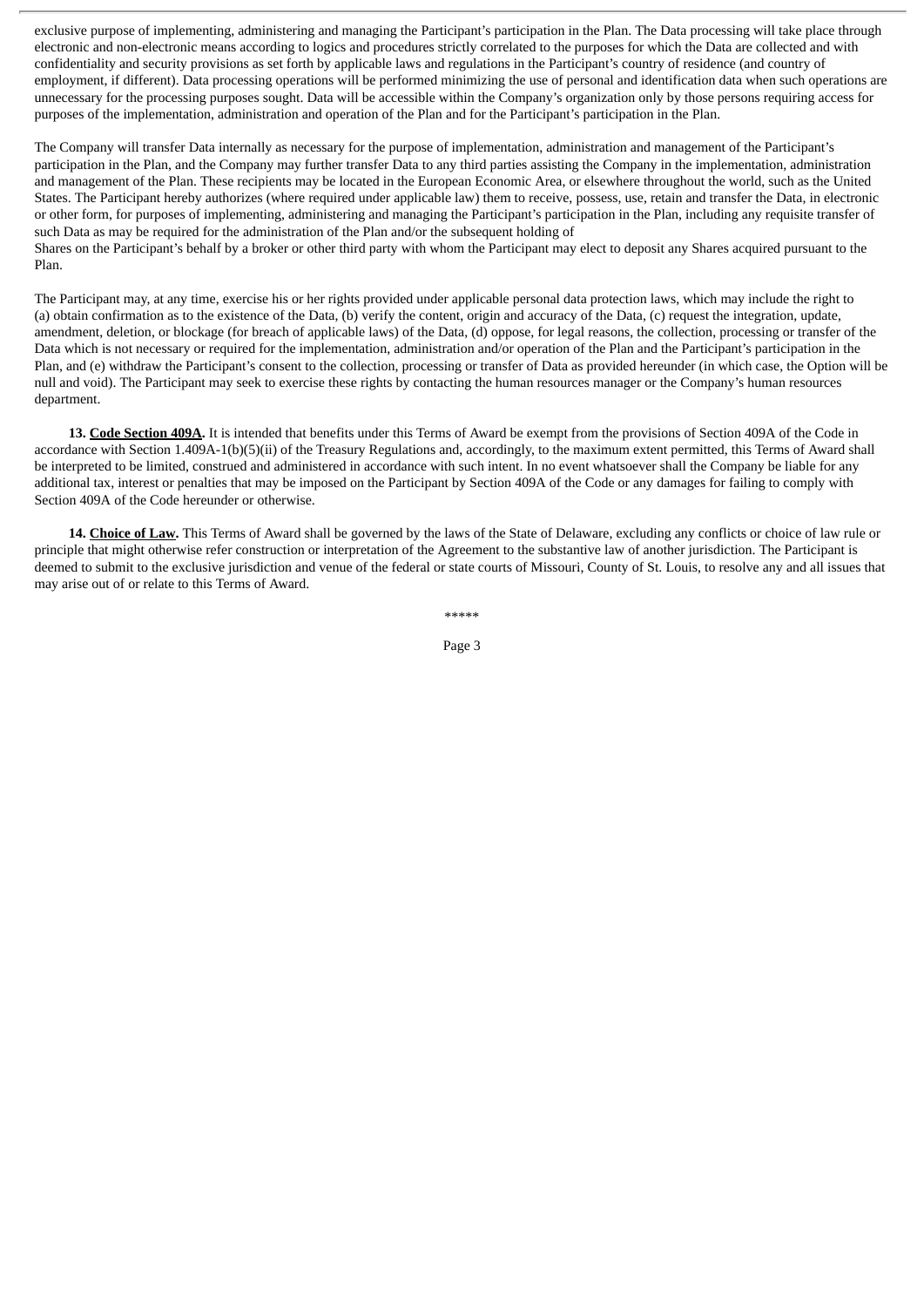## **Consent of Independent Registered Public Accounting Firm**

We consent to the incorporation by reference in the following Registration Statements and the related prospectuses:

- <span id="page-99-0"></span>(1) Registration Statement (Form S-8 No. 333-197930) of Stereotaxis, Inc. pertaining to the Stereotaxis, Inc. 2009 Employee Stock Purchase Plan
- (2) Registration Statements (Form S-8 Nos. 333-197929, 333-213052 and 333-219860) of Stereotaxis, Inc. pertaining to the Stereotaxis, Inc. 2012 Stock Incentive Plan
- (3) Registration Statement (Form S-1 No. 333-214255) of Stereotaxis, Inc. pertaining to the registration of 86,065,014 of shares of common stock of Stereotaxis, Inc.

of our report dated March 20, 2018, with respect to the financial statements and schedule of Stereotaxis, Inc., included in this Annual Report (Form 10-K) for the year ended December 31, 2017.

/s/ Ernst & Young LLP

St. Louis, Missouri March 20, 2018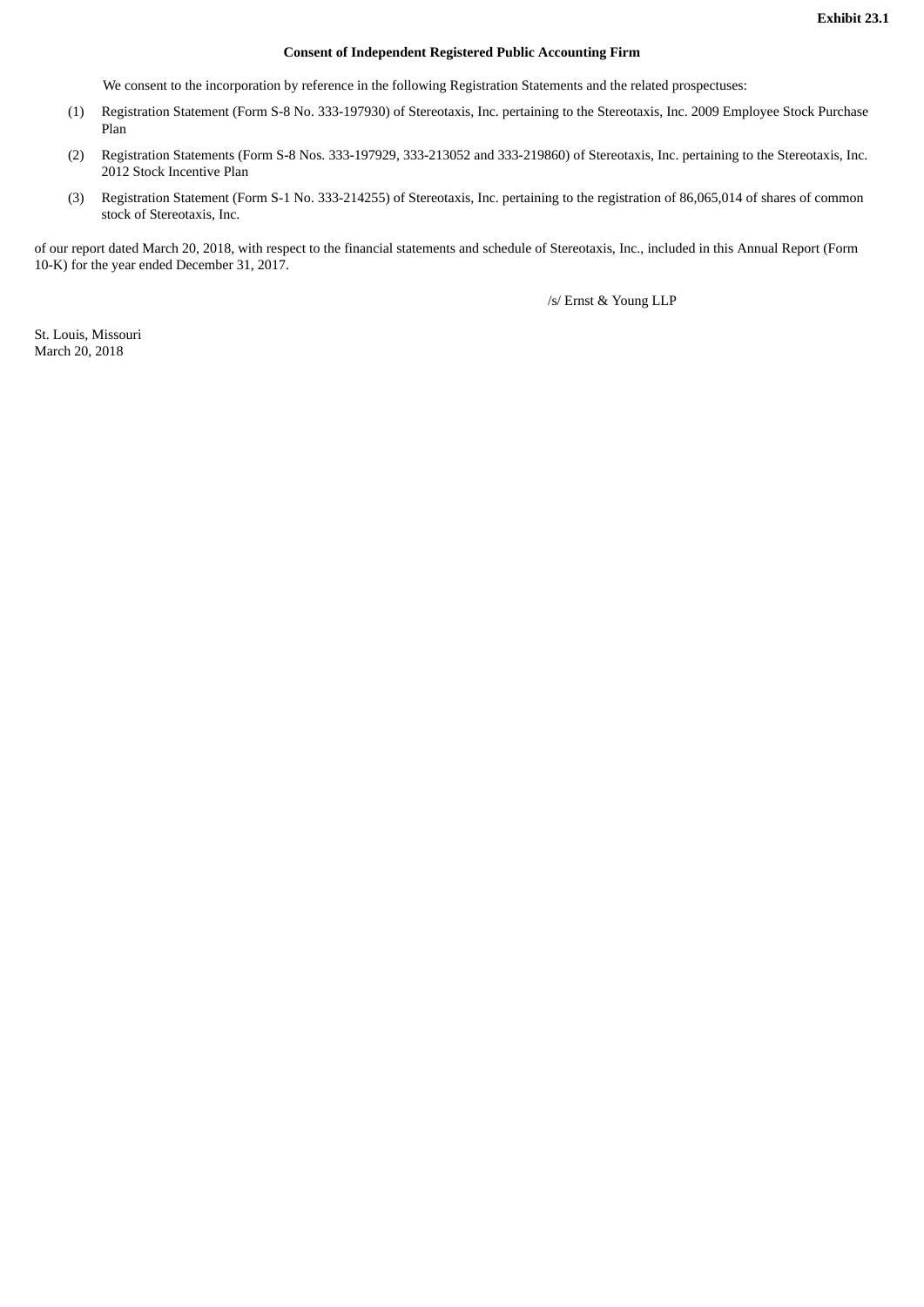# <span id="page-100-0"></span>Certification of Principal Executive Officer

### I, David L. Fischel, certify that:

- 1. I have reviewed this annual report on Form 10-K of Stereotaxis, Inc.;
- 2. Based on my knowledge, this report does not contain any untrue statement of a material fact or omit to state a material fact necessary to make the statements made, in light of the circumstances under which such statements were made, not misleading with respect to the period covered by this report;
- 3. Based on my knowledge, the financial statements, and other financial information included in this report, fairly present in all material respects the financial condition, results of operations and cash flows of the registrant as of, and for, the periods presented in this report;
- 4. The registrant's other certifying officers and I are responsible for establishing and maintaining disclosure controls and procedures (as defined in Exchange Act Rules 13a-15(e) and 15d-15(e)) and internal control over financial reporting (as defined in Exchange Act Rules 13a-15(f) and 15d-15(f)) for the registrant and have:
	- (a) Designed such disclosure controls and procedures, or caused such disclosure controls and procedures to be designed under our supervision, to ensure that material information relating to the registrant, including its consolidated subsidiaries, is made known to us by others within those entities, particularly during the period in which this report is being prepared;
	- (b) Designed such internal control over financial reporting, or caused such internal control over financial reporting to be designed under our supervision, to provide reasonable assurance regarding the reliability of financial reporting and the preparation of financial statements for external purposes in accordance with generally accepted accounting principles;
	- (c) Evaluated the effectiveness of the registrant's disclosure controls and procedures and presented in this report our conclusions about the effectiveness of the disclosure controls and procedures, as of the end of the period covered by this report based on such evaluation; and
	- (d) Disclosed in this report any change in the registrant's internal control over financial reporting that occurred during the registrant's most recent fiscal quarter (the registrant's fourth fiscal quarter in the case of an annual report) that has materially affected, or is reasonably likely to materially affect, the registrant's internal control over financial reporting.
- 5. The registrant's other certifying officer and I have disclosed, based on our most recent evaluation of internal control over financial reporting, to the registrant's auditors and the audit committee of the registrant's board of directors (or persons performing the equivalent functions):
	- (a) All significant deficiencies and material weaknesses in the design or operation of internal control over financial reporting which are reasonably likely to adversely affect the registrant's ability to record, process, summarize and report financial information; and
	- (b) Any fraud, whether or not material, that involves management or other employees who have a significant role in the registrant's internal control over financial reporting.

Date: March 20, 2018 /s/ David L. Fischel

David L. Fischel Chief Executive Officer Stereotaxis, Inc. (Principal Executive Officer)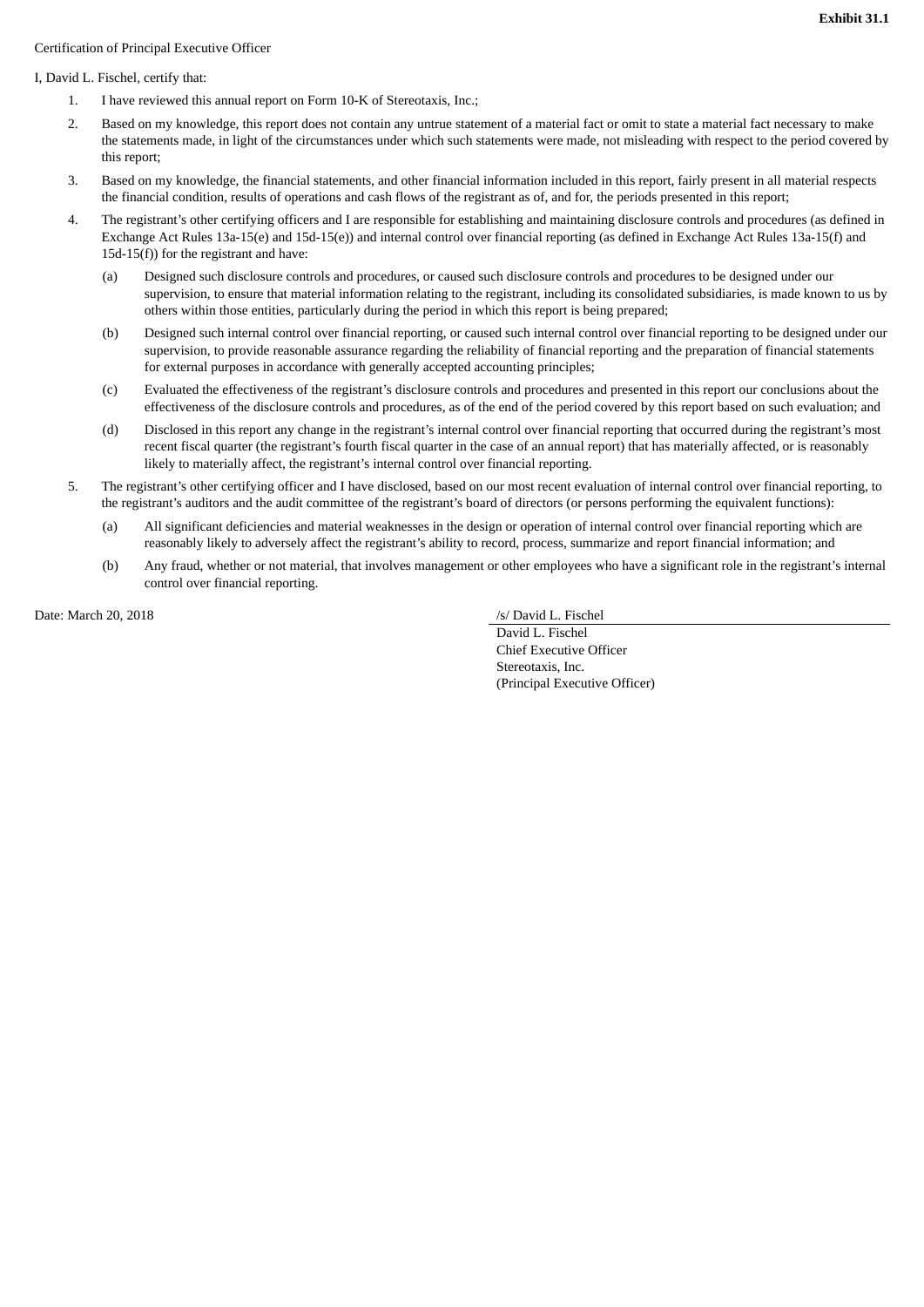# <span id="page-101-0"></span>Certification of Principal Financial Officer

## I, Martin C. Stammer, certify that:

- 1. I have reviewed this annual report on Form 10-K of Stereotaxis, Inc.;
- 2. Based on my knowledge, this report does not contain any untrue statement of a material fact or omit to state a material fact necessary to make the statements made, in light of the circumstances under which such statements were made, not misleading with respect to the period covered by this report;
- 3. Based on my knowledge, the financial statements, and other financial information included in this report, fairly present in all material respects the financial condition, results of operations and cash flows of the registrant as of, and for, the periods presented in this report;
- 4. The registrant's other certifying officer and I are responsible for establishing and maintaining disclosure controls and procedures (as defined in Exchange Act Rules 13a-15(e) and 15d-15(e)) and internal control over financial reporting (as defined in Exchange Act Rules 13a-15(f) and 15d-15(f)) for the registrant and have:
	- (a) Designed such disclosure controls and procedures, or caused such disclosure controls and procedures to be designed under our supervision, to ensure that material information relating to the registrant, including its consolidated subsidiaries, is made known to us by others within those entities, particularly during the period in which this report is being prepared;
	- (b) Designed such internal control over financial reporting, or caused such internal control over financial reporting to be designed under our supervision, to provide reasonable assurance regarding the reliability of financial reporting and the preparation of financial statements for external purposes in accordance with generally accepted accounting principles;
	- (c) Evaluated the effectiveness of the registrant's disclosure controls and procedures and presented in this report our conclusions about the effectiveness of the disclosure controls and procedures, as of the end of the period covered by this report based on such evaluation; and
	- (d) Disclosed in this report any change in the registrant's internal control over financial reporting that occurred during the registrant's most recent fiscal quarter (the registrant's fourth fiscal quarter in the case of an annual report) that has materially affected, or is reasonably likely to materially affect, the registrant's internal control over financial reporting.
- 5. The registrant's other certifying officer and I have disclosed, based on our most recent evaluation of internal control over financial reporting, to the registrant's auditors and the audit committee of the registrant's board of directors (or persons performing the equivalent functions):
	- (a) All significant deficiencies and material weaknesses in the design or operation of internal control over financial reporting which are reasonably likely to adversely affect the registrant's ability to record, process, summarize and report financial information; and
	- (b) Any fraud, whether or not material, that involves management or other employees who have a significant role in the registrant's internal control over financial reporting.

Date: March 20, 2018 /s/ Martin C. Stammer

Martin C. Stammer Chief Financial Officer Stereotaxis, Inc. (Principal Financial Officer)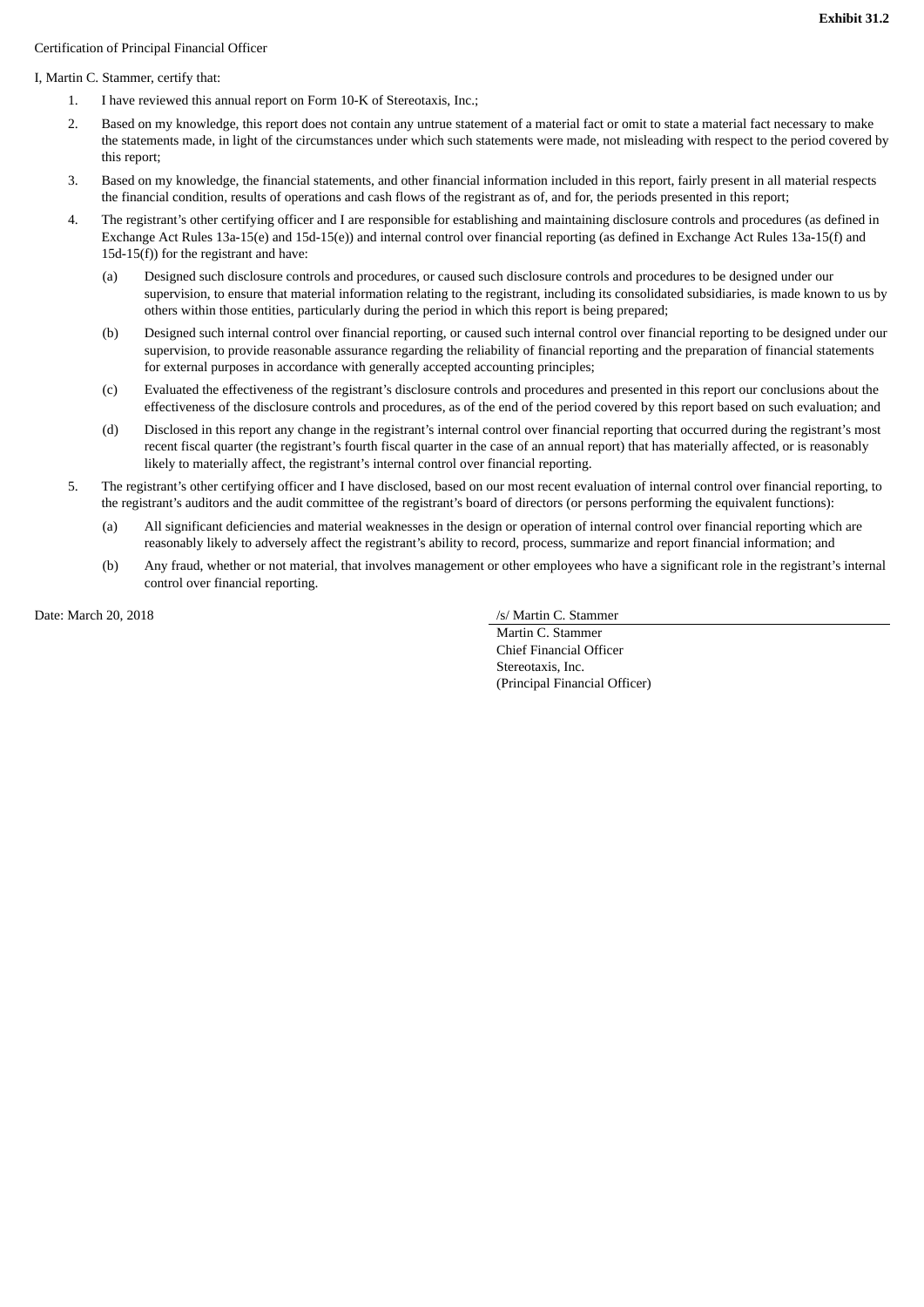## **CERTIFICATION PURSUANT TO 18 U.S.C. SECTION 1350, AS ADOPTED PURSUANT TO SECTION 906 OF THE SARBANES-OXLEY ACT OF 2002**

<span id="page-102-0"></span>In connection with the annual report of Stereotaxis, Inc. (the "Company") on Form 10-K for the period ended December 31, 2017 as filed with the Securities and Exchange Commission on the date hereof (the "Report"), I, David L. Fischel, Chief Executive Officer of the Company, certify, pursuant to Rule 13a-14(b) and Section 1350 of Chapter 63 of Title 18 of the United States Code, as adopted pursuant to Section 906 of the Sarbanes-Oxley Act of 2002, that to the best of my knowledge:

(1) The Report fully complies with the requirements of Section 13(a) or 15(d) of the Securities Exchange Act of 1934; and

(2) The information contained in the Report fairly presents, in all material respects, the financial condition and results of operations of the Company.

Date: March 20, 2018 */s/ David L. Fischel /s/ David L. Fischel* 

David L. Fischel Chief Executive Officer Stereotaxis, Inc.